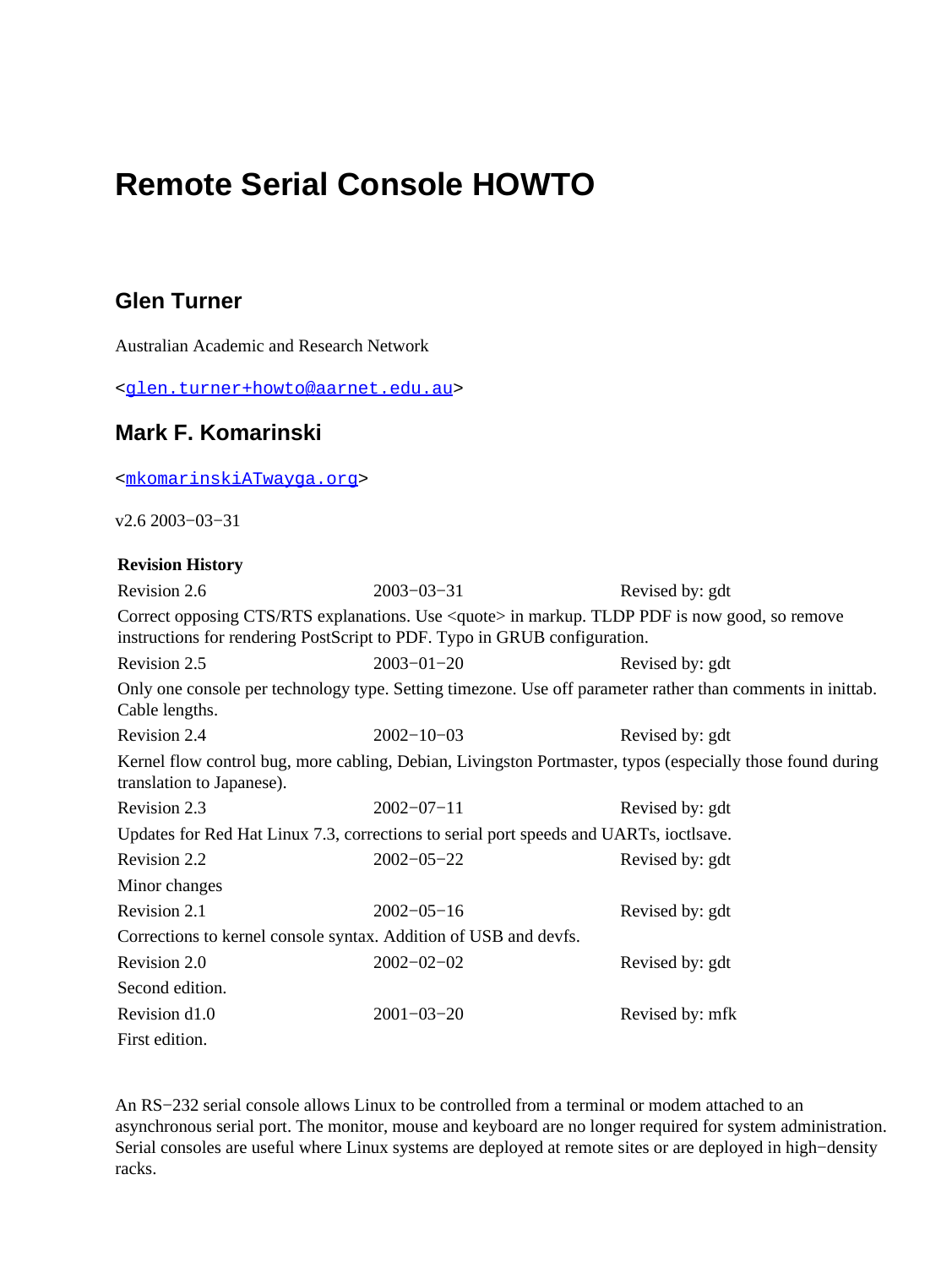# **Dedication**

Glen Turner would like to thank his family for allowing him to work on this project for the surprisingly large number of evenings which it took to write this *HOWTO*. Thank you Karen, Kayla and Ella.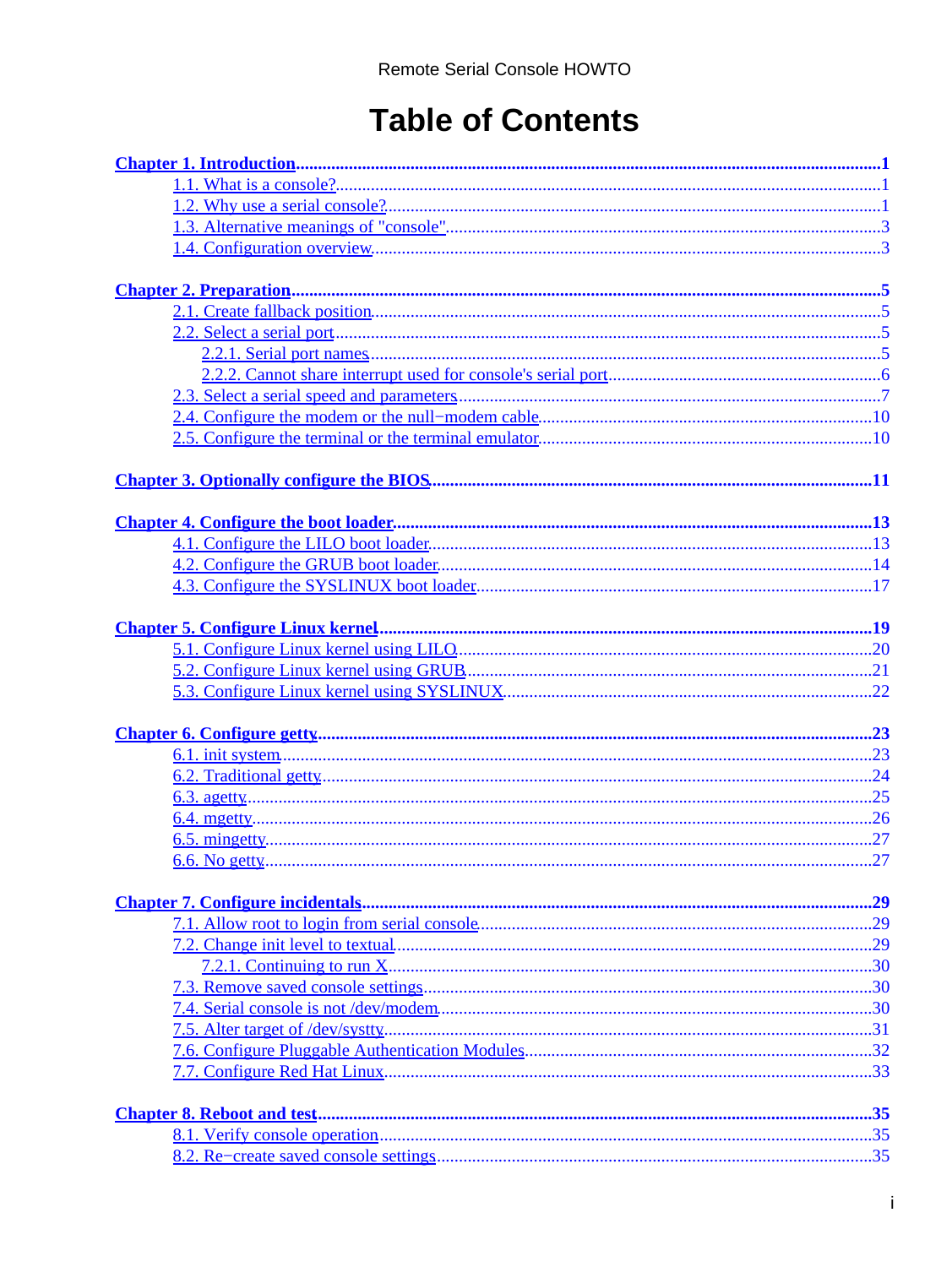| <b>Chapter 8. Reboot and test</b> |  |
|-----------------------------------|--|
|                                   |  |
|                                   |  |
|                                   |  |
|                                   |  |
|                                   |  |
|                                   |  |
|                                   |  |
|                                   |  |
|                                   |  |
|                                   |  |
|                                   |  |
|                                   |  |
|                                   |  |
|                                   |  |
|                                   |  |
|                                   |  |
|                                   |  |
|                                   |  |
|                                   |  |
|                                   |  |
|                                   |  |
|                                   |  |
|                                   |  |
|                                   |  |
|                                   |  |
|                                   |  |
|                                   |  |
|                                   |  |
|                                   |  |
|                                   |  |
|                                   |  |
|                                   |  |
|                                   |  |
|                                   |  |
|                                   |  |
|                                   |  |
|                                   |  |
|                                   |  |
|                                   |  |
|                                   |  |
|                                   |  |
|                                   |  |
|                                   |  |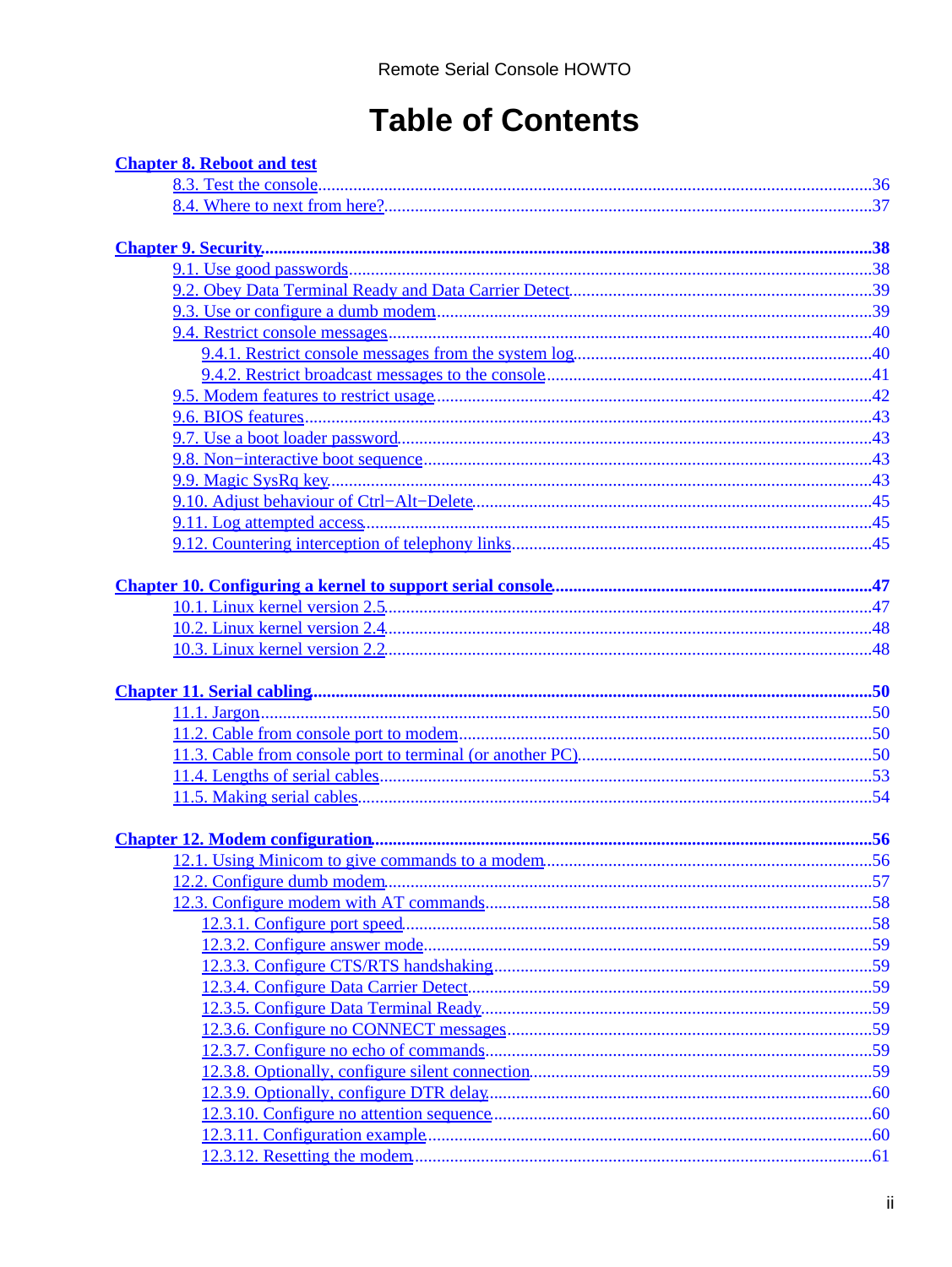| <b>Chapter 12. Modem configuration</b> |  |
|----------------------------------------|--|
|                                        |  |
|                                        |  |
|                                        |  |
|                                        |  |
|                                        |  |
|                                        |  |
|                                        |  |
|                                        |  |
|                                        |  |
|                                        |  |
|                                        |  |
|                                        |  |
|                                        |  |
|                                        |  |
|                                        |  |
|                                        |  |
|                                        |  |
|                                        |  |
|                                        |  |
|                                        |  |
|                                        |  |
|                                        |  |
|                                        |  |
|                                        |  |
|                                        |  |
|                                        |  |
|                                        |  |
|                                        |  |
|                                        |  |
|                                        |  |
|                                        |  |
|                                        |  |
|                                        |  |
|                                        |  |
|                                        |  |
|                                        |  |
|                                        |  |
|                                        |  |
|                                        |  |
|                                        |  |
|                                        |  |
|                                        |  |
|                                        |  |
|                                        |  |
|                                        |  |
|                                        |  |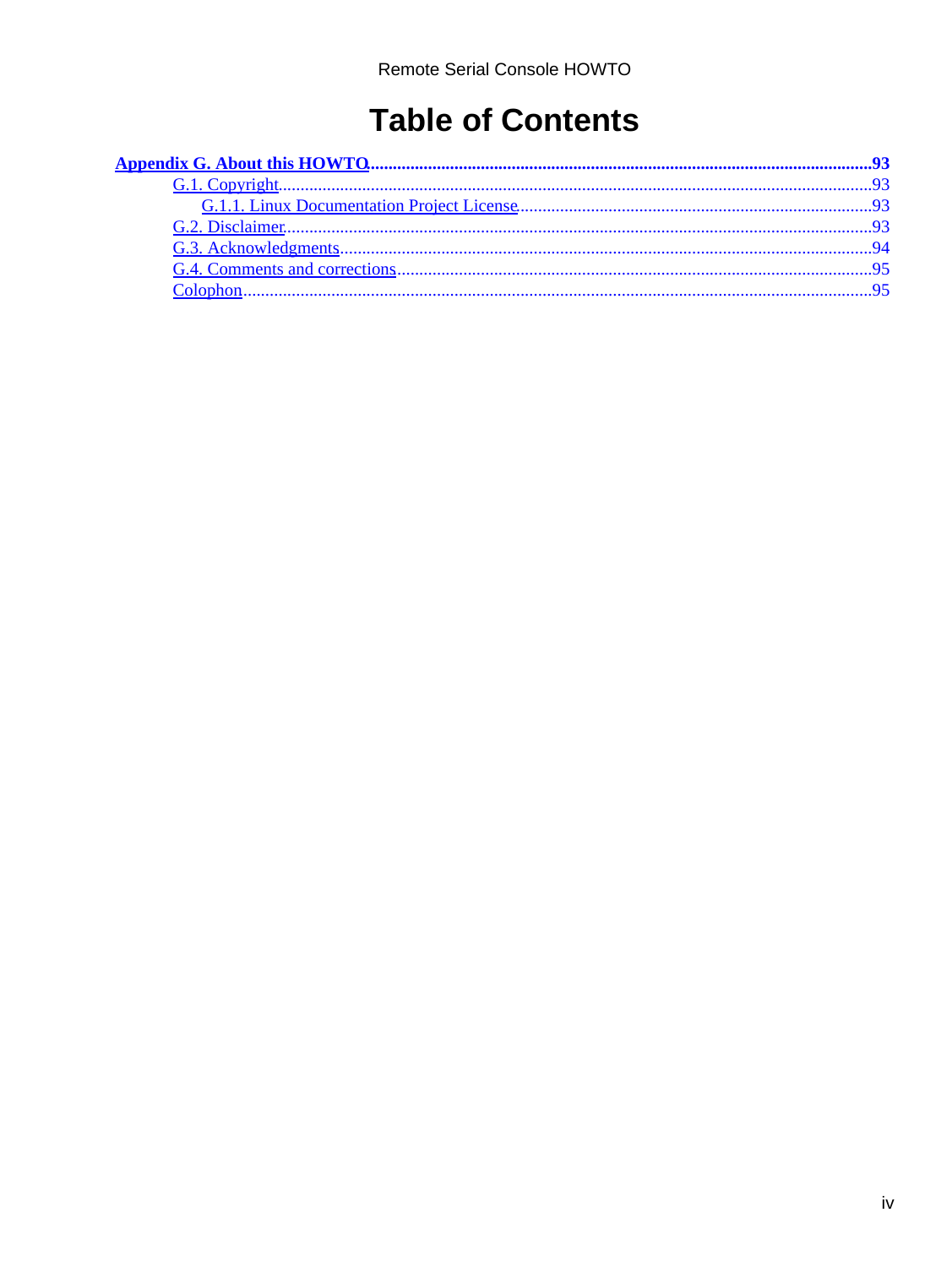# <span id="page-6-0"></span>**Chapter 1. Introduction**

*console n. [From latin consolatio(n) "comfort, spiritual solace."] A device for displaying or printing condolances or obituaries for the operator.*

*Stan Kelly−Bootle, The Computer Contradictionary.*

# <span id="page-6-1"></span>**1.1. What is a console?**

The console is the text output device for system administration messages. These messages come from the kernel, from the init system and from the system logger.

On modern small computers the console is usually the computer's attached monitor and keyboard.

On many older computers the console is an RS−232 link to a terminal such as a DEC VT100. This terminal is in a locked room and is continually observed by the minicomputer's operators. Large systems from Sun, Hewlett−Packard and IBM still use serial consoles.

It is usually possible to login from the console. A login session from the console is treated by many parts of the operating system as being more trustworthy than a login session from other sources. Logging in as the root super−user from the console is the Command Line of Last Resort when faced with a misbehaving system.

# <span id="page-6-2"></span>**1.2. Why use a serial console?**

For the average user a serial console has no advantage over a console offered by a directly attached keyboard and screen. Serial consoles are much slower, taking up to a second to fill a 80 column by 24 line screen. Serial consoles generally only support non−proportional ASCII text, with limited support for languages other than English. A new terminal can be more expensive than an old PC.

There are some scenarios where serial consoles are useful. These are:

*Systems administration of remote computers*

Linux is a good operating system for deployment at unstaffed sites. Linux is also good for hosting critical network infrastructure such as DNS and DHCP services. These services are generally installed at every site of an organisation including sites which may be too small or too remote to have information technology staff.

System administration of these remote computers is usually done using SSH, but there are times when access to the console is the only way to diagnose and correct software failures. Major upgrades to the installed distribution may also require console access.

In these cases the serial console is attached to a modem. Access to the console is gained from a remote computer by dialing into the modem. This allows the console to be reached from any telephone socket.

*High density racks of computers*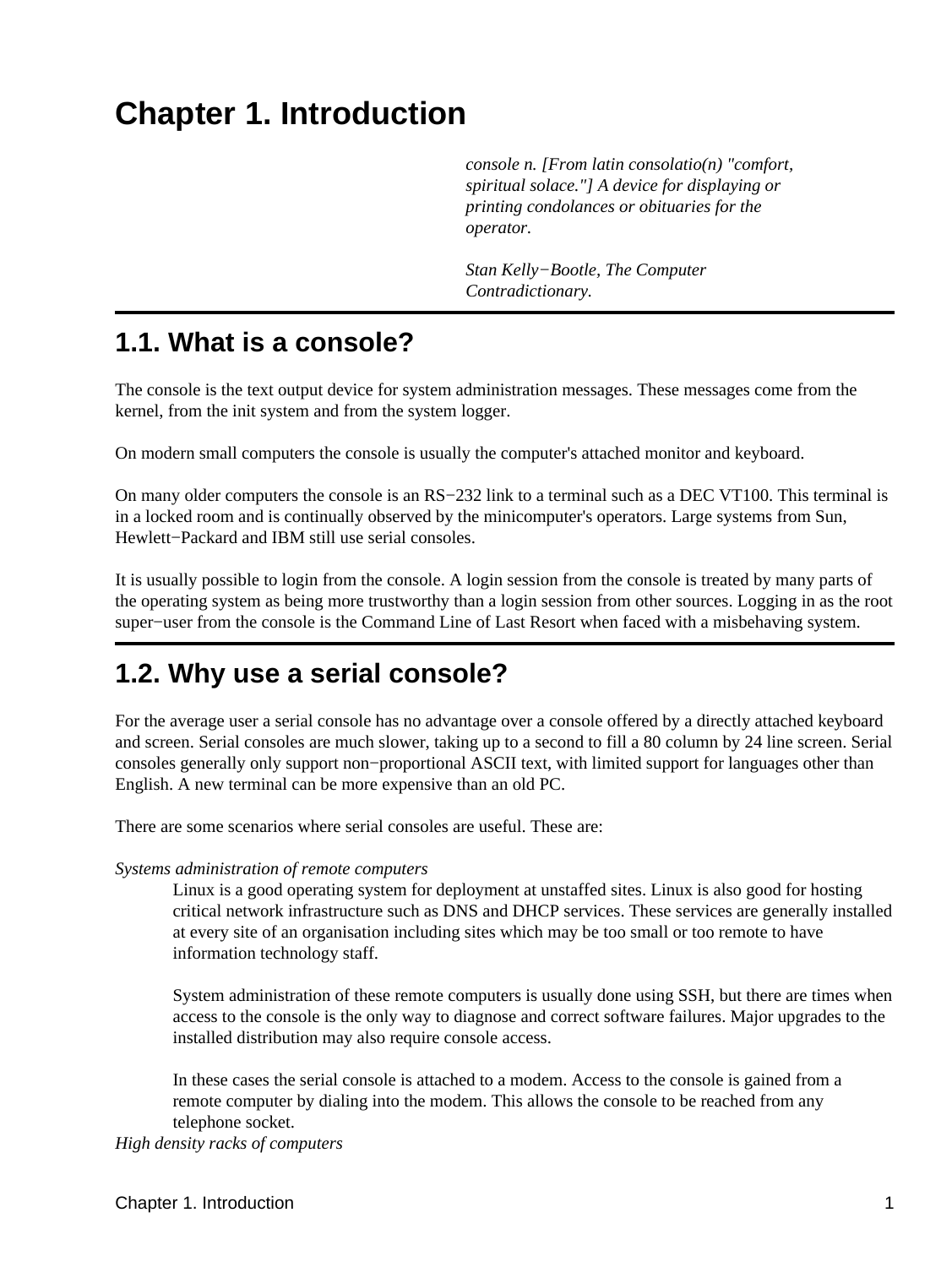Clusters of personal computers can outperform mainframe computers and form competitive supercomputers for some applications. See the *[Cluster−HOWTO](http://www.tldp.org/HOWTO/Cluster-HOWTO.html)* for more information on clustering.

These clusters are typically assembled into 19 inch telecommunications equipment racks and the system unit of each computer is typically one rack unit (or 1.75 inches) tall. It is not desirable to put a keyboard and monitor on each computer, as a small cathode ray tube monitor would consume the space used by sixteen rack units.

A first glance it seems that a monitor and keyboard switch is the best solution. However the VGA signal to the monitor is small, so even with the switch the monitor cannot be placed very far away from the rack of computers.

It is desirable to allow the consoles to be monitored in the operators' room of the computer center, rather than in the very expensive space of the machine room. Although monitor switches with remote control and fiber optical extensions are available, this solution can be expensive.

A standard RS−232 cable can be 15 meters in length. Longer distances are easily possible. The cabling is cheap. Terminal servers can be used to allow one terminal to access up to 90 serial consoles.

### *Recording console messages*

This is useful in two very different cases.

Kernel programmers are often faced with a kernel error message that is displayed a split second before the computer reboots. A serial console can be used to record that message. Another Linux machine can be used as the serial terminal.

Some secure installations require all security events to be unalterably logged. One way to meet this requirement is to print all console messages. Connecting the serial console to a serial printer can achieve this. $[1]$ 

## *Embedded software development*

Linux is increasingly being used as an operating system for embedded applications. These computers do not have keyboards or screens.

A serial port is a cheap way to allow software developers to directly access the embedded computer. This is invaluable for debugging. Most chip sets designed for embedded computers have a serial port precisely for this purpose.

The shipping product need not present the RS−232 port on an external connector. Alternatively the RS−232 port is often used for downloading software updates.

## *Craft terminal for telecommunications equipment*

Linux is increasingly being used as the operating system inside telecommunications equipment. The [Carrier Grade Linux](http://www.osdlab.org/projects/cgl/) consortia hopes to accelerate and coordinate this trend.

Most telecommunications equipment is remotely managed from a distant computer. However, site technicans (called *craft personnel* in telco−speak) need to access the equipment to test installation changes, check the status of reported faults, and so on. The terminal used by the craft personnel is called the *craft terminal*. The craft terminal plugs into the *craft interface* on the equipment. The serial console makes an ideal craft interface.

Unlike minicomputer systems, the IBM PC was not designed to use a serial console. This has two consequences.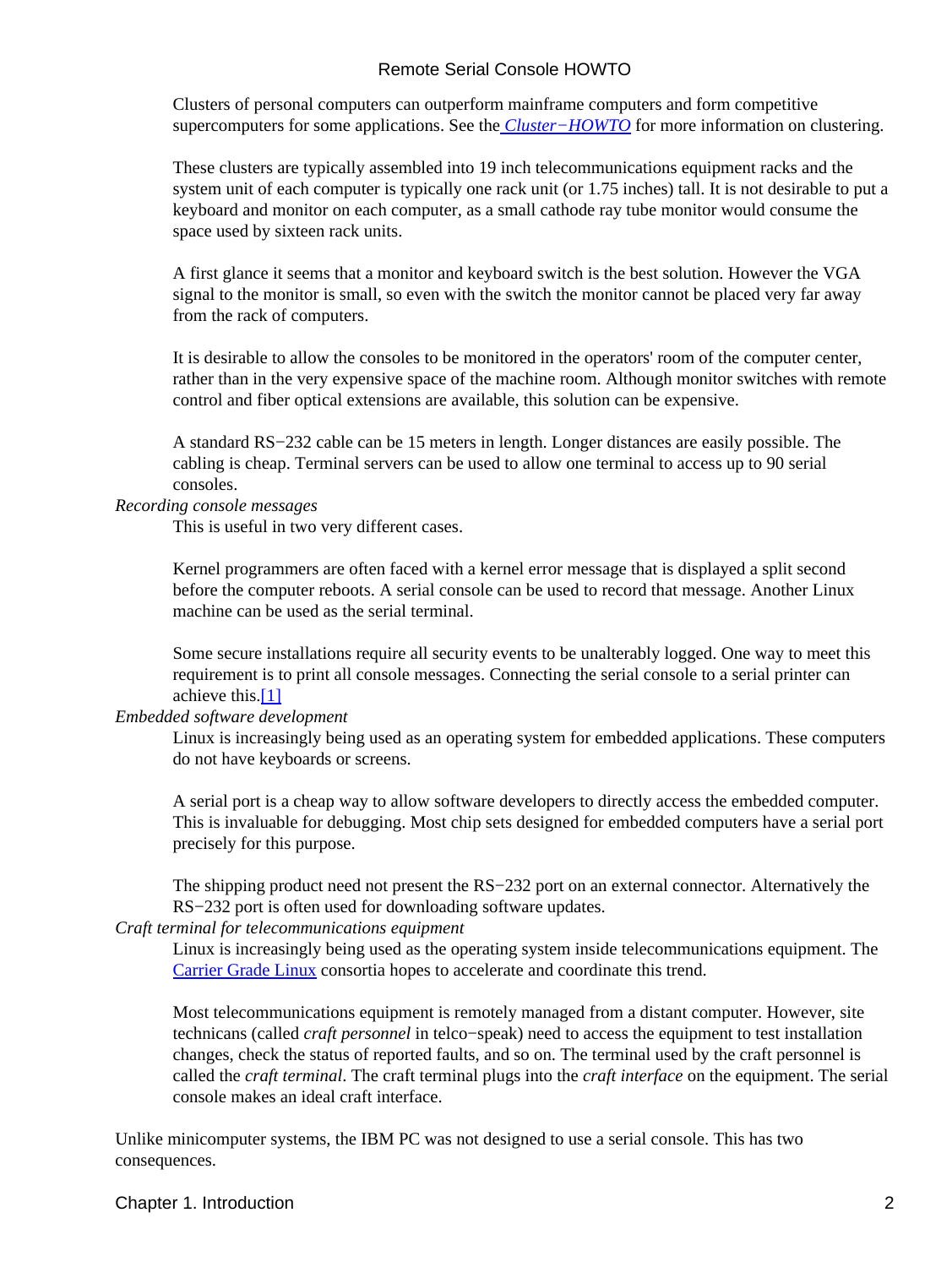Firstly, Power On Self−Test messages and Basic Input/Output System (BIOS) messages are sent to the screen and received from the keyboard. This makes it difficult to use the serial port to reconfigure the BIOS and impossible to see Power On Self−Test errors.

An increasing number of manufacturers of rackable *server* equipment are altering their BIOSs to optionally use the RS−232 port for BIOS configuration and test messages. If you are buying a machine specifically for use with serial console you should seek this feature. If you have an existing machine that definitely requires access to the BIOS from the serial port then there are hardware solutions such a[s PC Weasel 2000](http://www.realweasel.com/).

Secondly, the RS−232 port on the IBM PC is designed for connecting to a modem. Thus a null modem cable is needed when connecting the PC's serial port to a terminal.

# <span id="page-8-0"></span>**1.3. Alternative meanings of "console"**

Some authors use the word "console" to refer to the keyboard and monitor that are attached to the system unit. This is described as a "physical console" by some Linux documentation. The console where system messages appear is described as the "logical console" by that documentation.

As an illustration of the difference, X Windows should start on the physical console but system messages issued by failures when starting X Windows should be written to the logical console.

To avoid confusion this *HOWTO* uses the word "console" to describe the place where system messages are printed. This *HOWTO* uses the phrase "attached monitor and keyboard" rather than the confusing words "physical console".

These distinctions are also made in the naming of devices. The device /dev/console is used to send messages to the console. The symbolic link /dev/systty points to the device which is used by the attached monitor and keyboard, often /dev/tty0.

| Document                                                        |                         |                                 |
|-----------------------------------------------------------------|-------------------------|---------------------------------|
| This <i>HOWTO</i>                                               | "Console"               | "Attached monitor and keyboard" |
| Some Linux documentation  "Logical console"  "Physical console" |                         |                                 |
| Device names                                                    | /dev/console/dev/systty |                                 |

| Table 1-1. Different ways of referring to the "console" |  |  |  |
|---------------------------------------------------------|--|--|--|
|                                                         |  |  |  |

# <span id="page-8-1"></span>**1.4. Configuration overview**

There are five major steps to configuring a serial console.

- 1. Optionally, the BIOS may be configured to use the serial port.
- 2. If needed, the boot loader may be configured to use the serial port.
- 3. The Linux kernel must be configured to use the serial port as its console. This is done by passing the kernel the console parameter when the kernel is started by the boot loader.
- 4. The init system should keep a process running to monitor the serial console for logins. The monitoring process is traditionally called getty.
- 5. A number of system utilities need to be configured to make them aware of the console, or configured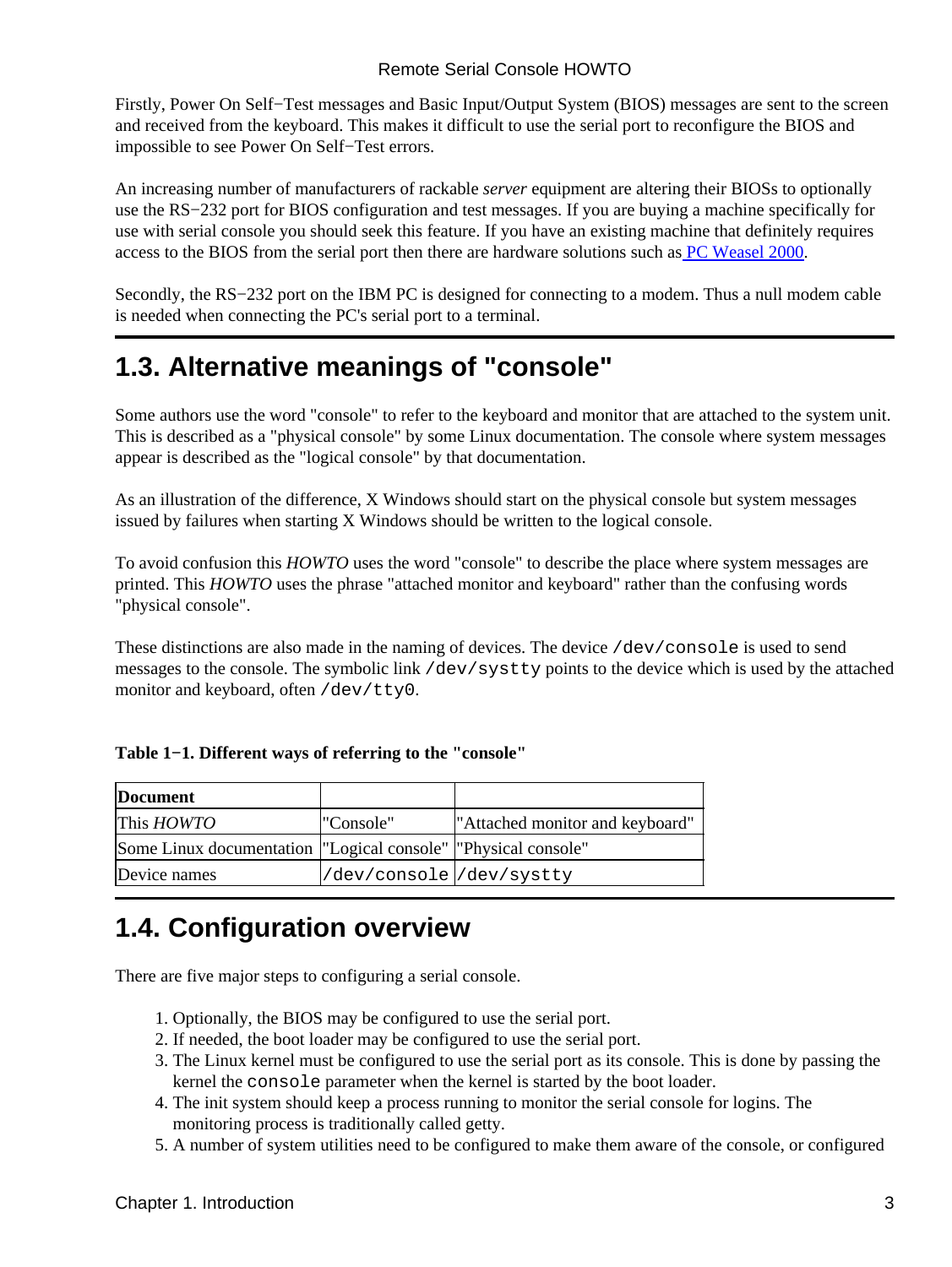to prevent them from disrupting the console.

Examples in this *HOWTO* are from Red Hat Linux versions 7.1 through to 7.3 (released 2001 through to 2002). The maintainer would appreciate updates when new versions of Red Hat Linux appear. The maintainer would very much appreciate examples for Linux distributions that are dissimilar to Red Hat Linux; particularly Debian GNU/Linux and Slackware Linux. All contributors are acknowledged in [Section G.3](#page-99-0).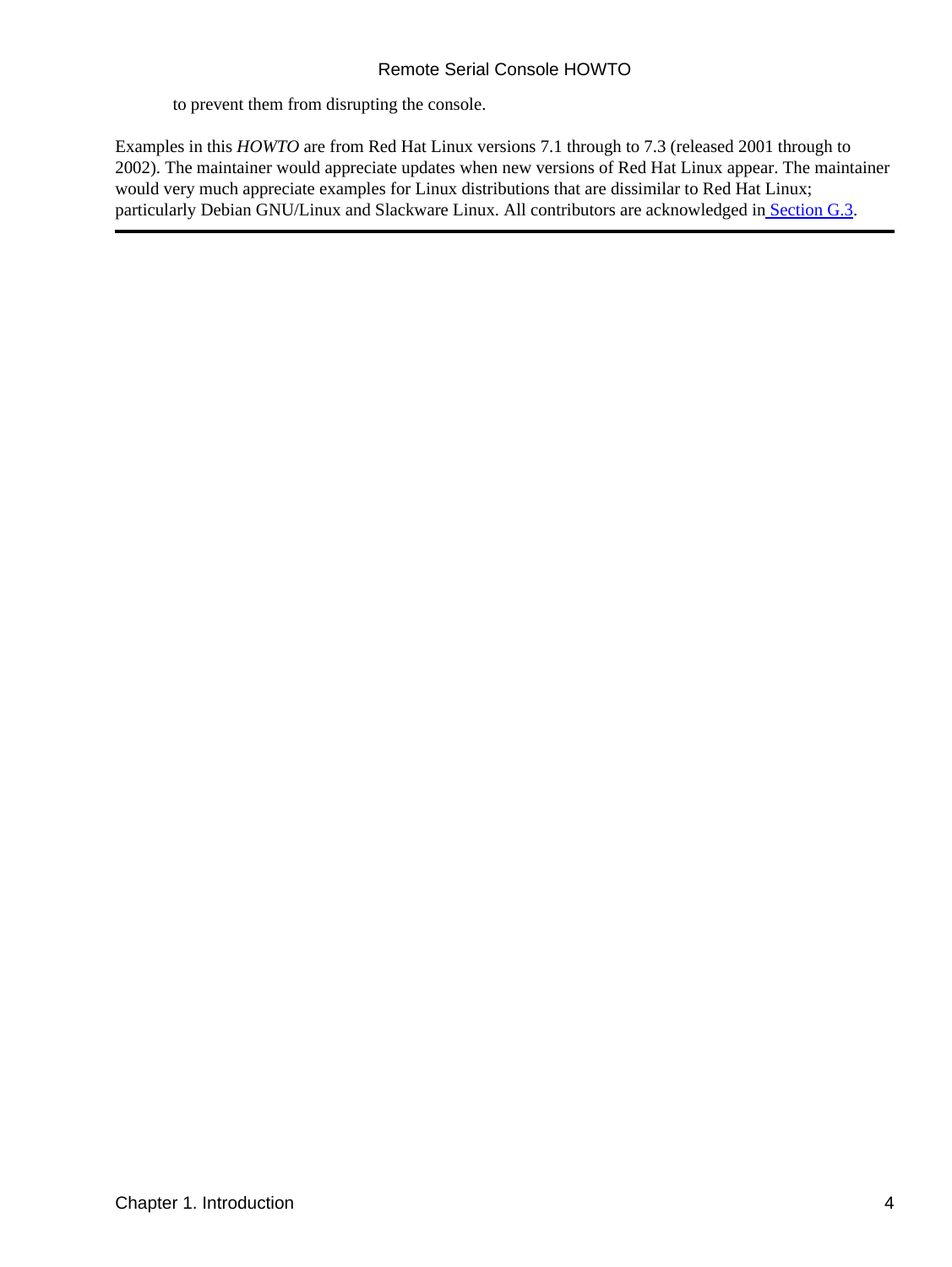# <span id="page-10-0"></span>**Chapter 2. Preparation**

This chapter ensures that access the existing console can be restored should the serial console fail to start.

This chapter then discusses the selection of the RS−232 port and its parameters.

# <span id="page-10-1"></span>**2.1. Create fallback position**

Good system administrators always have a viable fallback plan to cope with failures. A mistake configuring the serial console can make both the serial console and the attached monitor and keyboard unusable. A fallback plan is needed to retrieve console access.

Many Linux distributions allow boot diskettes to be created. Writing a boot diskette before altering the console configuration results in a boot diskette that passes good parameters to the kernel rather than parameters that may contain an error.

Under Red Hat Linux a boot diskette is created by determining the running kernel version

bash\$ **uname −r** 2.4.2−2

and then using that version to create the boot diskette

bash# **mkbootdisk −−device /dev/fd0 2.4.2−2**

Under Debian GNU/Linux the boot diskette is created by determining the version of the running kernel and then using that version to write the boot diskette

bash# **mkboot /boot/vmlinuz−2.4.2−2**

An alternative fallback position is have a rescue diskette with the machine. A common choice is [Tom's root](http://www.toms.net/rb/) [boot.](http://www.toms.net/rb/)

# <span id="page-10-2"></span>**2.2. Select a serial port**

# <span id="page-10-3"></span>**2.2.1. Serial port names**

Linux names its serial ports in the UNIX tradition. The first serial port has the file name  $/$ dev/ttyS0, the second serial port has the file name /dev/ttyS1, and so on.

This differs from the IBM PC tradition. The first serial port is named COM1:, the second serial port is named COM2:, and so on. Up to four serial ports can be present on a IBM PC/AT computer and its successors.

Most boot loaders have yet another naming scheme. The first serial port is numbered 0, the second serial port is numbered 1, and so on.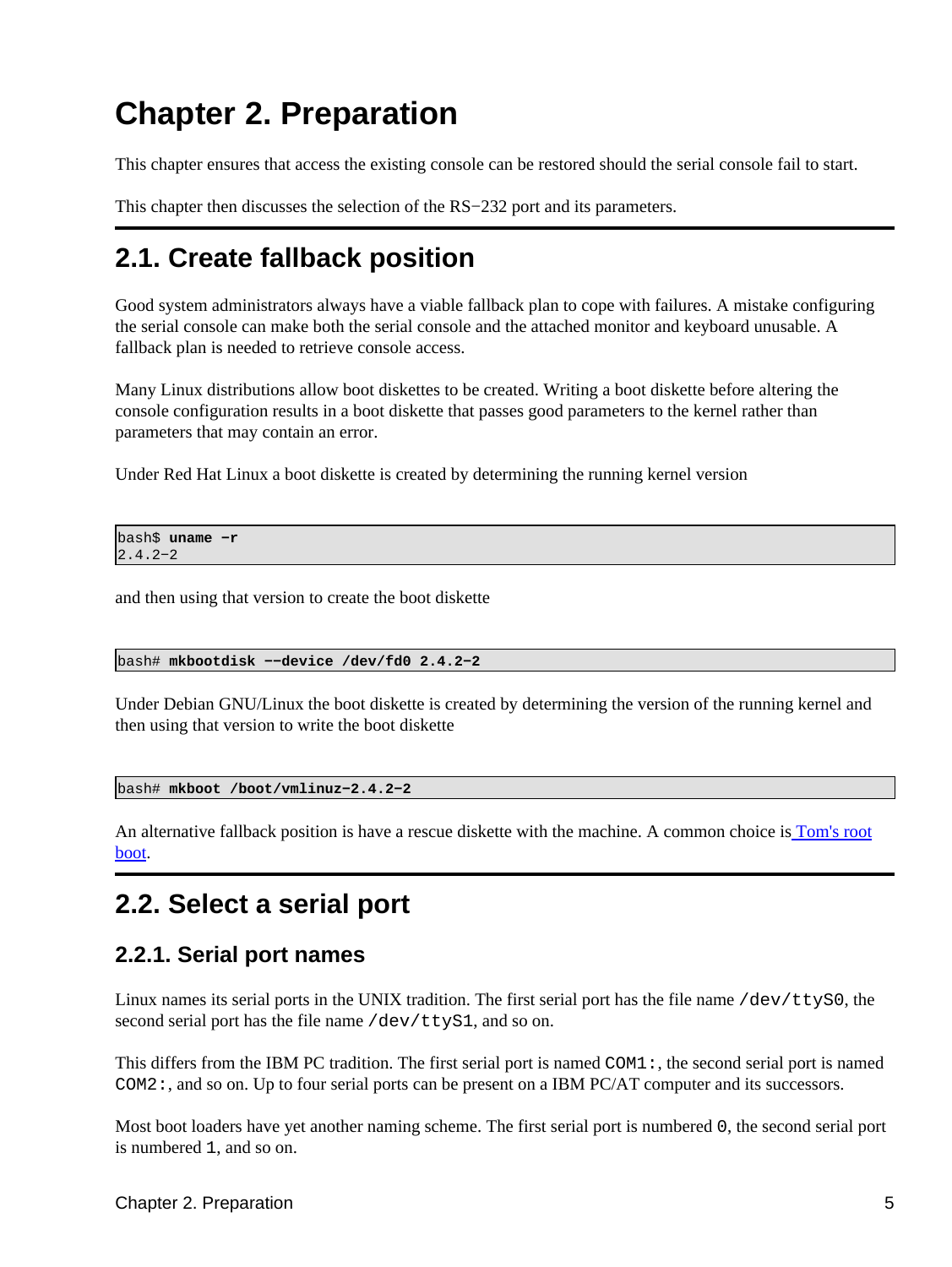If your distribution of Linux uses the devfs device manager then the serial ports have yet another name. The first serial port is /dev/tts/0, the second serial port is /dev/tts/1, and so on.

The result is that the first serial port is labeled COM1: on the chassis of the IBM PC; is known as /dev/ttyS0 to Linux; is known as /dev/tts/0 to Linux when configured with devfs; and is known as port 0 to many boot loaders.

The examples in this *HOWTO* use this first serial port, as that is the serial port which most readers will wish to use.

|                  | <b>IBM PC</b> Linux kernel Linux kernel with devfs Most boot loaders |  |
|------------------|----------------------------------------------------------------------|--|
| COM1: /dev/ttyS0 | /dev/tts/0                                                           |  |
| COM2: /dev/ttyS1 | /dev/tts/1                                                           |  |
| COM3: /dev/ttyS2 | /dev/tts/2                                                           |  |
| COM4: /dev/ttyS3 | $/\text{dev/tts}/3$                                                  |  |

## **Table 2−1. Many names for the same serial port**

# <span id="page-11-0"></span>**2.2.2. Cannot share interrupt used for console's serial port**

When used for a console the serial port cannot share an interrupt with another device. The IBM PC devices are usually installed as shown in Table 2–2. If you use the serial port /dev/ttyS0 for the console then you should avoid sharing interrupt 4 by not installing a serial port /dev/ttyS2 in your PC. If /dev/ttyS2 cannot be physically removed then disable it using the **setserial** command, as shown in [Figure 2−1](#page-11-2).

<span id="page-11-1"></span>**Table 2−2. Interrupts used for IBM PC/AT RS−232 ports**

| <b>Device</b> | Interrupt   Port |       |
|---------------|------------------|-------|
| /dev/ttyS0    |                  | 0x3f8 |
| /dev/ttyS1    | 3                | 0x2f8 |
| /dev/ttyS2    |                  | 0x3e8 |
| /dev/ttyS3    | 3                | 0x2e8 |

## <span id="page-11-2"></span>**Figure 2−1. Using the setserial command in /etc/rc.serialto disable the serial port /dev/ttyS2**

# Disable /dev/ttyS2 so interrupt 4 is not shared, # then /dev/ttyS0 can be used as a serial console. setserial /dev/ttyS2 uart none port 0x0 irq 0

Reading the source code suggests that the interrupt−sharing constraint applies to all computer architectures, not just Intel Architecture−32.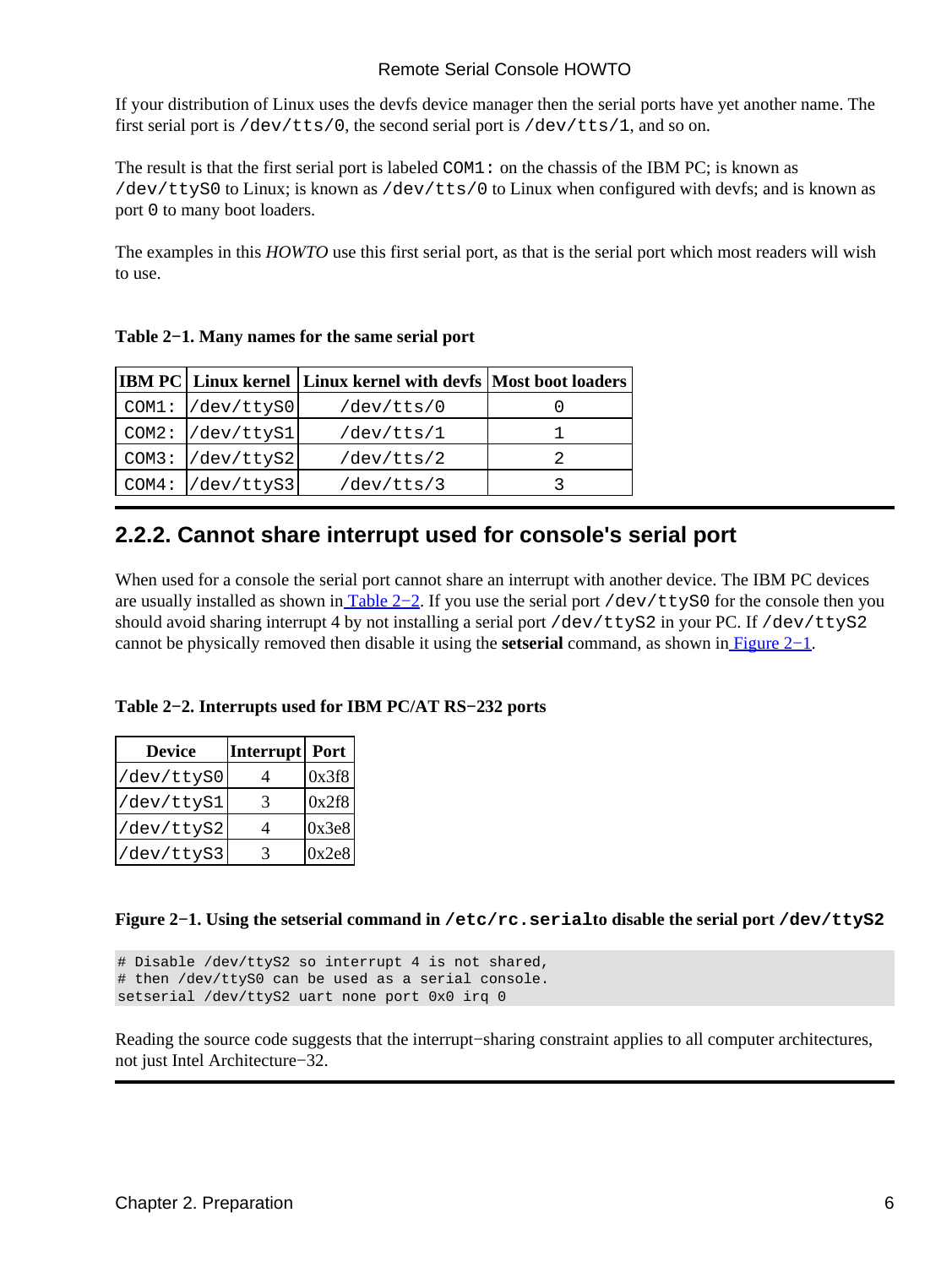# <span id="page-12-0"></span>**2.3. Select a serial speed and parameters**

This *HOWTO* does not discuss the RS−232 standard, which is formally known as *ANSI/TIA/EIA−232−F−1997 Interface Between Data Terminal Equipment and Data Circuit−Terminating Equipment Employing Serial Data Interchange*. For an explanation of "bits per second", "start bits", "data bits", "parity", "stop bits" and "flow control" refer to the *[Serial−HOWTO](http://www.tldp.org/HOWTO/Serial-HOWTO.html)* and the *[Modem−HOWTO](http://www.tldp.org/HOWTO/Modem-HOWTO.html)*.

The description of the command syntax for setting the serial parameters in the kernel, boot loaders and login applications uses the following variables which describe RS−232 parameters.

<speed>

The speed of the serial link in bits per second.

The Linux kernel on a modern PC supports a serial console speeds of 1200, 2400, 4800, 9600, 19200, 38400, 57600 and 115200 bits per second.

The kernel supports a much wider range of serial bit rates when the serial interface is not being used as a serial console[.\[2\]](#page-100-3)

Very recent Linux kernels can also offer a serial console using a USB serial dongle at speeds of 1200, 2400, 4800, 9600, 19200, 38400, 57600 and 115200 bits per second.

Most boot loaders only support a different range of speeds than are supported by the kernel. LILO 21.7.5 supports 110, 150, 300, 600, 1200, 2400, 4800, 9600, 19200, 38400, 56000, 57600 and 115200 bits per second. SYSLINUX 1.67 supports 75 to 56000 bits per second. GRUB 0.90 supports 2400, 4800, 9600, 19200, 38400, 57600 and 115200 bits per second.

You must chose the same speed for both the boot loader and for the Linux kernel. An operating system may use more than one boot loader. For example, Red Hat Linux uses SYSLINUX to install or upgrade the operating system; LILO as the boot loader for Red Hat Linux 7.1 and earlier; and GRUB as the boot loader for Red Hat Linux 7.2 and later.

If you are using a serial terminal or if you are using a dumb modem then the bit rate of the terminal or dumb modem must also match the bit rate selected in the boot loader and kernel.

If the serial console is connected to a Hayes−style modem slower than 9600bps then configure the serial console with the same speed as the modem. Modems faster than 9600bps will generally automatically synchronize to the speed of the serial port.

The selected bit rate must also be supported by the serial port's UART semiconductor chip. Early UARTs without on−chip receive buffers could only reliably receive at up to 14400bps, this includes models 8250A, 82510, 16450 and 16550 (with no *A*). Recent UARTs with receive buffers will work at all serial console bit rates, this includes models 16550A, 16552, 16650, 16654, 16750, 16850 and 16950.

Unless you have good reason, use the popular bit rate of 9600 bits per second. This is the default bit rate of a great many devices.

The speeds that are supported by the kernel, the three common boot loaders, and all IBM PCs capable of running Linux are: 2400, 4800, 9600 and 19200 bits per second. This is a depressingly small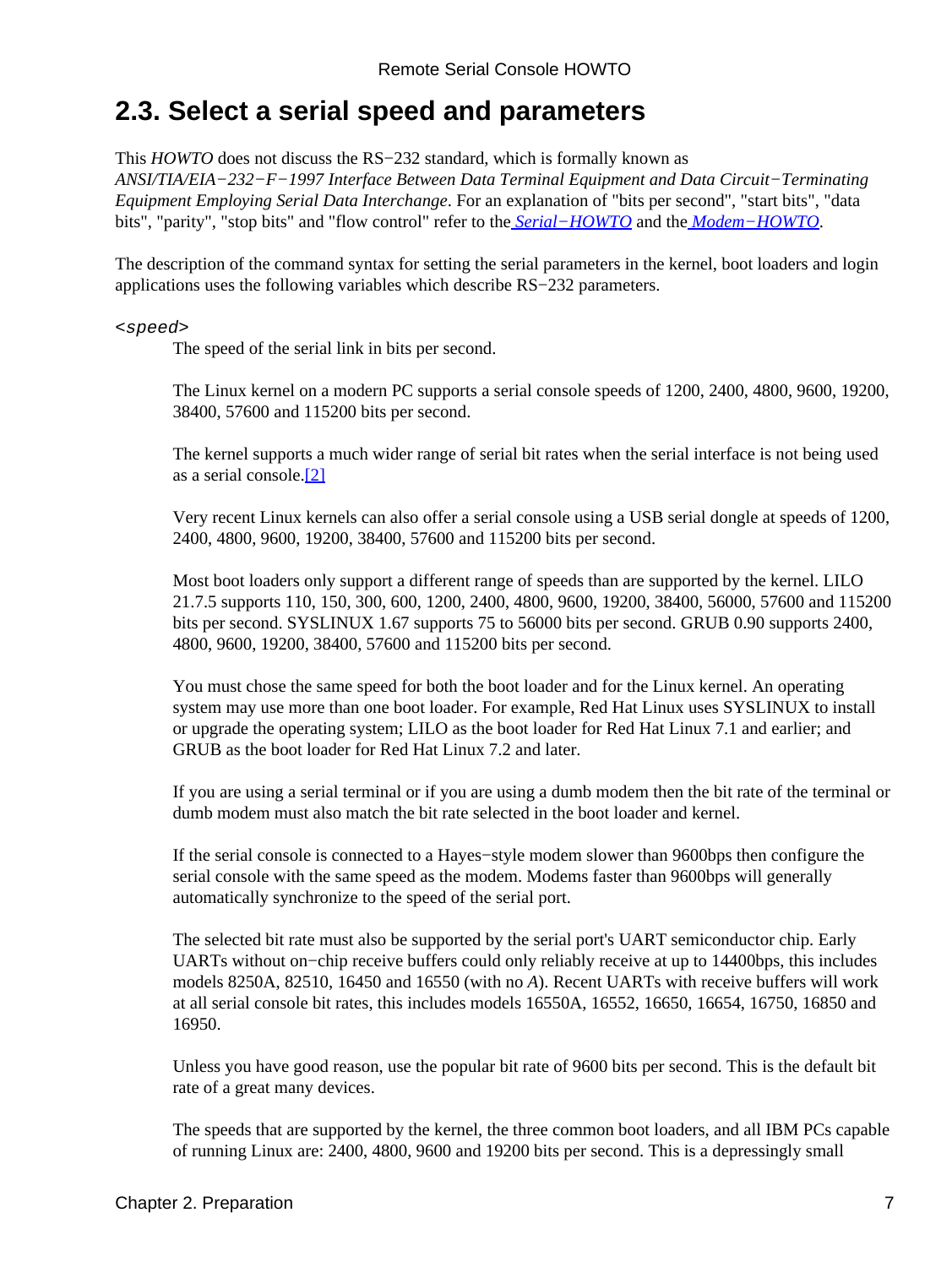selection: not slow enough to support a call over an international phone circuit and not fast enough to upload large files. You may need to choose a speed that will result in a less robust software configuration.

### **Figure 2−2. Syntax for serial bits per second rate, in extended Backus−Naur form**

```
<speed> ::= <digits>
<digits> ::= <digit> | <digit><digits>
\langle \text{digit} \rangle ::= 0 | 1 | & | 9
```
<parity>

Number of parity bits and the interpretation of a parity bit if one is present.

Allowed values are n for no parity bit, e for one bit of even parity and o for one bit of odd parity.

Using no parity bit and eight data bits is recommended.

If parity is used then even parity is the common choice.

Parity is a simple form of error detection. Modern modems have much better error detection and correction. As a result the parity bit guards only the data on the cable between the modem and the serial port. If this cable has a low error rate, and it should, then the parity bit is not required.

### **Figure 2−3. Syntax for serial parity, in extended Backus−Naur form**

$$
\langle parity \rangle :: = n \mid e \mid o
$$

<data>

The number of data bits per character.

Allowed values are 7 bits or 8 bits, as Linux uses the ASCII character set which requires at least seven bits.

Eight data bits are recommended. This allows the link to easily be used for file transfers and allows non−English text to be presented.

#### **Figure 2−4. Syntax for serial data bits, in extended Backus−Naur form**

```
<data> ::= 7 | 8
```
#### <stop>

The number of stop bit–times.[\[3\]](#page-100-4)

Allowed values are 1 or 2.

One stop bit−time is recommended.

If the RS−232 cable is very long then two stop bit−times may be needed.

You may occassionally see 1.5 stop bit−times. The intent is to gain 4% more data throughput when a link is too long for one stop bit−time but is too short to require two stop bit−times. 1.5 stop bit−times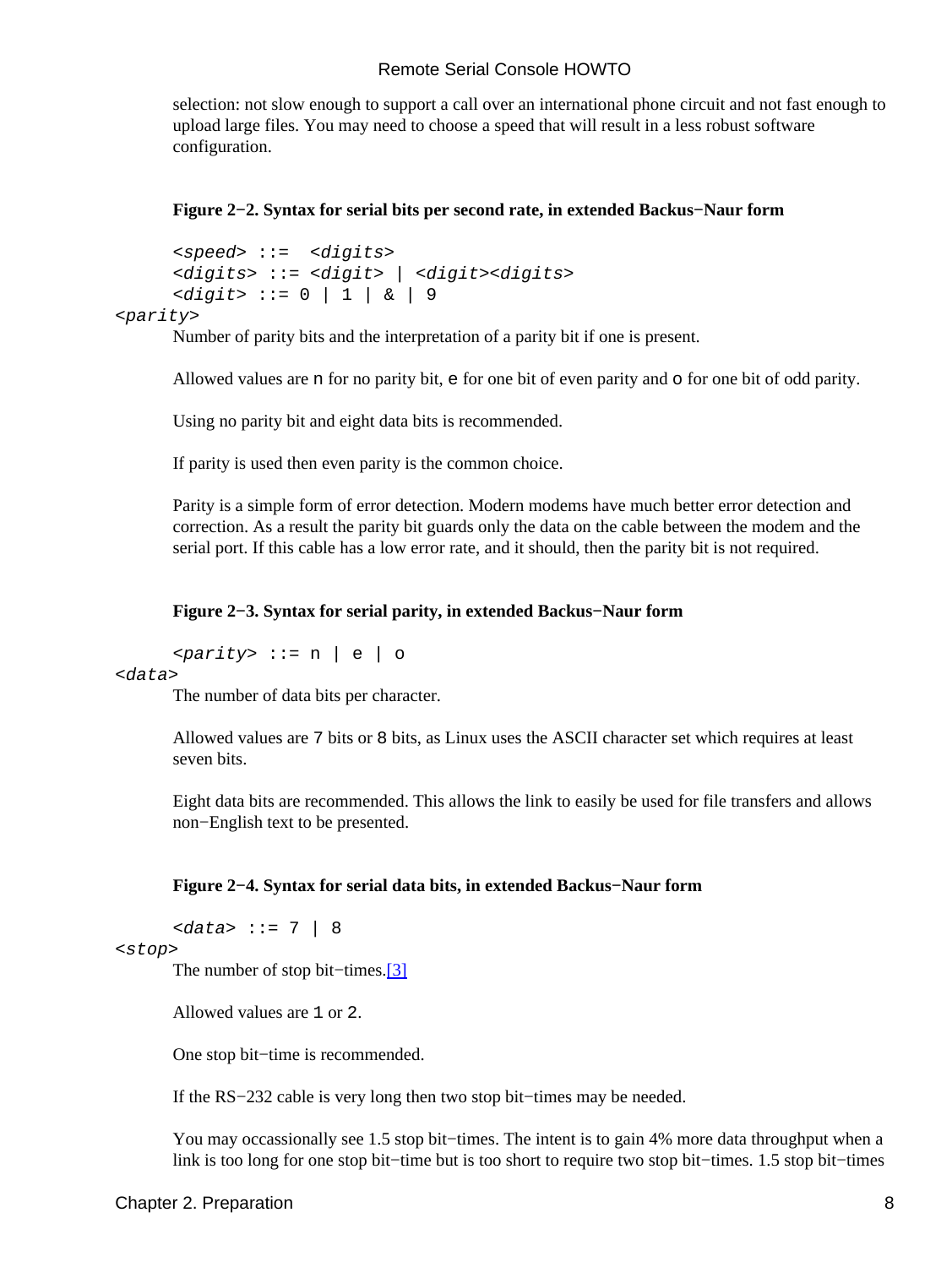is now rare enough to be a hazard to use.

## **Figure 2−5. Syntax for serial stop bits, in extended Backus−Naur form**

 $$  ::= 1 | 2 <flow\_control>

The type of flow control to use.

The Linux kernel allows no flow control and CTS/RTS flow control.

No flow control is the default, this is indicated by omitting <flow\_control>.

CTS/RTS flow control is recommended, especially if login access is also provided to the serial port. This is indicated by a  $\langle$  flow control $>$  of r.

CTS/RTS flow control regulates the flow of chatacters. The computer does not send characters until Clear To Send is asserted by the modem. If the computer is has enough buffering to recieve characters from the modem the computer asserts Ready to Send. Thus neither the computer nor the modem's buffers are filled to overflowing.

The kernel's CTS/RTS flow control is currently buggy. Machines can take a significant time to write console messages if flow control is enabled but CTS will never be asserted (as occurs when there is no call present on a modem or no session on a null modem cable or cable to a terminal server). As a result of the large number of kernel messages when the kernel is started a machine configured with the kernel's CTS/RTS flow control can take many minutes to reboot.

The kernel's CTS/RTS flow control cannot be recommended at this time. The *HOWTO*'s author has a kernel patch available which he is seeking to have included in the mainstream kernel source code.

The CTS/RTS flow control in user−space applications does not share the kernel's bugs and CTS/RTS flow control is still recommended for getty.

### **Figure 2−6. Syntax for serial flow control, in extended Backus−Naur form**

 $<$ flow\_control> ::=  $<$ nil> | r

At present the RS−232 status lines are ignored by the kernel. A kernel message will be printed even if Data Carrier Detect and Data Set Ready are not asserted. This leads to the kernel messages being sent to a modem which is idle and in command mode.

The console's slack interpretation of CTS, DSR and DCD makes it impossible to connect a serial console to an RS−232 multi−drop circuit. Multi−drop circuits have more than two computers on the circuit; they are traditionally four−wire, satelite or wireless services.

The Linux kernel uses the syntax in Figure 2–7 to describe the serial parameters. Many boot loaders use a variation of the syntax used by the Linux kernel.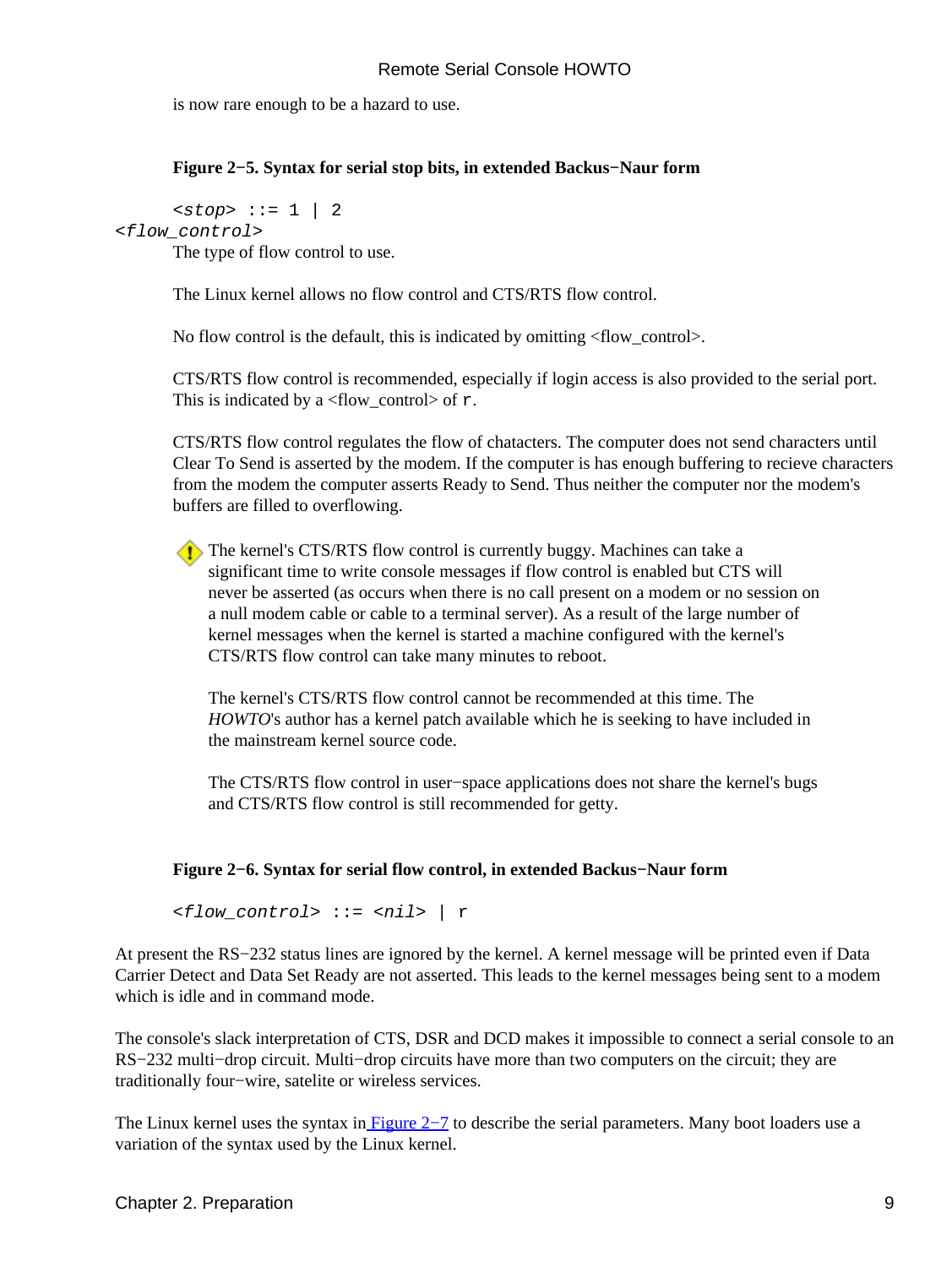## <span id="page-15-2"></span>**Figure 2−7. Syntax for kernel serial parameters, in extended Backus−Naur form**

<mode> ::= <speed><parity><data><flow\_control>

Note that  $\langle \text{mode}\rangle$  does not include  $\langle \text{stop}\rangle$ . The kernel assumes the number of stop bits to be one. This shortcoming needs to be considered when deploying long RS−232 cables.

Most boot loaders default to 9600n8. A common default found on older terminals is 9600e7.

Use 9600n8 if possible, as this is the default for most Linux software and modern devices.

This *HOWTO* always configures the serial speed and parameters, even where not strictly necessary. This is so that people configuring parameters other than the recommended and common default value 9600n8 will know what to alter.

# <span id="page-15-0"></span>**2.4. Configure the modem or the null−modem cable**

If a modem is used, configure it to be a dumb modem at the port speed selected i[n Section 2.3.](#page-12-0) If the modem accepts Hayes AT commands se[e Chapter 12](#page-61-0) to dumb−down the modem.

Alternatively if a terminal and a null−modem cable are used see [Section 11.3,](#page-55-3) which discusses the pinout of the null modem cable.

# <span id="page-15-1"></span>**2.5. Configure the terminal or the terminal emulator**

Configure the terminal to match the serial parameters. The data bits, parity bits and stop bits must match. If a modern "smart" modem is used then the bit speeds need not match. If a dumb modem or a null modem cable is used then the bit speeds must match.

Set CTS/RTS handshaking on, DTR/DSR handshaking off and XON/XOFF handshaking off. Your equipment may call CTS/RTS handshaking or DTR/DSR handshaking "hardware handshaking" and may call XON/XOFF handshaking "software handshaking".

Set automatic line wrapping on. This allows all of a long console message to be read.

Set the received end of line characters to CR LF (carriage return then line feed). Set the transmitted end of line characters to just CR (carriage return).

If you are using a terminal emulator then it is best to choose to emulate the popular DEC VT100 or VT102 terminal. Later terminals in the DEC VT range are compatible with the VT100. If this terminal is not available then try to emulate another terminal that implements *ANSI X3.64−1979 Additional Controls for Use with American National Standard Code for Information Interchange* (or its successor *ISO/IEC 6429:1992 ISO Information technology Control functions for coded character sets*). For example, many emulators have a terminal called ANSI BBS which uses the IBM PC character set, the 16 IBM PC colors, a 80 column by 25 line screen and a selection of *X3.64−1979* control sequences.

See the *Text−Terminal–HOWTO* for much more information on configuring terminals.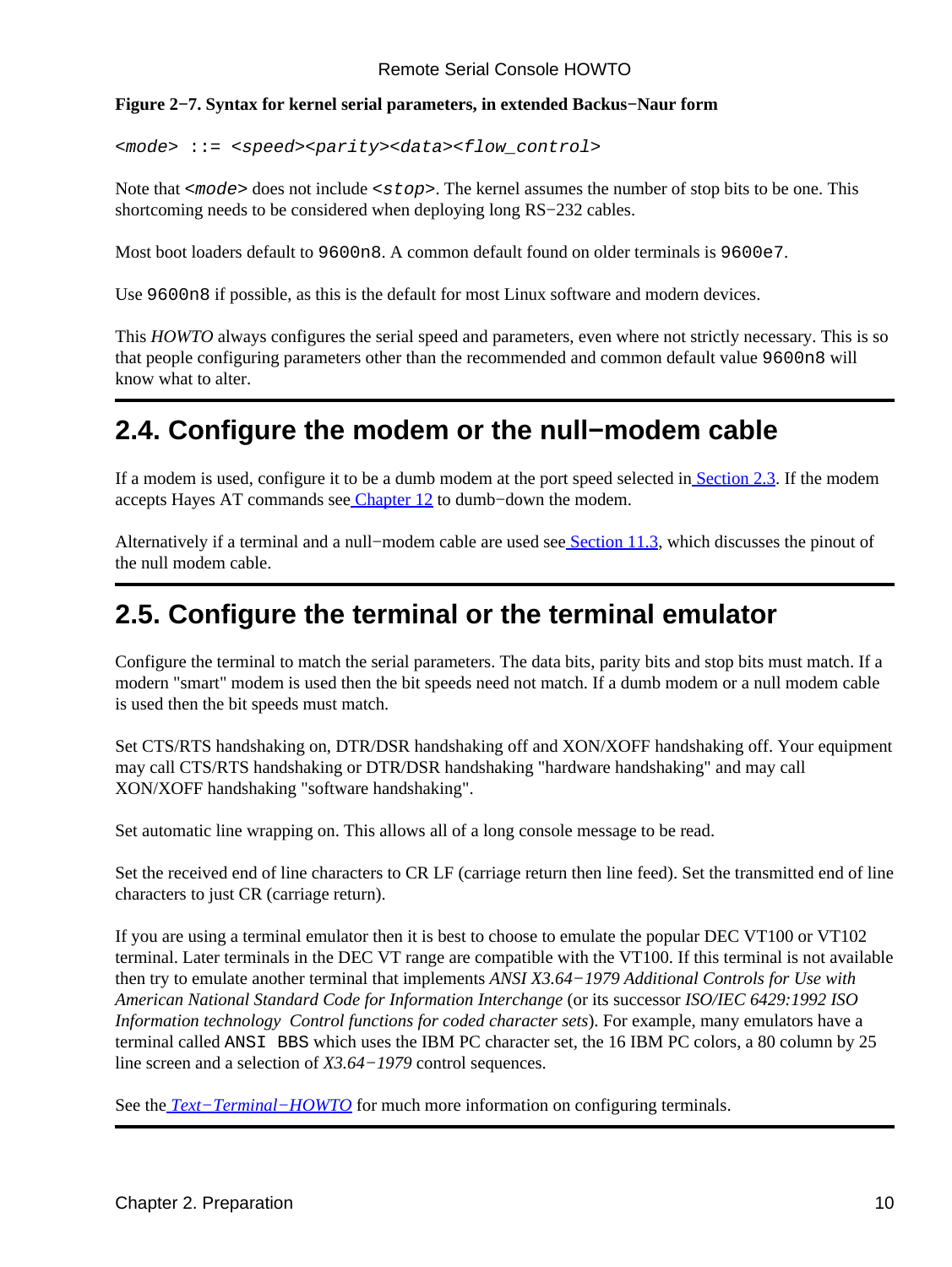# <span id="page-16-0"></span>**Chapter 3. Optionally configure the BIOS**

Some BIOSs provide support for serial consoles. If your computer's BIOS is one of these you should investigate the extent of the support provided. Depending upon the extent of serial console support you may not need to explicitly configure the boot loader to use the serial port.

The contributors to this *HOWTO* have encountered the following styles of BIOS support for serial consoles.

### *Redirection of textual VGA output to the serial port*

The BIOS takes the interrupt 0x10 "video" requests used to write to the screen and sends the characters that would have appeared on the screen to the serial port. Characters recieved from the serial port are used to supply characters to BIOS interrupt 0x16 "read key" requests.

Any 16−bit application which uses the BIOS functions for outputing text to the screen and reading from the keyboard is redirected to the serial port. This includes the BIOS itself, the boot loader, and 16−bit operating systems (such as MS−DOS).

When a 32−bit operating system (such as Linux, BSD or Windows NT/2000/XP) loads the 16−bit BIOS is no longer accessible and the BIOS can no longer be used for input and output. The 32−bit operating system loads its own device drivers for this purpose. These device drivers then need to provide the redirection of console I/O to the serial port.

If your BIOS uses this technique then you should:

- 1. Configure the BIOS to redirect keyboard input and video output to the serial port.
- 2. Do not configure the boot loader, as the BIOS will redirect this 16-bit application's input and output to the serial port.

3. Configure Linux to use the serial port as a console, as Linux is a 32−bit operating system. *BIOS configuration and power on self−test uses the serial port*

These BIOSs use the serial port for configuration and the power−on self−test, but do not redirect the interrupt 0x10 "video" requests interrupt 0x16 "read key" requests to the serial port.

Some BIOSs which usually redirect all keyboard and video output to the serial port can be configured in only to redirect BIOS input and output. Look for a BIOS configuration option similar to Cease redirection after boot.

If your BIOS uses this technique or you choose to set Cease redirection after boot then you should:

1. Configure the BIOS to send its output to the serial port.

2. Configure the boot loader to use the serial port.

3. Configure Linux to use the serila port as the console, as Linux is a 32−bit operating system.

*Redirection of graphical VGA output to the serial port*

Some graphical 32−bit operating systems do not provide their own facilities to send console output to the serial port. Some BIOSs attempt to overcome this shortcoming, using a propietary serial protocol to send graphical output to a remote serial client.

As these machines cannot be connected to from a standard terminal emulator this facility is best left unconfigured when using the Linux operating system.

1. Configure the BIOS not to send output to the serial port.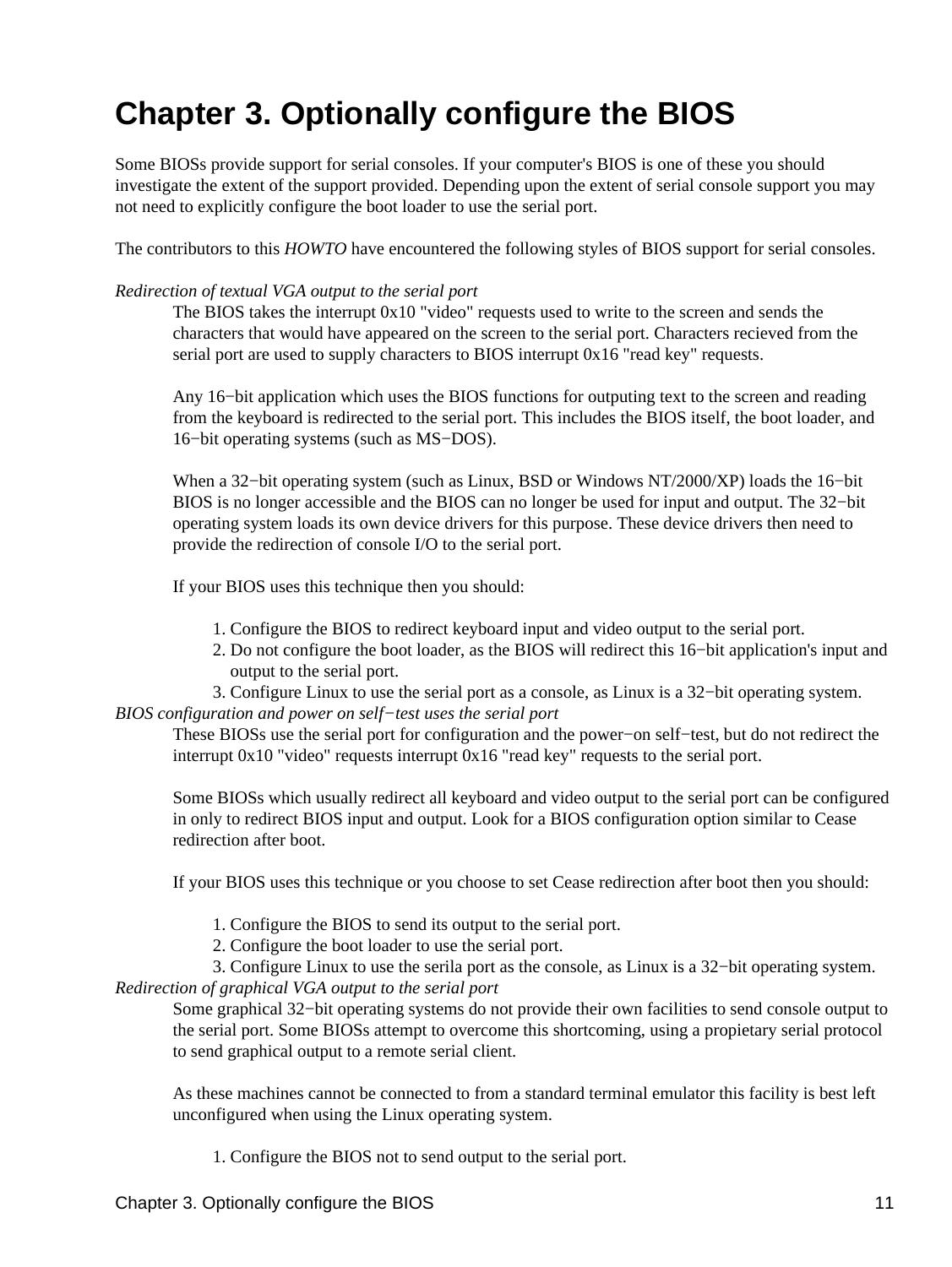2. Configure the boot loader to use the serial port.

3. Configure Linux to use the serial port as the console.

*No serial port facilities*

The BIOS cannot be accessed from the serial port, so power−on self−test messages cannot be seen.

Note that BIOS may still be able to be configured remotely using the /dev/nvram device. This takes some care.

- 1. Configure the boot loader to use the serial port.
- 2. Configure Linux to use the serial port as the console.

If you need to configure the boot loader to use the serial port then continue to [Chapter 4](#page-18-0). Otherwise go directly to [Chapter 5](#page-24-0) to configure the kernel; this is done by configuring the boot loader to pass boot parameters to the Linux kernel.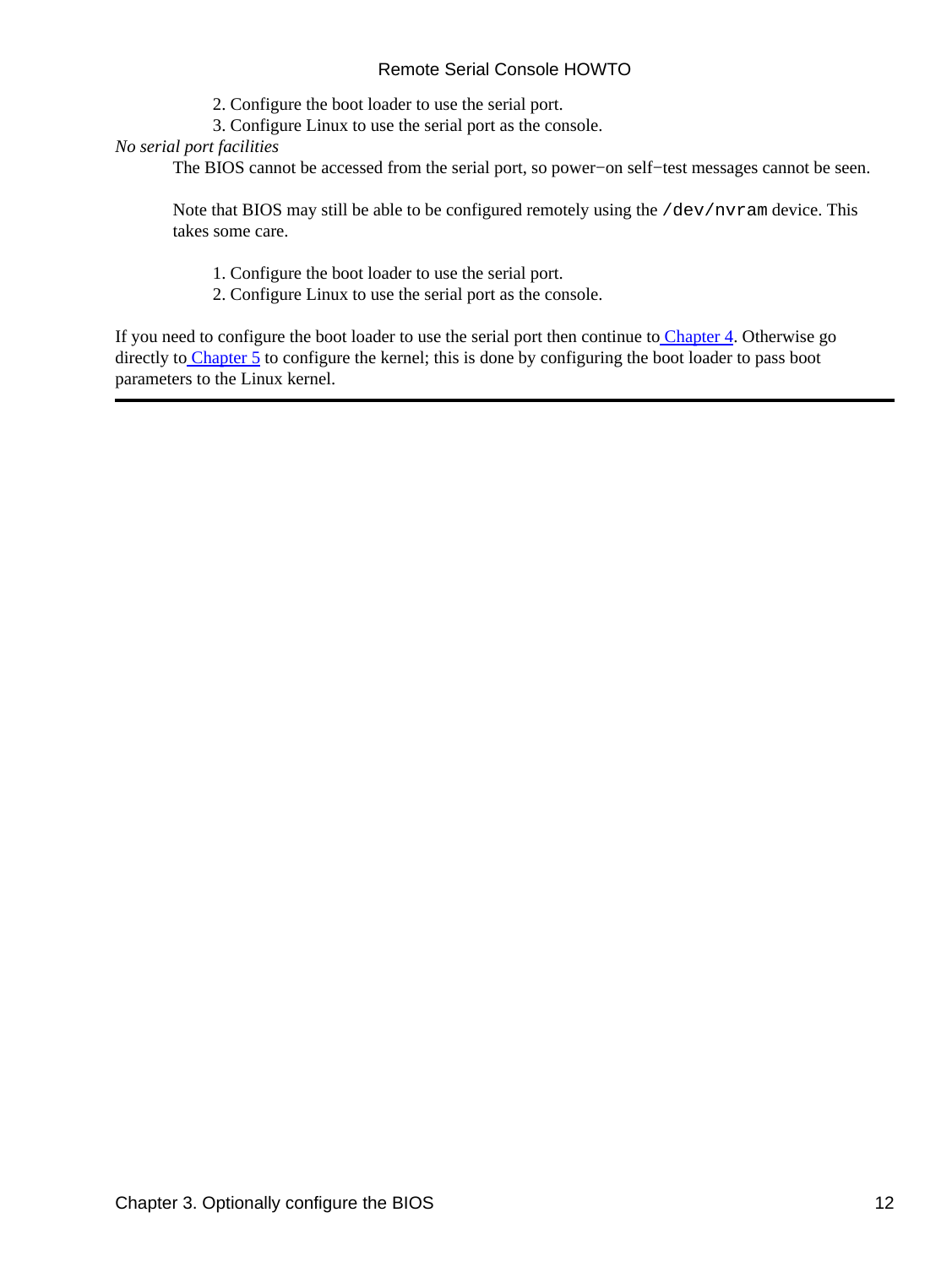# <span id="page-18-0"></span>**Chapter 4. Configure the boot loader**

When a PC boots the CPU it runs code from Read−Only Memory. This code is the Basic Input/Output System, or BIOS. The BIOS then loads a boot loader from the Master Boot Record of the first hard disk[.\[4\]](#page-100-5) In turn, the boot loader reads the operating system into memory and then runs it.[\[5\]](#page-100-6)

Neither the BIOS nor the boot loader are strictly necessary. For example, there are [versions of Linux](http://www.acl.lanl.gov/linuxbios/) that run directly from the flash memory which usually contains the BIOS. Linux was originally designed to run without an interactive boot loader, by placing the kernel at particular sectors of the disk.

The benefits of using a boot loader are:

- Multiple operating systems can be booted. See the *[Linux + Windows HOWTO](http://www.tldp.org/HOWTO/Linux+Windows-HOWTO/)* for more information.
- Parameters can be passed to the kernel interactively. This is useful for solving hardware problems; for example, some interrupt lines can be disabled, direct memory access to some drives can be disabled, and so on. See the *[Linux BootPrompt−HOWTO](http://www.tldp.org/HOWTO/BootPrompt-HOWTO.html)* for a list of kernel parameters.
- Differing kernels can be interactively loaded. This is useful when deploying a new kernel, as it provides simple fallback to a proven kernel.

For these reasons systems administrators want to be able to interactively control the boot loader from the serial console.

LILO, GRUB and SYSLINUX are popular boot loaders for IBM PCs. Find which of these boot loaders your Linux installation uses and then follow the instructions for your boot loader in the following section.

# <span id="page-18-1"></span>**4.1. Configure the LILO boot loader**

LILO is the Linux Boot Loader used on Intel machines. Other boot loaders for Intel machines exist, common alternatives are GRUB and SYSLINUX. Equivalents to LILO exist for other processor architectures, their names are usually some play upon "LILO".

LILO is documented in the *lilo(8)* and *lilo.conf(5)* manual pages; the *LILO Generic boot loader for Linux & User's Guide* found in the file /usr/share/doc/lilo&/doc/User\_Guide.ps; and the *[LILO](http://www.tldp.org/HOWTO/mini/LILO.html) [mini−HOWTO](http://www.tldp.org/HOWTO/mini/LILO.html)*.

The LILO configuration is kept in the file  $/etc/1$  ilo.conf. The first part of the file applies to all images. The following parts are image descriptions for each kernel.

Set LILO to use the serial port. The syntax of the serial line parameters follows that used by the kernel.

## **Figure 4−1. Syntax of LILO serial command, in EBNF**

serial=<serial\_port>[,<speed>[<parity>[<data>]]]

Where the variables are the same as used by the kernel (shown in Figure  $2-7$ ) and:

## <span id="page-18-2"></span>**Figure 4−2. LILO serial EBNF variables**

Chapter 4. Configure the boot loader 13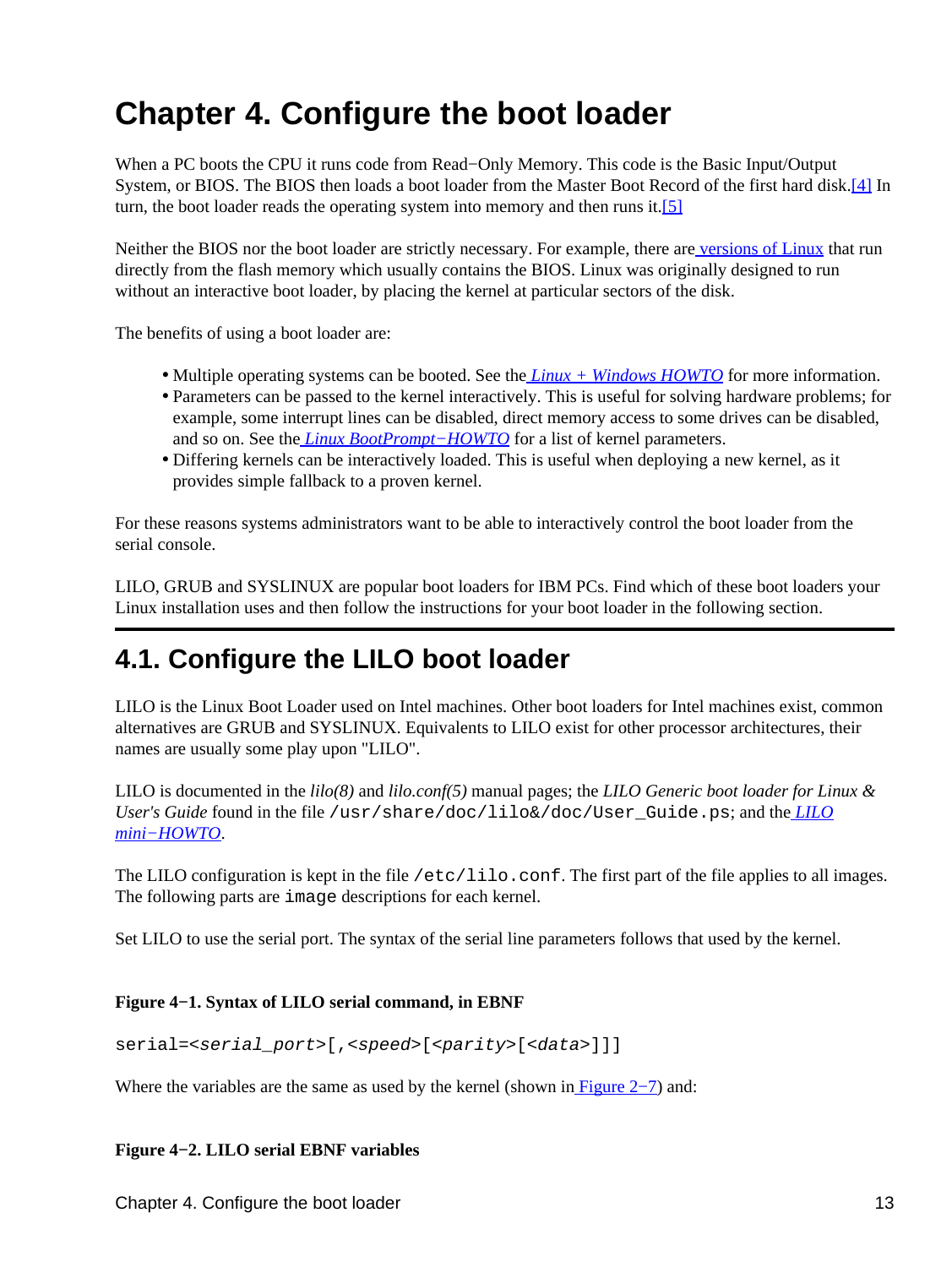$\epsilon$ serial\_port> ::= 0 | 1| & | 3

Our examples use /dev/ttyS0, which LILO knows as port 0.

### **Figure 4−3. LILO boot loader sample configuration**

```
serial=0,9600n8
timeout=100
restricted
password=PASSWORD
```
The parameters restricted and password are used to avoid someone dialing in, booting the machine, and stepping around the Linux access permissions by typing:

### **Example 4−1. Using kernel parameters to avoid access permissions**

LILO: **linux init=/sbin/sash**

The password should be good, as it can be used to gain root access. The LILO password is stored in plain text in the configuration file, so it should never be the same as any other password. The permissions on the configuration file should be set so that only root can read  $/etc/lilo.comf$ .

bash# **chmod u=rw,go= /etc/lilo.conf**

LILO has an option to display a boot message. This does not work with serial consoles. Remove any lines like:

message=/boot/message

LILO is now configured to use the serial console. The kernels booted from LILO are yet to be configured to use the serial console.

# <span id="page-19-0"></span>**4.2. Configure the GRUB boot loader**

GRUB is a boot loader designed to boot a wide range of operating systems from a wide range of filesystems. GRUB is becoming popular due to the increasing number of possible root filesystems that can Linux can reside upon.

GRUB is documented in a GNU info file. Type **info grub** to view the documentation.

The GRUB configuration file is /boot/grub/menu.lst. Some distributions use another configuration file; for example, Red Hat Linux uses the file /boot/grub/grub.conf.

GRUB configuration files are interpreted. Syntax errors will not be detected until the machine is rebooted, so take care not to make typing errors.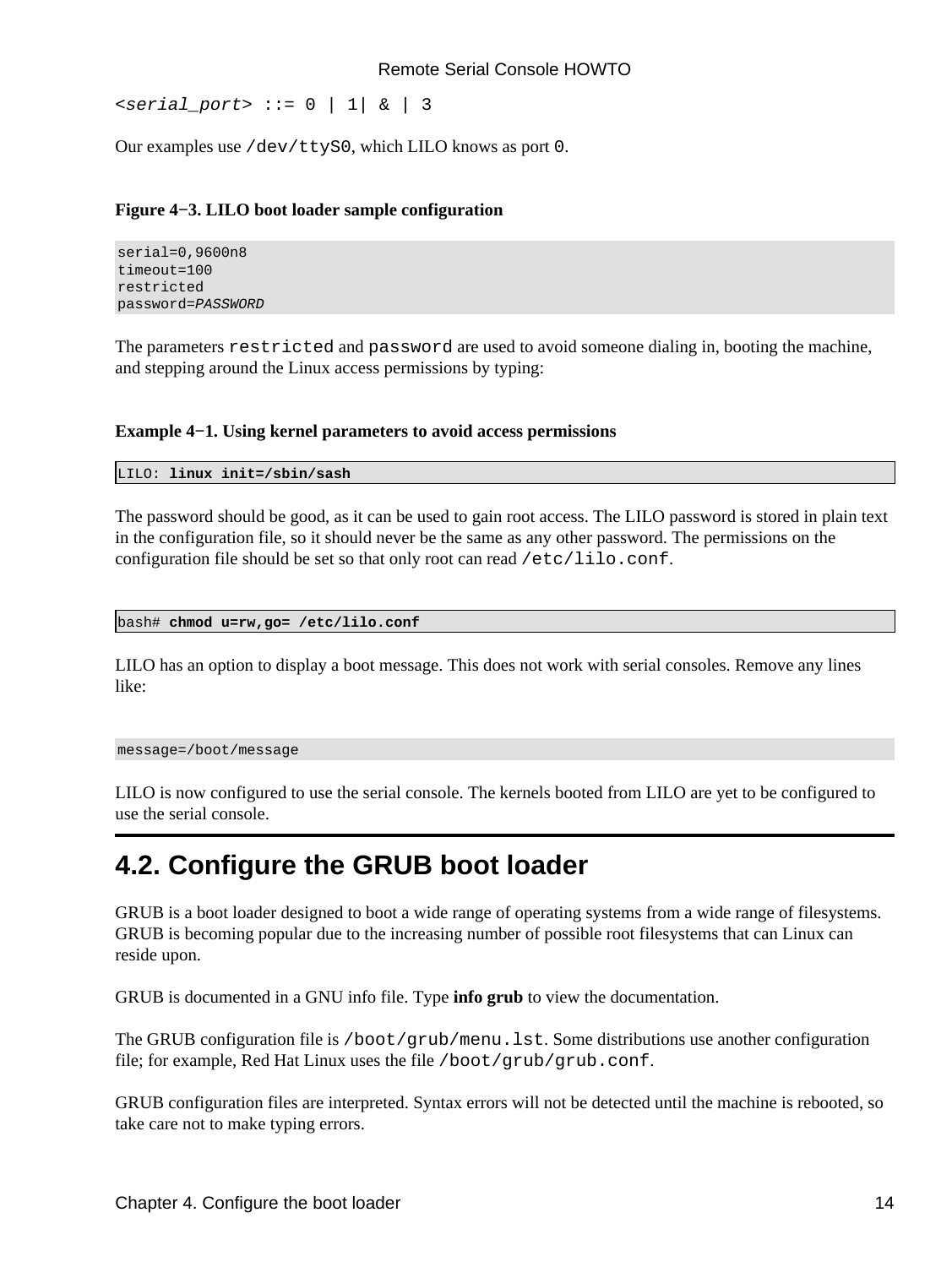Edit the GRUB configuration file and remove any **splashimage** entries. If these entries are not removed GRUB 0.90 behaves very oddly, transferring control between the serial console and the attached monitor and keyboard.

If there is not already a **password** command in the GRUB configuration file then create a hashed password, se[e Figure 4−4.](#page-20-0) The password should be good, as it can be used to gain root access.

### <span id="page-20-0"></span>**Figure 4−4. Using md5crypt to create a hashed password for GRUB**

```
grub> md5crypt
Password: **********
Encrypted: $1$U$JK7xFegdxWH6VuppCUSIb.
```
Use that hashed password in the GRUB configuration file, this is shown in Figure  $4-5$ .

### <span id="page-20-1"></span>**Figure 4−5. GRUB configuration to require a password**

```
password −−md5 $1$U$JK7xFegdxWH6VuppCUSIb.
```
Define the serial port and configure GRUB to use the serial port, as shown in Figure 4–6.

#### <span id="page-20-2"></span>**Figure 4−6. GRUB configuration for serial console**

```
serial −−unit=0 −−speed=9600 −−word=8 −−parity=no −−stop=1
terminal serial
```
−−unit is the number of the serial port, counting from zero, unit 0 being COM1.

Note that the values of −−parity are spelt out in full: no, even and odd. The common abbreviations n, e and o are *not* accepted.

If there is mysteriously no output on the serial port then suspect a syntax error in the **serial** or **terminal** commands.

If you also want to use and attached monitor and keyboard as well as the serial port to control the GRUB boot loader then use the alternative configuration i[n Figure 4−7.](#page-20-3)

#### <span id="page-20-3"></span>**Figure 4−7. GRUB configuration for serial console and attached monitor and keybaord console**

```
password −−md5 $1$U$JK7xFegdxWH6VuppCUSIb.
serial −−unit=0 −−speed=9600 −−word=8 −−parity=no −−stop=1
terminal −−timeout=10 serial console
```
When both the serial port and the attached monitor and keyboard are configured they will both ask for a key to be pressed until the timeout expires. If a key is pressed then the boot menu is displayed to that device. Disconcertingly, the other device sees nothing.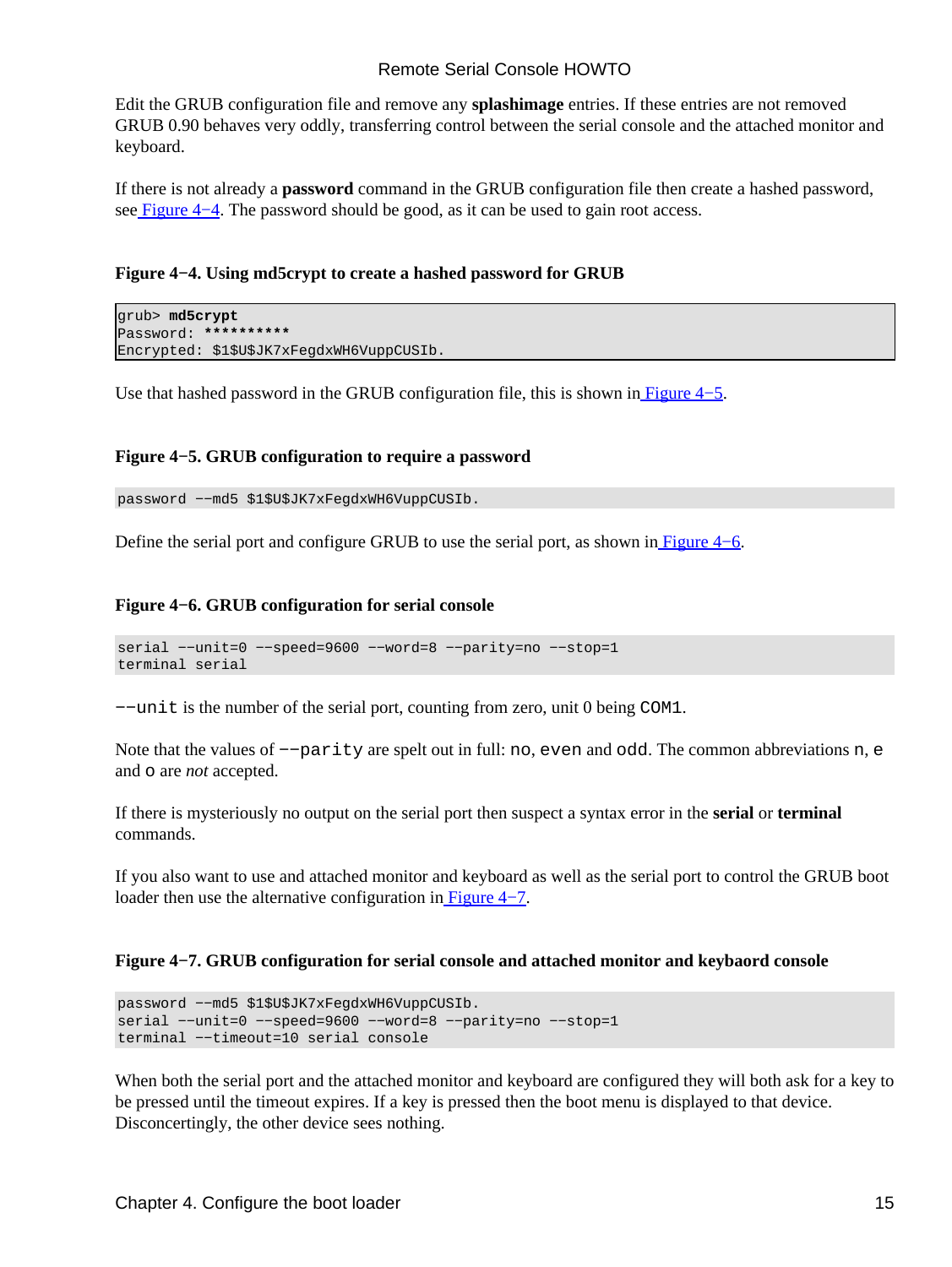If no key is pressed then the boot menu is displayed on the whichever of serial or console is listed first in the **terminal** command. After the timeout set by the **timeout** the default option set by **default** is booted.

<span id="page-21-0"></span>**Figure 4−8. GRUB output to default device when configured for serial and attached monior output**

```
Press any key to continue.
Press any key to continue.
Press any key to continue.
Press any key to continue.
Press any key to continue.
Press any key to continue.
Press any key to continue.
Press any key to continue.
Press any key to continue.
Press any key to continue.
    GRUB version 0.90 (639K lower / 162752K upper memory)
 +−−−−−−−−−−−−−−−−−−−−−−−−−−−−−−−−−−−−−−−−−−−−−−−−−−−−−−−−−−−−−−−−−−−−−−−−−+
   | [ Red Hat Linux (2.4.9−21) ] | 
 | |
 | |
 +−−−−−−−−−−−−−−−−−−−−−−−−−−−−−−−−−−−−−−−−−−−−−−−−−−−−−−−−−−−−−−−−−−−−−−−−−+
     Use the ^ and v keys to select which entry is highlighted.
     Press enter to boot the selected OS or 'p' to enter a
      password to unlock the next set of features.
   The highlighted entry will be booted automatically in 10 seconds.
```
If you are not using a VT100 terminal then the cursor keys may not work to select a GRUB menu item. The instructions shown i[n Figure 4−8](#page-21-0) are literally correct: Use the ^ and v keys means that the caret key (**Shift**−**6**) moves the cursor up and letter vee key (**V**) moves the cursor down.

Note when configuring GRUB that there are two timeouts involved. Press any key to continue is printed for **terminal −−timeout=10** seconds, waiting for someone on the keyboard or terminal to press a key to get the input focus. Then the menu is displayed for **timeout 10** seconds before the default boot option is taken.

If the terminal attached to the serial port is not a real or emulated VT100, then force GRUB to use it's command line interface. This interface is much more difficult to use than GRUB's menu interface; however, the command line interface does not assume the VT100's terminal language.

## **Figure 4−9. GRUB configuration for command line interface for terminals other than VT100**

terminal −−timeout=10 −−dumb serial console

This *HOWTO* does not discuss the use of GRUB's command line. It is far too complex and error−prone to recommend for use on production machines. Wizards will know to consult GRUB's info manual for the commands required to boot the kernel.

GRUB's menu's can be edited interactively after **P** is pressed and the password supplied. A better approach is to add menu items to boot the machine into alternative run levels. A sample configuration showing a menu entry for the default run level and an alternative menu entry for single user mode (run level *s*) is shown in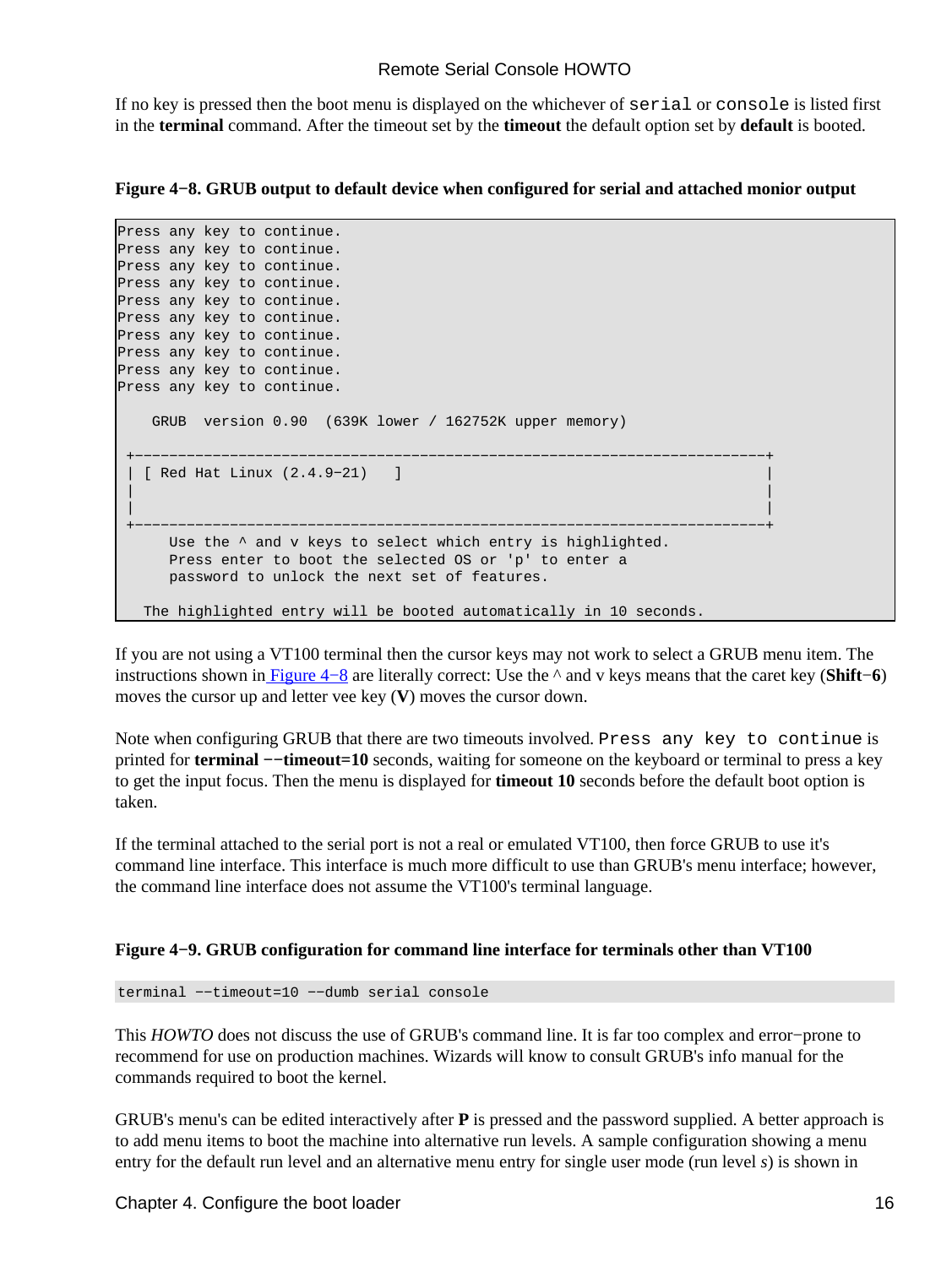[Figure 4−10](#page-22-1). Remember to use the **lock** command to require a password for single user mode, as single user mode does not ask for a Linux password.

<span id="page-22-1"></span>**Figure 4−10. Adding a single user mode option to the GRUB menu**

```
password −−md5 $1$U$JK7xFegdxWH6VuppCUSIb.
default 0
title Red Hat Linux (2.4.9−21)
        root (hd0,0)
        kernel /vmlinuz−2.4.9−21 ro root=/dev/hda6
        initrd /initrd−2.4.9−21.img
title Red Hat Linux (2.4.9−21) single user mode
         lock
         root (hd0,0)
         kernel /vmlinuz−2.4.9−21 ro root=/dev/hda6 s
         initrd /initrd−2.4.9−21.img
```
File names in the **kernel** and **initrd** commands are relative to the GRUB installation directory, which is usually /boot/grub. So /vmlinuz−2.4.9−21 is actually the file /boot/grub/vmlinuz−2.4.9−21.

GRUB is now configured to use the serial console. The kernels booted from GRUB are yet to be configured to use the serial console.

# <span id="page-22-0"></span>**4.3. Configure the SYSLINUX boot loader**

[SYSLINUX](http://syslinux.zytor.com/) is a boot loader that is installed on a MS−DOS floppy disk. As directed by it's configuration file \SYSLINUX.CFG it will load one of the files from the floppy disk as a Linux kernel.

SYSLINUX presents a simple text interface that can be used to select between canned configurations defined in the configuration file and can be used to add parameters to the kernel.

ISOLINUX and PXELINUX are variants of SYSLINUX for CD−ROMs and Intel'[s Preboot Execution](http://developer.intel.com/ial/wfm/) [Environment](http://developer.intel.com/ial/wfm/).

SYSLINUX supports a variety of serial port speeds, but it only supports eight data bits, no parity and one stop bit. SYSLINUX supports the serial ports COM1: through to COM4:, as with most boot loaders these are written as port 0 through to port 3.

For SYSLINUX to support a serial console add a new *first line* to \SYSLINUX.CFG:

## **Figure 4−11. Syntax of SYSLINUX serial command, in EBNF**

serial <space> <serial\_port> [ <space> <speed> [ <space> <syslinux\_flow\_control

The variables are the same as used by syntax descriptions i[n Figure](#page-22-2) 2–7 and Figure 4–2 plus those in Figure [4−12.](#page-22-2)

## <span id="page-22-2"></span>**Figure 4−12. SYSLINUX serial EBNF variables**

Chapter 4. Configure the boot loader 17 and 17 and 17 and 17 and 17 and 17 and 17 and 17 and 17 and 17 and 17 and 17 and 17 and 17 and 17 and 17 and 17 and 17 and 17 and 17 and 17 and 17 and 17 and 17 and 17 and 17 and 17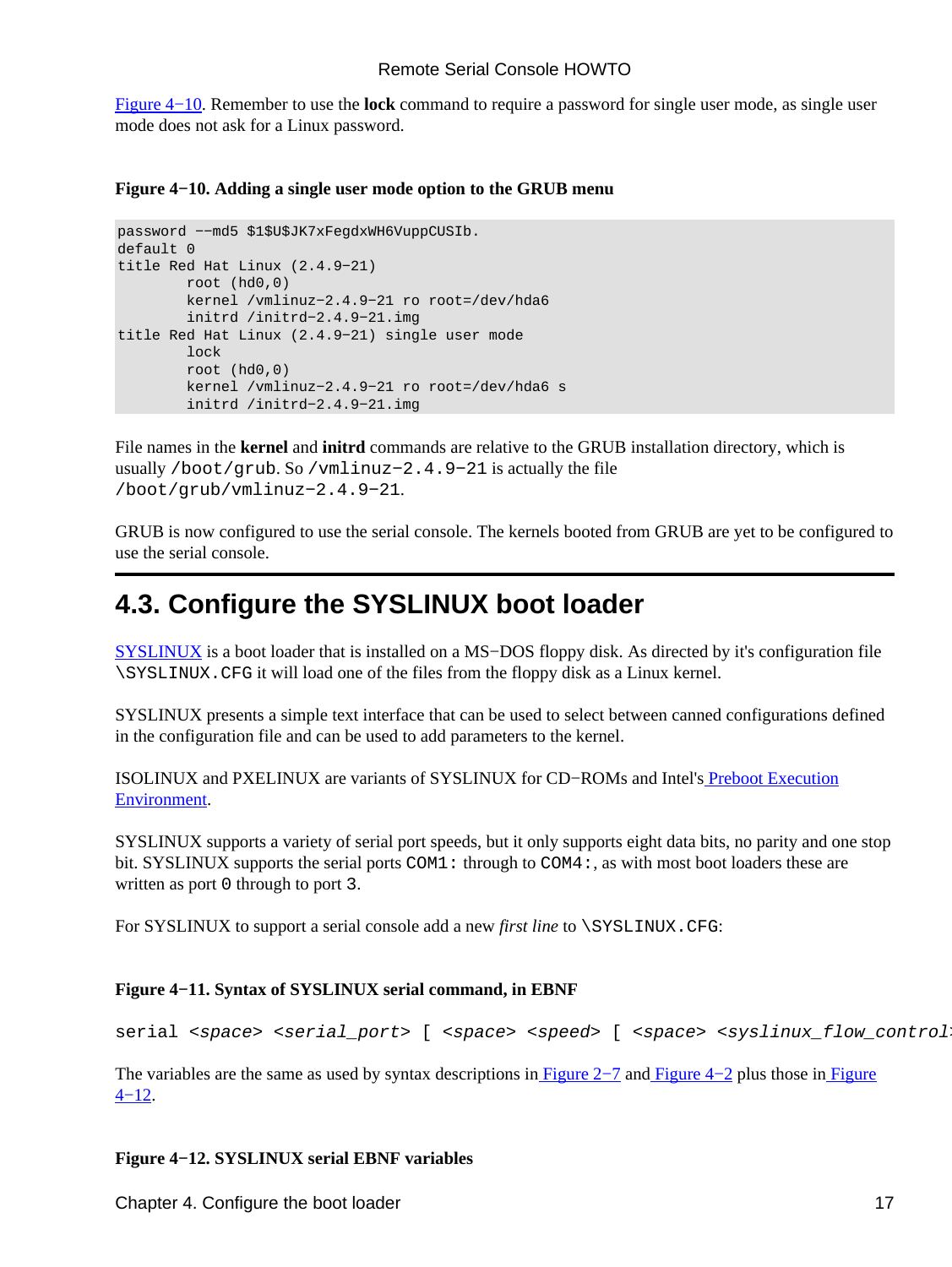```
<space> ::=  
<syslinux_flow_control> ::= <hex_digits>
\epsilonhex digits> ::= 0x\epsilonhex digit>\epsilonhex digit>
\langlehex digit> ::= 0 | 1 | & | 9 | a | b | & | f
```
The <syslinux\_flow\_control> variable controlling the RS−232 status and flow control signals is optional. If your null−modem cable does not present any status or handshaking signals then do not use it. The value of  $\leq$ syslinux  $f$ low  $control$  is calculated by adding the hexadecimal values for the desired flow control behaviours listed in [Table 4−1.](#page-23-0)

The behaviours for a correctly−wired null−modem cable or a correctly configured modem are marked "Required for full RS−232 compliance" in the table. The sum of these values is 0xab3.

| Flow control behaviour           | Hex value | Required for full RS-232 compliance? |
|----------------------------------|-----------|--------------------------------------|
| <b>Assert DTR</b>                | 0x001     | Yes                                  |
| <b>Assert RTS</b>                | 0x002     | Yes                                  |
| Wait for CTS assertion           | 0x010     | Yes                                  |
| Wait for DSR assertion           | 0x020     | Yes                                  |
| Wait for RI assertion            | 0x040     | N <sub>0</sub>                       |
| Wait for DCD assertion           | 0x080     | Yes                                  |
| Ignore input unless CTS asserted | 0x100     | N <sub>0</sub>                       |
| Ignore input unless DSR asserted | 0x200     | Yes                                  |
| Ignore input unless RI asserted  | 0x400     | N <sub>0</sub>                       |
| Ignore input unless DCD asserted | 0x800     | Yes                                  |

# <span id="page-23-0"></span>**Table 4−1. SYSLINUX flow control bitmap**

Our preferred configuration of 9600bps, port 0, full RS−232 status signals and CTS/RTS flow control is written as:

serial 0 9600 0xab3

When using this configuration SYSLINUX will not display anything and will not accept any typed character until the RS−232 status signals show a connected modem call (or a connected terminal if you are using a null−modem cable).

If you have a null modem cable with no RS−232 status signals and no flow control then use:

### serial 0 9600

Remember that the **serial** command must be the first line in \SYSLINUX.CFG.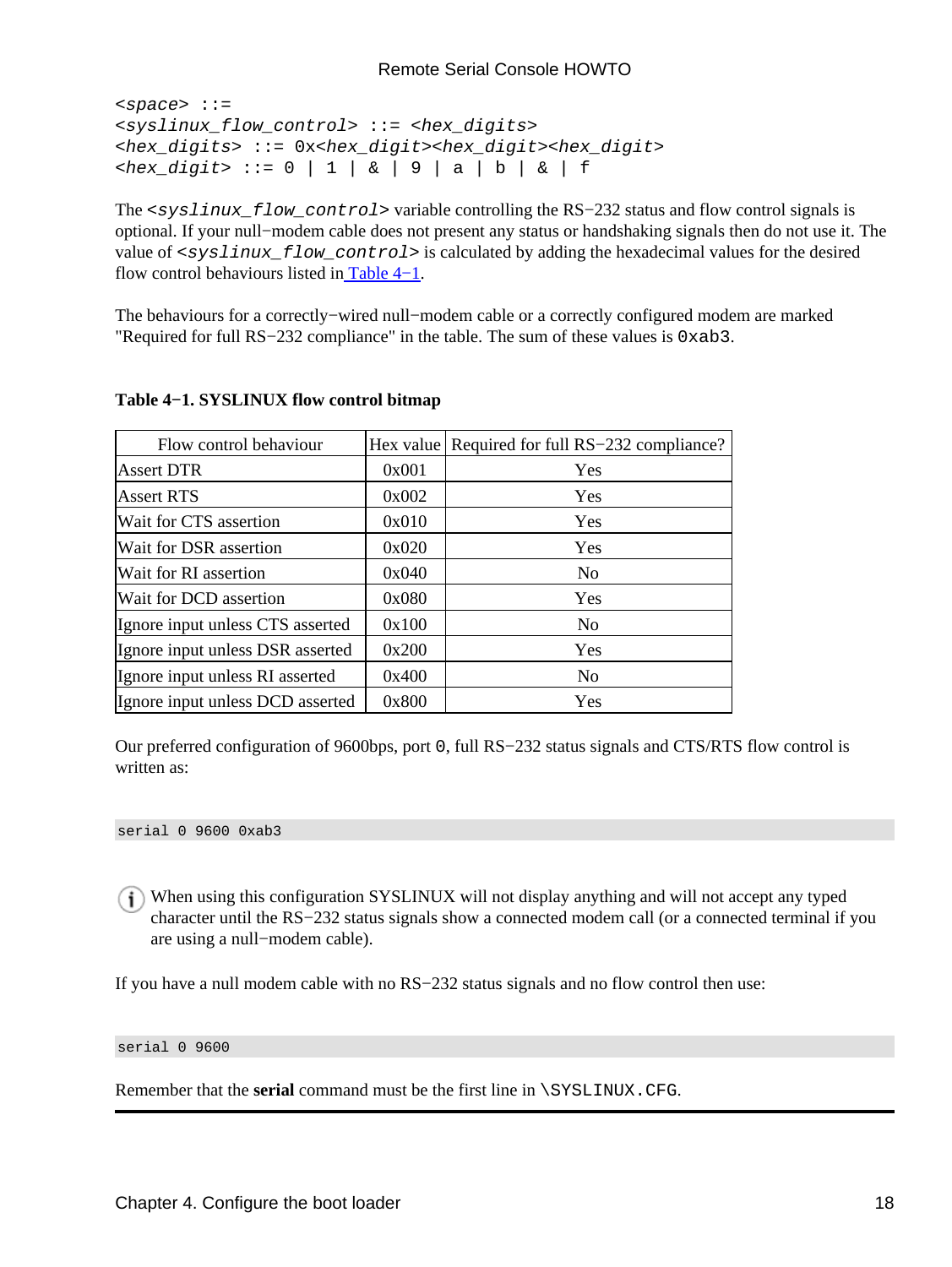# <span id="page-24-0"></span>**Chapter 5. Configure Linux kernel**

The Linux kernel is configured to select the console by passing it the console parameter. The console parameter can be given repeatedly, but the parameter can only be given once for each console technology. So console=tty0 console=lp0 console=ttyS0 is acceptable but console=ttyS0 console=ttyS1 will not work.

When multiple consoles are listed output is sent to all consoles and input is taken from the last listed console. The last console is the one Linux uses as the /dev/console device.

The syntax of the console parameter is given in [Figure 5−1](#page-24-1).

## <span id="page-24-1"></span>**Figure 5−1. Kernel console syntax, in EBNF**

```
console=ttyS<serial_port>[,<mode>]
console=tty<virtual_terminal>
console=lp<parallel_port>
console=ttyUSB[<usb_port>[,<mode>]
```
 $\le$ serial port> is the number of the serial port. This is defined in Figure 4–2 and discussed i[n Section](#page-10-2) [2.2.](#page-10-2) The examples in this *HOWTO* use the first serial port, giving <serial\_port> the value 0, which in turn gives kernel parameter console=ttyS0.

If you are using the devfs device filesystem with your Linux installation the kernel parameter for the first serial port is still ttyS0, even though the first serial device is no longer known as /dev/ttyS0 but as /dev/ttys/0.

<mode> is defined in [Figure 2−7](#page-15-2) and is discussed i[n Section 2.3](#page-12-0). The examples in this *HOWTO* use 9600 bits per second, one start bit, eight data bits, no parity, one stop bit, and no CTS/RTS flow control giving <mode> the value of 9600n8. When the current kernel flow control bugs are corrected this *HOWTO* will once again recommend the value 9600n8r.

 $\langle$ usb\_port  $>$  can specify the address of a USB dongle containing a serial port to be used as a serial console[.\[6\]](#page-100-7) For example, the serial port console=ttyS0,9600n8 when moved to a USB serial dongle would be written as console=ttyUSB0,9600n8. The USB subsystem is started rather late in the boot process, console messages printed during boot before the USB subsystem is loaded will be lost.

With no console parameter the kernel will use the first virtual terminal, which is /dev/tty0. A user at the keyboard uses this virtual terminal by pressing **Ctrl**−**Alt**−**F1**.

If your computer contains a video card then we suggest that you also configure it as a console. This is done with the kernel parameter console=tty0.

For computers with both a video card and a serial console in the port marked "COM1:" this *HOWTO* suggests the kernel parameters:

## **Figure 5−2. Recommended kernel parameters, PCs with video card**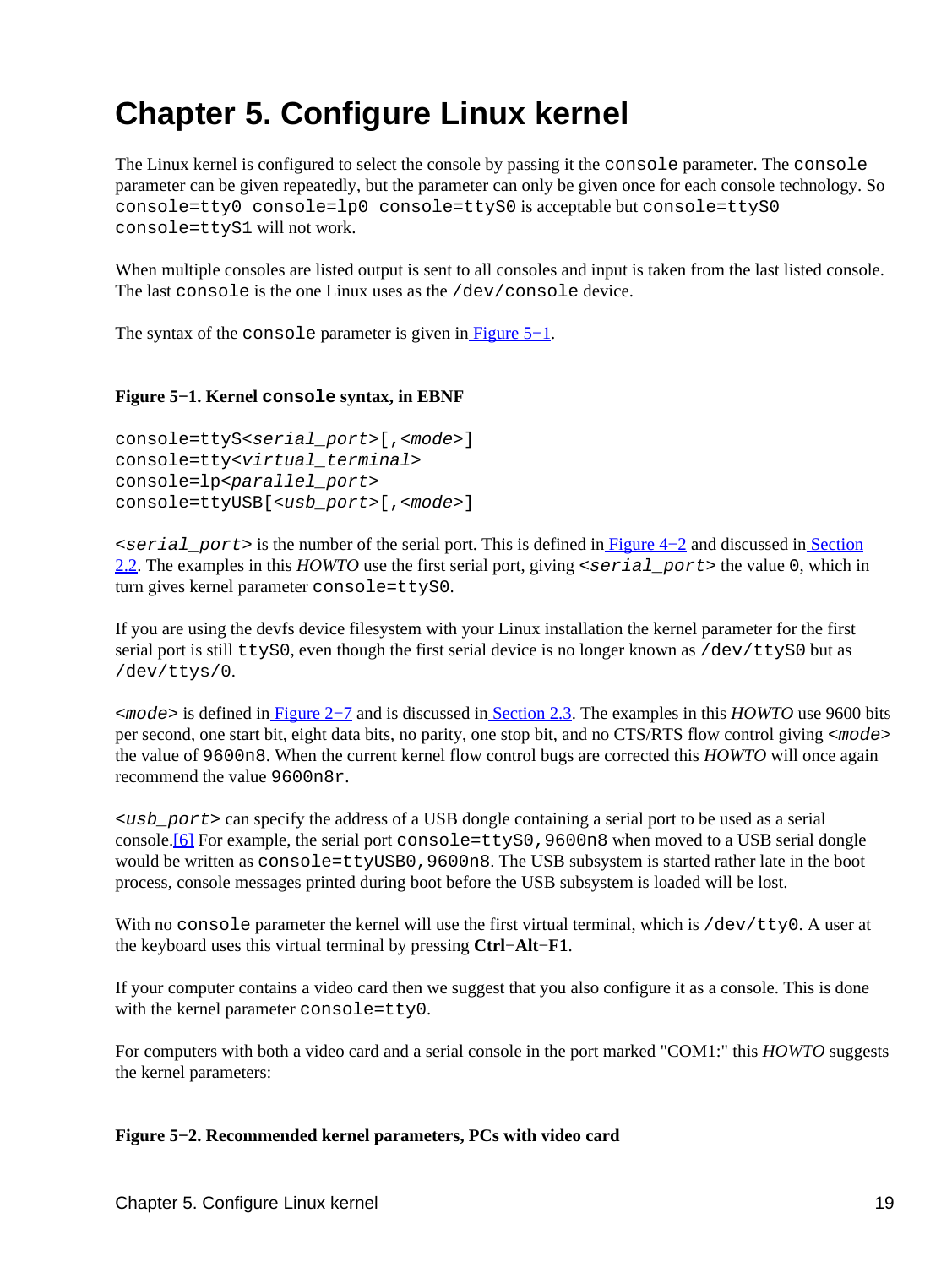console=tty0 console=ttyS0,9600n8

Kernel messages will appear on both the first virtual terminal and the serial port. Messages from the init system and the system logger will appear only on the first serial port. This can be slightly confusing when looking at the attached monitor: the machine will appear to boot and then hang. Don't panic, the init system has started but is now printing messages to the serial port but is printing nothing to the screen. If a getty has been configured then a login: prompt will eventually appear on the attached monitor.

For PCs without a video card, this *HOWTO* suggests the kernel parameters:

## **Figure 5−3. Recommended kernel parameters, PCs without video card**

console=ttyS0,9600n8

These parameters are passed to the booting kernel by the boot loader. Next we will configure the boot loader used by your Linux installation to pass the console parameters to the kernel.

# <span id="page-25-0"></span>**5.1. Configure Linux kernel using LILO**

For each image entry in /etc/lilo.conf add the line:

## **Figure 5−4. Recommended kernel parameters, LILO configuration**

append="console=tty0 console=ttyS0,9600n8"

Sometimes the append line will already exist. For example

append="mem=1024M"

In this case, the existing append line is modified to pass all the parameters. The result is:

append="mem=1024M console=tty0 console=ttyS0,9600n8"

As a complete example, a typical /etc/lilo.conf configuration from Red Hat Linux 7.1 is:

## **Example 5−1. Complete LILO configuration, as installed by vendor**

```
boot=/dev/hda
map=/boot/map
install=/boot/boot.b
prompt
timeout=50
message=/boot/message
default=linux
image=/boot/vmlinuz−2.4.2−2
   label=linux
```
## Chapter 5. Configure Linux kernel 20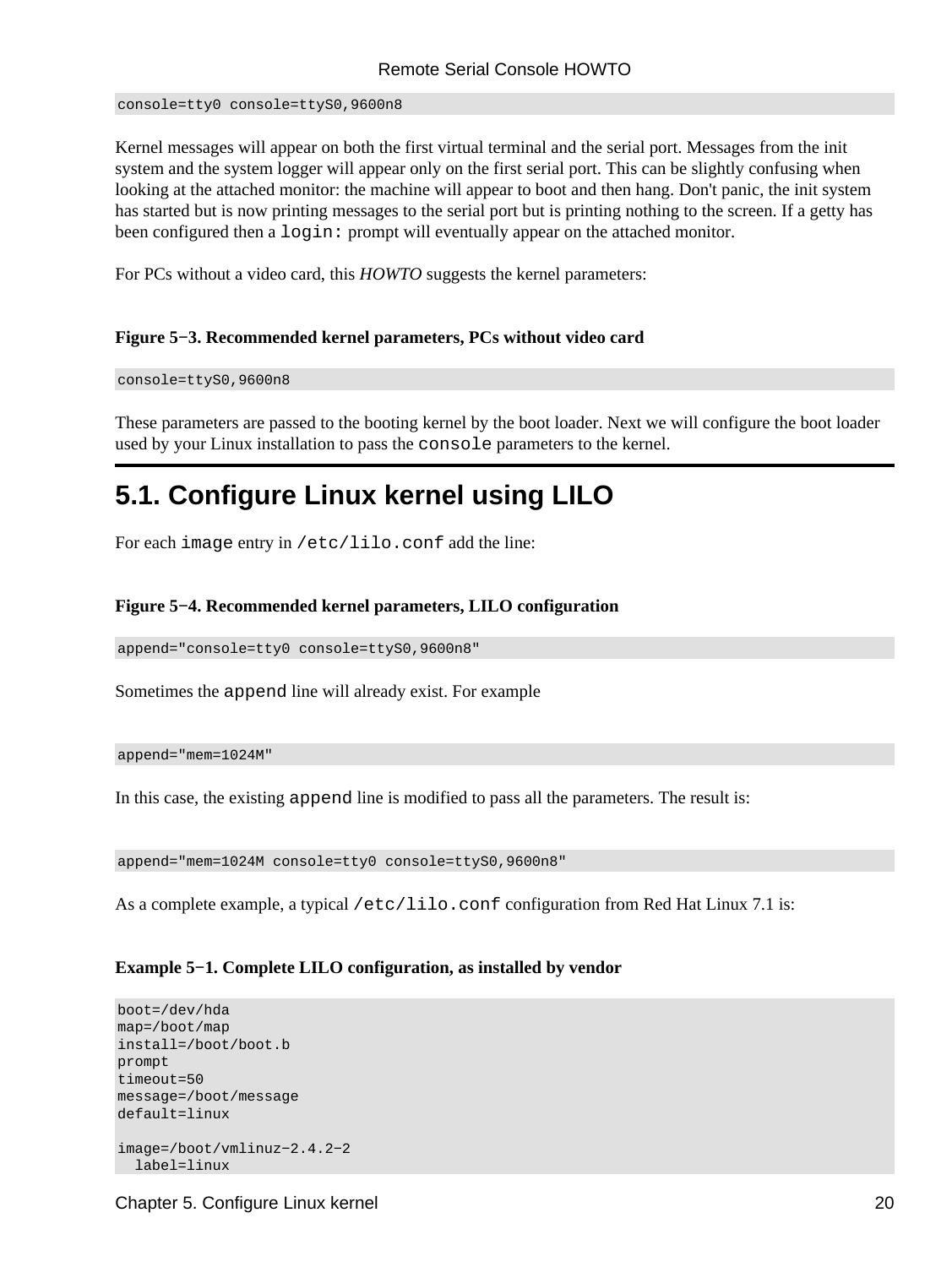```
 read−only
 root=/dev/hda6
 initrd=/boot/initrd−2.4.2−2.img
```
This is modified to

**Example 5−2. Complete LILO configuration, modified for serial console**

```
boot=/dev/hda
map=/boot/map
install=/boot/boot.b
prompt
default=linux
# Changes for serial console on COM1: in global section
  Deleted: message=/boot/message
serial=0,9600n8
timeout=100
restricted
password=de7mGPe3i8
image=/boot/vmlinuz−2.4.2−2
  label=linux
  read−only
   root=/dev/hda6
   initrd=/boot/initrd−2.4.2−2.img
   # Changes for serial console on COM1: in each image section
   append="console=tty0 console=ttyS0,9600n8"
```
Now that we have finished configuring LILO, use the **lilo** command to install the new boot record onto the disk:

```
bash# chown root:root /etc/lilo.conf
bash# chmod u=rw,g=,o= /etc/lilo.conf
bash# lilo
Added linux *
```
# <span id="page-26-0"></span>**5.2. Configure Linux kernel using GRUB**

Find each title entry in the GRUB configuration file. It will be followed by a kernel line. For example

```
title Red Hat Linux (2.4.9−21)
   root (hd0,0)
   kernel /vmlinuz−2.4.9−21 ro root=/dev/hda6
   initrd /initrd−2.4.9−21.img
```
Modify each of the kernel lines to append the parameters that inform the kernel to use a serial console.

### **Figure 5−5. Recommened kernel parameters, GRUB configuration**

```
title Red Hat Linux (2.4.9−21)
  root (hd0,0)
```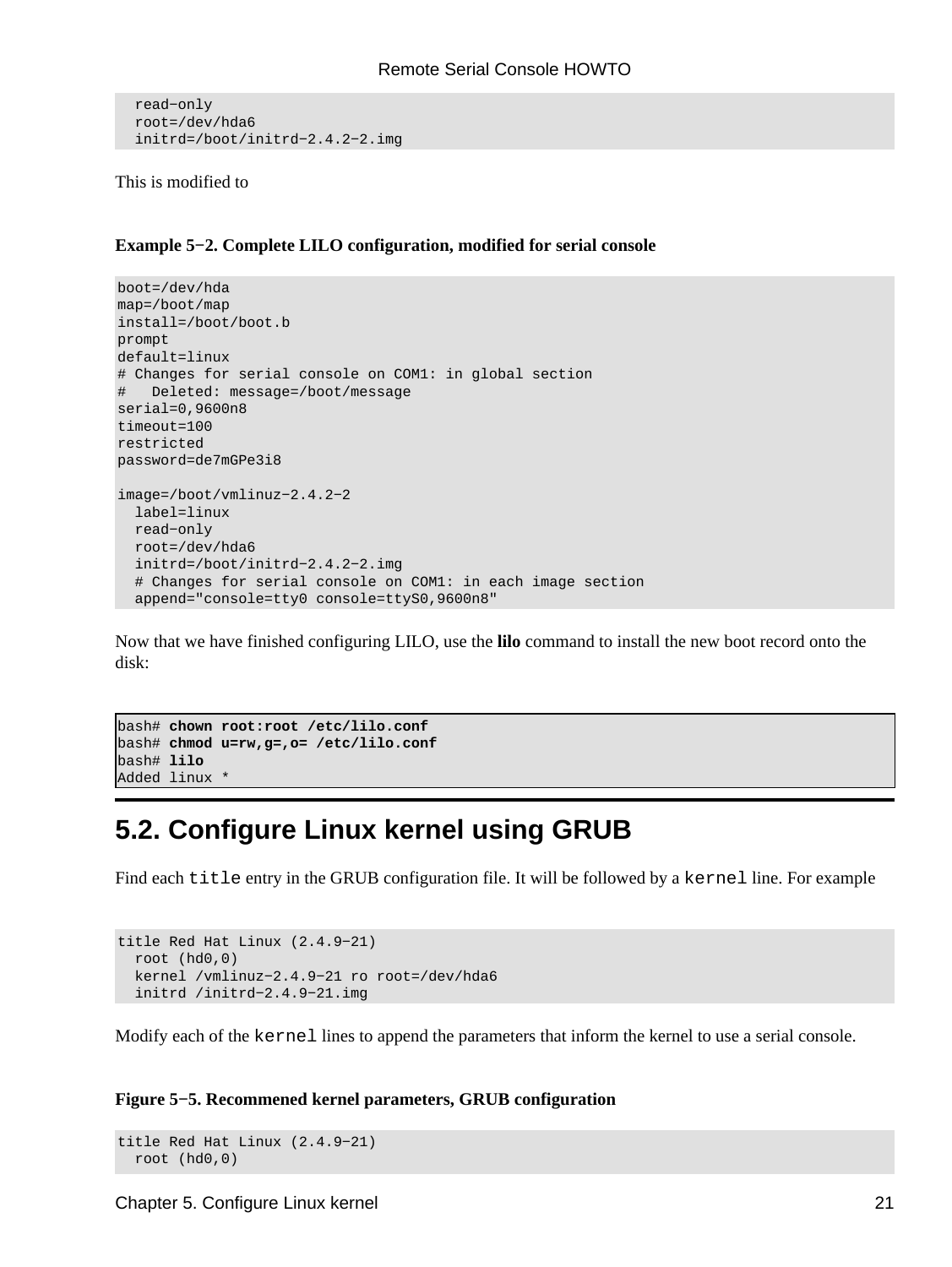```
 kernel /vmlinuz−2.4.9−21 ro root=/dev/hda6 console=tty0 console=ttyS0,9600n8
 initrd /initrd−2.4.9−21.img
```
As a complete example, [Example 5−3](#page-27-1) is a typical GRUB configuration from Red Hat Linux 7.2.

#### <span id="page-27-1"></span>**Example 5−3. Complete GRUB configuration, as installed by vendor**

```
default=0
timeout=10
splashimage=(hd0,0)/grub/splash.xpm.gz
password −−md5 $1$wwmIq64O$2vofKBDL9vZKeJyaKwIeT.
title Red Hat Linux (2.4.9−21)
root (hd0,0)
   kernel /vmlinuz−2.4.9−21 ro root=/dev/hda6
  initrd /initrd−2.4.9−21.img
```
The modified configuration file is shown in [Example 5−4.](#page-27-2)

#### <span id="page-27-2"></span>**Example 5−4. Complete GRUB configuration, modified for serial console**

```
default=0
timeout=10
password −−md5 $1$wwmIq64O$2vofKBDL9vZKeJyaKwIeT.
serial −−unit=0 −−speed=9600 −−word=8 −−parity=no −−stop=1
terminal −−timeout=10 serial console
title Red Hat Linux (2.4.9−21)
   root (hd0,0)
  kernel /vmlinuz−2.4.9−21 ro root=/dev/hda6 console=tty0 console=ttyS0,9600n8
   initrd /initrd−2.4.9−21.img
title Red Hat Linux (2.4.9−21) single user mode
   lock
   root (hd0,0)
   kernel /vmlinuz−2.4.9−21 ro root=/dev/hda6 console=tty0 console=ttyS0,9600n8 s
   initrd /initrd−2.4.9−21.img
```
# <span id="page-27-0"></span>**5.3. Configure Linux kernel using SYSLINUX**

Edit each LABEL entry to add an APPEND line containing the serial console parameter to pass to the Linux kernel. Like LILO, if a kernel already has parameters, then add our parameters to the list after APPEND.

For example:

#### **Figure 5−6. Recommended kernel parameters, SYSLINUX configuration**

```
APPEND console=tty0 console=ttyS0,9600n8
```
There are some traps for beginners in the differences between LILO and SYSLINUX. LILO uses append=, whereas SYSLINUX uses just append. **lilo** needs to be run after each change to /etc/lilo.conf, whereas **syslinux** does not need to be run after changing \SYSLINUX.CFG.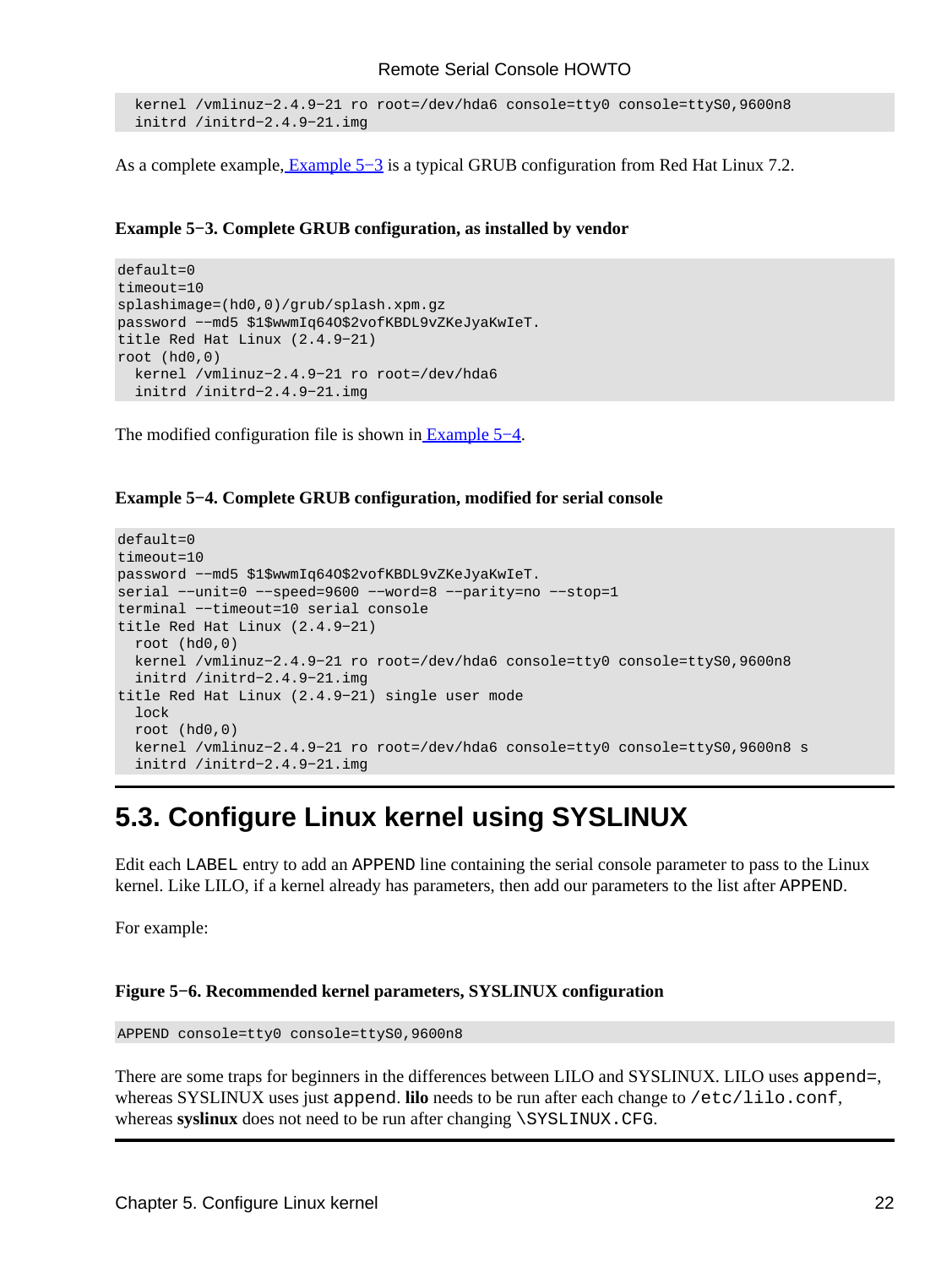# <span id="page-28-0"></span>**Chapter 6. Configure getty**

getty monitors serial lines, waiting for a connection. It then configures the serial link, sends the contents of /etc/issue, and asks the person connecting for their login name. getty then starts login and login asks the person for their password. If the user does nothing, getty or login hang up and getty goes back to waiting.

The getty command has been re−implemented numerous times. There is a wide selection of getty clones, each with slight differences in behavior and syntax. We will describe the traditional getty, and then some popular alternatives.

One of the jobs of a getty is to set the TERM environment variable to indicate the make and model of the terminal which is connecting. In this *HOWTO* we set the terminal to the commonly emulated DEC VT100. If you occassionally connect using a different terminal emulation then you can interactively change your choice of terminal by setting TERM to the appropiate terminal listed in /etc/termcap.

### **Figure 6−1. Interactively altering the connecting terminal's make and model**

| bash\$ TERM=kermit |
|--------------------|
| bash\$ tset -r     |

A getty is also responsible for setting the time zone when a permanently−connected remote terminal is located beyond the machine's default time zone. The getty overrides the default timezone by setting the TZ environment variable. As with the TERM environment variable, a user connecting from a modem can interactively override the default time zone.

### **Figure 6−2. Interactively altering the connecting terminal's time zone**

```
bash$ TZ=Australia/Adelaide
bash$ export TZ
```
If you do not know your time zone name, run the **tzselect** utility to generate the appropiate contents for TZ.

But first, let's see how getty gets started in the first place.

# <span id="page-28-1"></span>**6.1. init system**

The file /etc/inittab contains the background programs that used to keep the system running. One of these programs is one getty process per serial port.

## <span id="page-28-2"></span>**Figure 6−3. getty is started by init, based upon an entry in /etc/inittab**

```
co:2345:respawn:/sbin/getty ttyS0 CON9600 vt102
```
Each field in inittab is separated by a colon and contains:

 $CO$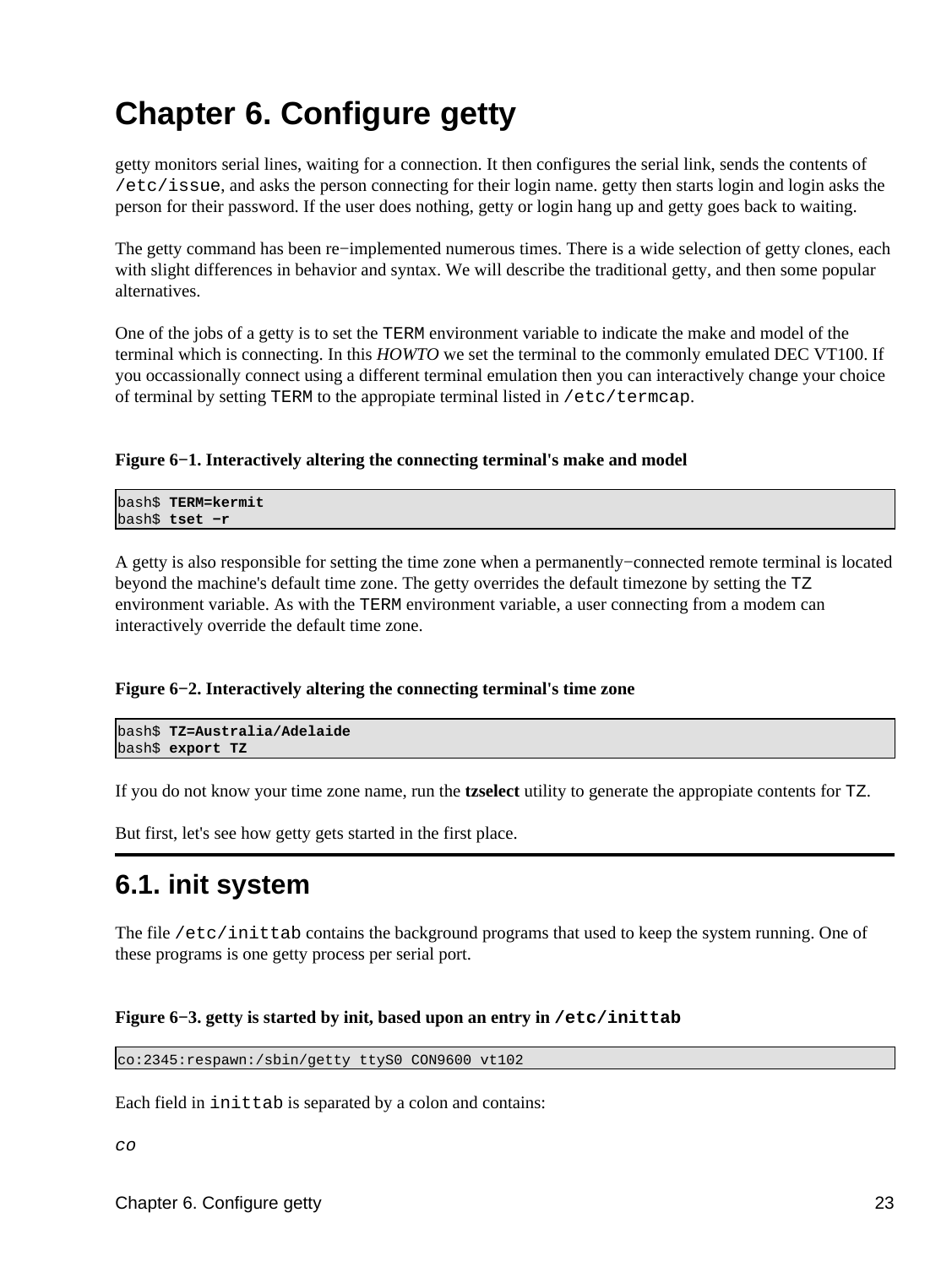Arbitrary entry for inittab. As long as this entry doesn't appear anywhere else in inittab, you're okay. We named this entry co because it's for the console.

Red Hat Linux 7.3 has a program called kudzu which configures the system when it is booted. kudzu treats an inittab entry of co specially, setting it for the attached monitor and keyboard or the serial console. Hardcoding the value of co prevents this behaviour.

2345

Run levels where this entry gets started. Run levels 2, 3, 4 and 5 can be used for an operational system, getty should not be used in other run levels. The serial console still works in run level 1 (or single user mode) even without a getty.

respawn

Re−run the program if it dies. We want this to happen so that a new login prompt will appear when you log out of the console.

/sbin/getty ttyS0 CON9600 vt102

The command to run. In this case, we're telling getty to connect to  $/dev/t$ tyS0 using the settings for CON9600 which exists in /etc/gettydefs. This entry represents a terminal running at 9600bps. Initially assume that the terminal is a later−model VT100.

After changing /etc/inittab restart init with

#### **telinit q**

An alternative is to send the hangup signal to init with the command **kill −HUP 1**. This is not recommended: if you make a typing mistake and actually kill init then your system will suddenly halt.

## **Comments in inittab and Red Hat's kudzu**

kudzu uses the # line comment to activate and deactivate the gettys for the attached monitor and keyboard and for the serial port. To prevent a genuine comment from becoming confused with a line saved by kudzu use ## at the start of a line of genuine comments.

# <span id="page-29-0"></span>**6.2. Traditional getty**

Traditional getty implementations include uugetty and getty\_ps.

The traditional getty is listed in /etc/inittab with the name of a section in /etc/gettydefs to use for its configuration. Our example in [Figure 6−3](#page-28-2) used the section CON9600.

There is no CON9600 in the standard gettydefs. This is deliberate, as serial consoles sometimes require slight tweaking. Copy the DT9600 entry and use it as your model.

### <span id="page-29-1"></span>**Figure 6−4. Define CON9600 in gettydefs**

```
# Serial console 9600, 8, N, 1, CTS/RTS flow control
CON9600# B9600 CS8 -PARENB -ISTRIP CRTSCTS HUPCL # B9600 SANE CS8 -PARENB -ISTRIP CRTSCTS HUPCL #
```
Separate each line with a blank line.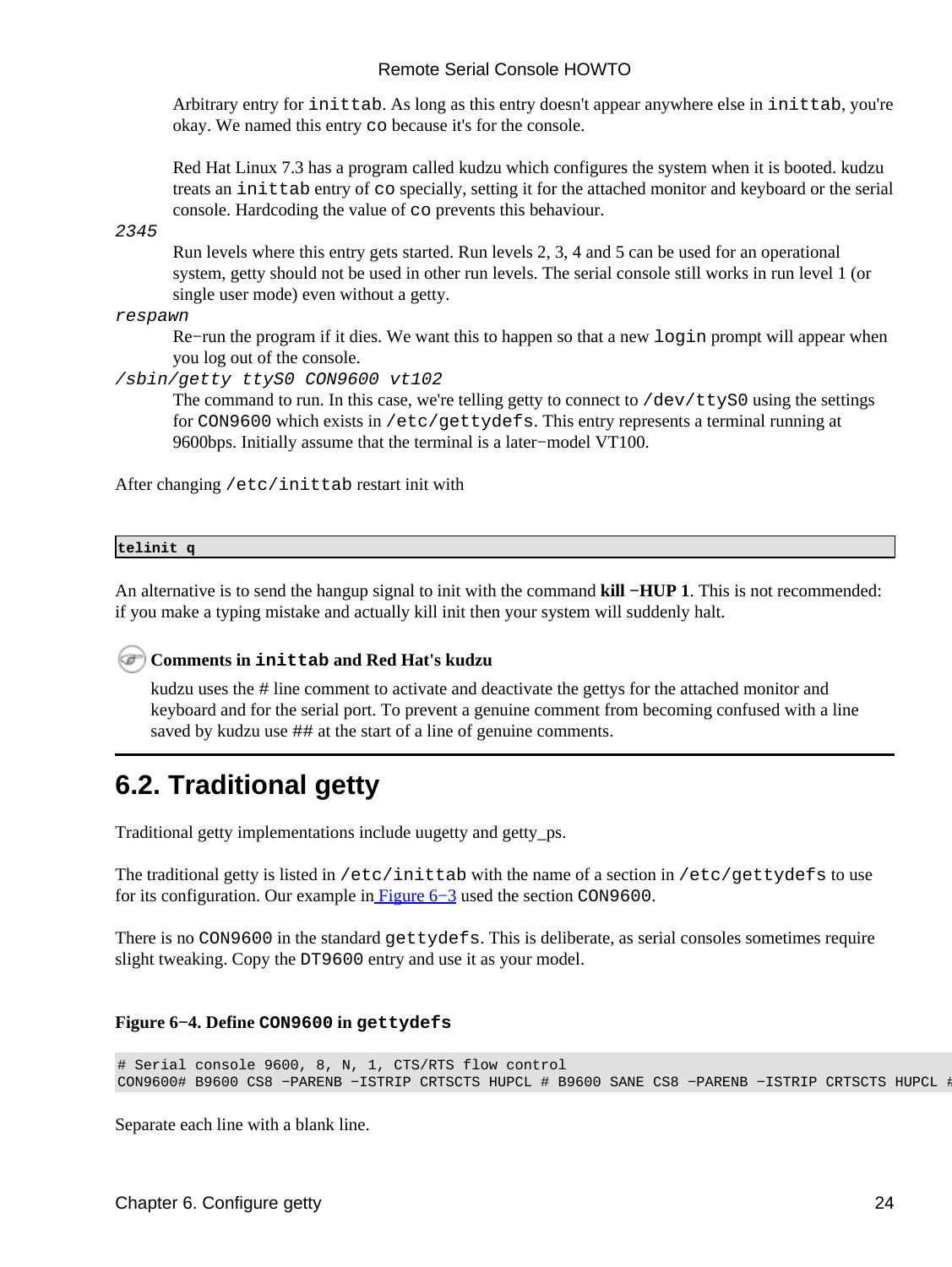Each configuration line has the syntax:

# **Figure 6−5. Syntax of entries in /etc/gettydefs, in EBNF**

```
<label># <initial_flags> # <final_flags> #<login_prompt>#<next_label>
```
The  $\langle$  label  $\rangle$  is referred to on the getty command line.

The <next label> is the definition used if a RS−232 Break is sent. As the console is always 9600bps, this points back to the original *label*. Se[e Section 9.9](#page-48-3) if you ever intend to have more one line for CON9600 in gettydefs.

 $\le$ initial\_flags> are the serial line parameters used by getty. These are modeled on the *stty(1)* and *termios(3)* options and the full list varies depending upon your getty variant. The parameters i[n Figure 6−4](#page-29-1) ensure that a line at 9600bps with eight data bits and no parity is configured.

 $\epsilon$  and  $\epsilon$  are the serial line parameters set by getty before it calls login. You will usually want to set a 9600bps line, SANE terminal handling, eight data bits, no parity and to hang up the modem when the login session is finished.

The <login\_prompt> for serial lines is traditionally the name of the machine, followed by the serial port, followed by  $login:$  and a space. The macro that inserts the name of the machine and the serial port varies, see the documentation for your getty.

# <span id="page-30-0"></span>**6.3. agetty**

agetty is an "alternative getty". It takes all of its parameters on the command line, with no use of /etc/gettydefs or any other configuration file. agetty is documented in the manual page *agetty(8)*.

[Figure 6−6](#page-30-1) shows how to invoke agetty for use with a serial console.

## <span id="page-30-1"></span>**Figure 6−6. /etc/inittab entry for agetty**

co:2345:respawn:/sbin/agetty −h −t 60 ttyS0 9600 vt102

ttyS0 refers to the serial device /dev/ttyS0.

9600 is the bits per second of the serial link. agetty will support multiple values, using the modem's CONNECT message or the RS−232 Break signal to select between them. Only use one value, as serial consoles only have only one data rate.

vt102 sets the TERM environment variable to indicate that a VT100 terminal is connecting.

−h activates CTS/RTS handshaking.

−t 60 allows 60 seconds for someone to attempt to log in before the modem is hung up. You should test this feature to ensure that init is not restarting agetty every 60 seconds when the link is idle. Look for a continually changing process identifier for agetty.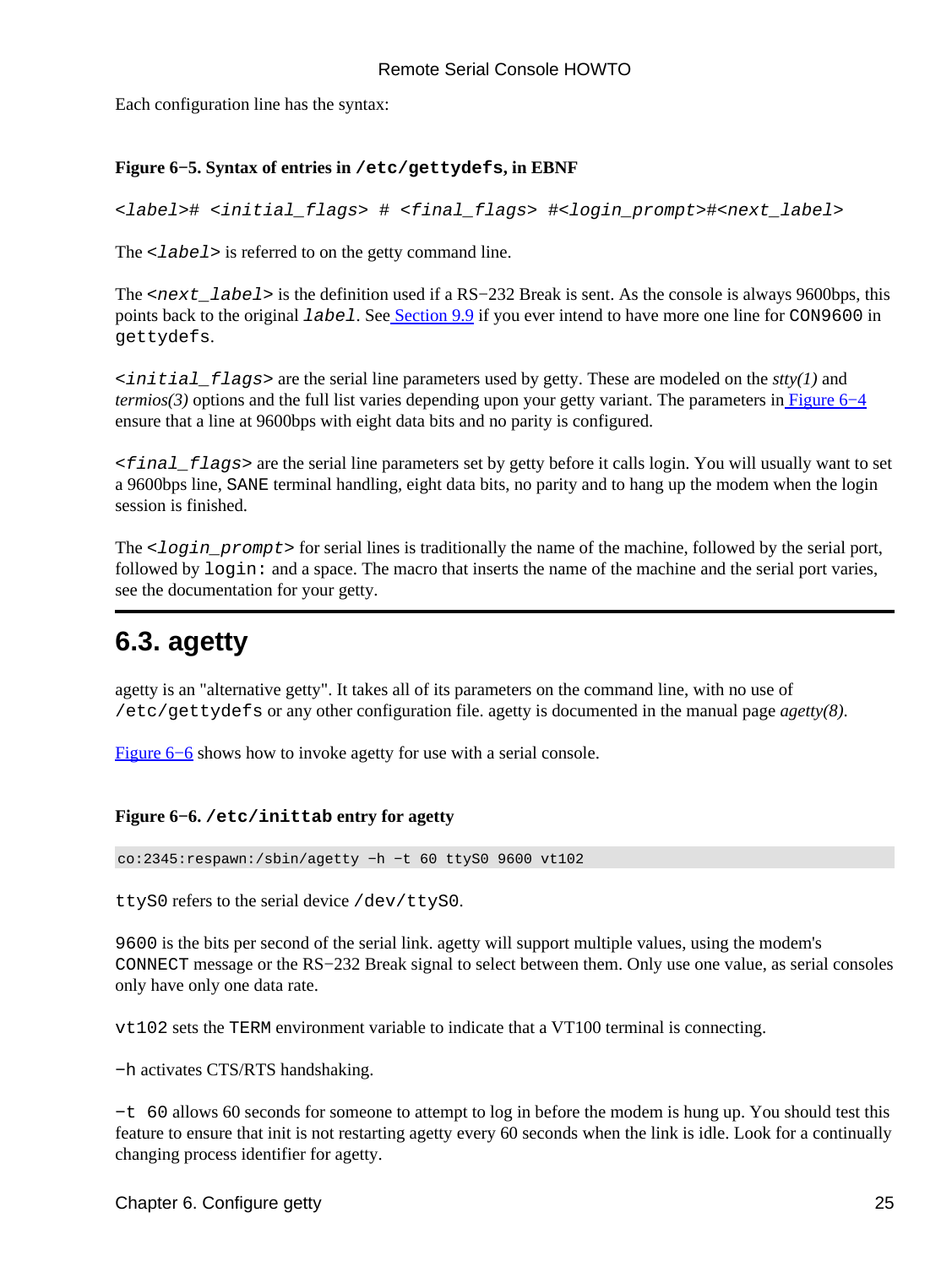```
agetty uses escape sequences in /etc/issue to insert information. For example, \n.\o \l will appear as
remote.example.edu.au ttyS0.
```
When you log out agetty does not appear to lower the Data Terminal Ready signal to force the modme to hang up. If having people automatically disconnected at the end of their login session matters to you then you might consider mgetty instead.

# <span id="page-31-0"></span>**6.4. mgetty**

mgetty is a modem−aware getty. It supports modems with the Hayes AT command set and is especially designed for supporting modems that are used to send faxes and to dial out as well as dial in. These features are not required for a serial console.

mgetty does not require the traditional /etc/gettydefs file. As a result mgetty is invoked from /etc/inittab without supplying an entry in /etc/gettydefs.

### **Figure 6−7. /etc/inittab entry for mgetty**

```
co:2345:respawn:/sbin/mgetty ttyS0
```
mgetty is configured using the file /etc/mgetty+sendfax/mgetty.config. It should contain an entry for the port used by the serial console.

## **Figure 6−8. mgetty configuration file mgetty.config**

```
port ttyS0
  speed 9600
  direct yes
  data−only yes
  toggle−dtr yes
  need−dsr yes
  port−owner root
  port−group root
  port−mode 600
  login−prompt @ \P login:\040
  login−time 60
  term vt102
```
All the options are documented in the PostScript file /usr/share/doc/mgetty&/mgetty.ps.

We set direct, data−only, need−dsr and toggle−dtr so that the RS−232 control lines are used correctly for a dumb modem.

port−owner, port−group and port−mode set the serial device to be accessible only by the root user. Modem applications, which normally use the uucp group, cannot now accidentally use the serial console.

login−prompt shows the machine (@) and serial port (\P) being used. The text \040 is simply the octal code for a space after login:.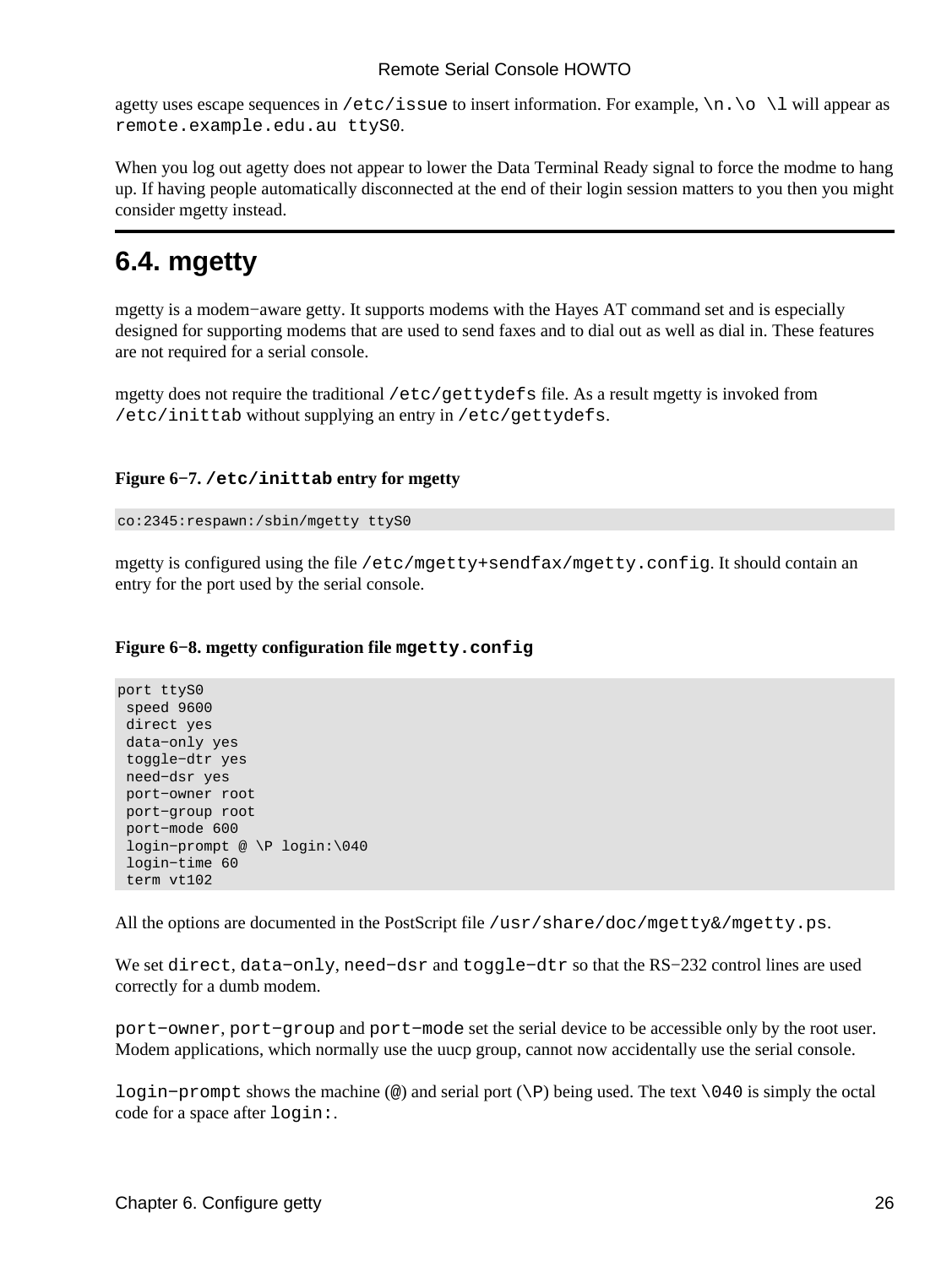term vt102 gives the make and model of the terminal most likely to dial in. This sets the TERM environment variable, which you can change if you are dialling in from another terminal type.

The remaining configuration files, /etc/mgetty+sendfax/dialin.config and /etc/mgetty+sendfax/login.config, do not need to be altered.

If you wish to alter the suggested configuration then note that mgetty's blocking and toggle−dtr parameters do not co−exist well.

If you have difficulties, activate debugging by adding debug 8 to mgetty.config. mgetty's actions are then visible in the file /var/log/mgetty.log.ttyS0.

# <span id="page-32-0"></span>**6.5. mingetty**

mingetty is designed to be a minimal getty for the virtual terminals on the the workstation's monitor and keyboard. It has no support for serial lines.

You must not use mingetty for the serial line in /etc/inittab, but the current mingetty entries for the virtual terminals can remain.

Each virtual terminal uses about 8KB of kernel memory. If this matters, it is easy to allocate fewer virtual terminals. In the Linux 2.4 kernel virtual terminals are created on demand, so not starting mingetty on the virtual terminal will not create the virtual terminal. If the machine does not have a video card then remove all the mingetty entries from /etc/inittab.

### **Figure 6−9. Fewer virtual terminals. Removing mingetty entries from /etc/inittab**

```
1:2345:respawn:/sbin/mingetty tty1
# Additional virtual terminals are not used
2:2345:off:/sbin/mingetty tty2
3:2345:off:/sbin/mingetty tty3
4:2345:off:/sbin/mingetty tty4
5:2345:off:/sbin/mingetty tty5
6:2345:off:/sbin/mingetty tty6
```
After restarting init it would be wise to remove the unused device files.

### **Figure 6−10. Fewer virtual terminals. Deallocating unused virtual terminals and removing their device files.**

```
bash# telinit q
bash# deallocvt /dev/tty[2−9] /dev/tty[0−9][0−9]
bash# rm /dev/tty[2−9] /dev/tty[0−9][0−9]
```
# <span id="page-32-1"></span>**6.6. No getty**

If you are using serial console simply to print console messages then do not run a getty process on the serial port.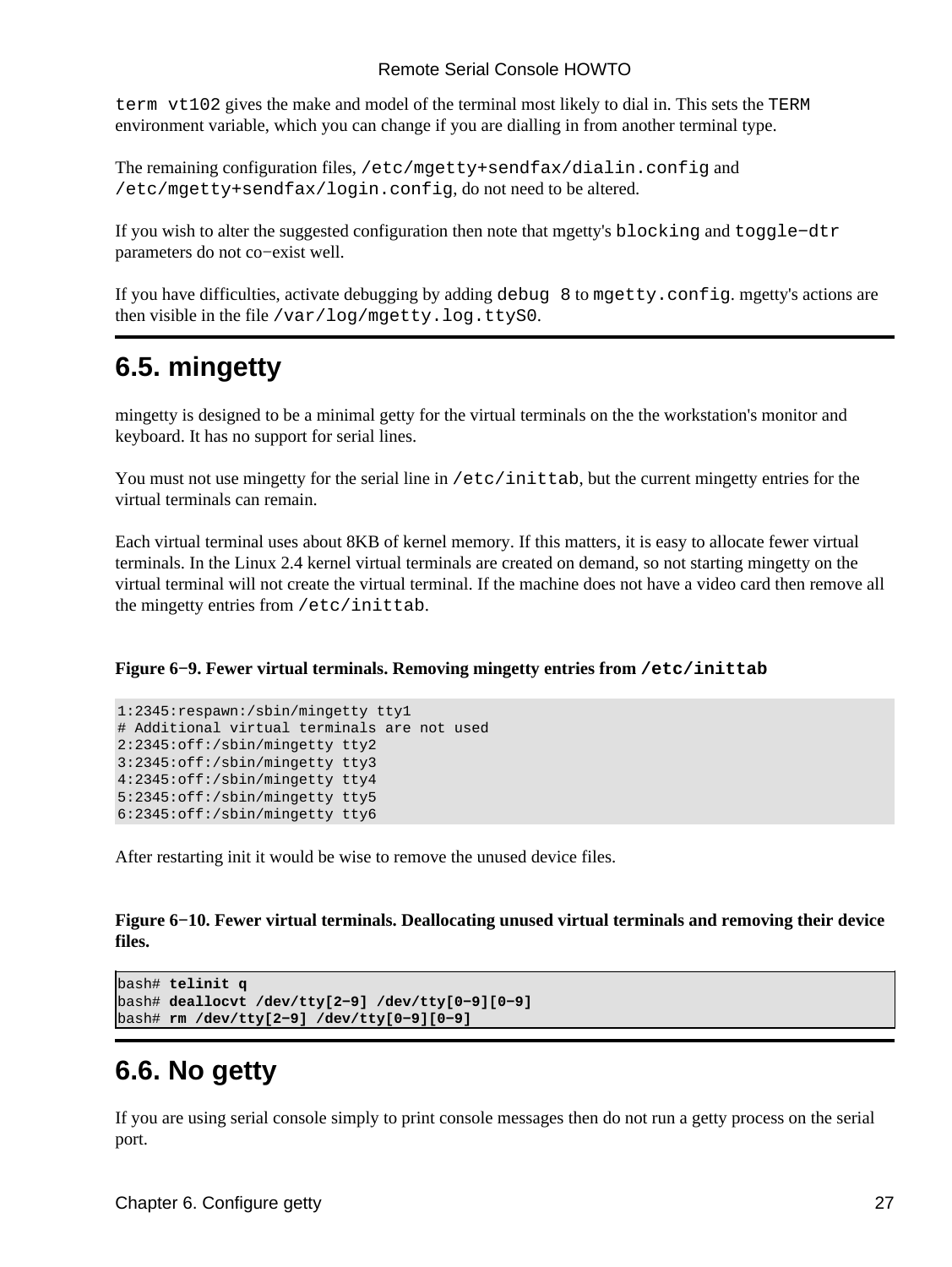getty follows a locking convention that prevents other serial port applications from using the serial port. Since we do not want other processes to use the serial port, but are not running getty, manually create the lock file.

Create a file /var/lock/LCK..ttyS0 to contain the text 1. This lets other potential serial port applications know that process 1 has the serial port in use. Process 1 is always the init process, and init is always running, so the serial port is always locked.

The file is created upon each system boot, as lock files are often cleared when the system boots. A convenient place to create the lock file is from /etc/rc.serial. It should contain:

## **Figure 6−11. Contents of /etc/rc.serial to lock console serial port when no getty used**

# Lock /dev/ttyS0 as it is used by an output−only console (umask 022 && \ rm −f '/var/lock/LCK..ttyS0' && \ echo '1' > '/var/lock/LCK..ttyS0')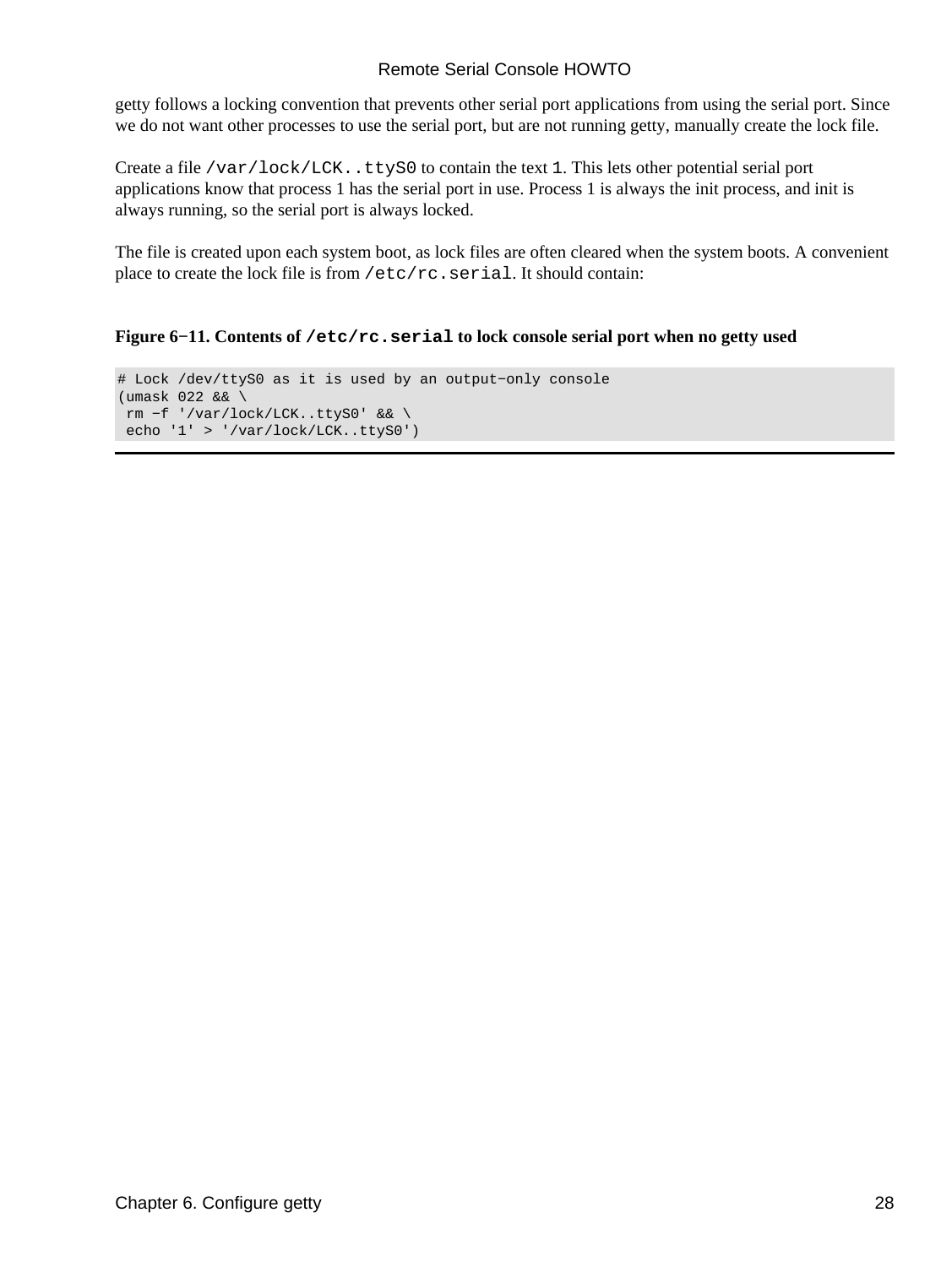# <span id="page-34-0"></span>**Chapter 7. Configure incidentals**

A surprising number of other configuration files need small modifications before the serial console works well.

The configuration of many items depends upon your security requirements, especially depending upon the level of trust and corresponding need for security at the remote site. By assuming a high need for security at the remote site this *HOWTO* can illustrate a large number of configuration items.

# <span id="page-34-1"></span>**7.1. Allow root to login from serial console**

The file /etc/securetty controls the devices that the root user can log in upon.

It is usually desirable to have root be able to log in from the console, so add the basename of the serial console device to /etc/securetty.

## **Figure 7−1. Alter securetty to allow root to log in from the serial console**

ttyS0

Almost anyone can now dial into the modem and attempt to guess the root password. Normally we do not allow root to log in from a remote site, rather we have a normal user log in and then use **su** or **[sudo](http://www.courtesan.com/sudo/)** to become root. This gives some traceability.

Unfortunately, the root user needs to be able to log in from the console to fix a full disk. Disk subsystems typically reserve 5% of their space for root's exclusive use[.\[7\]](#page-100-8) This is enough space for the root user to log in and start deleting the files that filled the disk.

# **securetty and Red Hat's kudzu**

kudzu automatically adds the device being used as the console to securetty.

# <span id="page-34-2"></span>**7.2. Change init level to textual**

There is little point in running the X Window System on a server with no screen. Edit /etc/inittab finding the line containing initdefault, such as

id:5:initdefault:

Alter the default from run level 5 (multiuser with X Window System) to run level 3 (multiuser).

#### id:3:initdefault:

The **startx** command can be used if an occassional X Windows session is required upon an attached keyboard and monitor.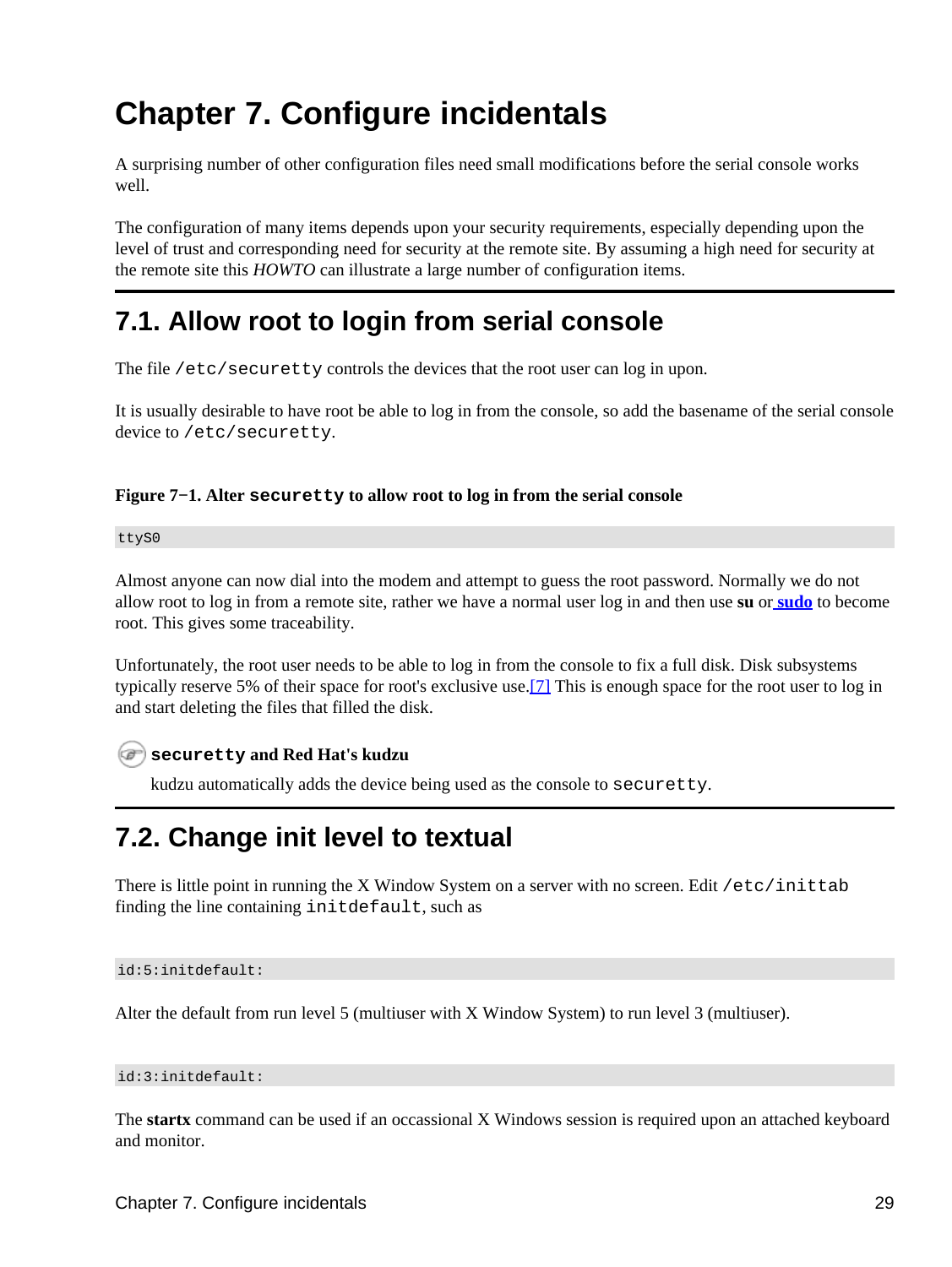# **Run levels and Red Hat's kudzu**

kudzu automatically updates the initdefault entry in inittab to use run level 3 if a serial device is being used as a console.

# <span id="page-35-0"></span>**7.2.1. Continuing to run X**

Sometimes a computer with a serial console and no attached monitor still needs to run the X Window System. For example, the computer might host a number of X terminals.

In this case the computer should remain in run level 5, but should not run a X server for any attached monitors. Alter /etc/X11/xdm/Xservers and remove any lines starting with a colon (which indicates an X server on the local machine)[. Figure 7−2](#page-35-3) shows an unaltered Xservers file.

## <span id="page-35-3"></span>**Figure 7−2. Xservers from Red Hat Linux 7.2**

:0 local /usr/X11R6/bin/X

If the operating system uses GNOME's gdm then alter its configuration file /etc/X11/gdm/gdm.conf, removing any entries for local X servers from the [servers] section[. Figure 7−3s](#page-35-4)hows an unaltered [servers] section.

## <span id="page-35-4"></span>**Figure 7−3. [servers] section of gdm.conf from Red Hat Linux 7.2**

[servers] 0=/usr/bin/X11/X

# <span id="page-35-1"></span>**7.3. Remove saved console settings**

The file /etc/ioctl.save contains the serial and terminal parameters to use in single user mode. The serial and terminal parameters are usually set by getty during single user mode no getty runs and the contents of /etc/ioctl.save are used to set the serial and terminal parameters.

As we are changing consoles, the saved settings are no longer correct.

## **Figure 7−4. Removal of ioctl.save containing the saved console parameters**

bash# **rm −f /etc/ioctl.save**

We re−create this file once we can log in from the serial console.

# <span id="page-35-2"></span>**7.4. Serial console is not /dev/modem**

In many Linux distributions the file /dev/modem is a symbolic link to the serial port containing a modem which is available for use.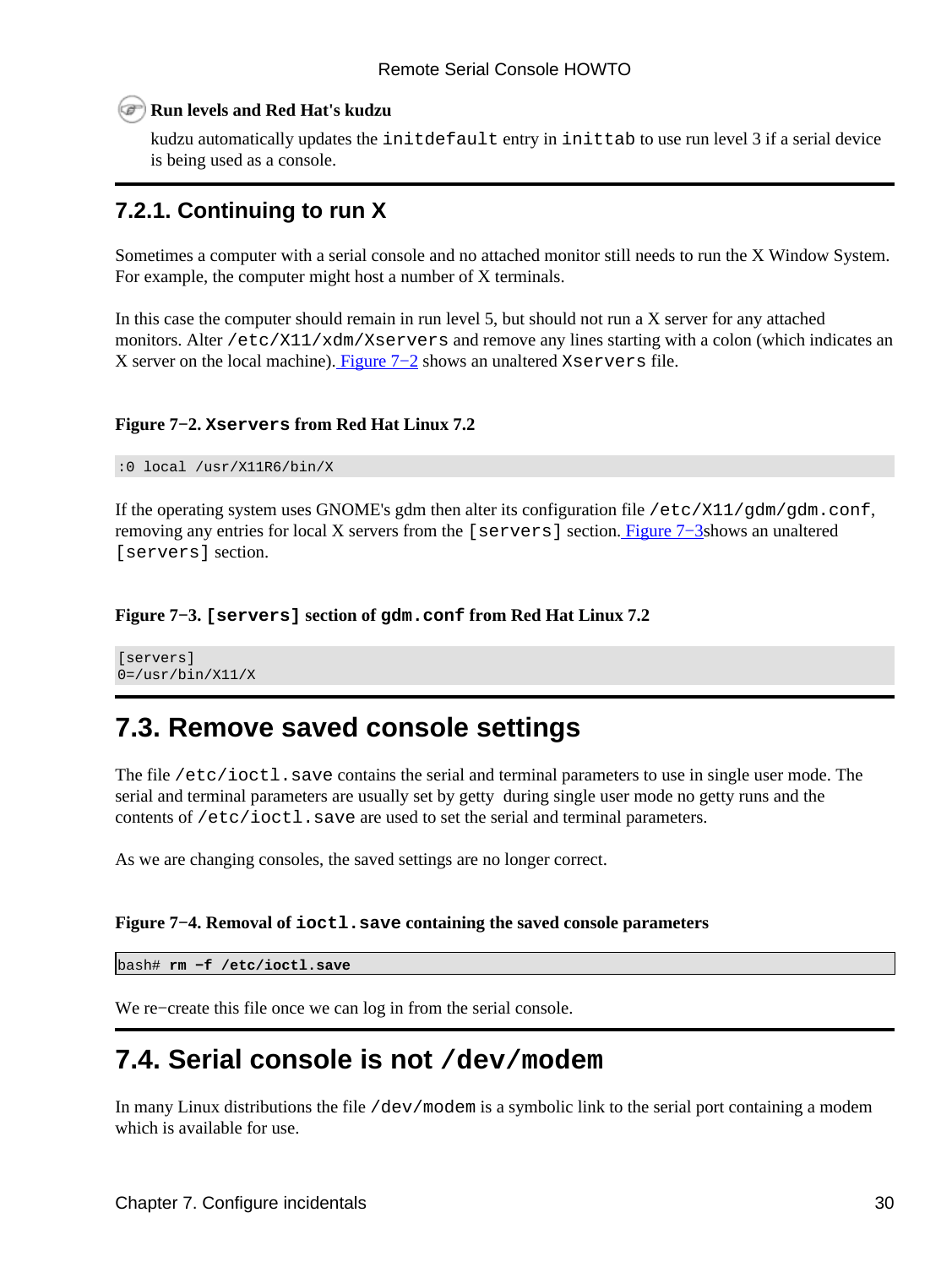Although the serial console is a serial port with a modem, we certainly don't want it used to place an outgoing call.

Check that /dev/modem does not point to the serial port being used for the console, say /dev/ttyS0. If it does, then remove the symbolic link.

#### **Figure 7−5. Remove /dev/modem if it points to the serial console's port**

```
bash$ ls −l /dev/modem
lrwxrwxrwx 1 root root 10 Jan 01 00:00 /dev/modem −> /dev/ttyS0
bash# rm /dev/modem
```
### **7.5. Alter target of /dev/systty**

In many Linux distributions the file /dev/systty is a symbolic link to the device which is used as the by the attached monitor and keyboard. Se[e Section 1.3](#page-8-0) for a fuller description.

If there is no attached keyboard and monitor or no wish to give the attached keyboard and monitor greater capabilities then a text terminal, then alter /dev/systty to point to the serial console.

Rather than directly altering this symbolic link, it is better to modify the configuration file used by **MAKEDEV**, which is then run to recreate the symbolic link. The configuration file is in the directory /etc/makedev.d. The default configuration will point to the first virtual terminal, as shown in [Figure 7−6](#page-36-0).

#### <span id="page-36-0"></span>**Figure 7−6. Default value of /dev/systty in /etc/makedev.d/linux−2.4.x**

l systty tty0

Modify this to point to the serial port being used by the console, as shown in Figure  $7-7$ .

#### <span id="page-36-1"></span>**Figure 7−7. Alter value of /dev/systty in MAKEDEV configuration file**

```
bash# cd /etc/makedev.d
bash# fgrep systty *
linux−2.4.x:l systty tty0
bash# vi linux−2.4.x
```
l systty ttyS0

Now re−create /dev/systty using its new definition, as shown i[n Figure 7−8.](#page-36-2)

#### <span id="page-36-2"></span>**Figure 7−8. Installing new value of /dev/systty**

```
bash# cd /dev
bash# rm systty
bash# ./MAKEDEV systty
```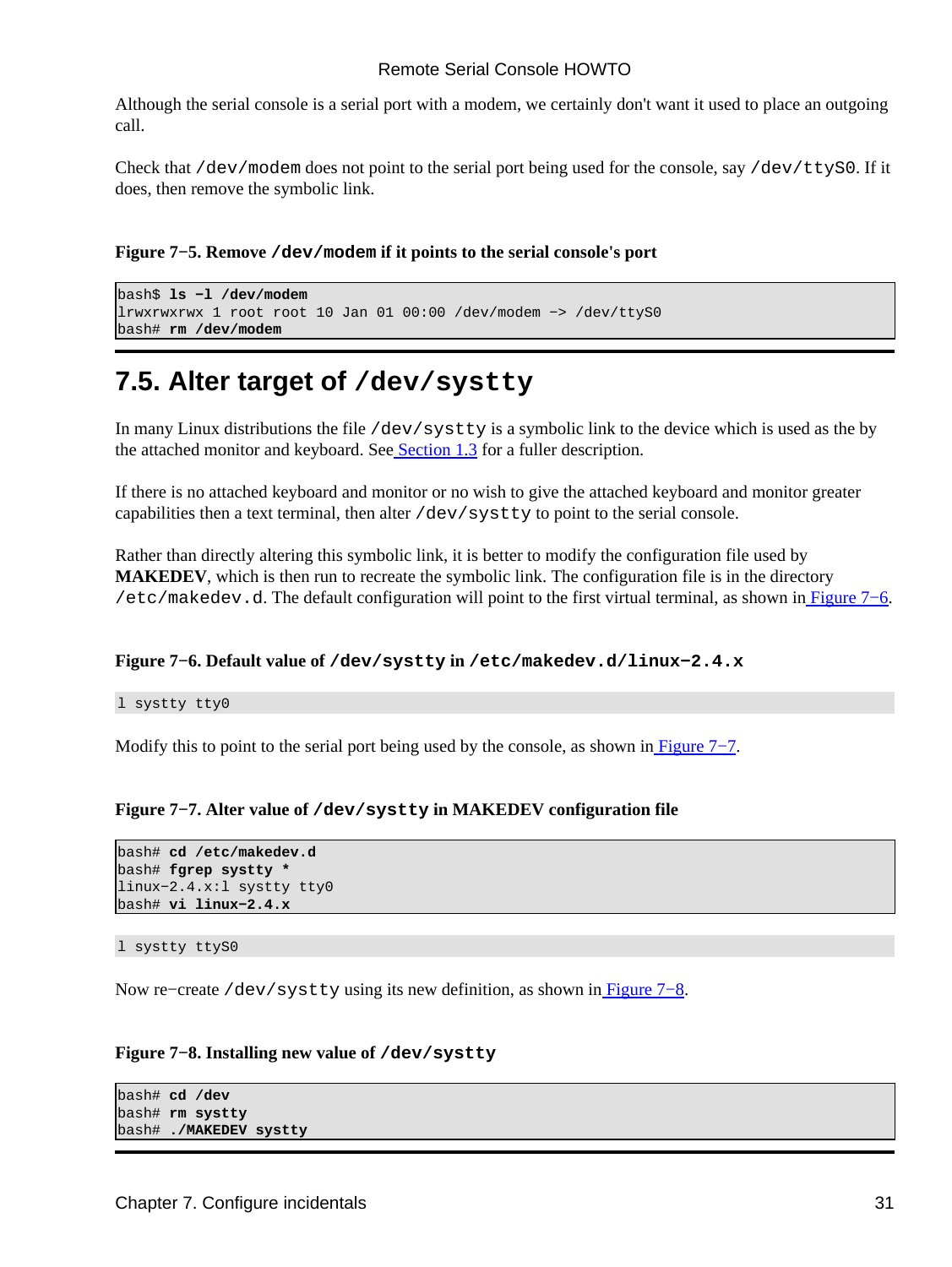### **7.6. Configure Pluggable Authentication Modules**

The Pluggable Authentication Module system can be used to give special privileges to users that logged in through the console. It is used to make devices like the floppy disk mountable by the console's user; usually they would need to become the super−user to mount a disk.

The PAM configuration file /etc/security/console.perms contains the <console> variable. For Red Hat Linux 7.1 <console> is the regular expression:

#### **Figure 7−9. Default <console> in console.perms refers to attached keyboard and screen**

```
<console>=tty[0−9][0−9]* vc/[0−9][0−9]* :[0−9]\.[0−9] :[0−9]
```
Later in the file the <console> user is granted permission to use some devices. This is done by altering the devices' permissions upon login and logout.

#### **Figure 7−10. Default device listing in console.perms**

| <console></console> | 0660 | <floppy></floppy>       | 0660 | root.floppy |
|---------------------|------|-------------------------|------|-------------|
| <console></console> | 0600 | <sound></sound>         | 0600 | root        |
| <console></console> | 0600 | <cdrom></cdrom>         | 0660 | root.disk   |
| <console></console> | 0600 | <pilot></pilot>         | 0660 | root.uucp   |
| <console></console> | 0600 | <jaz></jaz>             | 0660 | root.disk   |
| <console></console> | 0600 | $<$ zip>                | 0660 | root.disk   |
| <console></console> | 0600 | $<$ ls120>              | 0660 | root.disk   |
| <console></console> | 0600 | <scanner></scanner>     | 0600 | root        |
| <console></console> | 0600 | <camera></camera>       | 0600 | root        |
| <console></console> | 0600 | <memstick></memstick>   | 0600 | root        |
| <console></console> | 0600 | $<$ flash $>$           | 0600 | root        |
| <console></console> | 0600 | $<$ fb>                 | 0600 | root        |
| <console></console> | 0600 | <kbd></kbd>             | 0600 | root        |
| <console></console> | 0600 | <joystick></joystick>   | 0600 | root        |
| <console></console> | 0600 | $<$ v4l>                | 0600 | root        |
| <console></console> | 0700 | $<$ qpm $>$             | 0700 | root        |
| <console></console> | 0600 | <mainboard></mainboard> | 0600 | root        |
| <console></console> | 0600 | $<$ rio $500>$          | 0600 | root        |
|                     |      |                         |      |             |

There are two types of devices listed above: those devices required by someone connecting from an attached keyboard and monitor and those devices that allow convenient access to devices. The configuration file fails to make the distionction between logical and physical console noted i[n Section 1.3](#page-8-0). The configuration file is modified to create that distinction.

#### **Figure 7−11. Devices in console.perms required for attached keyboard and screen**

| <console> 0600 <fb></fb></console>   |                                                | 0600 root |
|--------------------------------------|------------------------------------------------|-----------|
| <console> 0600 <kbd></kbd></console> |                                                | 0600 root |
|                                      | <console> 0600 <joystick></joystick></console> | 0600 root |
| <console> 0600 <v41></v41></console> |                                                | 0600 root |
| <console> 0700 <qpm></qpm></console> |                                                | 0700 root |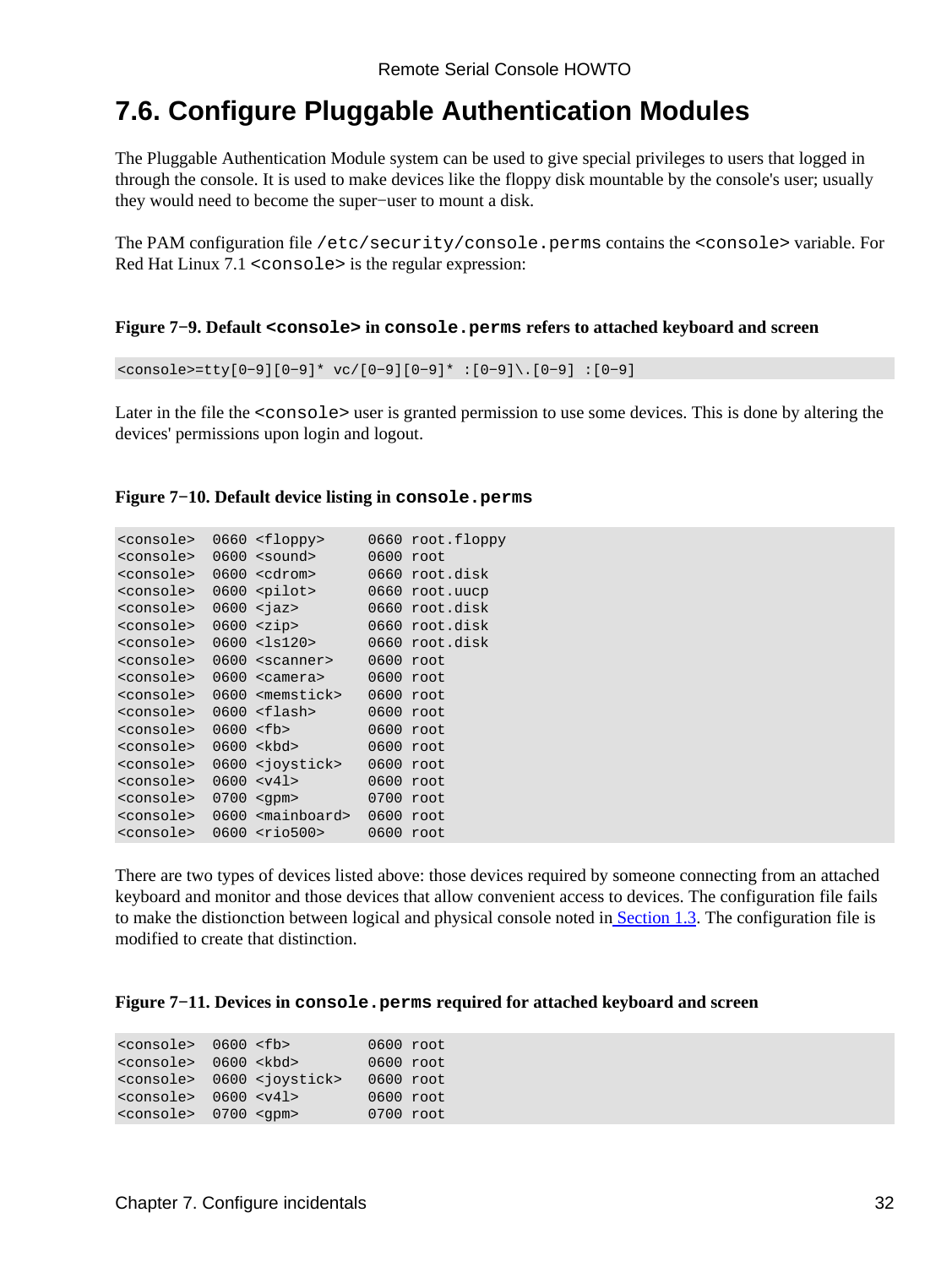The remaining devices should be altered to give control only to people attaching from the serial console. For example, we don't want an unprivileged user at a co−location site mounting a floppy disk. Define a new console type for the serial console, say <sconsole>.

#### **Figure 7−12. Add <sconsole> in console.perms to refer to serial console**

<sconsole>=ttyS0

Now modify the remaining entries from  $<$ console> to  $<$ sconsole>.

#### **Figure 7−13. Remaining devices in console.perms altered to refer to serial console**

| <sconsole></sconsole> |      | $0660$ <floppy></floppy>     |      | 0660 root.floppy |
|-----------------------|------|------------------------------|------|------------------|
| <sconsole></sconsole> |      | $0600$ $<$ sound>            | 0600 | root             |
| <sconsole></sconsole> |      | $0600 < cdr$ om $>$          |      | 0660 root.disk   |
| <sconsole></sconsole> |      | $0600$ $<$ pilot>            |      | 0660 root.uucp   |
| <sconsole></sconsole> |      | 0600 < jazz                  |      | 0660 root.disk   |
| ssconsole>            |      | 0600 < zip                   |      | 0660 root.disk   |
| <sconsole></sconsole> | 0600 | $<$ l $s120>$                |      | 0660 root.disk   |
| <sconsole></sconsole> | 0600 | <scanner></scanner>          |      | $0600$ root      |
| <sconsole></sconsole> | 0600 | <camera></camera>            |      | $0600$ root      |
| <sconsole></sconsole> |      | $0600$ <memstick></memstick> |      | $0600$ root      |
| ssconsole>            |      | $0600$ $\leq$ flash>         |      | $0600$ root      |
| <sconsole></sconsole> |      | $0600$ $<$ mainboard>        |      | $0600$ root      |
| <sconsole></sconsole> | 0600 | $<$ rio $500$ >              |      | $0600$ root      |
|                       |      |                              |      |                  |

## **7.7. Configure Red Hat Linux**

Red Hat Linux stores parameters concerning system start up in the file /etc/sysconfig/init.

Alter the parameter BOOTUP to use terminal−independent commands to write the OK, PASSED and FAILED messages. These messages will no longer appear in green, yellow or red. The comments in /etc/sysconfig/init suggest that any value other than color will do, but it seems that BOOTUP must be set to serial.

Alter the PROMPT parameter to disallow interactive start up. Allowing an unauthenticated keystroke to stop system services is not robust against line noise and allows anyone that dials in during system boot to deny services.

#### **Figure 7−14. Alterations to /etc/sysconfig/init for Red Hat Linux**

BOOTUP=serial PROMPT=no

Red Hat Linux runs a hardware discoverer, named kudzu. When attempting to identify a serial port Kudzu resets the serial port. This stops the serial console. Kudzu is configured from the file /etc/sysconfig/kudzu.

Kudzu can be prevented from resetting hardware by setting the configuration parameter SAFE to yes.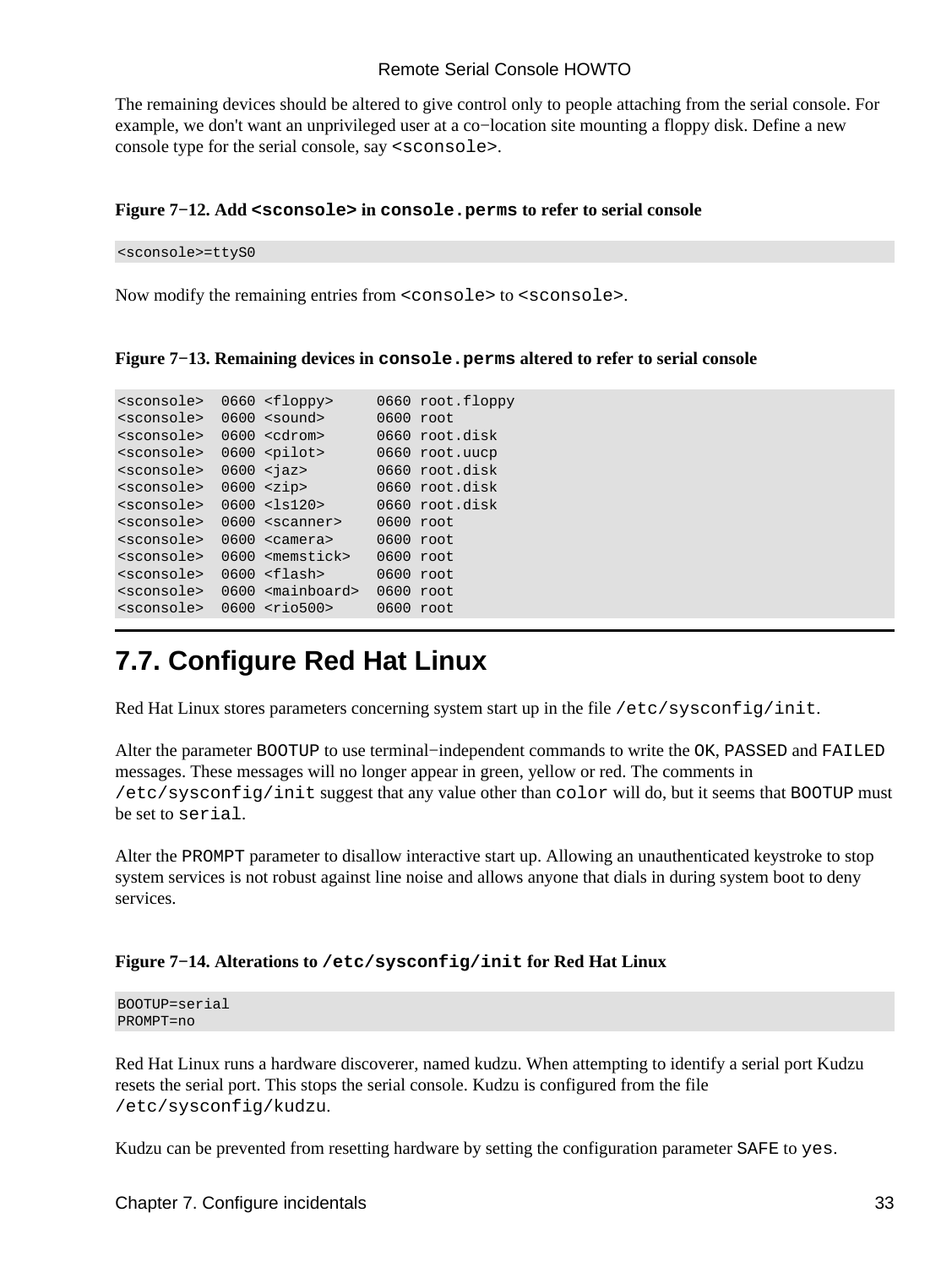### **Figure 7−15. Alterations to /etc/sysconfig/kudzu for Red Hat Linux**

SAFE=yes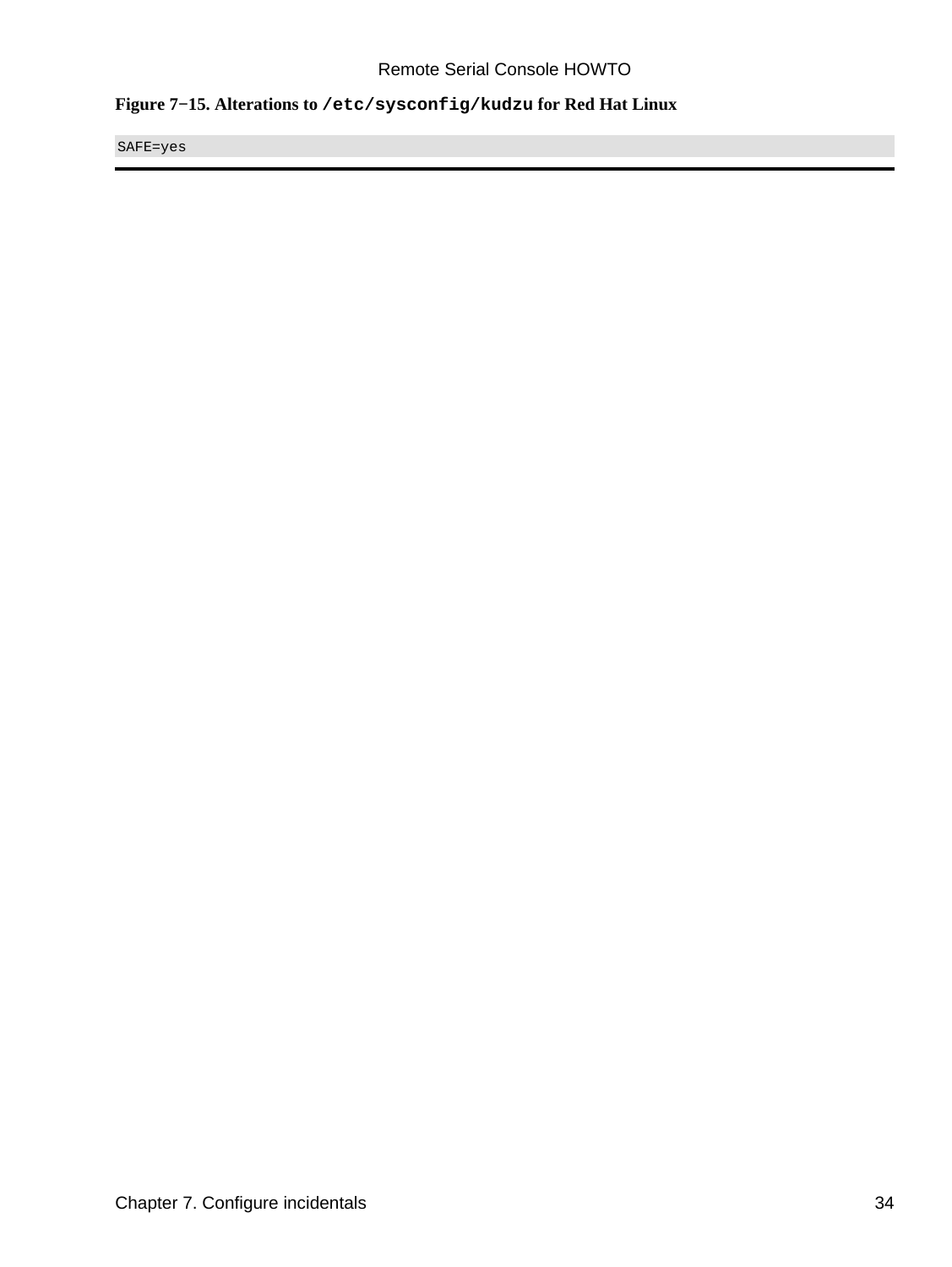# **Chapter 8. Reboot and test**

### **8.1. Verify console operation**

If possible, plug an RS−232 breakout box into the serial port. During reboot the Data Terminal Ready line should become active and then the Transmit Data lights should flash as console messages appear.

Attach a modem, or a null modem cable and a terminal. Configure them to match the serial parameters used by the serial console port. If using a modem, dial in to it from a terminal emulator.

**+++ AT Z AT DT 1234−5678** CONNECT 9600

Configure the terminal or terminal emulator to match the serial parameters used by the serial console. If using a modern Hayes AT−style modem then the speed need not match. If using a directly−attached terminal then the speed must match.

Reboot the computer.

```
bash# shutdown −r now
```
During reboot the terminal should see the usual boot loader text, and then the default kernel booting, then the init output, and finally the contents of /etc/issue and getty asking you to login.

```
LTT.0:
Linux version &
Kernel command line: auto BOOT IMAGE=linux ro root=306 BOOT FILE=/boot/vmlinuz−2.4.3−12 console=t
&
INIT version &
&
/etc/issue says "All your base are belong to us".
remote.example.edu.au ttyS0 login:
```
If you do not see the login: message then press **Return** or **Enter**.

# **8.2. Re−create saved console settings**

Log in as root from the serial console and send the console into single user mode. The modem may hang up whilst doing this and you may need to re−connect.

Without a /etc/ioctl.save containing the saved terminal settings, init assumes a directly attached terminal running at 9600bps with 8 data bits, no parity, 1 stop bit and no flow control. Configure your terminal with these settings.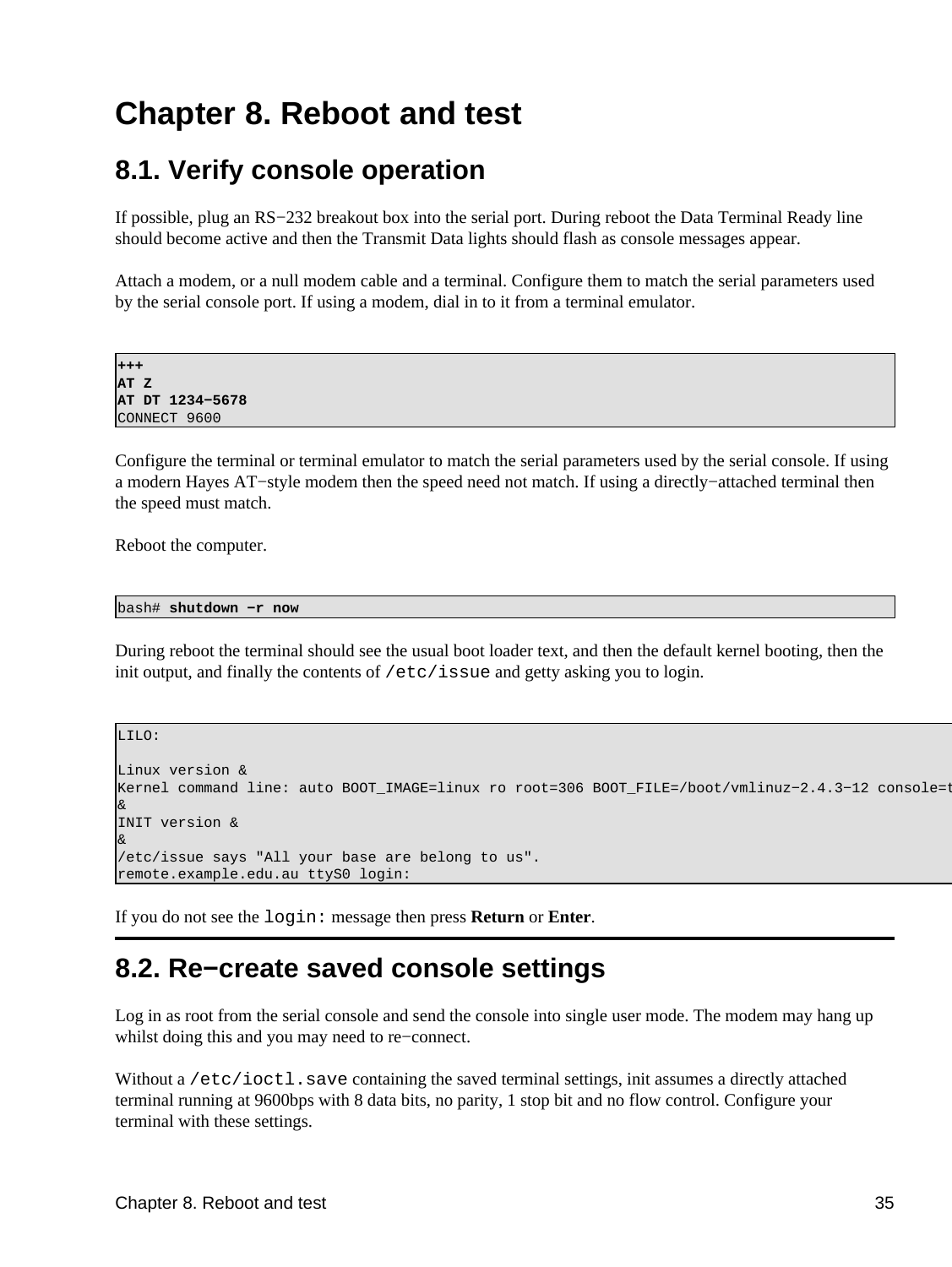```
remote.example.edu.au ttyS0 login: root
Password: &
sh# rm −f /etc/ioctl.save
bash# telinit 1
&Telling INIT to go to single user mode.
INIT: Going single user
INIT: Sending processes the TERM signal
sh# stty sane −parenb cs8 crtscts brkint −istrip −ixoff −ixon
```
As you use **stty** to alter the Linux's terminal settings remember to also alter the settings of the attached terminal.

Exiting from single user mode back to the default run level will save the serial console termnial configuration into /etc/ioctl.save.

```
sh# exit
&
bash# ls −l /etc/ioctl.save
−rw−−−−−−− 1 root root 60 Jan 1 00:00 /etc/ioctl.save
```
The terminal settings saved in  $/etc/joct1$ . save will be used if the machine boots into single user mode for any reason.

If your attached terminal or modem cannot alter speed to 9600bps then the above procedure cannot be followed. **[ioctlsave](http://www.aarnet.edu.au/network/software/ioctlsave/)** has been written for this special case. It saves the current terminal settings to a file in the same format as ioctl.save. The procedure is shown in Figure  $8-1$ .

#### <span id="page-41-0"></span>**Figure 8−1. Using ioctlsave to create /etc/ioctl.save without entering single user mode**

```
remote.example.edu.au ttyS0 login: root
Password: &
bash# rm −f /etc/ioctl.save
bash# ioctlsave −t /dev/ttyS0 /etc/ioctl.save
```
### **8.3. Test the console**

Dial in from a machine, perhaps using Minicom.

#### **Example 8−1. Dialing into a serial console**

localhost bash\$ **minicom**

```
Initializing modem
Welcome to minicom 1.83.1
Press ALT−Z for help on special keys
AT S7=45 S0=0 L1 V1 X4 &C1 E1 Q0 
OK
Alt−D remote.example.edu.au−ttyS0
Dialing: remote.example.edu.au−ttyS0 At: 1234−5678
Connected. Press any key to continue
Any
```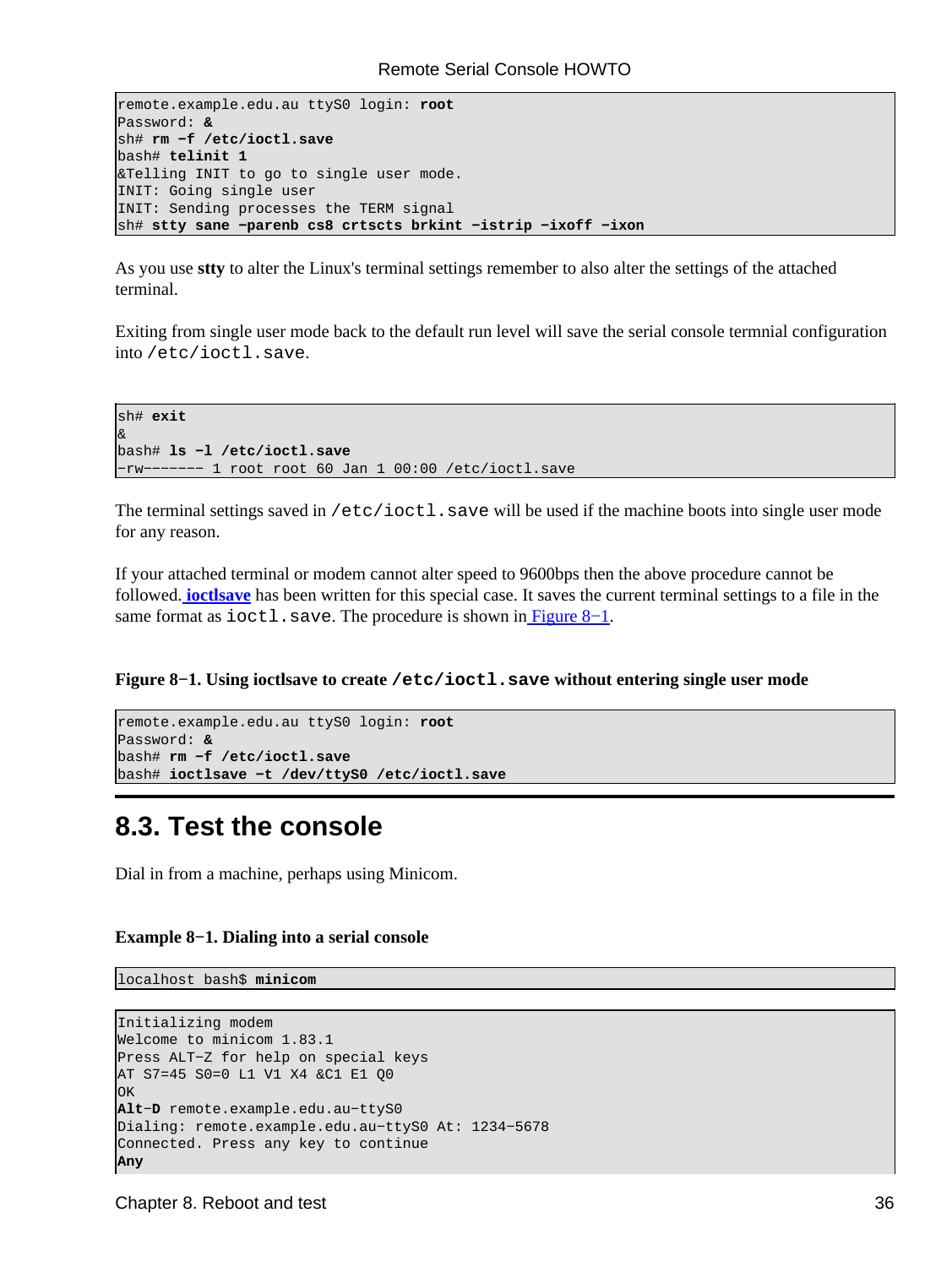CONNECT 115200/V34/LAPM/V42BIS/33600:TX/33600:RX

```
Enter
/etc/issue says "All your base are belong to us".
remote.example.edu.au ttyS0 login: user
Password: ********
Message of the day is "be careful out there".
remote bash$ stty −a
speed 9600 baud; rows 0; columns 0; line = 0;
intr = \text{C}; quit = \text{A}; erase = \text{A}?; kill = \text{A}U; eof = \text{A}D; eol = <undef>;
eol2 = <undef>; start = \triangle Q; stop = \triangle S; susp = \triangle Z; rprnt = \triangle R; werase = \triangle W;
lnext = \gamma; flush = \gamma; min = 1; time = 0;
−parenb −parodd cs8 hupcl −cstopb cread −clocal crtscts
−ignbrk brkint ignpar −parmrk −inpck −istrip −inlcr −igncr icrnl −ixon −ixoff
−iuclc −ixany −imaxbel
opost −olcuc −ocrnl onlcr −onocr −onlret −ofill −ofdel nl0 cr0 tab3 bs0 vt0 ff0
isig icanon −iexten echo echoe echok −echonl −noflsh −xcase −tostop −echoprt
−echoctl −echoke
&
remote bash$ logout
```
NO CARRIER **Alt**−**X** Leave Minicom? Yes Resetting modem

localhost bash\$

Interestingly the **stty −a** command, used to display the terminal settings, reports that the link from the modem to the serial console is 9600bps. The CONNECT message reports that link between the two modems operates at 33600bps. The constant speed modem−computer link is a very useful feature of the Hayes AT−style modems: the calling computer need not know in advance the line speed of the called serial console.

### **8.4. Where to next from here?**

The serial console is now configured. Check the security pointers given i[n Chapter 9](#page-43-0) to complete the job.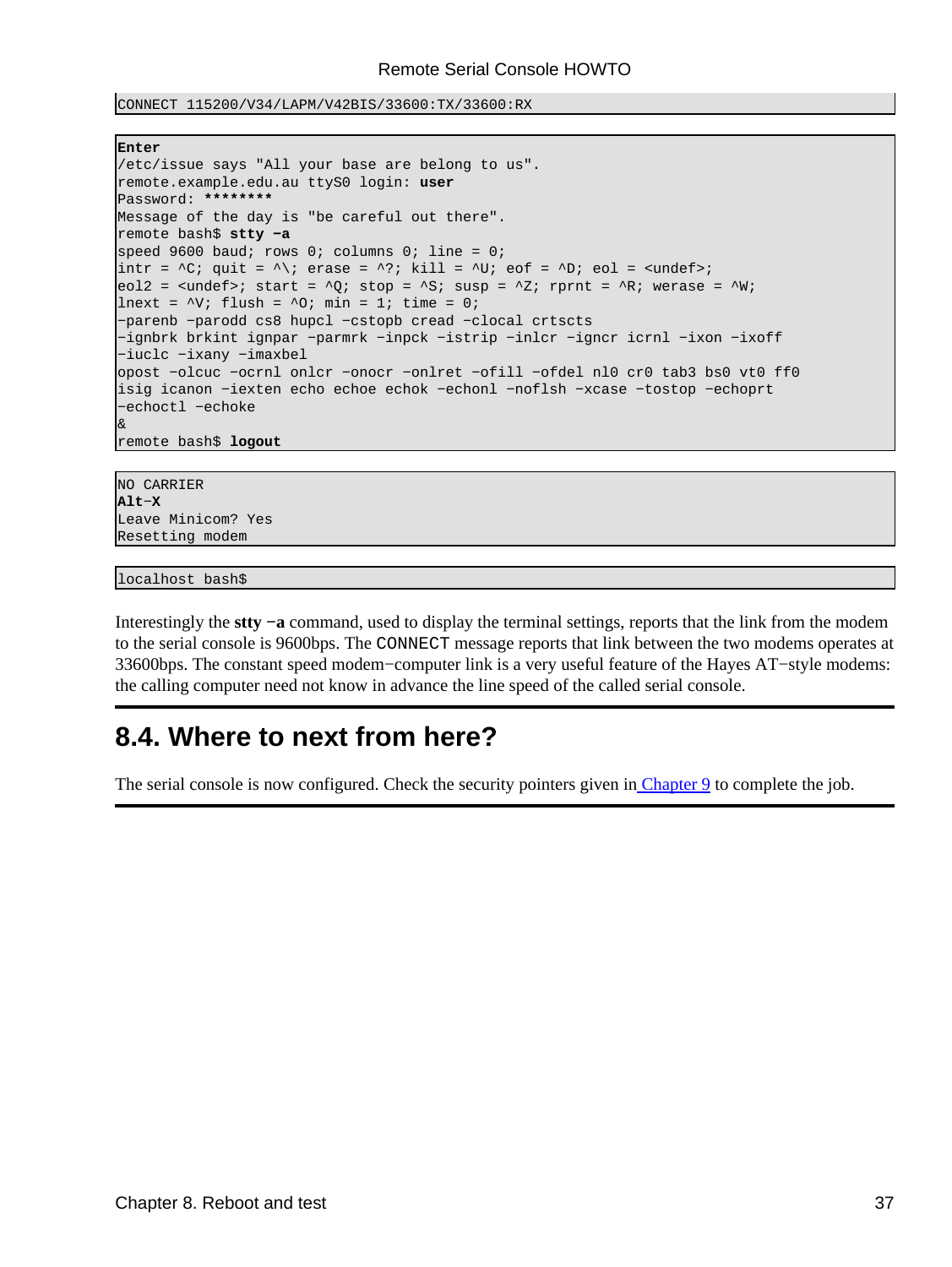# <span id="page-43-0"></span>**Chapter 9. Security**

Using a serial console with a modem gives anyone the opportunity to connect to the console port. This connection is not mediated by firewalls or intrusion detection sniffers. It is important to prevent the misuse of the serial console by unauthorized people.

The resurgence of the BBS−era technique of "war dialling" is described in @Stake's *[Wardialling Brief](http://www.atstake.com/research/reports/acrobat/wardialling_brief.pdf)* and reported upon by *The Register*, see an extract i[n Figure 9−1.](#page-43-1)

#### <span id="page-43-1"></span>**Figure 9−1. Extract from** *Crackers favour war dialling and weak passwords*

With all the talk about zero day exploits and sometimes esoteric vulnerabilities its easy to lose sight of the role of older, less sophisticated techniques as a mainstay of cracker activity.

During a hacking debate at InfoSecurity Europe yesterday [2002−04−25], black hat hacker KP said that when he broke into a network he did so 90 per cent of the time through an unprotected modem, often through war dialling.

War dialling involves systematically trying to locate the numbers associated with corporate modems through testing each extension of a corporate phone system in turn.

"Intrusion detection systems are no real deterrent for me because I get in through the back door," he said. "Many networks are constructed like Baked Alaska crunchy on the outside and soft in the middle."

KP often takes advantage of weak or default passwords to break into networks&

Crackers favour war dialling and weak passwords John Leyden, [The Register](http://www.theregister.co.uk/content/55/25044.html), 2002−04−26.

### **9.1. Use good passwords**

Anyone that can guess the BIOS password, the boot loader password, or the root password can get full control of the machine. These should be different, unrelated, excellent passwords. Random text and digits are by far the best choice. You should never use a password that you think would return a hit from a search engine.[\[8\]](#page-100-0)

Guessing a user's password is only slightly less severe, as a hacker can obtain root access simply by waiting. The hacker waits for a "local exploit" for a flaw in the operating system to appear and uses that exploit before the machine is patched.

Severely limit the number of users on the machine. Ensure that only good passwords are chosen by using a fascist password checker such as a [cracklib−](http://www.users.dircon.co.uk/~crypto/)base[d PAM](http://www.kernel.org/pub/linux/libs/Linux-PAM-html/pam.html) module.

You should write down the BIOS password, the boot loader password and the root password. Now you don't need to remember them, so there is no reason for them not to be totally random, unrelated, excellent passwords. Fold the page, put it in an envelope and seal it.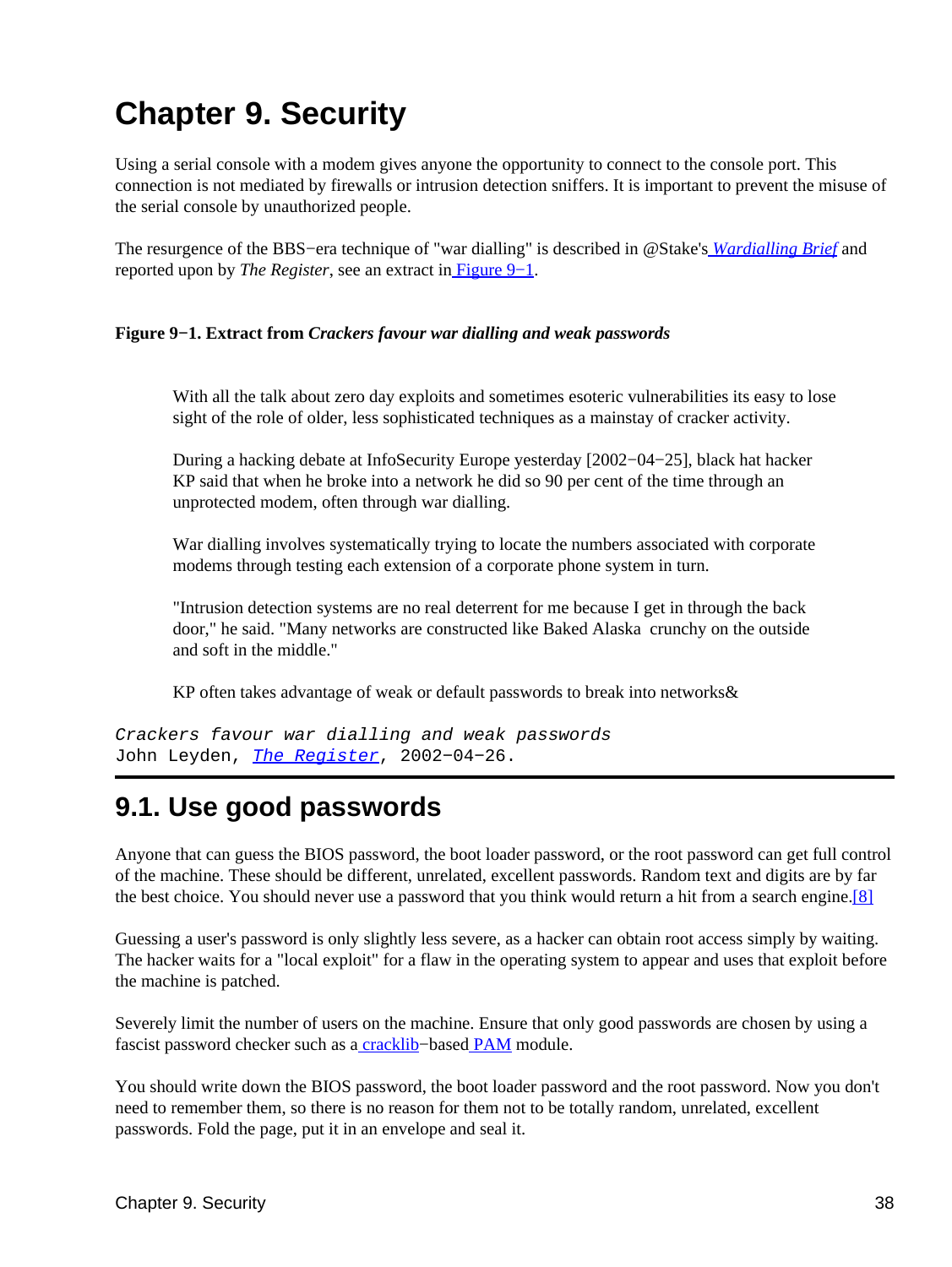Now we have turned a computer security problem into a physical security problem. We know how to solve those problems: locks, keys, alarms, safes, guards, regular inspections. If your site has staffed security then a good option is to leave the envelope in the care of the guard post with instructions to treat the envelope with the same procedures used for the site's master keys. Smaller sites can use a safe, a cash box or a locked drawer. A thief forcing a locked drawer still leaves shows more apparent signs of entry and more clues to their identity than is left by a hacker behind a modem.

These three passwords are an important corporate asset. If the machine is secure then forgetting the major passwords for the machine should result in a machine whose configuration cannot be altered by actions short of disassembly. You should have written procedures controlling the generation, storage, lifetime and use of major passwords.

# **9.2. Obey Data Terminal Ready and Data Carrier Detect**

The RS−232 Data Terminal Ready signal is lowered when the computer wishes the modem to hang up. The computer wishes to hang up when people have ended their login session ends or when they fail to respond to the login: prompt.

Using a modem cable that has DTR wired and a modem that is configured to obey DTR is essential to prevent denial of service attacks upon the access to the console.

Without DTR a caller can simply hold the modem line open, denying system administrators access to the console.

The RS−232 Data Carrier Detect signal is lowered when the user hangs up.

Using a modem cable that has DCD wired and a modem that is configured to assert DCD is essential to prevent people dialling in after a user has hang up and from carrying on their session.

Without DCD the session is not cleared when an accidental disconnection occurs. This allows any subsequent caller to resume the previous session. The machine is totally compromised if the previous user was root.

# **9.3. Use or configure a dumb modem**

Most modems use the Hayes AT command set. The modem's attention is gained by sending +++ surrounded by some idle time. Commands are then sent prefixed by AT.

Unfortunately, if the modem sees +++ during a call it may revert to command mode. The modem can then be configured by the caller. For example, the modem could be set to permit incoming calls only from the number "0", this would deny the system administrators access to the modem.

The attention command can be removed using **AT S2=255**. Of course once that is done no more AT commands can be given to the modem, so any other configuration of the modem needs to be done prior to that command.

Unfortunately, when power to the modem is applied the modem starts in command mode. So a carefully chosen console message could disable the modem.

The best solution is to select a modem that has a "dumb" or "select profile" DIP switch or jumper. These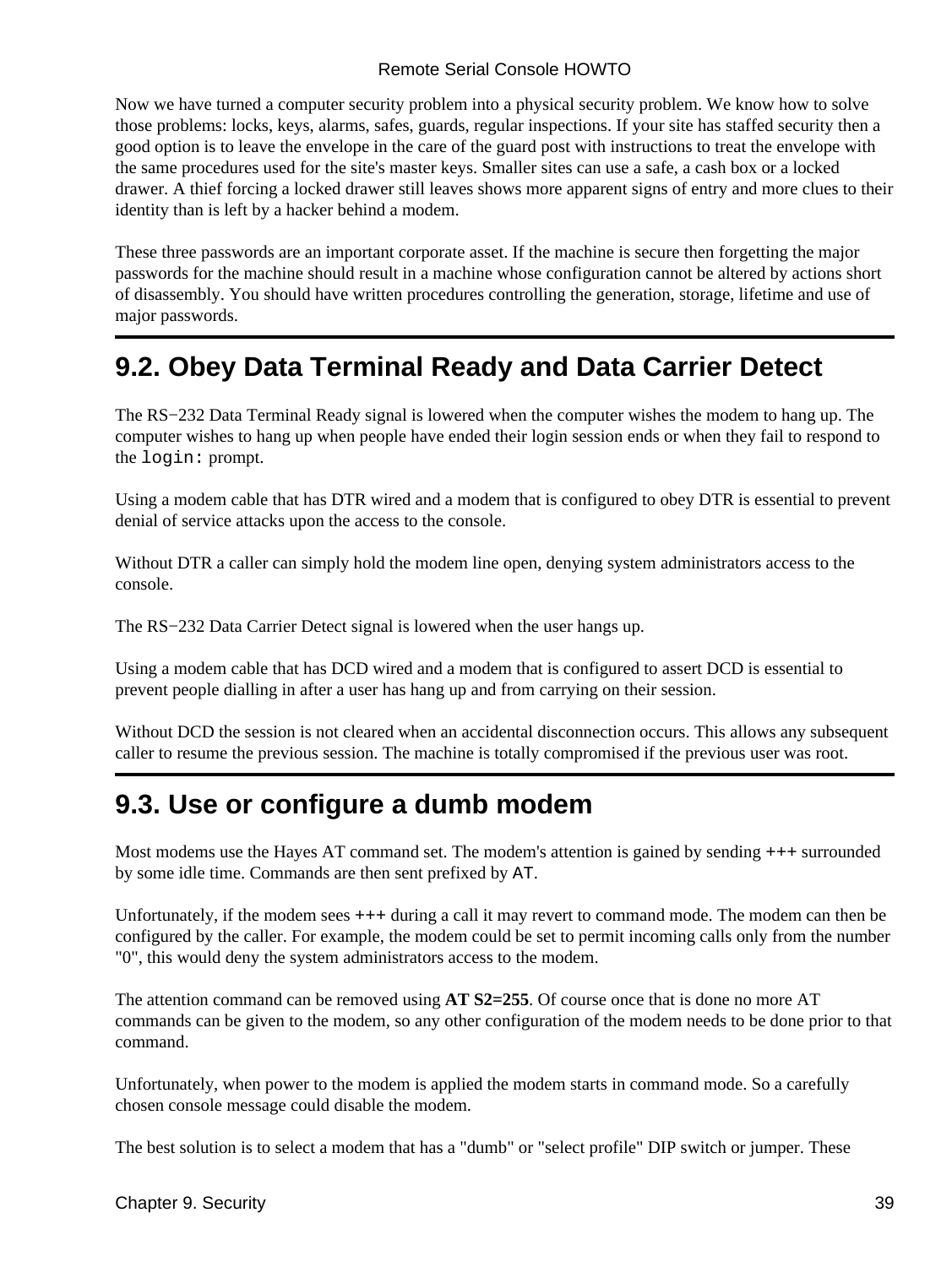switches disable command mode and load the modem's saved configuration when they start.

### **9.4. Restrict console messages**

### **9.4.1. Restrict console messages from the system log**

Generating a stready stream of console messages can easily overwhelm a 9600bps link.

Although displaying all syslog messages on the console appears to be a good idea, this actually provides the unprivileged user a simple method to deny effective use of the remote console.

Configure system log messages to the console to the bare minimum. Look in /etc/syslog.conf for lines ending with /dev/console.

Consider sending all log messages to another machine for recording and analysis. [Figure 9−2](#page-45-0) shows the standard /etc/syslog.conf from Red Hat Linux 7.2 modified to record log messages to a log server. Each line of syslog.conf has been repeated to send a copy of the message to the log server. The log server has the DNS alias loghost.example.edu.au; using a DNS alias allows the log server to be moved without updating the configuration of all the remote machines. The local copy of the log message is no longer the only means of determining the cause of a system failure, so we can gain some performance advantage by disabling synchronous file writes, although this increases the odds of an inconsistent filesystem (an issue with filesystems that do not do journalling). Placing a − before the filename disables synchronous file writes.

#### <span id="page-45-0"></span>**Figure 9−2. /etc/syslog.conf modified to copy log messages to a log server**

```
# Log anything (except mail) of level info or higher.
# Don't log private authentication messages!
*.info;mail.none;authpriv.none;cron.none @loghost.example.edu.au
*.info;mail.none;authpriv.none;cron.none −/var/log/messages
# The authpriv file has restricted access.
authpriv.* @loghost.example.edu.au
authpriv.* /var/log/secure
# Log all the mail messages in one place.
                                @loghost.example.edu.au
mail.* −/var/log/maillog
# Log cron stuff
cron.* @loghost.example.edu.au
cron.* −/var/log/cron
# Everybody gets emergency messages
*.emerg @loghost.example.edu.au
*.emerg *
# Save news errors of level crit and higher in a special file.
uucp, news.crit and all end of the control of the edu.au au end of the edu.au end of the edu.au end of the edu
uucp,news.crit −/var/log/spooler
# Save boot messages also to boot.log
local7.* @loghost.example.edu.au
local7.* −/var/log/boot.log
```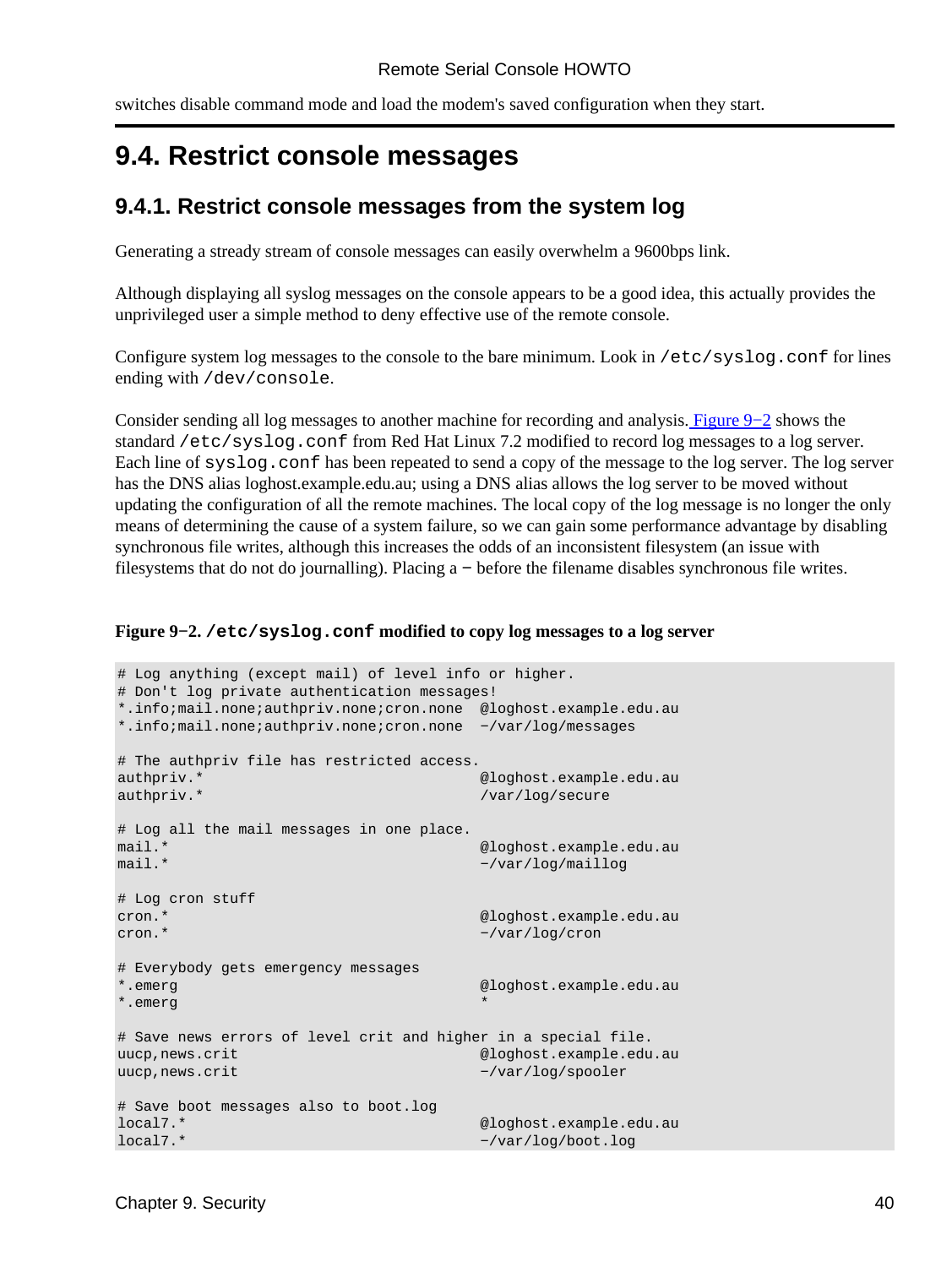A log server is configured using the standard /etc/syslog.conf configured to allow the reception of remote syslog messages. This configuration for Red Hat Linux is shown i[n Figure 9−3.](#page-46-0) In addition to configuring the system log daemon, also prevent denial of service attacks by configuring IP Tables to restrict the sources of the syslog messages; and also improve performance by checking that nscd is running to cache reverse DNS lookups.

#### <span id="page-46-0"></span>**Figure 9−3. Allowing remote log messages by setting options in /etc/sysconfig/syslog**

```
# Red Hat Linux default value, does not write timer mark messages
SYSLOGD_OPTIONS="−m 0"
# Add option to accept remote syslog messages
SYSLOGD_OPTIONS="${SYSLOGD_OPTIONS} −r"
```
#### **Figure 9−4. Restrict syslog messages to remote.example.edu.au**

```
bash# chkconfig iptables on
bash# /etc/init.d/iptables restart
# Allow all IP traffic from this machine
bash# iptables −−append INPUT −−source 127.0.0.0/8 −−in−interface lo −−jump ACCEPT
# Perhaps filter other traffic
&
# Accept syslog messages from remote.example.edu.au
bash# iptables −−append INPUT −−source remote.example.edu.au −−protocol udp −−destination−port syslog −j ACCEPT
# Silently drop unexpected syslog messages
bash# iptables −−append INPUT −−protocol udp −−destination−port syslog −j DROP
# Save the running configuration
bash# /etc/init.d/iptables save
```
#### **Figure 9−5. Using nscd to cache reverse DNS lookups**

bash# **chkconfig nscd on** bash# **/etc/init.d/nscd restart**

### **9.4.2. Restrict broadcast messages to the console**

Users that are logged into the serial console should not accept broadcast messages. Add new files to /etc/profile.d to do this. [Figure 9−6](#page-46-1) shows a file for use by the Bourne shell.

#### <span id="page-46-1"></span>**Figure 9−6. Restrict sending of messages to console user**

```
#
# Do we have files referred to?
if [ −x /usr/bin/mesg −a −x /usr/bin/tty ]
then
   # Are we on serial console?
   if [ `/usr/bin/tty` = /dev/ttyS0 ]
   then
     # Do not accept broadcast messages
     /usr/bin/mesg n
   fi
fi
```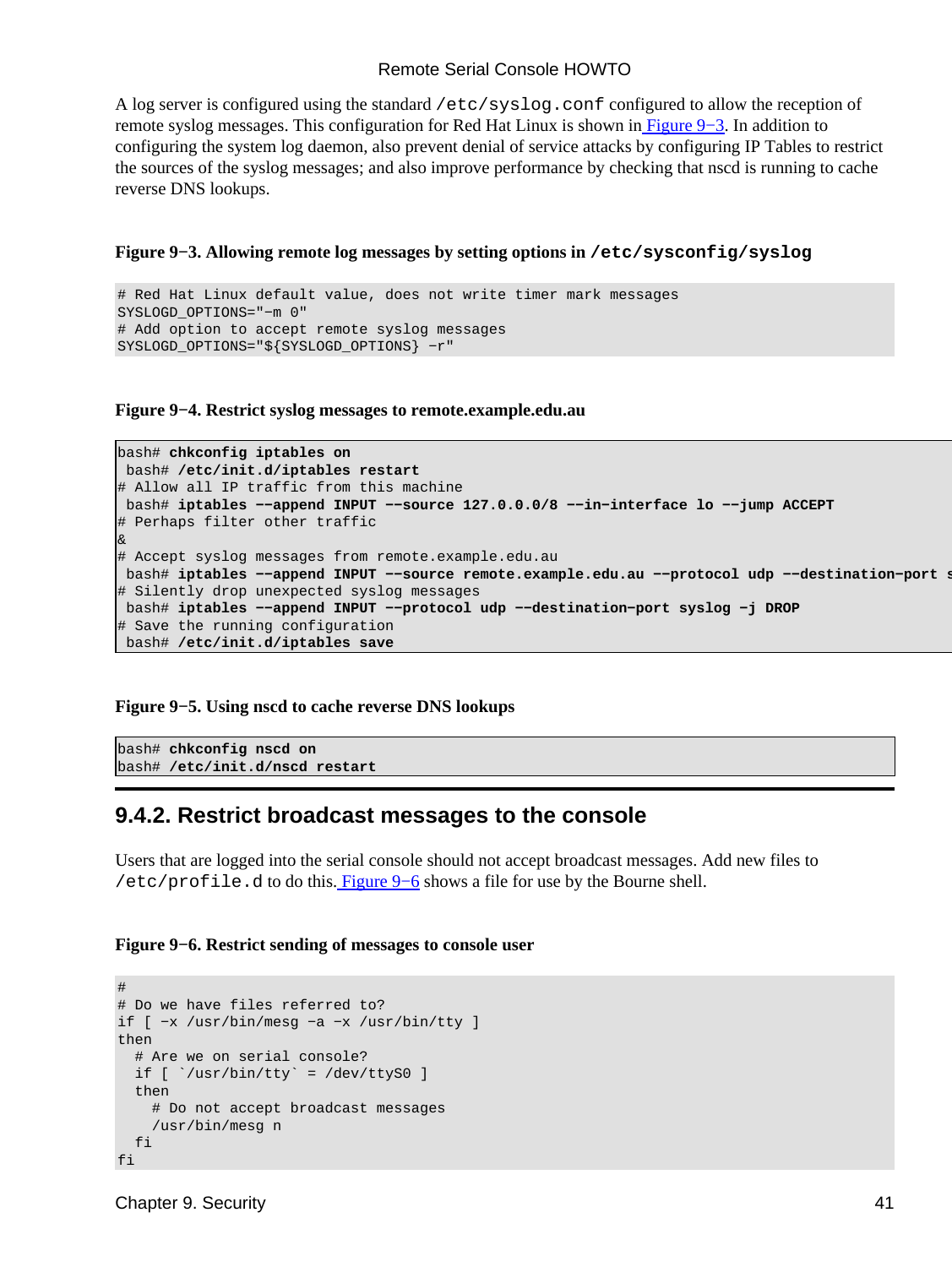As this file is run frequently, we use a faster but less readable version o[f Figure 9−6,](#page-46-1) shown i[n Figure 9−7.](#page-47-0)

<span id="page-47-0"></span>**Figure 9−7. Restrict sending of messages to console user, /etc/profile.d/mesg.sh**

```
#
# /etc/profile.d/mesg.sh −− prevent people hassling the serial console user
[ −x /usr/bin/mesg −a −x /usr/bin/tty −a `/usr/bin/tty` = /dev/ttyS0 ] && /usr/bin/mesg n
```
We also need a C shell version, shown in Figure  $9-8$ .

#### <span id="page-47-1"></span>**Figure 9−8. Restrict sending of messages to console user, /etc/profile.d/mesg.csh**

```
#
# /etc/profile.d/mesg.csh −− prevent people hassling the serial console user
if (−X mesg && −X tty && `tty` == /dev/ttyS0) then
  mesg n
endif
```
Although mesg.sh and mesg.csh are included by the parent shell rather than executed, the files need the execute permission set. The procedure in Figure 9–9 installs the files and sets the permissions.

#### <span id="page-47-2"></span>**Figure 9−9. Install files into /etc/profile.d**

```
bash# cp mesg.*sh /etc/profile.d/
bash# chown root:root /etc/profile.d/mesg.*sh
bash# chmod u=rwx,g=rx,o=rx /etc/profile.d/mesg.*sh
```
### **9.5. Modem features to restrict usage**

Most modems support the addition of a password. This is not particularly useful as it has the same strengths and weaknesses of all other password authentication schemes. We already have password authentication in the BIOS, in the boot loader and in login.

Many modems support call−back. The modem is called and a few seconds after hang−up it calls a pre−configured number. This limits the locations that can gain access to the console.

Many modems support checking the calling line identification (CLI) against a predefined list. If the calling number is not on the list then the call is cleared. The phone line to the modem must be configured to send CLI, this may incur an additional charge from the phone company. Not all calling phones can send CLI and some valid callers may have asked their phone company to suppress the sending of CLI.

Many modems can be configured to log the calling line identification. This is useful when tracing misuse.

Many modems support encryption. Some modems allow multiple keys. This gives a neat solution: only authorized modems can dial in, but they can do so from any location. The modems usually need to be of the same make, and perhaps of the same model.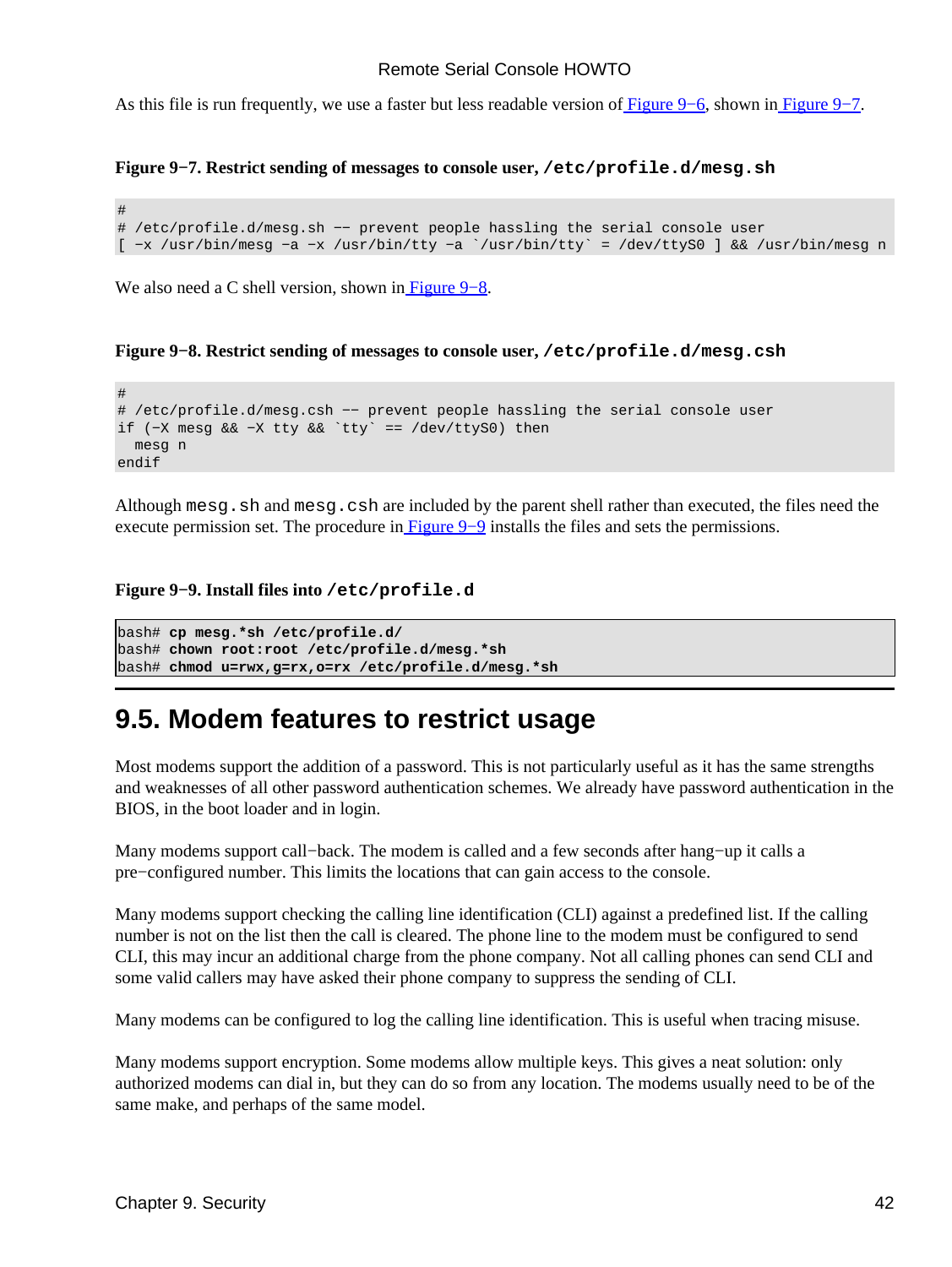### **Encryption dual−use technology**

Possessing, using, buying, selling, importing or exporting modems with encryption features is a serious criminal offense in some countries.

You must acquiant yourself with the laws in your jurisdiction and the laws of jurisdictions you may travel through.

Many telephone services or PBX lines can be set to allow only incoming calls. This is useful as it prevents misuse of the modem should the computer be compromised. A "demon dialler" can call many numbers seeking an answering modem and the cost of these calls can be significant.

# **9.6. BIOS features**

Most BIOSs can be configured with a "configuration password". This should set and tested. Some motherboards will require a jumper to be set to allow the password to take effect. Some BIOSs have well−known "master passwords", use a search engine to ensure that your BIOS is not one of these. The password should not be the same as the boot loader or root passwords.

The BIOS configuration will have a "boot order" setting. It should be set to boot from the hard disk before any other media. This prevents someone inserting a rescue diskette, booting the machine, and gaining access to the filesystems as root.

### **9.7. Use a boot loader password**

Configure the boot loader to request a password when booting a non−default image or when supplying parameters from the command line.

This prevents someone from dialing in during the boot sequence and booting the kernel with options to take control of the machine, as i[n Example 4−1](#page-19-0).

The password should not be the same as the BIOS or root passwords.

### **9.8. Non−interactive boot sequence**

Red Hat Linux has an "interactive boot" option that can be used to prevent services from being started. This may not be pleasant if the purpose of the machine is web serving and the HTTP daemon is interactively prevented from starting by an unauthenticated person.

Edit /etc/sysconfig/init to contain the line

PROMPT=no

# <span id="page-48-0"></span>**9.9. Magic SysRq key**

The "magic **SysRq** key" is a key sequence that allows some basic commands to be passed directly to the kernel. Kernel software developers use this interface to debug their software. Under most circumstances it can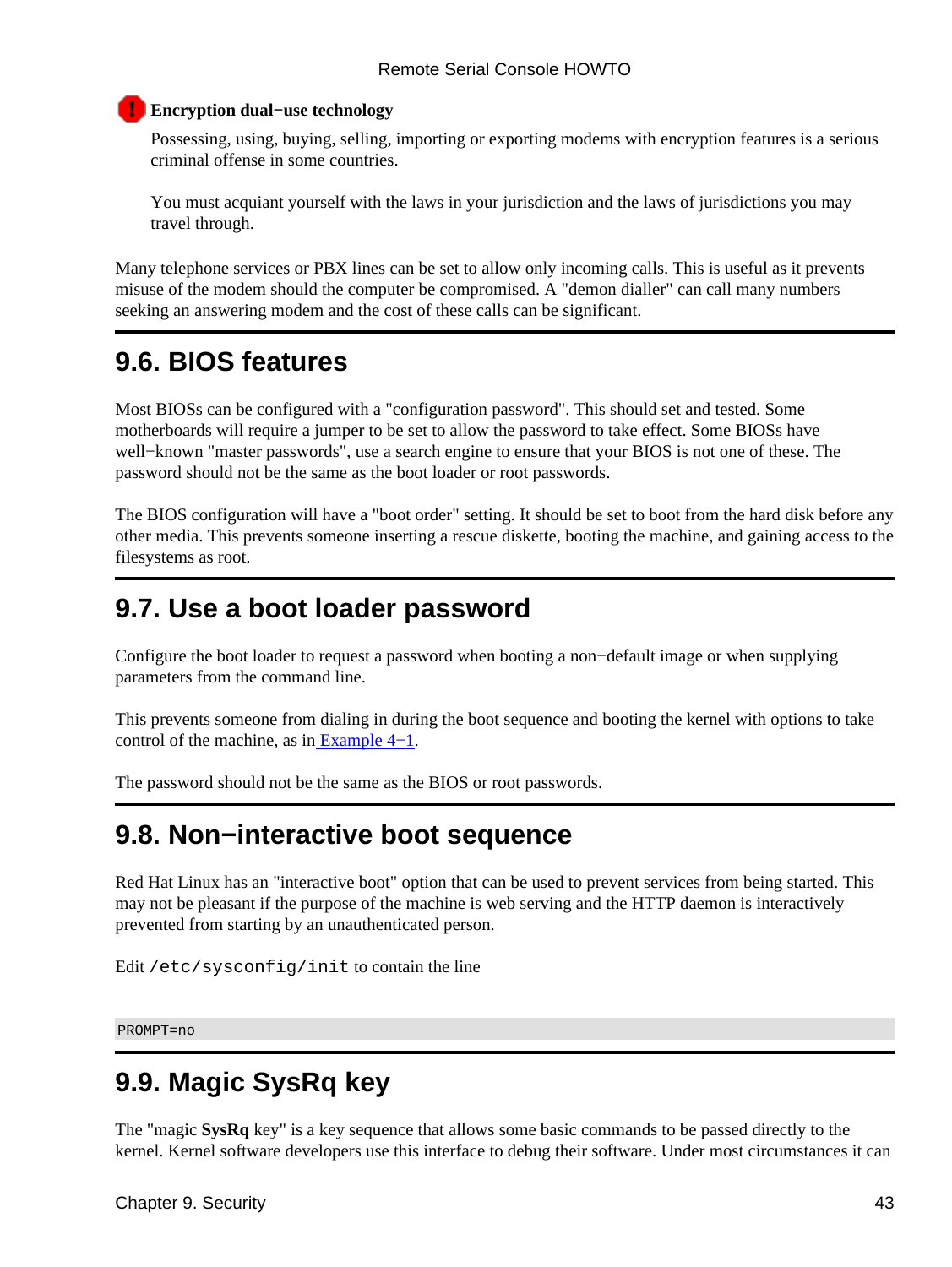also be used to uncleanly reboot the computer, something that is otherwise difficult or expensive to do remotely.

For computers that are not used for kernel software development the magic **SysRq** key makes an ideal denial of service device. A few unauthenticated keystrokes and the computer is dead in the water. The console, serial or otherwise, must be in an area with access limited to trusted people.

The serial console uses the RS−232 break function as the "magic **SysRq** key". A "break" is a period of no transmission on the serial line, on traditional terminals it is activated by pressing a key labeled **Break**.

Anyone can dial into a modem and send a break, so if the serial console is attached to a modem we need to disable the magic **SysRq** key . If the serial console is attached to a terminal server which asks for authentication, or is attached directly to another terminal using a null modem cable then you may decide to activate the magic **SysRq** key.

The magic **SysRq** key can be disabled by setting a kernel variable or by not compiling support for the key.

Writing a 0 into /proc/sys/kernel/sysrq will disable the magic **SysRq** key. The command **sysctl** can also be used:

#### **Figure 9−10. Using sysctl to defeat the magic SysRq key**

```
bash# sysctl −w kernel.sysrq=0
```
Your Linux distribution may have a file /etc/sysctl.conf which is used to run sysctl during the boot of the machine. Add the lines:

#### **Figure 9−11. Configuring /etc/sysctl.conf to defeat the magic SysRq key**

```
# Disables the magic SysRq key
kernel.sysrq = 0
```
Even when setting the magic **SysRq** key off in /etc/sysctl.conf there is a period of vulnerability after the kernel boots but before contents of the file are applied.

It is much better to compile your own kernel and set the following configuration parameter:

#### **Figure 9−12. Kernel make menuconfig showing disabled SysRq key**

```
Kernel hacking −−−>
 [ ] Magic SysRq key
```
This should place the following configuration parameter in  $/\text{usr}/\text{src}/\text{linux}/$ .config.

#### **Figure 9−13. Kernel .config showing disabled SysRq key**

```
# CONFIG_MAGIC_SYSRQ is not set
```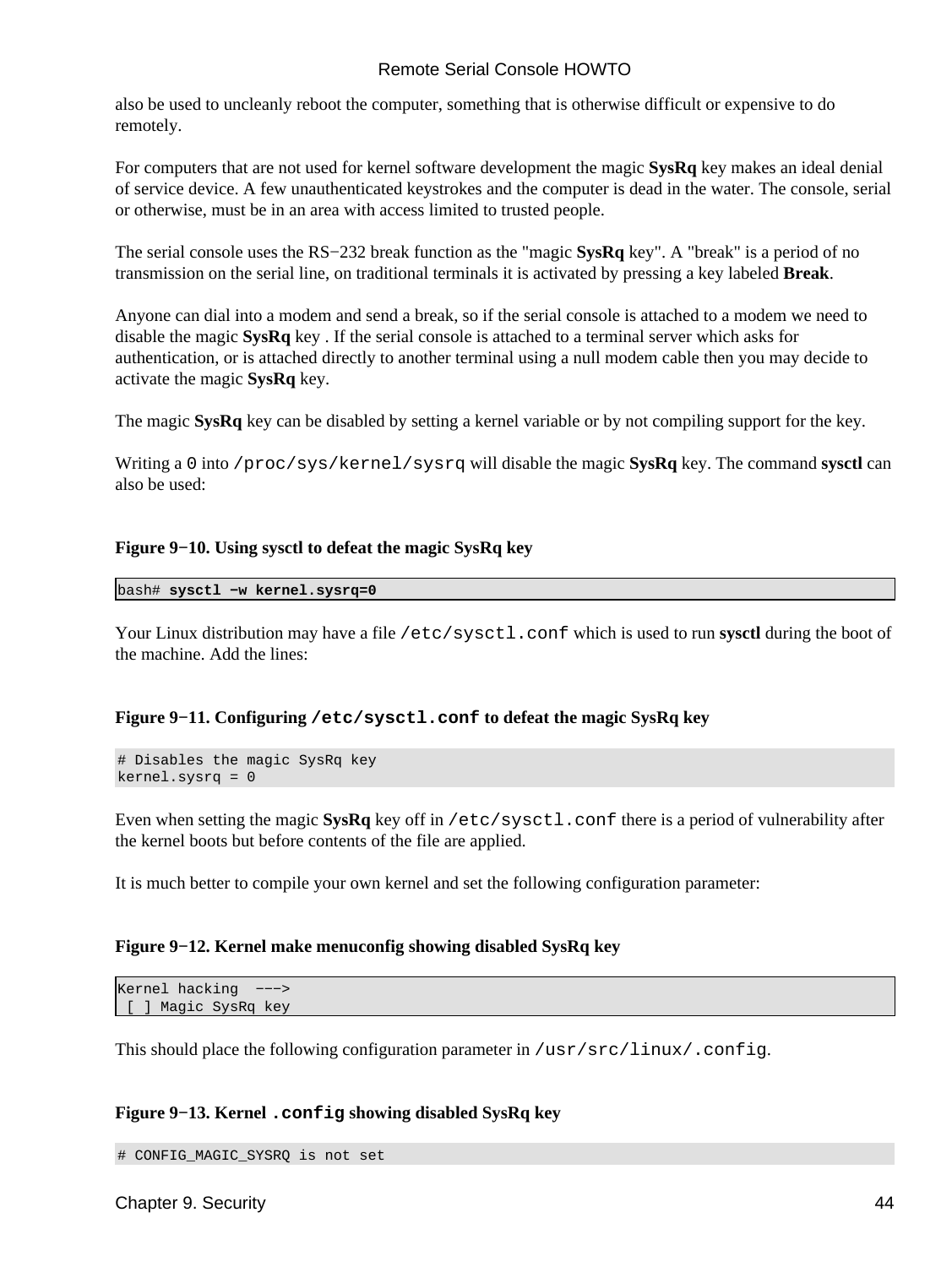### **9.10. Adjust behaviour of Ctrl−Alt−Delete**

The IBM PC used **Ctrl**−**Alt**−**Delete** to launch a reboot of the computer. Linux traps this key chord and makes it available to the init system. This is done by sending the init process a SIGINT signal (although **ctrlaltdel hard** can undo this trap and make the key chord reboot the comptuer immediately). The init system uses /etc/inittab to determine how to handle the signal generated by the **Ctrl**−**Alt**−**Delete** key chord.

Most distributions cleanly reboot the system, mimicing the behaviour that most users expect. Figure 9–14 shows how this is done.

#### <span id="page-50-0"></span>**Figure 9−14. Default handling of Ctrl−Alt−Delete in /etc/inittab**

```
# Trap CTRL−ALT−DELETE
ca::ctrlaltdel:/sbin/shutdown −t3 −r now
```
Depending upon each individual site you may wish to disable **Ctrl**−**Alt**−**Delete**. This is shown in [Figure](#page-50-1) [9−15.](#page-50-1)

#### <span id="page-50-1"></span>**Figure 9−15. Ignoring Ctrl−Alt−Delete in /etc/inittab**

```
# Trap CTRL−ALT−DELETE and do nothing
ca::ctrlaltdel:
```
Alternatively, you may wish to cleanly shut down the computer. This is very easy to explain to operators and instructions can be displayed on the monitor using /etc/issue or a Post−it Note. If the computer uses Advanced Power Management (or APM) then shutting down the computer will also remove the power.

#### **Figure 9−16. Shut down cleanly upon Ctrl−Alt−Delete in /etc/inittab**

```
# Trap CTRL−ALT−DELETE and shut down
ca::ctrlaltdel:/sbin/shutdown −t3 −h now
```
### **9.11. Log attempted access**

Look in the system logs for the output of getty. Add the monitoring of these messages to your log−watching procedures.

### **9.12. Countering interception of telephony links**

Modems calls over telephones can be intercepted. This can be an issue if you do not trust a telecommunications carrier in your call's path, or if you do not trust the law enforcement agencies that may request interception facilities from that carrier.

International calls are particularly exposed. Calls which are routed across satellite or wireless links can be intercepted by readily−available radio receivers. Calls routed across undersea links are much more expensive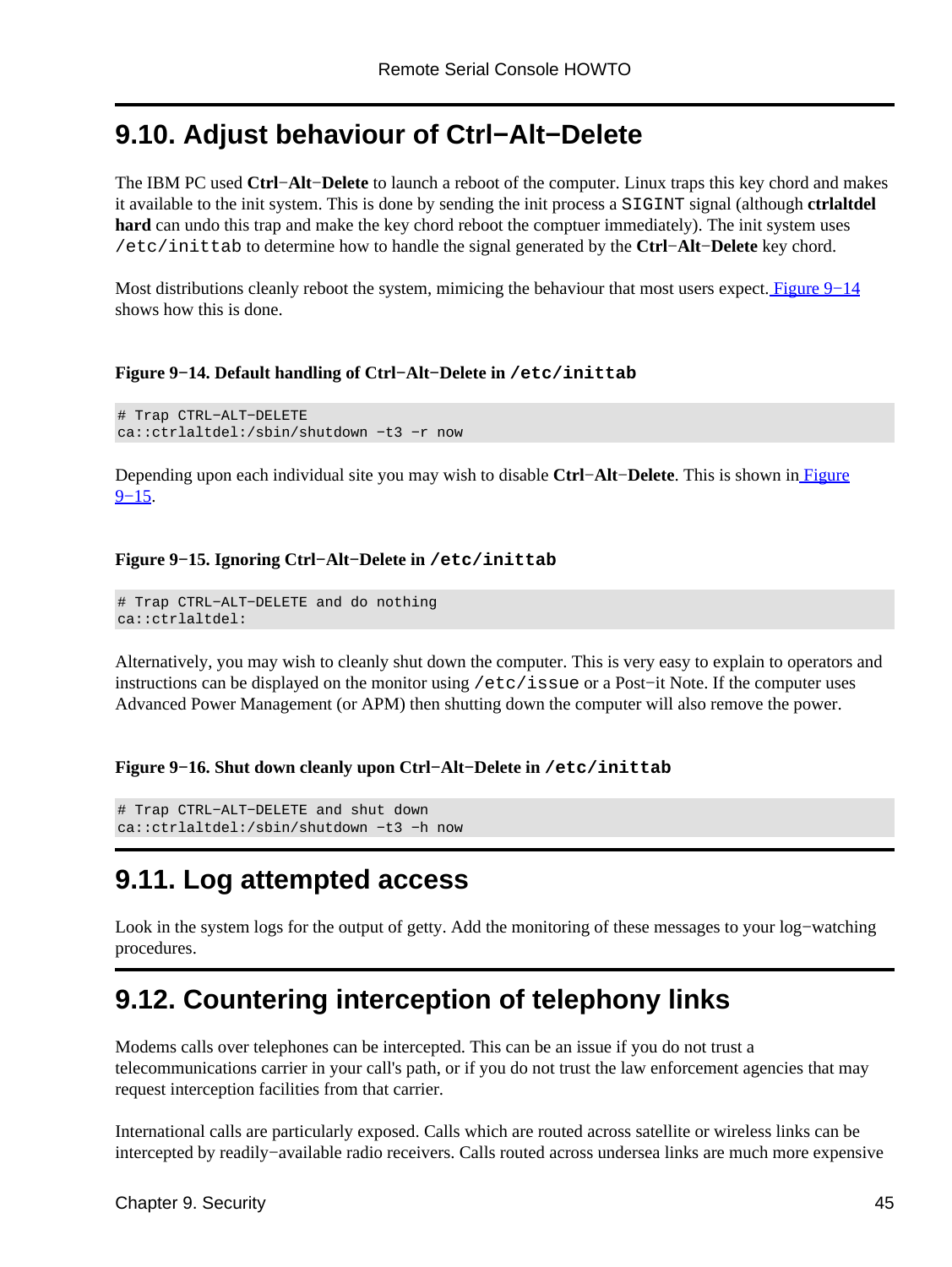to intercept, so this is probably limited to national governments, such as those using the [Echelon system](http://cryptome.org/cryptout.htm#Echelon).

If you do not pass sensitive data over the link, then the major exposure is typing in your user name and password. Look int[o S/KEY](http://freshmeat.net/projects/pam_skey/) or look into [OPIE](http://inner.net/opie/) and its relate[d An OPIE for PAM.](http://www.tho.org/~andy/pam-opie.html)

These one−time password systems have flaws, a good summary of these is *Vulnerabilities in the S/KEY one time password system* by Peiter mudge Zatko.

### **Cryptographic key material**

Possessing cryptographic key material, such as a one−time password generator or list of one−time passwords, is a serious criminal offense in some countries.

You must acquiant yourself with the laws in your jurisdiction and the laws of jurisdictions you may travel through.

### **Defeating telecommunications interception**

Taking steps to defeat or avoid legislatively−approved telecommunications interception is a serious criminal offense in some countries.

You must acquiant yourself with the laws in your jurisdiction and the laws of jurisdictions you may travel through.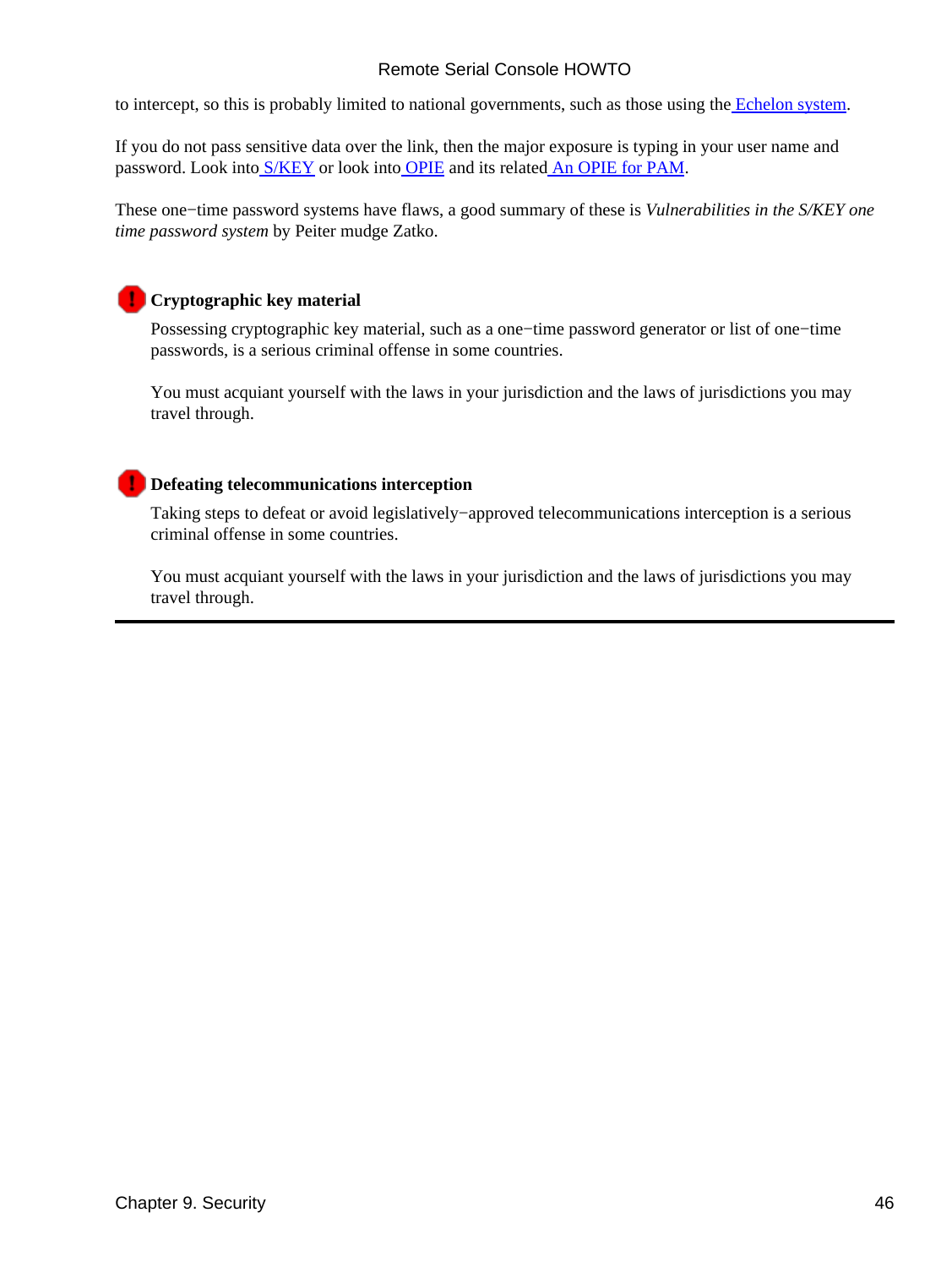# **Chapter 10. Configuring a kernel to support serial console**

Most Linux kernels shipped by distributors are configured to allow the serial console to be enabled. However system administrators will almost certainly encounter some problems best solved by recompiling a kernel. In these cases configure the kernel to support the serial console. The usual virtual terminal console is also configured, as we normally want console messages to go a monitor as well as the serial port.

# **10.1. Linux kernel version 2.5**

Kernel version 2.5 is under active development, so this section may be out of date. Version 2.5 includes support for the console to a serial port attached to a USB dongle. The −dj patch to the version 2.5 kernel has a rewritten console layer; it is not known if the rewritten layer effects the user−space use of the serial console.

When configuring the kernel set the following configuration parameters:

#### **Figure 10−1. Kernel configuration for serial console using make menuconfig**

```
Character devices −−−>
 [*] Virtual terminal
  [*] Support for console on virtual terminal
  <*> Standard/generic (8250/16550 and compatible UARTs) serial support
  [*] Support for console on serial port
```
This should set the following configuration parameters in /usr/src/linux/.config.

#### **Figure 10−2. Kernel configuration for serial console using .config**

CONFIG\_VT=y CONFIG\_VT\_CONSOLE=y CONFIG\_SERIAL=y CONFIG\_SERIAL\_CONSOLE=y

If you also want to use a serial port attached to a USB bus, then in addition to the usual USB configuration, configure the kernel to load the USB console driver and one of the USB serial dongles (our example uses the generic serial dongle).

### **Figure 10−3. Kernel configuration for USB dongle serial console using make menuconfig**

```
USB Serial Converter support −−−>
  <M> USB Serial Converter support
  [M] USB Serial Console device support
  [M] USB Generic Serial Driver
```
This should set the following configuration parameters in  $/\text{usr}/\text{src}/\text{linux}/\text{confiq}$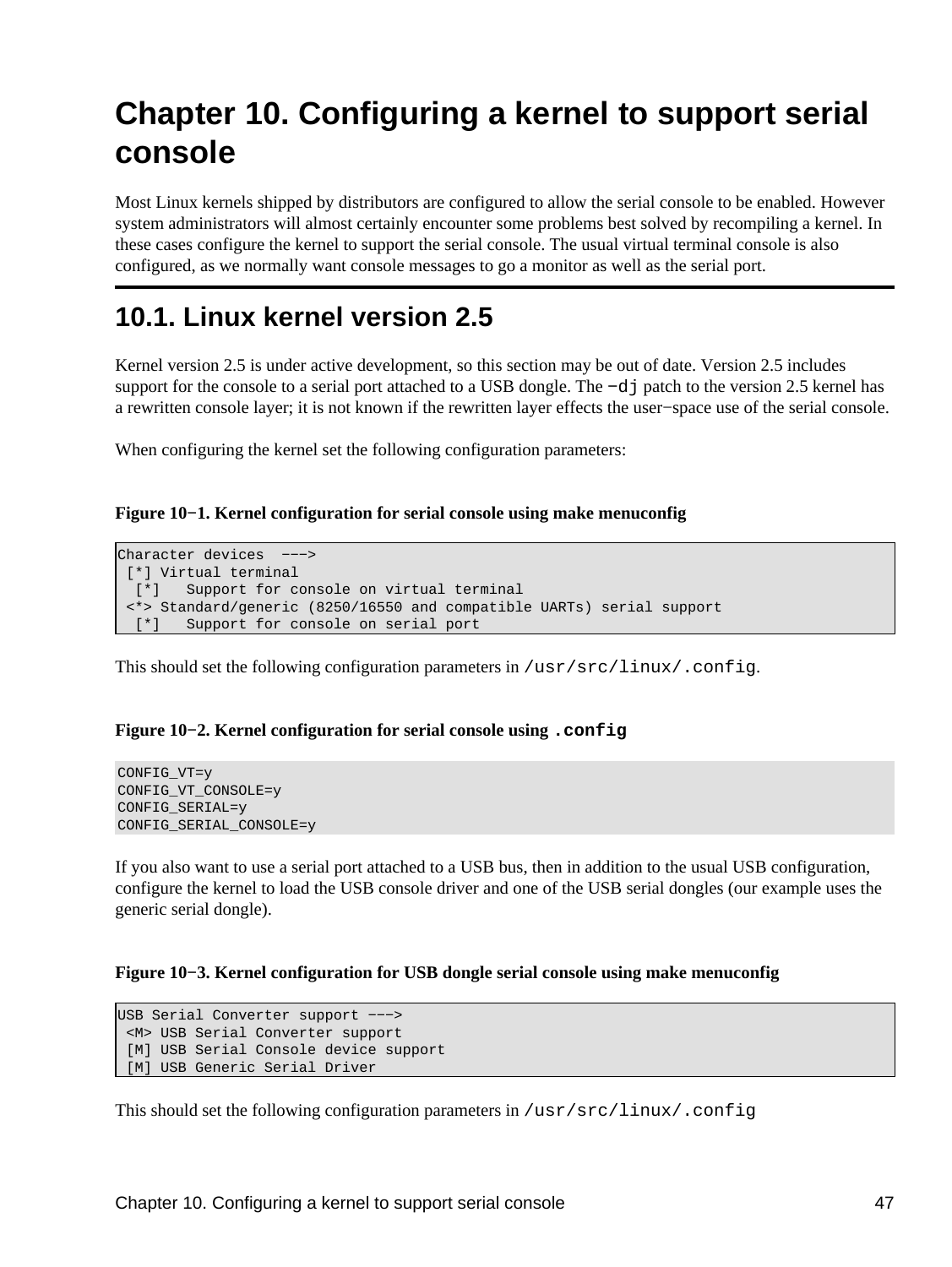### **Figure 10−4. Kernel configuration for USB dongle serial console using .config**

CONFIG\_USB\_SERIAL=m CONFIG\_USB\_SERIAL\_CONSOLE=m CONFIG\_USB\_SERIAL\_GENERIC=m

You should also configure the kernel without the magic **SysRq** key, as described in **Section 9.9**.

### **10.2. Linux kernel version 2.4**

When configuring the kernel set the following configuration parameters:

**Figure 10−5. Kernel configuration for serial console using make menuconfig**

```
Character devices −−−>
 [*] Virtual terminal
  [*] Support for console on virtual terminal
 <*> Standard/generic (8250/16550 and compatible UARTs) serial support
  [*] Support for console on serial port
```
This should set the following configuration parameters in  $/usr/src/linux/$ .config.

#### **Figure 10−6. Kernel configuration for serial console using .config**

CONFIG\_VT=y CONFIG\_VT\_CONSOLE=y CONFIG\_SERIAL=y CONFIG\_SERIAL\_CONSOLE=y

You should also configure the kernel without the magic **SysRq** key, as described i[n Section 9.9.](#page-48-0)

# **10.3. Linux kernel version 2.2**

The later Linux 2.2 kernels use the same build parameters and parameter syntax as the Linux version 2.4 kernels.

For earlier kernels see the [article](http://www.linuxjournal.com/article.php?sid=2040) by Francesco Conti in issue 36 of *[Linux Journal](http://www.linuxjournal.com/)* published in April 1997.

This article included some patches for the kernel, which have been extended in the notes below to use a broader range of serial port speeds.

Choose to use the serial console by adding a couple of #defines at the start of /usr/src/linux/drivers/char/console.c:

#define CONFIG\_SERIAL\_ECHO #define SERIAL\_ECHO\_PORT 0x3f8 /\* COM1 port address \*/

Alternatively, to use ttyS1 use these lines:

Chapter 10. Configuring a kernel to support serial console 48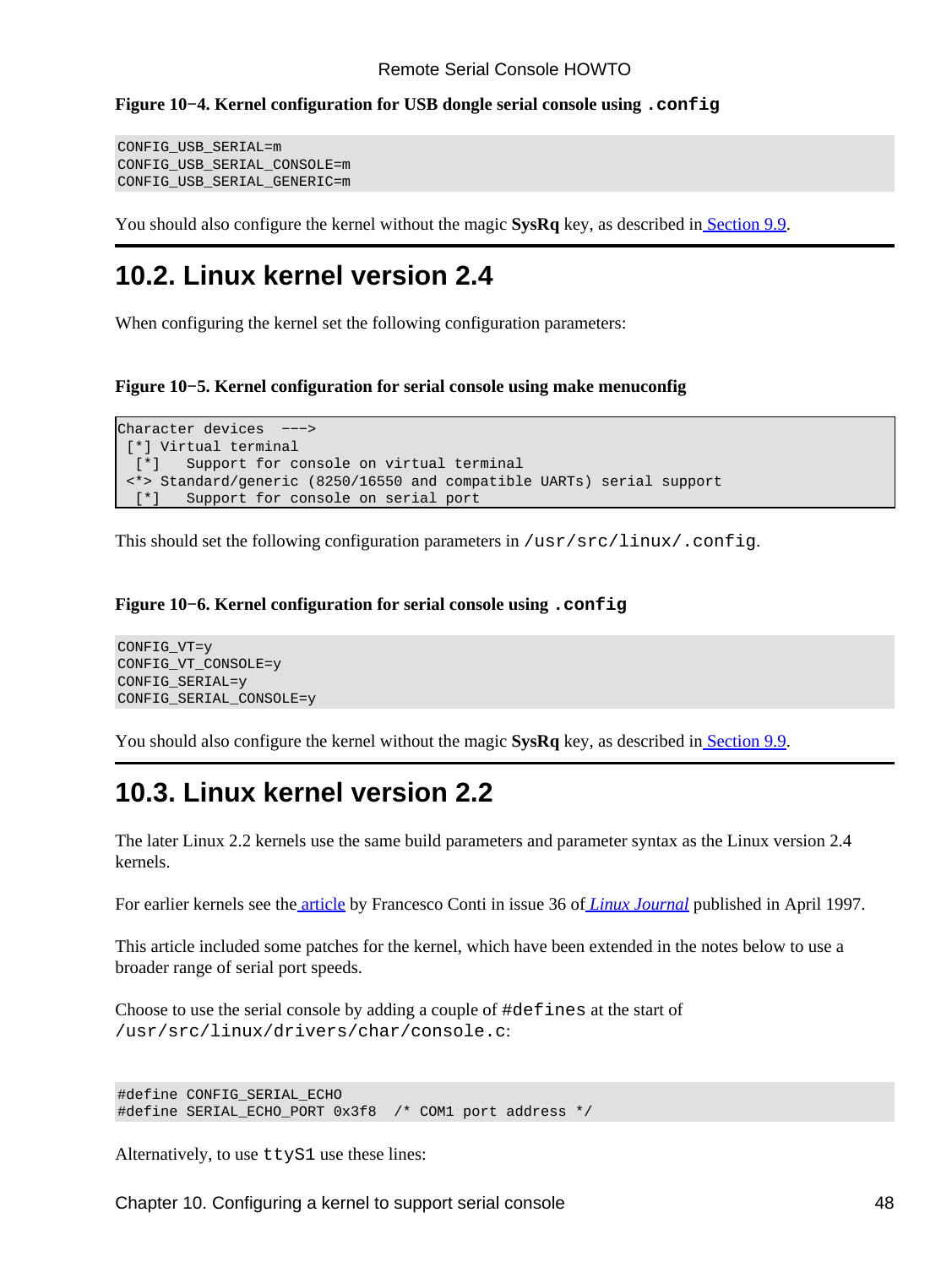#define CONFIG\_SERIAL\_ECHO #define SERIAL\_ECHO\_PORT 0x2f8 /\* COM2 port address \*/

The kernel assumes a serial link speed of 9600bps. If you are using a differing bit rate then find these two lines:

serial\_echo\_outb(0x00, UART\_DLM); /\* 9600 baud \*/ serial\_echo\_outb(0x0c, UART\_DLL);

and change 0x0c to one of the values i[n Table 10−1](#page-54-0).

#### <span id="page-54-0"></span>**Table 10−1. IBM−PC/AT serial port bit rates and their bit−clock divisors**

| <b>Bit Rate</b> | <b>Divisor</b> |
|-----------------|----------------|
| 115200bps       | 0x01           |
| 57600bps        | 0x02           |
| 38400bps        | 0x03           |
| 19200bps        | 0x06           |
| 9600bps         | 0x0c           |
| 4800bps         | 0x18           |
| 2400bps         | 0x30           |
| 1200bps         | 0x60           |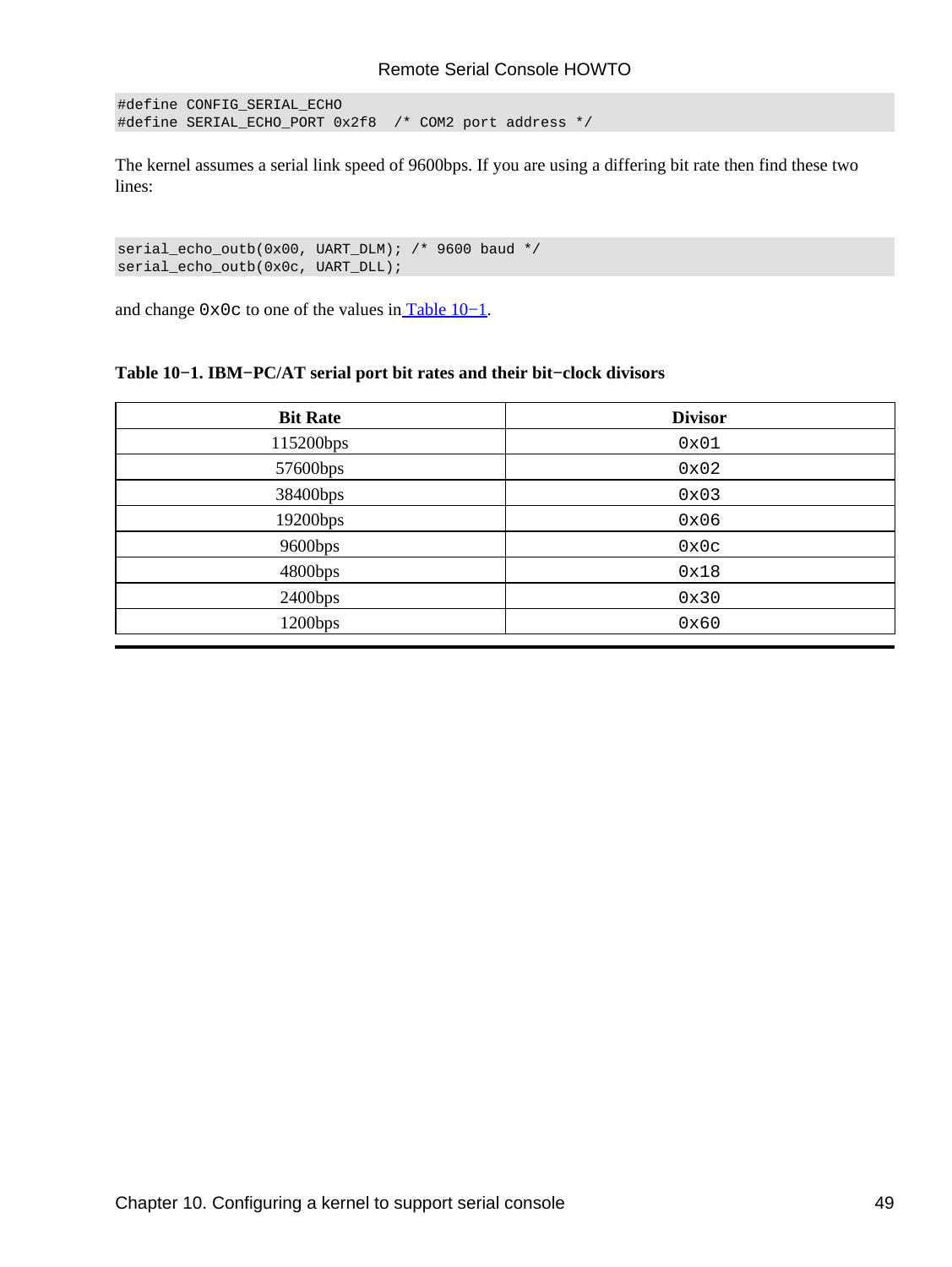# **Chapter 11. Serial cabling**

# **11.1. Jargon**

RS−232 cables were originally intended to link terminals to modems. The terminal is formally named a Data Terminal Equipment, abbreviated to DTE. The modem is formally named a Data Communications Equipment, abbreviated to DCE.

A standard RS−232 cable has a 25−pin D−type socket, which connects to the DTE, and a 25−pin D−type plug, which connects to the DCE. All 25 pins are connected, with pin 1 on the plug wired to pin 1 on the socket, pin 2 on the plug wired to pin 2 on the socket, and so on. The shielding of the cable is attached to the metallic cover on the socket.

RS−232 signaling is much more robust than the signalling of many other communications standards. Pins can be shorted, not connected or drive more than one output.

Signals are named from the point of view of the Data Terminal Equipment. So Transmit Data on the DTE is connected to Transmit Data on the DCE. The Transmit Data pin on the DTE actually transmits data, whereas Transmit Data pin on the DCE actually recieves data.

### **11.2. Cable from console port to modem**

The RS−232 standard defines the interconnection of computers and modems, so there is little to go wrong here by simply purchasing a pre−assembled cable. There are two types of cable: cables with connectors for a standard 25−pin D connector on the computer; and cables with connectors for a proprietary 9−pin D connector used on the IBM PC/AT and many other computers. The cables have titles like *RS−232 25−pin computer (DTE) to 25−pin modem (DCE)* or *RS−232 9−pin IBM PC/AT computer (DTE) to 25−pin modem (DCE)*. Most modems are packaged with a suitable cable.

If you need to manufacture your own cables, see the *Serial−HOWTO* for the RS−232 pinout for your computer. Connect Transmit Data on the computer to Transmit Data on the modem, Receive Data on the computer to Receive Data on the modem, and so on for Signal Ground, Clear to Send, Ready to Send, Data Set Ready, Data Terminal Ready and Data Carrier Detect.

For professional computer room installations consider routing the serial cable through an RJ−45 patch panel. There are two common pinouts on used on the RJ−45 connector: <u>Yost</u> and Cisco 2500–series.

If you create your own pinout for unshielded twisted pair cable then be sure that your pinout twists a Signal Ground wire with the Transmit Data wire and another Signal Ground wire with the Receive Data wire. Although the RS−232 signals are not balanced, this twist will result in the least amount of signal degradation and noise pickup.

# **11.3. Cable from console port to terminal (or another PC)**

The RS−232 standard allows for, but does not specify, the interconnection of two computers without intervening modems. A special cable is required, called a "null modem" cable.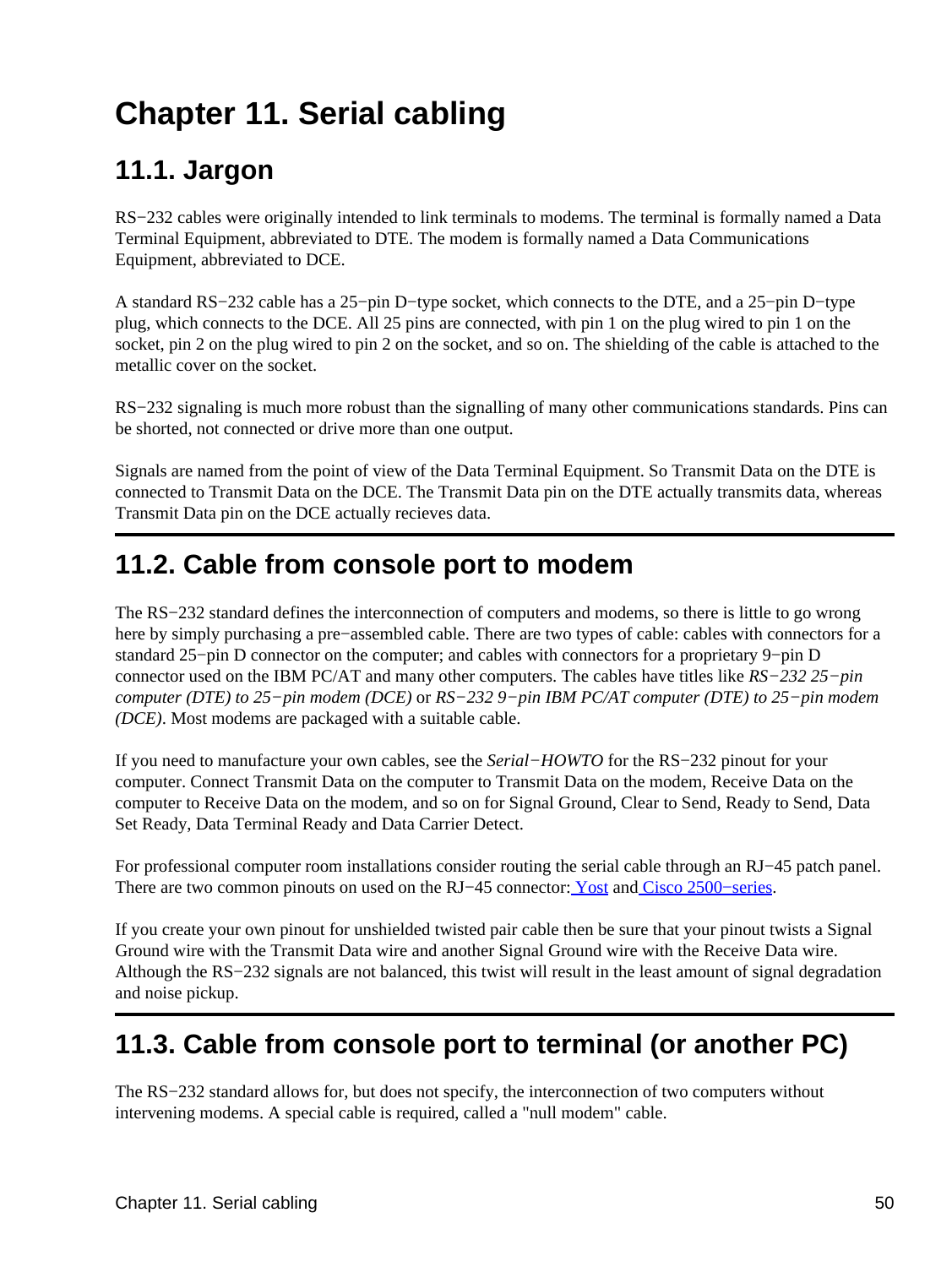The wiring within the null modem cable depends upon the handshaking and control signals that are needed. Differing manufacturers have differing views on this topic, so don't buy a null modem cable that does not come with a wiring diagram.

Linux needs all of the flow control and modem control signals to be correctly wired. The correct wiring of a null modem cable is shown in Figure  $11-1$  with an alternative shown in Figure 11–2.

Linux uses CTS and RTS to do handshaking, preventing the computer from overrunning the terminal and preventing the terminal from overrunning the computer. If you are connecting two computers together, then you will not get reliable file transfers without CTS/RTS handshaking.

Linux uses DSR and DCD to sense that a terminal is connected. It will then request a login. If a session is established and DCD falls then Linux will log out the user.

Linux uses DTR to force the link to be cleared. It does this after a user logs off to free up the communications channel.

Either of the null modem designs in [Figure 11−1](#page-56-0) o[r Figure 11−2](#page-56-1) meets the requirements of the Linux kernel. [Figure 11−2](#page-56-1) may be marginally better when both computers are remotely located, as the differing states of DSR and DCD can be used to determine which end of the null modem cable has become faulty.

All null modem designs have a common flaw. Computers interconnected with real modems modem will drop Data Set Ready for some time after the local modem is reset by the local computer dropping Data Terminal Ready. Most software is designed to accomodate this slight difference between modem links and null modem links.

Major security exposures and significant loss of reliability can occur with incorrectly wired null modem cables, including the cables i[n Figure 11−3](#page-57-0), [Figure 11−4](#page-58-0) and [Figure 11−5](#page-58-1).

### <span id="page-56-0"></span>**Figure 11−1. Null modem cable with full status and handshaking**

<span id="page-56-1"></span>

|                      | Signal ground --------------------- Signal ground              |                      |
|----------------------|----------------------------------------------------------------|----------------------|
|                      | Receive data --------------------- Transmit data               |                      |
|                      | Transmit data ---------------------- Receive data              |                      |
|                      | Ready to send --------------------- Clear to send              |                      |
|                      | Clear to send --------------------- Ready to send              |                      |
|                      | Data terminal ready -----------------+---- Data carrier detect |                      |
|                      |                                                                | +---- Data set ready |
|                      | Data carrier detect ----+----------------- Data terminal ready |                      |
| Data set ready ----+ |                                                                |                      |
|                      | Ring indication $--$ not connected                             |                      |
|                      | not connected -- Ring indication                               |                      |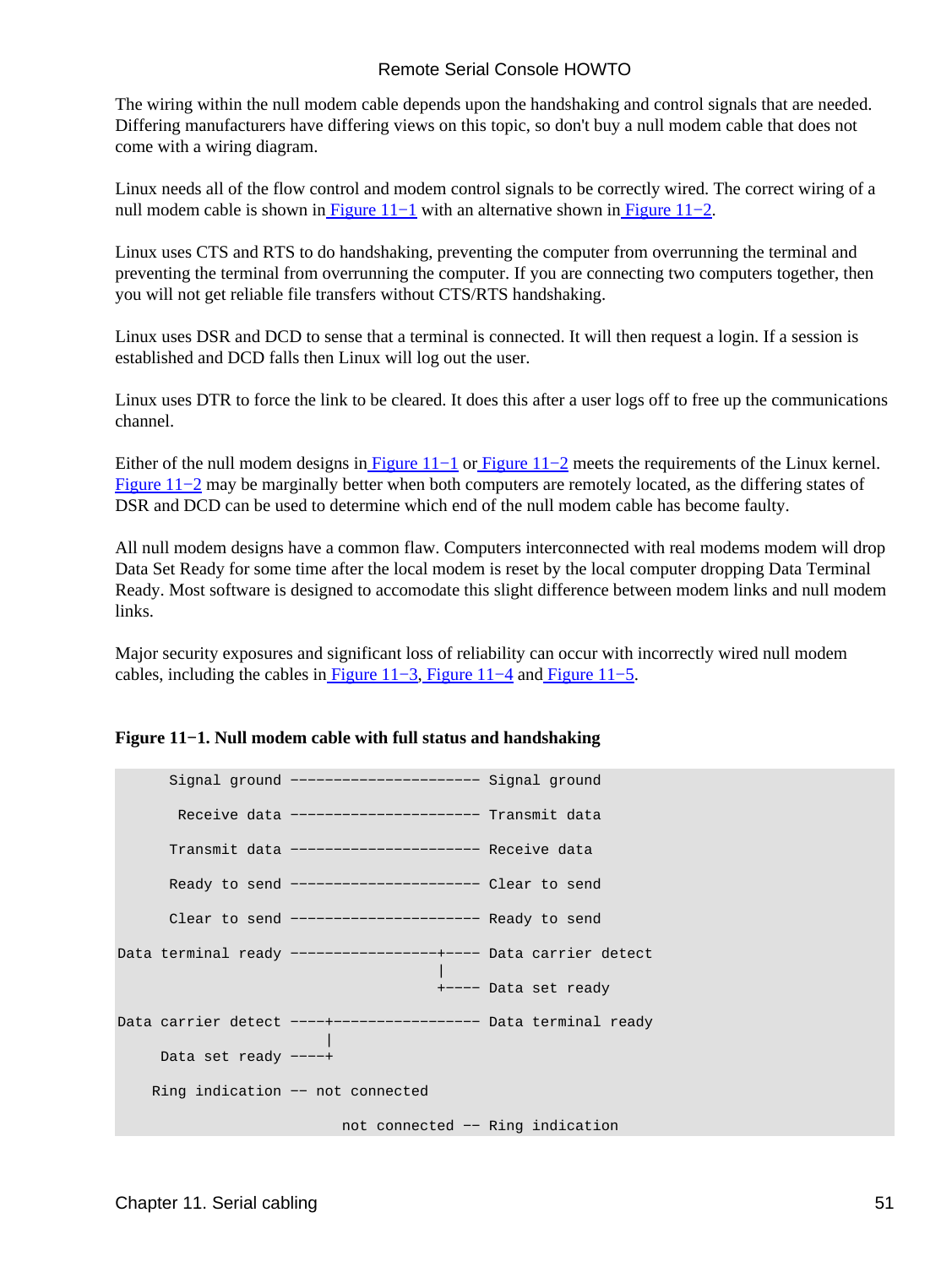

|                                                                | Signal ground --------------------- Signal ground |                      |
|----------------------------------------------------------------|---------------------------------------------------|----------------------|
|                                                                | Receive data ---------------------- Transmit data |                      |
|                                                                | Transmit data ---------------------- Receive data |                      |
|                                                                | Ready to send --------------------- Clear to send |                      |
|                                                                | Clear to send --------------------- Ready to send |                      |
| Data terminal ready ----+---------------- Data carrier detect  |                                                   |                      |
| Data set ready ----+                                           |                                                   |                      |
|                                                                |                                                   | +---- Data set ready |
| Data carrier detect ----+------------+---- Data terminal ready |                                                   |                      |
| Ring indication -- not connected                               |                                                   |                      |
|                                                                | not connected -- Ring indication                  |                      |

Unfortunately not all Linux boot loaders support the control signals required by the Linux operating system. This odd state of affairs may force you to do away with control signals and handshaking if you need to issue commands to the boot loader.

There are two ways of defeating the RS−232 handshaking: software and hardware.

If you have a modem then by far the best technique is to disable the control signals and handshaking by using AT commands to configure the modem's software. This allows the handshaking to be restored when the boot loader authors correct their support for serial connections.

For a null modem cable the best approach is to disable handshaking in your terminal emulation software.

In the worst case for a null modem you will need a cable that falsifies the handshaking and control signals. Try not to use these cables in a production environment.

#### <span id="page-57-0"></span>**Figure 11−3. Null modem cable with falsified status and handshaking**

|                            | Signal ground $--------------$ Signal ground      |                          |
|----------------------------|---------------------------------------------------|--------------------------|
|                            | Receive data ---------------------- Transmit data |                          |
|                            | Transmit data ---------------------- Receive data |                          |
| Data terminal ready $---+$ |                                                   | +--- Data terminal ready |
| Clear to send $---+$       |                                                   | +--- Clear to send       |
| Data carrier detect $---+$ |                                                   | +--- Data terminal ready |
| Data set ready ---+        |                                                   | +--- Data set ready      |
|                            | Ready to send -- not connected                    |                          |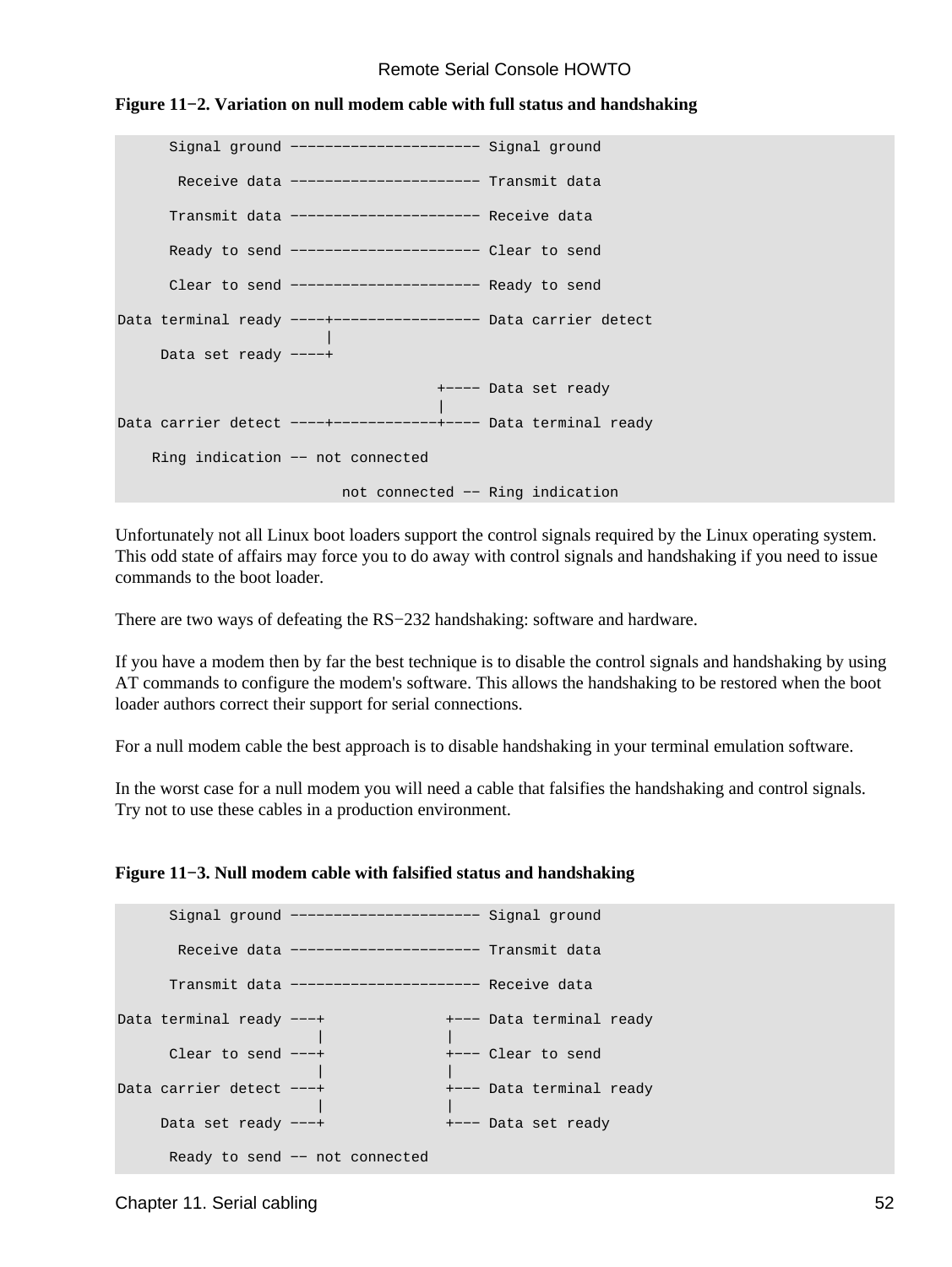```
 not connected −− Ready to send
 Ring indication −− not connected
                       not connected −− Ring indication
```
If you are happy with a quick hack, perhaps just to use a serial console to grab a kernel oops message, then you can configure some getty programs to ignore the RS−232 status signals. For example, mgetty has the direct option in mgetty.conf. In this case only a three−wire or two−wire RS−232 null modem cable is needed.

### <span id="page-58-0"></span>**Figure 11−4. Null modem cable with no status or handshaking**

|  | Signal ground $---------------$ Signal ground     |  |
|--|---------------------------------------------------|--|
|  | Receive data ---------------------- Transmit data |  |
|  | Transmit data ---------------------- Receive data |  |

### <span id="page-58-1"></span>**Figure 11−5. One−way null modem cable with no status or handshaking**

|  | $Signal$ $ground$ $------------- Signal$ $ground$ |  |
|--|---------------------------------------------------|--|
|  | Transmit data ---------------------- Receive data |  |

Don't use these cables in a production environment.

# **11.4. Lengths of serial cables**

The RS−232 standard 9600bps port will drive 15 metres of shielded cable. More precisely, an RS−232 line driver will operate against a capacitance of up to 2500 picoFarad with low enough skew to allow a 9600bps signal to be recovered.

If you select a cable with lower capacitance you can drive further distances. For example, *ANSI/TIA/EIA−568−A* unshielded twisted pair category 5 cable has a maximum capacitiance of 55pF per metre, so this popular "UTP cat 5" cable can be safely driven up to 45m. Beyond that you should check the cable manufacturers specifications for the actual "shunt capacitance" (a common figure is 47.5 pF/m, giving a maximum cable length of about 50m). However long runs of unshielded cable will pick up noise easily, as the RS−232 signals are not balanced. Some cable manufacturers offer shielded low capacitance cables which can be driven up to 100m.

Similarly, if you select a lower data rate you can drive further distances[. Table 11−1](#page-58-2) shows the maximum distances over standard shielded cable at differing data rates.

<span id="page-58-2"></span>

| Table 11–1. Data rates and the maximum distances recommended in RS-232 |  |
|------------------------------------------------------------------------|--|
|------------------------------------------------------------------------|--|

| Data rate (bps) | Distance (m) |
|-----------------|--------------|
|                 |              |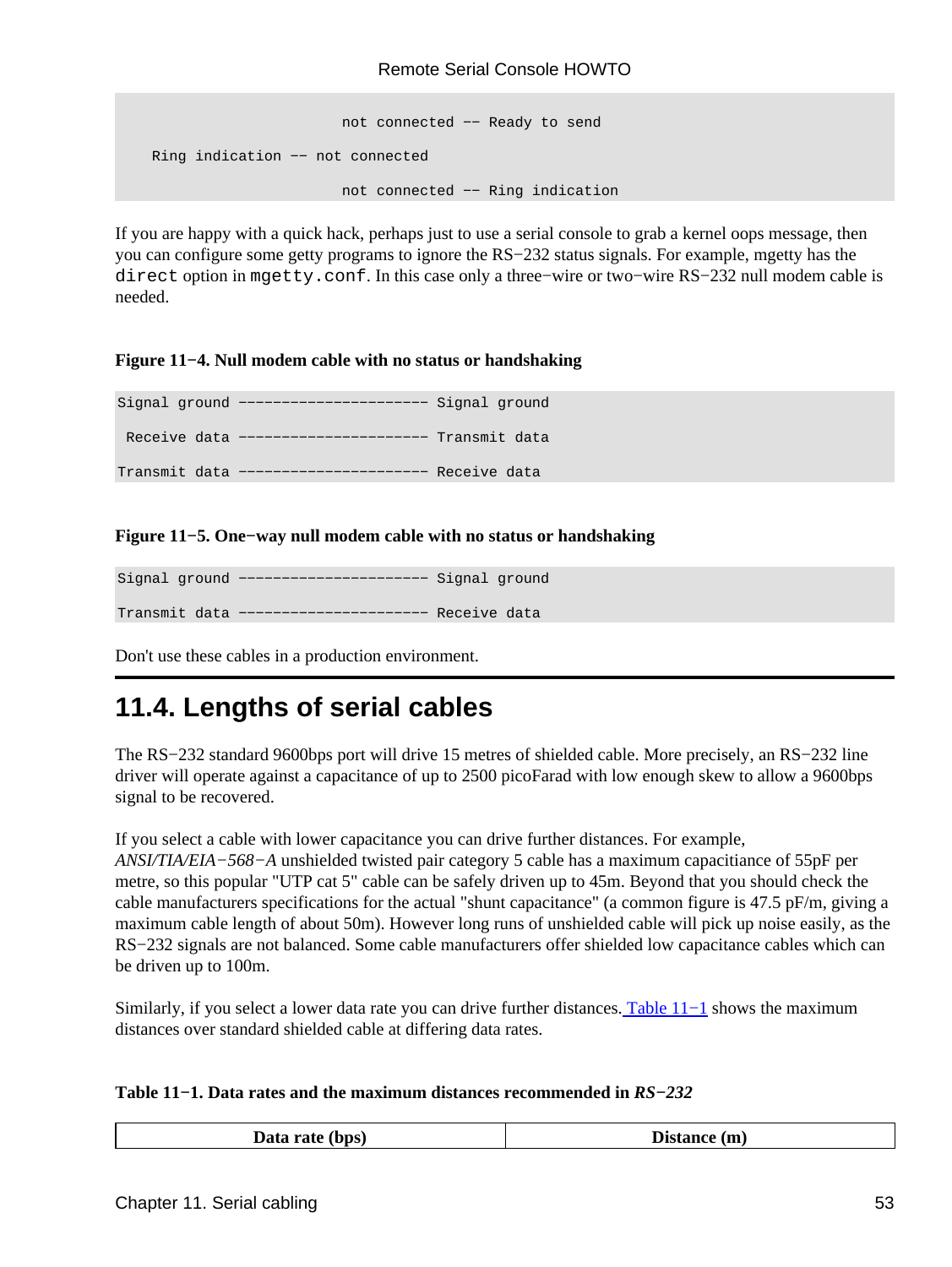| 2400  | 60  |
|-------|-----|
| 4800  | 30  |
| 9600  | 15  |
| 19200 | 7.6 |
| 38400 | 3.7 |
| 56000 | 2.6 |

If you are comfortable in working beyond specifications then you might note that the experience of enterprise network operators has been that structured cabling layout in buildings is limited by the 100m distance limitation of fast ethernet over category 5 cable, not by the practical distances achieved by RS−232 asynchronous signals at 9600bps over category 5 cable.

For longer distances use an RS−232 line driver; these will typically drive up to 2000 meters over category 3 UTP cable. For greater distances consider using fiber optical modems, the global telephony system, the mobile telephony system, satellite or radio.

# **11.5. Making serial cables**

If you use a serial console for densely−racked computers you will end up making a lot of null−modem serial cables. This section has some hints on making serial cables. If you are making more than ten cables and live in a city you will probably find it economic to have the cables made by a specialty cabling firm.

Attempt to minimise noise in your cabling design. Many BIOSs and boot loaders will wait forever if they receive a single character of line noise. You might choose to use shielded UTP cables (these require special RJ−45 plugs but use standard RJ−45 sockets).

If the environment has a lot of radio frequency noise then use traditional shielded cable and metal RS−232 connector shells. Connect the shield in the cable to the computer at *one* end. This can be done by connecting the drain wire of the shield it to the Protective Ground (if present) or by soldering the drain wire to the shell of the connector. If there is a substantial amount of noise also place a ferrite core over the shielded cable at both ends of the cable. Follow the usual good practices of making the cable to the correct length and screwing home the D connectors into the chassis.

If you are making one of these cables and have some soldering skill, you can easily do the jumpering of the signal wires within the backshell of the DB9 or DB25 connector.

If you are making a large number of cables then crimping systems are much faster than soldering. Again, pin jumpering can be done within the backshell.

No matter what system is adopted, use the Resistance setting of a multimeter to check for dead and shorted pins. A minute here can save hours later.

For structured cabling systems, space is tight within DB9/RJ−45 backshells, so the jumpering is better done behind the patch panel. The DB9/RJ−45 connectors present the IBM PC pinout at the DB9 connector and present the Yost or Cisco pinout at the RJ−45 connector.

### **Incompatible devices in structured cabling systems**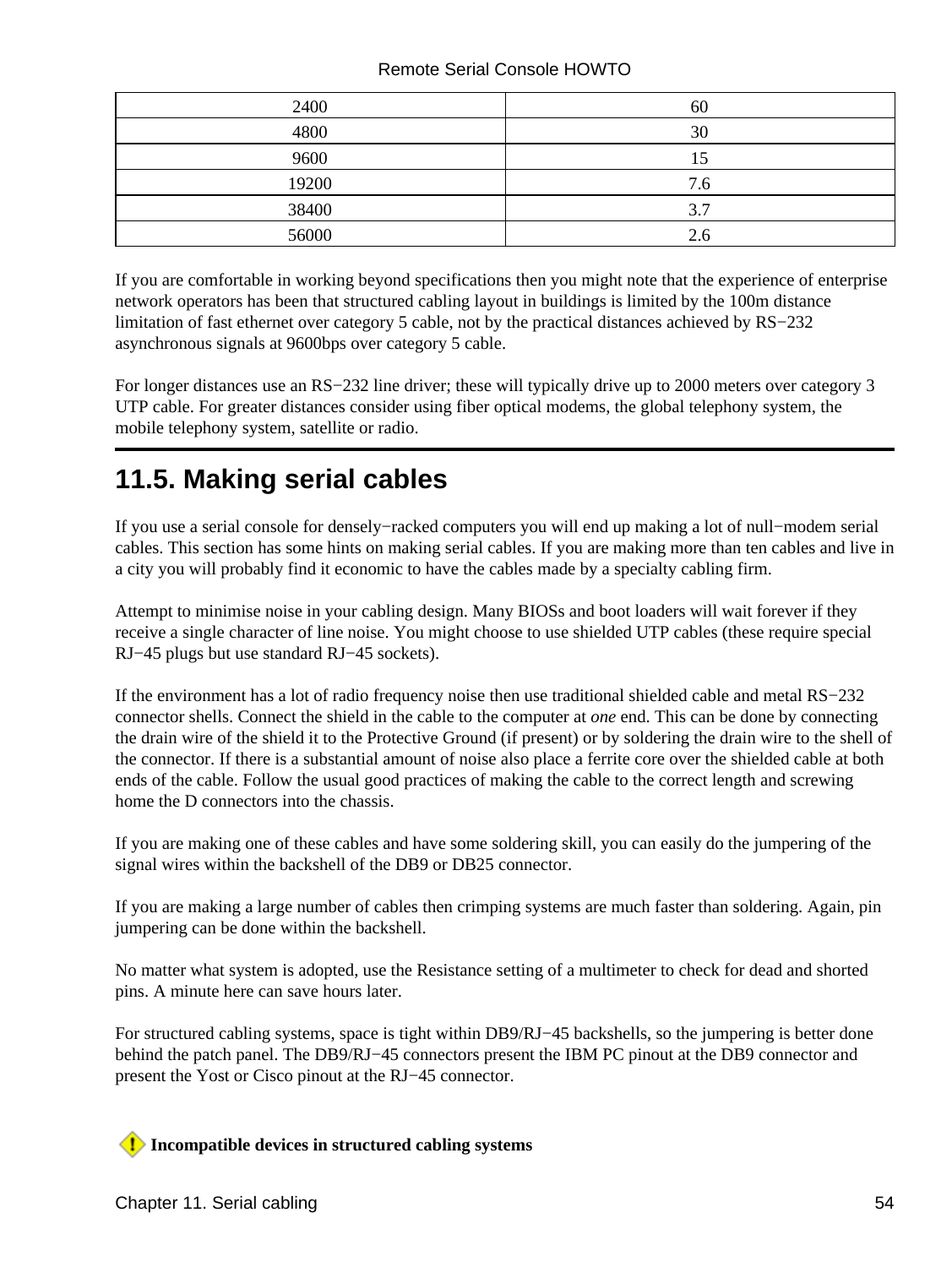Take care to connect only RS−232 devices to RS−232 devices when patching structured cabling systems. Other cables may be carrying ethernet, ISDN, telephony, alarm and DC power voltages. Connecting incompatible voltages may destroy equipment.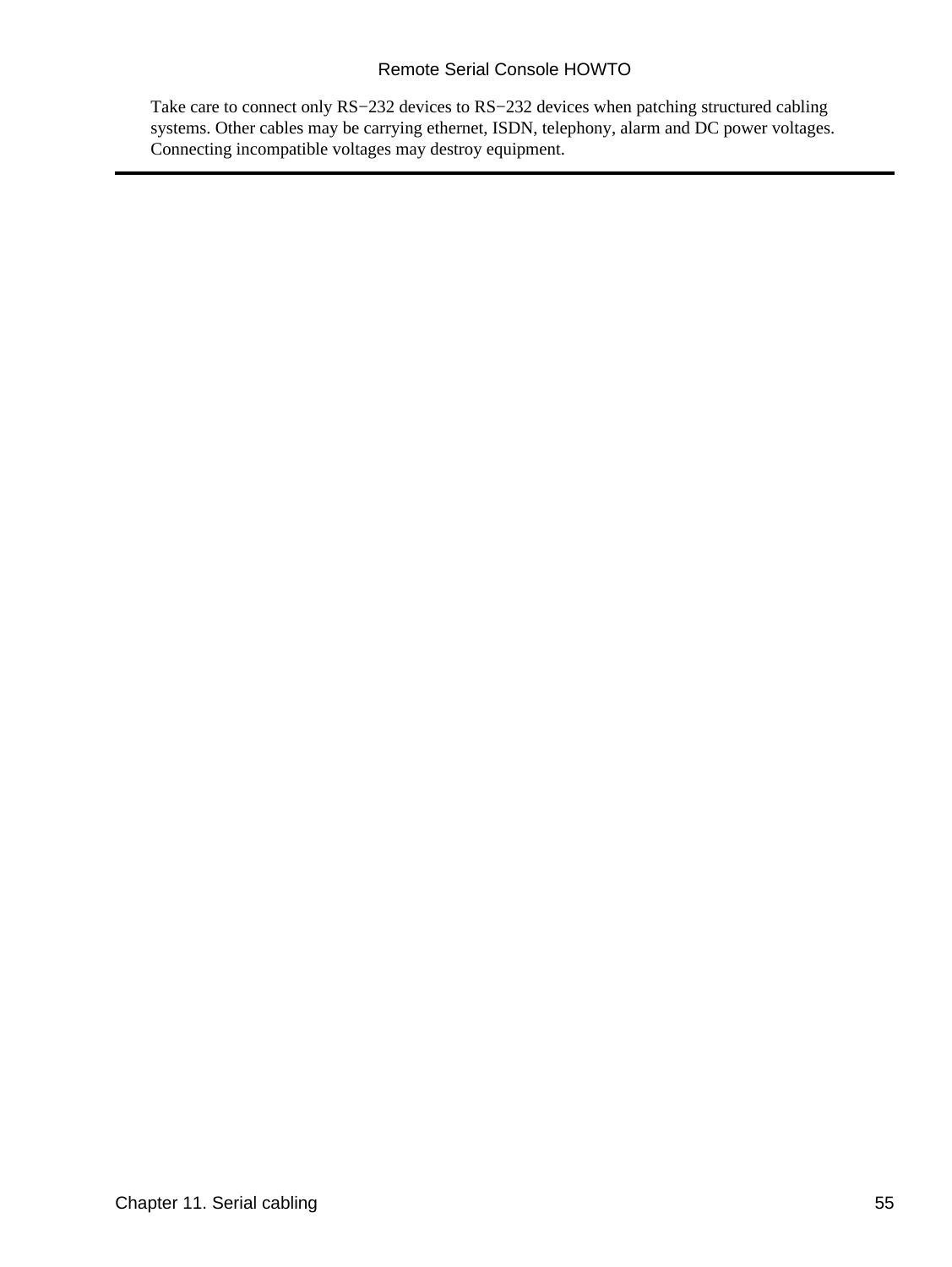# **Chapter 12. Modem configuration**

### <span id="page-61-0"></span>**12.1. Using Minicom to give commands to a modem**

Minicom is a full−screen serial terminal emulation package, very much like the classic Telix terminal emulator for MS−DOS.

Firstly, start Minicom in configuration mode with the command:

bash# **minicom −o −s**

The following menu appears:

Filenames and paths File transfer protocols Serial port setup Modem and dialing Screen and keyboard Save setup as dfl Save setup as.. Exit Exit from Minicom

Select Serial port setup and set

```
A − Serial Device: /dev/ttyS0
B − Lockfile Location: /var/lock
C − Callin Program:
D − Callout Program:
E − Bps/Par/Bits: 9600 8N1
F − Hardware Flow Control: Yes
G − Software Flow Control: No
```
Now save the configuration

```
Give name to save this configuration?
> console
```
and exit Minicom.

To configure a modem use the command **minicom −o console** to start Minicom without sending an initialization string to the modem. Now issue the AT commands to configure the modem.

When finished use the Quit option to leave Minicom without sending a reset string to the modem; this option is **Alt**−**Q**.

Sometimes Minicom will use **Ctrl**−**A** rather than **Alt** to access the menu system, look for a hint in Minicom's start up message: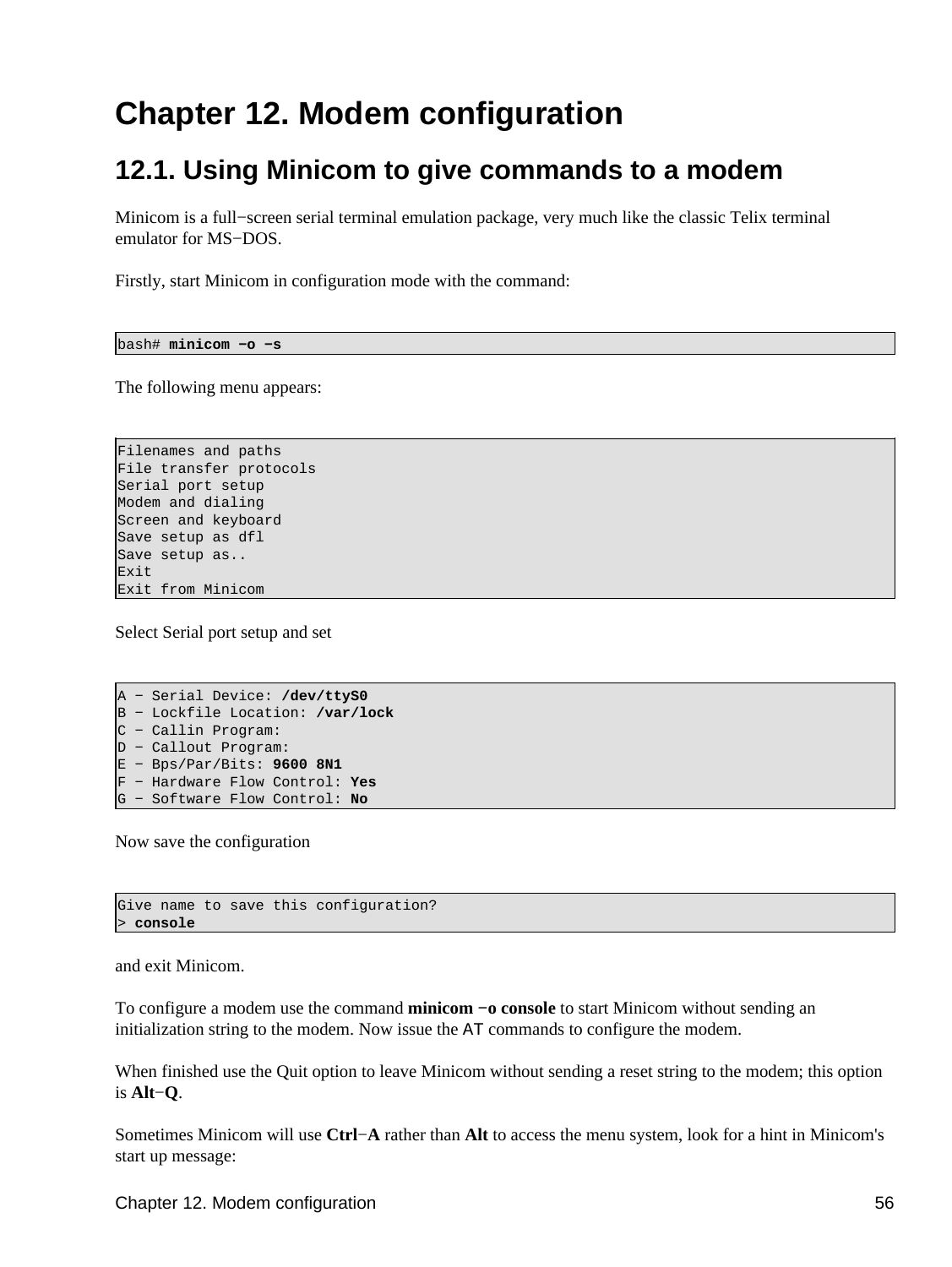```
Press ALT−Z for help on special keys
```

```
Press CTRL−A Z for help on special keys
```
# **12.2. Configure dumb modem**

Linux, like most UNIX−like operating systems, expects a serial console to be connected to a dumb modem. Dumb modems are not seen much these days, perhaps only on exotic hardware such as ISDN terminal adapters or satellite ground terminals.

A dumb modem is configured using hardware. [Figure 12−1](#page-62-0) shows the front panel of a fanciful dumb modem. In reality the speed and mode settings are likely to be done using jumpers or DIP switches.

<span id="page-62-0"></span>**Figure 12−1. Front panel of a dumb modem**

```
+−−−−−−−−−−−−−−−−−−−−−−−−−−−−−+
| |
   | SPEED MODE |
 [ ] 300 [ ] Originate
 [ ] 600 [X] Answer
 | [ ] 2400 |
 | [X] 9600 |
| |
+−−−−−−−−−−−−−−−−−−−−−−−−−−−−−+
```
The modem's speed is set to the desired bit rate, in our case 9600bps. The modem's mode is set to Answer, that is, to wait for incoming calls and to answer them.

If the RS−232 control line Data Terminal Ready is low, the modem will not answer a call. The computer is off or the computer's serial interface is not yet initialized. Once DTR is high the modem will answer incoming calls.

Once an incoming call is established the modem raises the Data Carrier Detect control line. Only when DCD is high is received data valid (data receieved from a dumb modem when DCD is not asserted is probably line noise). Only when DCD is high is transmitted data passed through the link.

getty on the Linux computer has been waiting for DCD to come high, and getty welcomes the user and requests them to log in.

Whilst the user is logged in and data is flowing, Clear to Send and Ready to Send are used between the modem and the computer to prevent data being sent too soon. The computer lowers Ready to Send when it is too busy to receive a character. The modem lowers Clear to Send when it is too busy to receive a character.

When the user hangs up, Data Carrier Detect falls and the hang up signal is sent to all processes associated with the dial in session.

Alternatively, the user can log out. When the shell dies, the computer pulls Data Terminal Ready low, causing the modem to hang up. When the getty brings Data Terminal Ready high again, the modem will accept more incoming calls.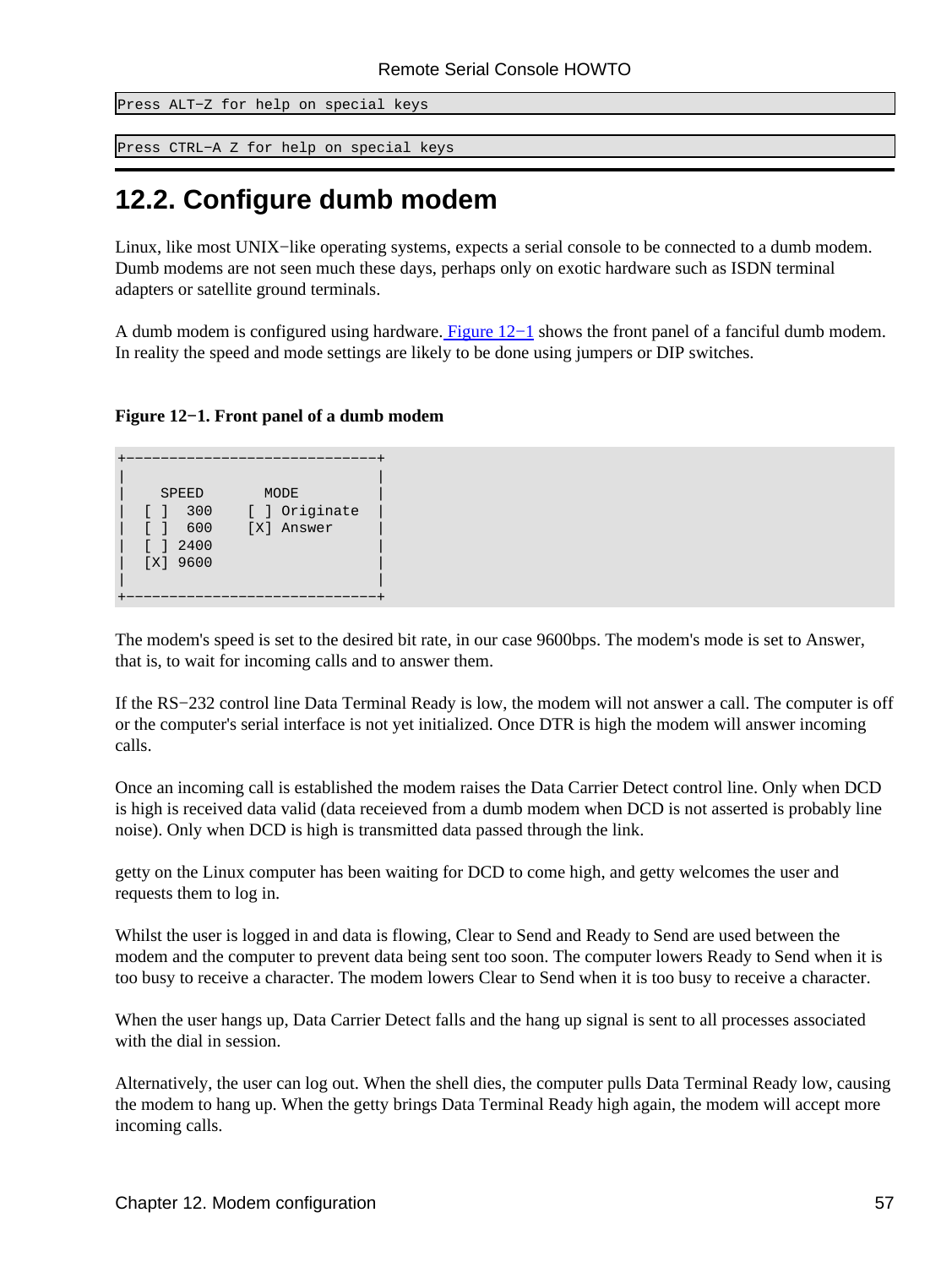We have not yet described Data Set Ready. This line is low if the modem is off or if the modem has not yet initialized. When DSR is low all other signals from the modem are undefined. For example, if DSR is low but DCD "floats" to the high voltage then software should behave as if DCD is not asserted.

# **12.3. Configure modem with AT commands**

Most modems today are smart modems based upon the Hayes modems and their command sets. But as discussed above, the Linux serial console is designed to operate with a dumb modem.

Thus the smart modem is dumbed−down until it resembles a dumb modem. Some expensive modems will have a DIP switch or board jumper to put them into dumb mode.

It is essential to have a manual for the modem which describes that modem's AT commands. Although most modems agree on the more popular AT commands, they differ in the more technical commands.

### **12.3.1. Configure port speed**

Hayes AT–style modems can maintain a static speed between the computer and the modem, no matter what speed the dialing modem uses.

For most modems this is set automatically based upon the speed of the first characters sent after power−on.

Power cycle the modem and connect to it with the command **minicom −o console**. Press **Enter** a few times. The modem should now be running at the same bit rate used by Minicom, which we set to the speed of the serial console in [Section 12.1](#page-61-0).

You can check the port speed by asking the modem to generate some output.

#### **Figure 12−2. Testing the modem's port speed**

```
bash# minicom −o console
Welcome to minicom
Press CTRL−A Z for help on special keys
Enter Enter Enter
ATI Enter
56k V.90 Series 3 External V2.20
Ctrl−A Q
Leave without reset? Yes
```
Some modems have an AT command to re−establish the port speed, look in your modem's manual for the **AT&B1** command. Some modems have a command to explicitly set the port speed, look in you modem's manual for the **ATB** command.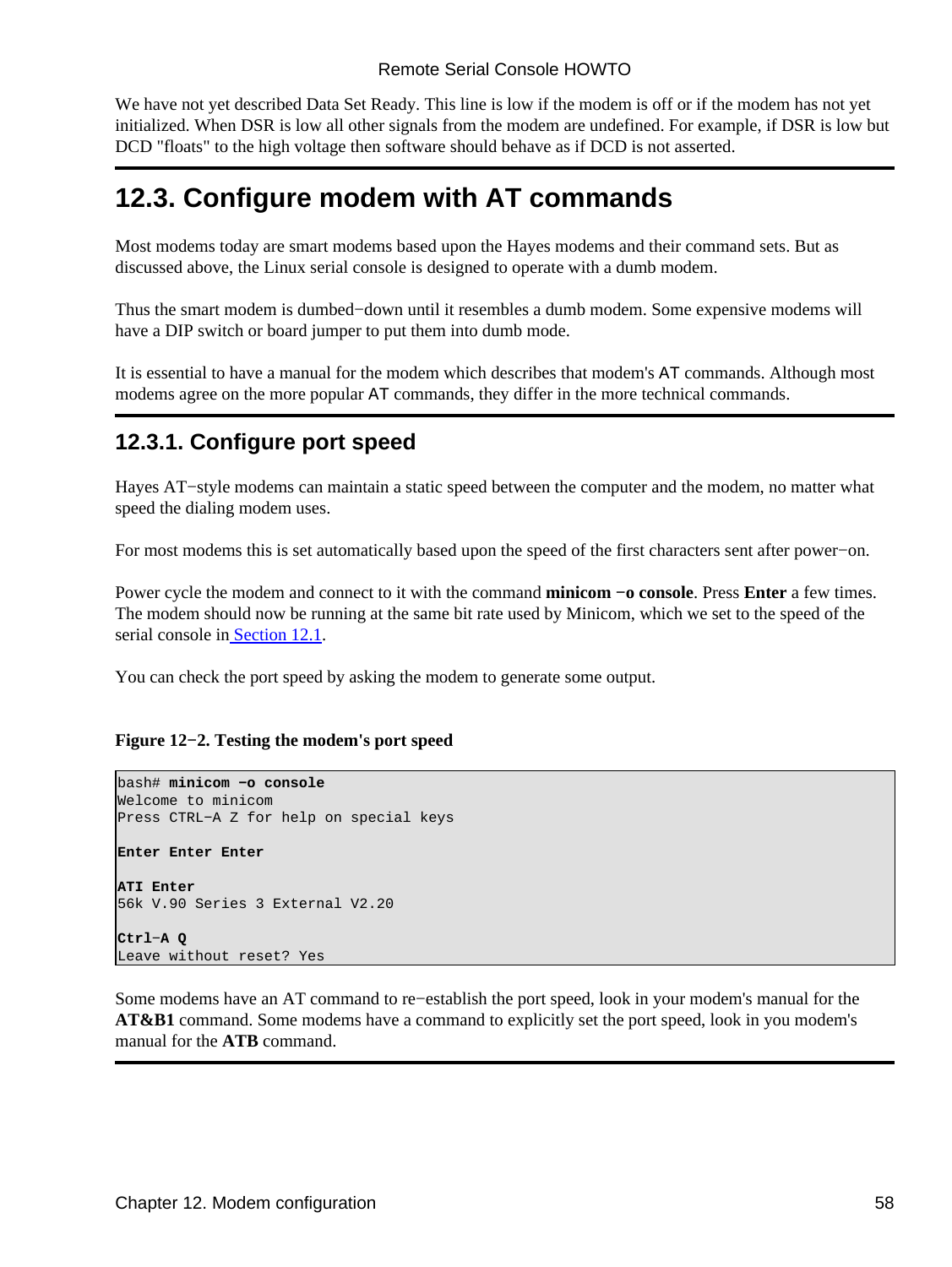### **12.3.2. Configure answer mode**

The modem will answer an incoming call on the second ring using the command **ATS0=2**.

Don't answer the phone on the first ring as this may invalidate the certification of the modem in some telephony jurisdictions.

### **12.3.3. Configure CTS/RTS handshaking**

CTS/RTS handshaking prevents lost characters.

The AT command is **AT&K3**.

### **12.3.4. Configure Data Carrier Detect**

Data Carrier Detect should follow the presence or absence of a calling modem.

The AT command is **AT&C1**.

### **12.3.5. Configure Data Terminal Ready**

Data Terminal Ready should control the modem. If DTR is high the modem is ready to receive calls. If DTR is low the modem should not receive any more calls and should hang up any existing call.

The AT command is **AT&D2**.

### **12.3.6. Configure no CONNECT messages**

A Hayes AT−style modem usually outputs a message when a call is received. For example:

```
CONNECT 9600
```
The modem has a "quiet mode" that disables these messages.

The AT command is **ATQ1**. There will be no OK printed in response to this command.

### **12.3.7. Configure no echo of commands**

Echoing commands can confuse the console, so turn off command echoing.

The AT command is **ATE0**.

### **12.3.8. Optionally, configure silent connection**

Most modems have a speaker. By default this is connected whilst a modem is connecting and negotiating a common protocol and speed. This is very useful for a dialing modem, as it prevents a human being accidentally repeatedly called. The speaker can be annoying on answering modems.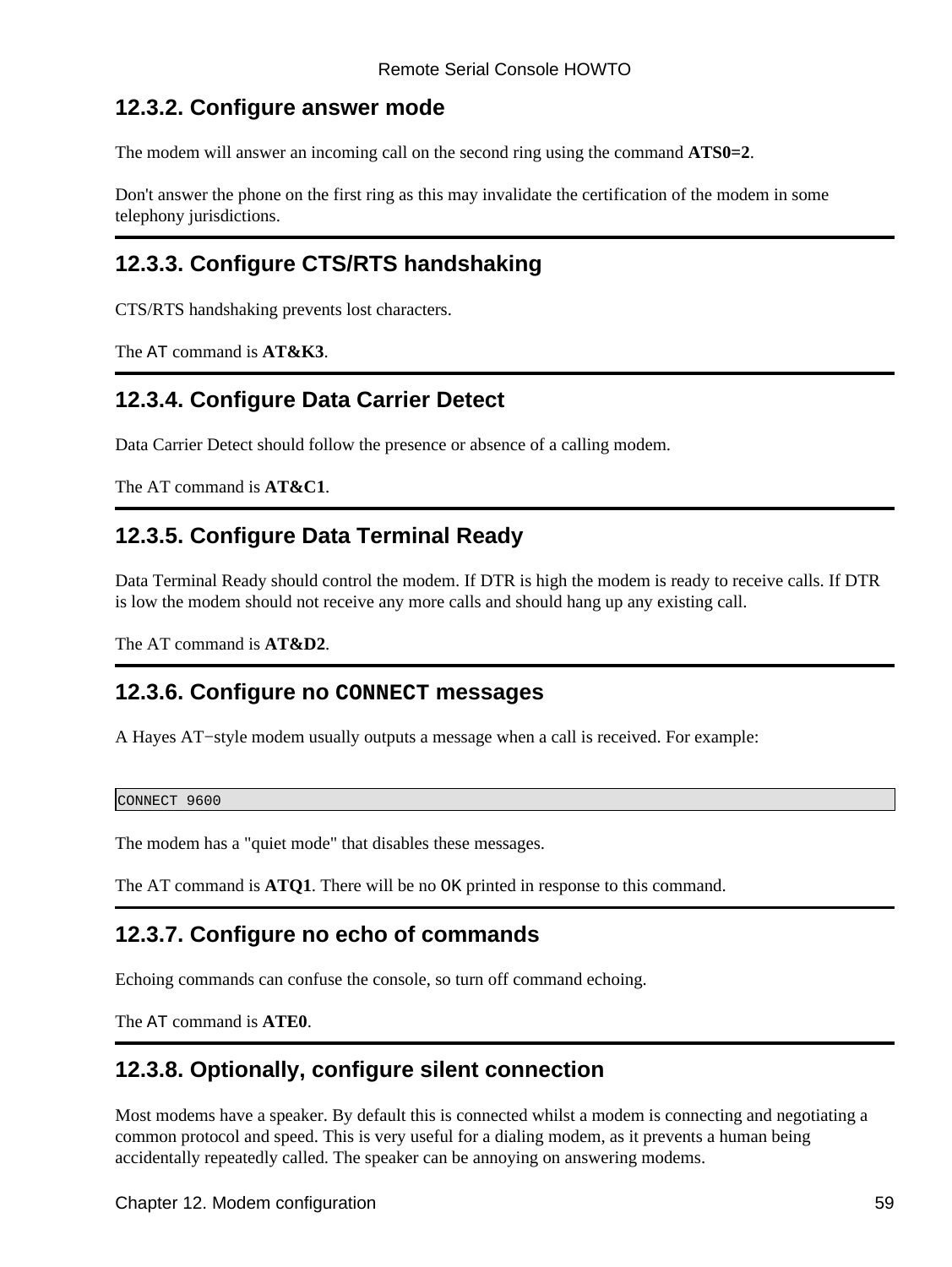If a quieter computer room is desirable, use the **ATM0** command to turn off the speaker.

### **12.3.9. Optionally, configure DTR delay**

Data Terminal Ready drops when the semiconductor that supports the RS−232 link is reset. This then hangs up the modem. This can be annoying. If the getty supports a parameter similar to mgetty's toggle−dtr−waittime then it is possible to extend the time that the modem will ignore DTR. The time that getty holds DTR low to force a hang up is extended beyond the modem's setting. The result is that resetting the semiconductor does not hang up the modem, but getty can still hang up the modem at the end of a login session.

Check your modem's documentation. Our example modem uses S−register 25 to contain the threshold for noticing a change in DTR. The value is in one−hundreds of a second. By setting the modem with **ATS25=150** (1.5 seconds) and setting mgetty with toggle−dtr−waittime 2000 (2 seconds) we ignore small blips in DTR.

### **12.3.10. Configure no attention sequence**

Once the modem is correctly configured and works well, disable the +++ sequence that gives access to the modem's command mode.

The AT command is **ATS2=255**.

If this command is accidentally given se[e Section 12.3.12](#page-66-0) to reset the modem to its factory default parameters and start again.

### **12.3.11. Configuration example**

**Figure 12−3. Configure modem using AT commands**

```
bash# minicom −o console
Welcome to minicom
Press CTRL−A Z for help on special keys
AT &F Enter
OK
AT Z Enter
OK
AT &C1 &D2 &K3 S0=2 M0 Enter
OK
AT E0 Q1 S2=255 &W Enter
Alt−A Q
Leave without reset? Yes
```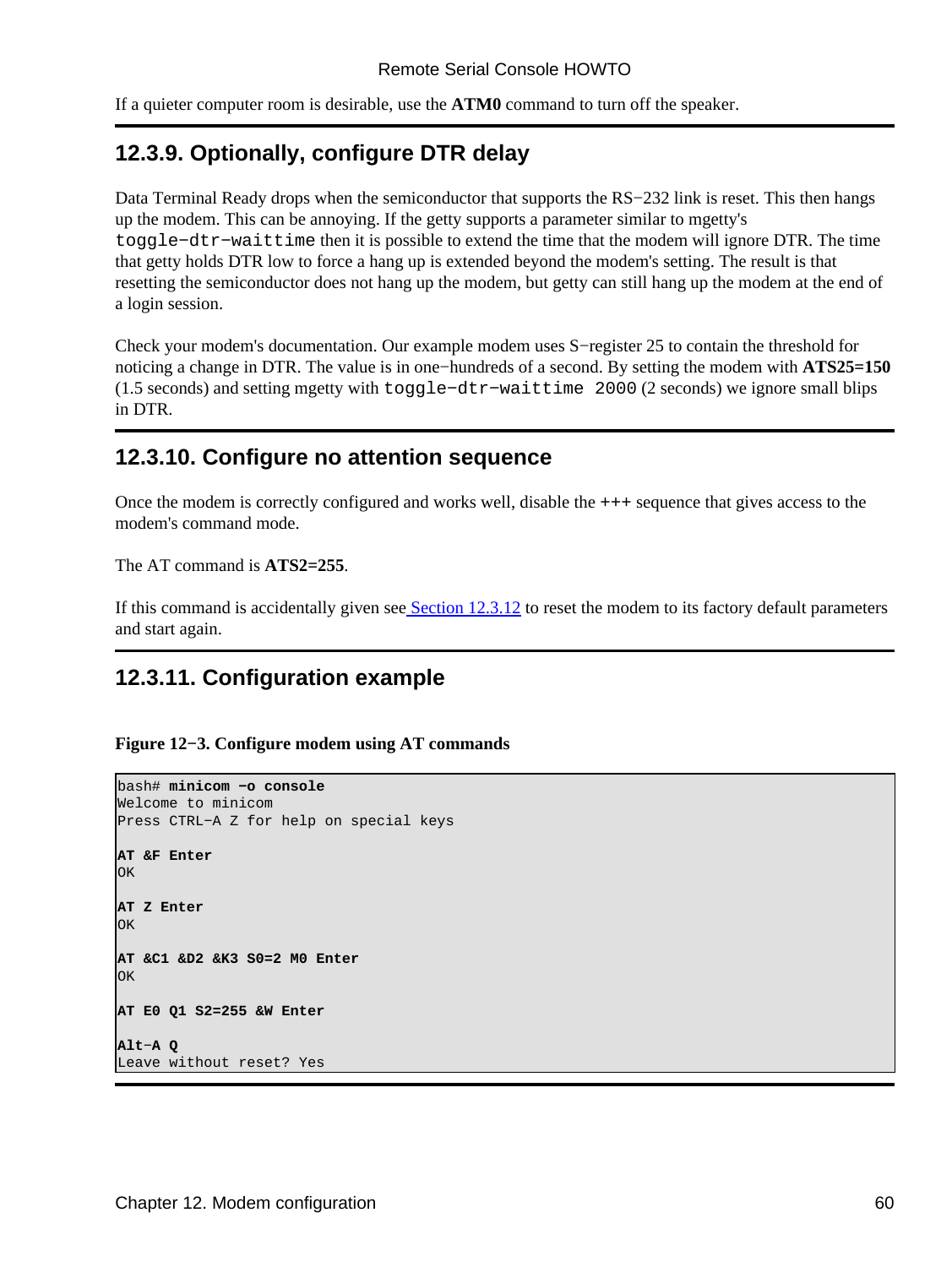### <span id="page-66-0"></span>**12.3.12. Resetting the modem**

If you need to issue more AT commands to the modem then power cycle the modem. This should place the modem into command mode.

Now issue the following commands to restore the modem's factory configuration.

#### **Figure 12−4. Resetting a Hayes AT−style modem**

```
bash# minicom −o console
Welcome to minicom
Press CTRL−A Z for help on special keys
AT &F &Y0 &W &W1 Enter
OK
AT Z Enter
OK
Alt−A Q
Leave without reset? Yes
```
If this fails then you will need to clear the modem's configuration memory. The procedure for this varies by manufacturer, and probably requires the disassembly of the modem.

### **12.4. Internal modems**

An internal modem is basically an external modem and serial port mounted upon a PC bus card. These are cheaper than external modems as they do not require a power supply or a chassis.

Internal modems work fine for remote serial console applications. They are especially attractive for computers at co−location sites, as those sites charge according to space and power consumption.

Check that your internal modem preserves its setting across a power cycle.

Ensure that the interrupt line and port address space used by the internal modem's serial port do not conflict with that used by any other pre−existing serial ports. Alternatively, ensure that the internal serial port can be disabled, freeing its interrupt line and port address space for use by the internal modem.

Be careful not to confuse an internal modem with a WinModem. An internal modem does not need a special device driver, but appears to Linux as a stardard serial port.

### **12.5. WinModems**

If you look at a modem, with it's small central processing unit and special−purpose digital signal processor, and then look at a modern PC, with it's large CPU and general−purpose DSP on the sound card, you may wonder if the hardware duplication of an external modem is necessary.

A "WinModem" incorporates the CPU and DSP of the modem into the slightly−enhanced fabric of a PC. They are called "WinModems" because they originally only shipped with Microsoft Windows device drivers. These device drivers presented the illusion of a serial port attached to a Hayes AT−style modem. For a long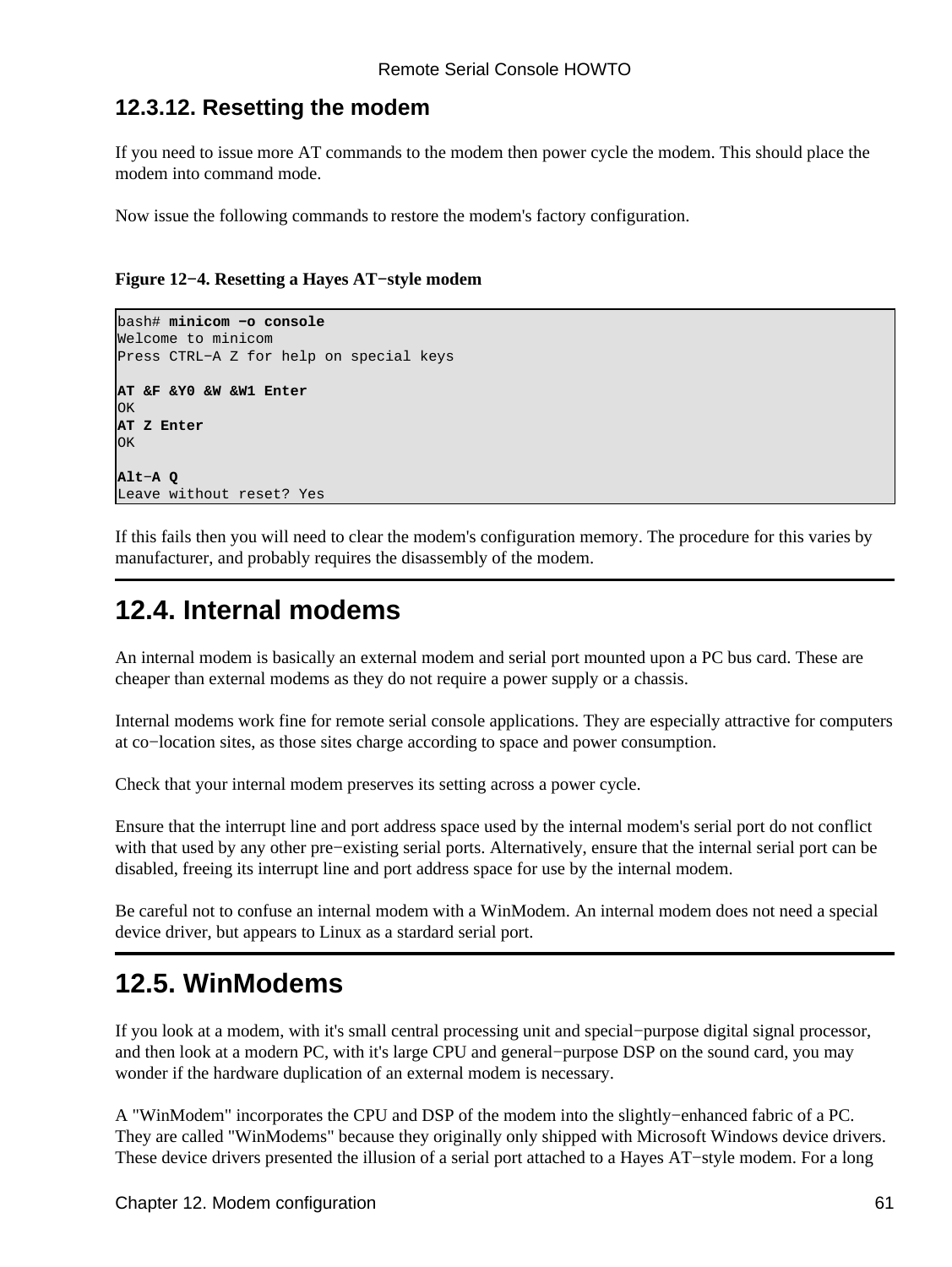time only Windows versions of these drivers where available. Some manufacturers now provide Linux versions of their device drivers as well, these modems are jokingly called "LinModems".

It is probably possible to use a LinModem as a Linux console. At the most this would require altering the source code to dumb−down the AT command emulation of the modem and recompiling the kernel.

Boot loaders, however, work in a very confined software environment and struggle to support a simple serial chip. Considering that some boot loaders do not even handle interrupts, handling the complex DSP of a LinModem is well beyond what is practical.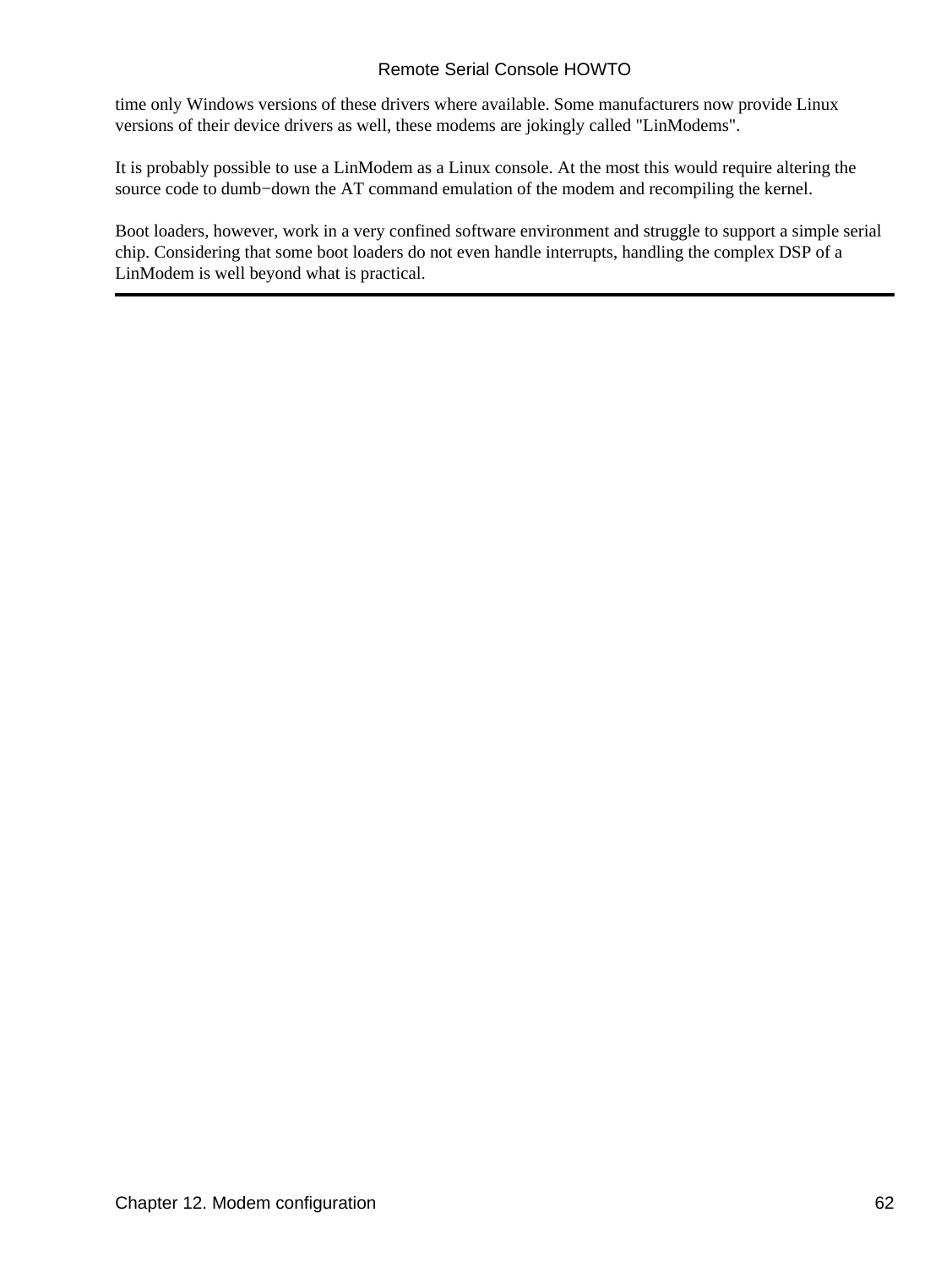# **Appendix A. Bugs and annoyances**

### **A.1. Flow control in Linux kernel**

The Linux kernel can be asked to do CTS/RTS flow control using the  $r$  option on the console = parameter. For example, a serial link at 9600bps with 8 data bits, no parity and CTS/RTS flow control is configured as shown i[n Figure A−1.](#page-68-0)

#### <span id="page-68-0"></span>**Figure A−1. A kernel console parameter with CTS/RTS flow control**

console=9600n8r

Because the Linux kernel only ever sends data, CTS/RTS flow control is implemented by checking that Clear to Send is not asserted. The code which does is found in

/usr/src/linux/drivers/char/serial.c, the relevant portion can be seen i[n Figure A−2.](#page-68-1)

#### <span id="page-68-1"></span>**Figure A−2. Kernel source code for console CTS/RTS flow control**

```
static inline void wait_for_xmitr(struct async_struct *info)
{
&
  /* Wait for flow control if necessary */
  if (info−>flags & ASYNC_CONS_FLOW) {
   t mout = 1000000;
    while (−−tmout &&
           ((serial_in(info, UARTMSR) & UNRTMSR_CTS) == 0)); } 
}
```
The loop driven by the tmout value of 1000000 results in a wait of about one second for the CTS line to become asserted.

This code ignores the status of the RS−232 Data Set Ready and Data Carrier Detect status lines. This has a number of consequences.

- If the RS–232 cable is unplugged or the terminal server port is idle then the code waits for CTS to be asserted for about one second for every character written to the console. So the huge number of characters written to the console when booting a machine can result in a very long wait for a reboot.
- Clear to Send is only validly asserted if Data Carrier Detect and Data Set Ready are asserted. The code should allow for an unpowered device which allows CTS to float.
- After looping one million times, if Clear to Send is not assrted then the character is sent in any case. Thus the kernel cannot be used on multidrop RS−232 lines. The character should be dropped instead.
- The character is sent even if Data Carrier Detect is not asserted. Thus the attached modem may be in command mode. This results in a security flaw if an attacker can get arbitrary text placed in a console messages. As many console messages contain error text derived from user events, it would not be too difficult to place **AT&F** in a console message and unprogram the modem's auto−answer configuration.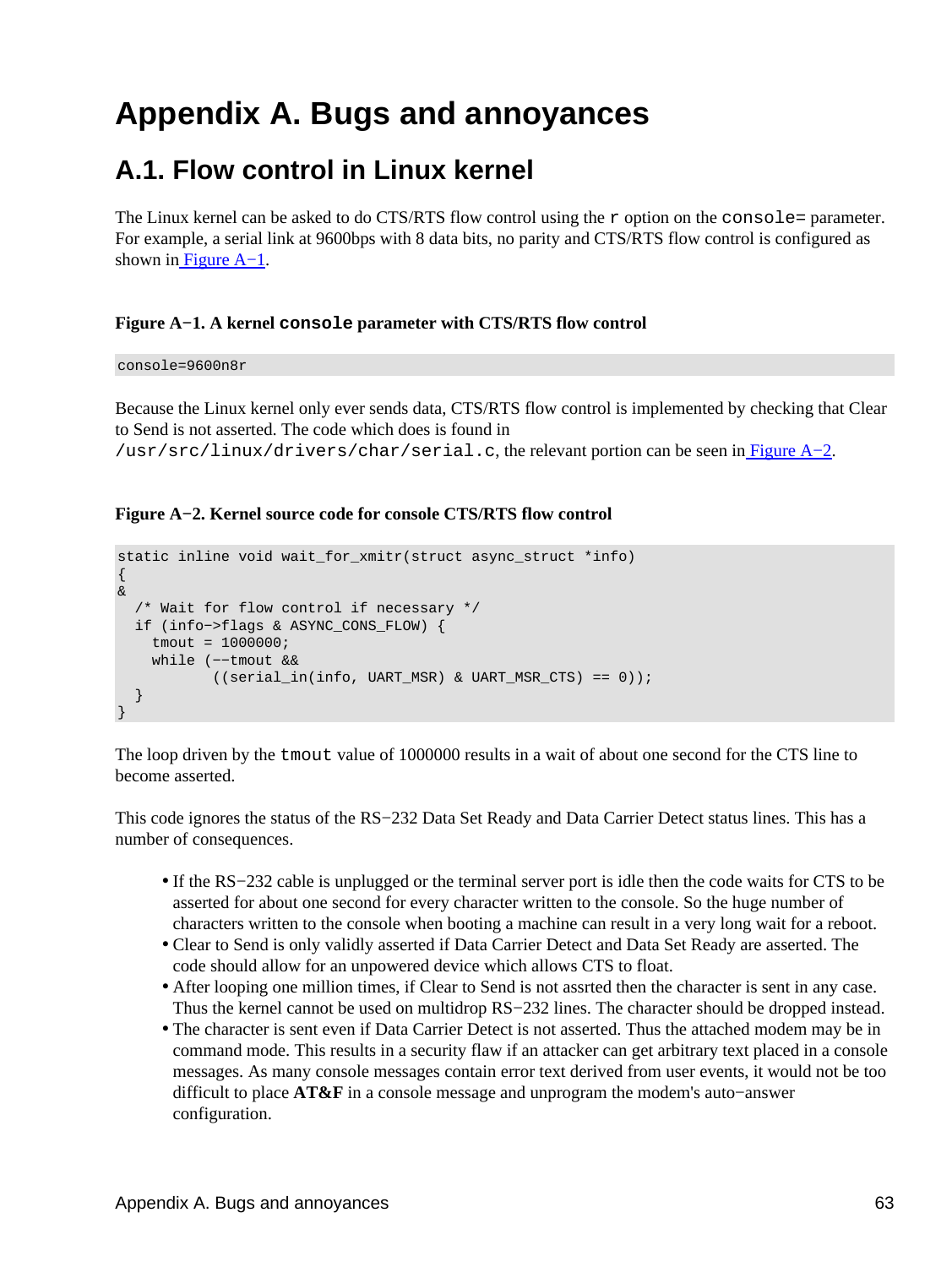As a result of these bugs this *HOWTO* no longer recommends the use of kernel−level flow control. The author has a kernel patch which fixes all current−reported bugs and is attempting to get that patch integrated into the mainline kernel. Once the kernel bugs are corrected this *HOWTO* will once again recommend kernel−level flow control.

# **A.2. Red Hat Linux 7.1 and SysVinit**

The System V init system shipped with Red Hat Linux 7.1 does not support serial console correctly in single user mode. See Red Hat advisory *RHBA−2001:085−02 [New SysVinit package to fix hangs on serial console](http://www.redhat.com/support/errata/RHBA-2001-085.html)*. The advisory announces an update to the package SysVinit−2.78−15.i386.rpm that is shipped on the Red Hat Linux 7.1 CD.

# **A.3. BIOSs, keyboards and video cards**

Some BIOSs will not boot if the keyboard is not installed.

Keyboard faulty, press F1

Most BIOSs have settings that will allow them to boot without a keybaord.

Some odd BIOSs will not boot if no video card is installed.

# **A.4. Modem hangs up upon reboot**

During reboot the serial controller is reset. This drops the modem control line Data Terminal Ready. This in turn instructs the modem to hang up.

Avoid the temptation to configure the modem to ignore DTR. This leads to a worse bug, where the telephone line does not clear down correctly, the modem is engaged, and there is no way to clear it. Ignoring DTR also gives no way to clear hostile callers from the line.

You may wish to record the amount of time that the computer takes from Restarting system to the boot loader prompt.

The modem may also hang up during the boot process (as the serial chip is reset) or when the init run level is changed (as getty is restarted).

# **A.5. init and syslog output does not display on secondary consoles**

The kernel can be configured to output messages to the serial port and to the attached monitor. However messages from init and syslog only appear on the last−listed console device, in our case the serial port.

This can confuse someone looking at the attached monitor, as the messages on the monitor suggest that the machine has hung just before starting init. Eventually the machine will finish booting and getty will display a login: request. A Post−it Note on the monitor may reassure the impatient.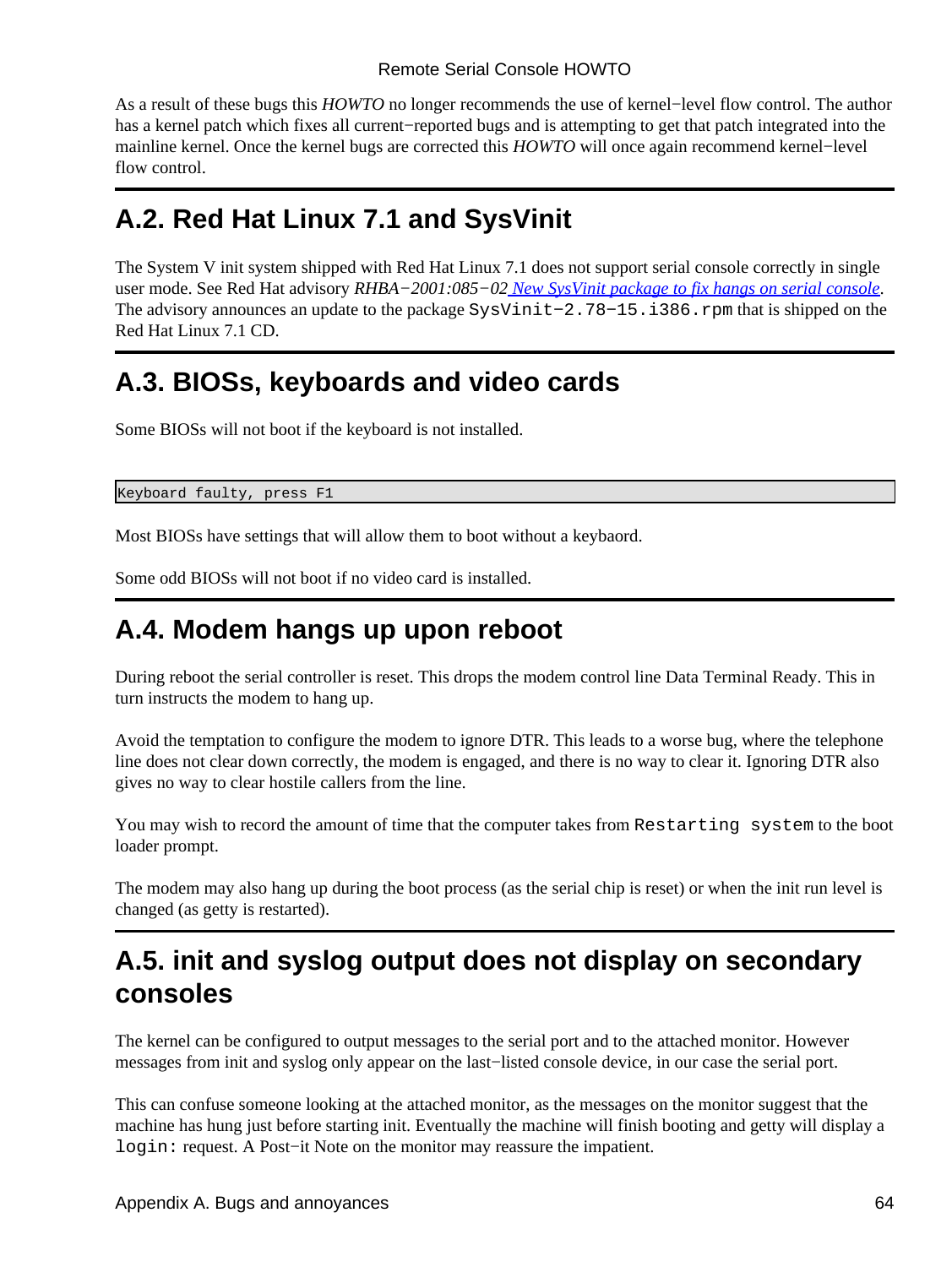### **A.6. The console is unresponsive after connecting**

The terminal's screen may be blank after connecting to the machine. Pressing **Enter** will usually bring up a login: request.

If no characters appear upon the screen after pressing **Enter** do not panic. The machine must have power and the operating system must have booted: for our call to be answered by the modem Data Terminal Ready must be active.

The most likely thing is that the machine booted and is running a **fsck** filesystem check. These checks can take some considerable time, all with no or very little output.

It will help your peace of mind considerably to record in the system log book the time **fsck** takes to check each filesystem.

If you see garbled text after pressing **Enter** then there are mismatched bit rates or parity parameters. Correct your terminal emulator's configuration.

# **A.7. Modem hangs up during initialization**

Using **setserial** will reset the serial port. This will hang up the modem.

setserial is sometimes used during the boot process, resulting in the output seen in [Figure A−3.](#page-70-0) Look into the file /etc/rc.serial and remove any references to the port which is being used as the serial console.

#### <span id="page-70-0"></span>**Figure A−3. setserial causes a modem to hang up as the machine initializes**

```
&
Mounting local filesystems: [ OK ]
Turning on user and group quotas for local filesystems: [ OK ]
Enabling swap space: [ OK ]
/\text{dev/ttyS0} at 0x03f8 (irq = 4) is a 16550A
NO CARRIER
```
### **A.8. Boot loader has no flow control**

Most boot loaders do not support CTS/RTS flow control. This can cause some data loss where large speed mis−matches exist, as is often the case with a modern modem connected into a 9600bps fixed−speed port.

SYSLINUX 1.66 supports flow control.

### **A.9. Boot loaders are vulnerable to line noise**

Most boot loaders will sit at their prompt forever after receiving a single character of line noise.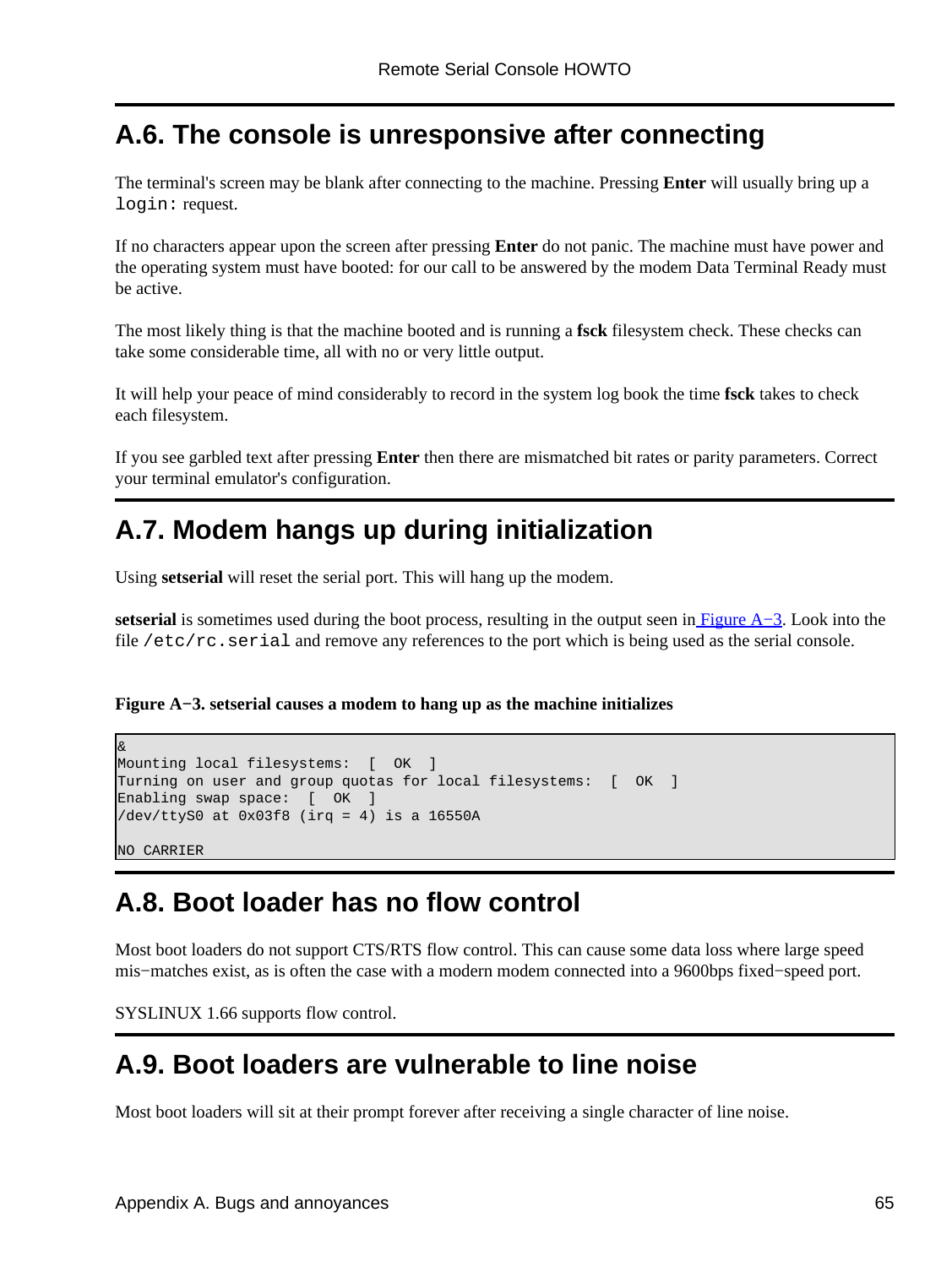Some modems will let the RS−232 signals "float", sending noise when there is no caller. Because the modem is not asserting Data Carrier Detect it expects the receiver to discard the noise characters.

The combination of an unfortunate boot loader with an unfortunate modem can result in a machine that will regularly hang during booting.

If you cannot configure your boot loader to obey DCD then be careful to test any modem you intend to purchase to ensure that it does not generate characters when their is no caller. At the present only SYSLINUX implements full RS−232 status signals.

### **A.10. Advanced Power Management**

APM allows control of the power from software. This can be a blessing and a curse.

The blessing is that the machine can be cleanly and totally shut down remotely. You may want to do this if the remote site is maintaining their power supply.

The curse is that once powered down the machine will not start up again until the **Power** button is physically pressed. Some machines have a BIOS or motherboard setting to defeat this unhelpful behaviour.

### **Errors when typing shutdown are worse with APM**

Be careful not to confuse **shutdown −r now**, which cleanly reboots the machine, with **shutdown −h now**, which cleanly powers down the machine. Someone will need to physically press the **Power** button if you choose wrongly.

If you are serious about remote site computing then you should investigate remote power switches from companies lik[e Western Telematic](http://www.wti.com/)[, Server Technology](http://www.servertech.com/) and many others. Some models include built−in terminal servers, built−in modems and RS−232 lines to simulate a UPS input power failure (and thus shut the Linux system down cleanly before removing power).

### **A.11. Modems and overseas telecommunications requirements**

There is no world–wide approval processes to certify that a modem is suitable for connection to the telephone network. This is despite the presence of a common set of technical standards that modems must meet for use on the global switched telephone network. There is little or no recognition of one nation's approvals by other national regulators.

There are national technical requirements concerning the use of modems. Common requirements are to set the modem and its software to answer after the second ring and never to dial the same engaged or faulty number more than five times in a row.

### **Telecommunications device approvals**

Using or importing unapproved telecommications equipment is a criminal offense in most countries.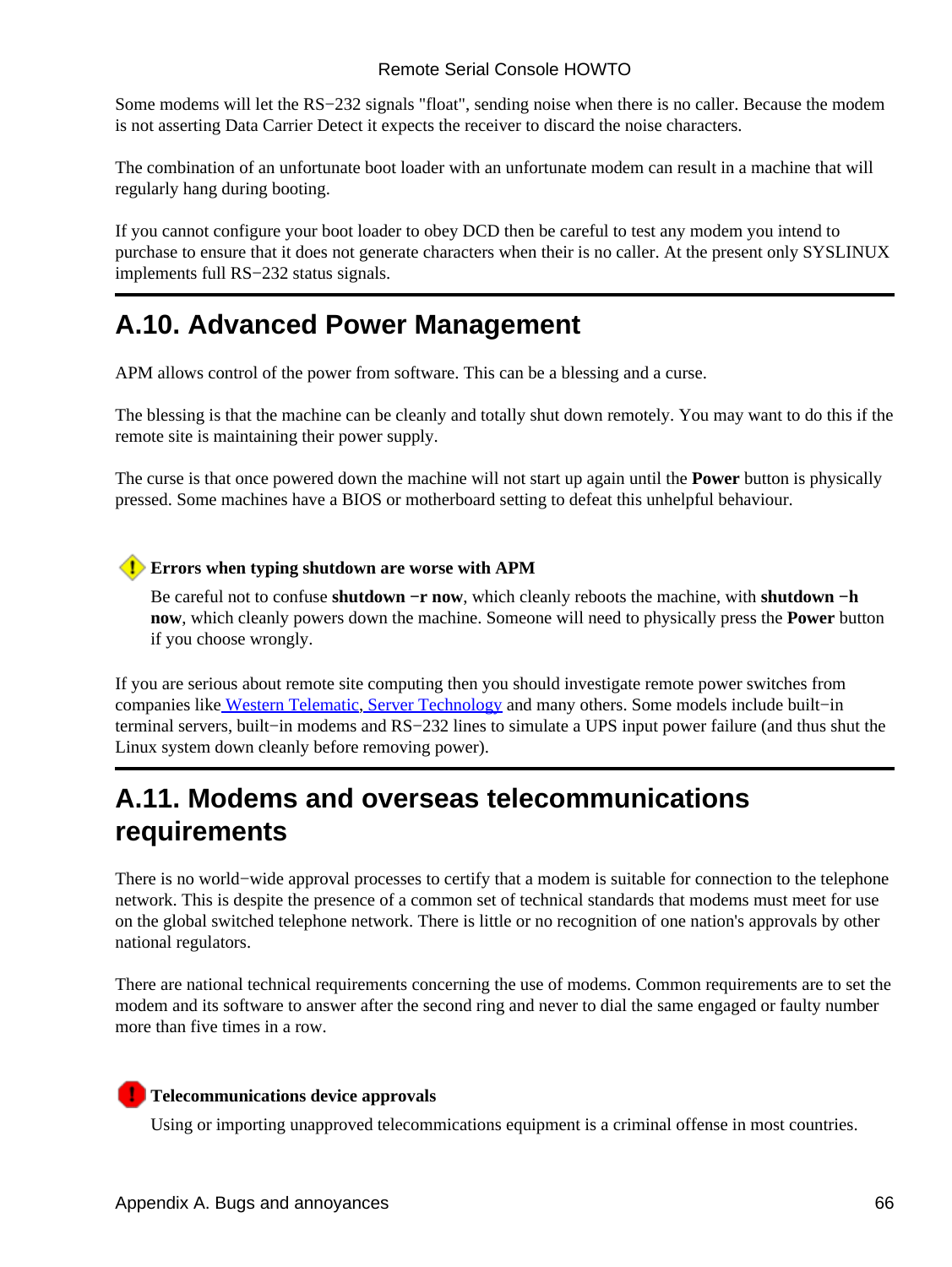Additionally, the operator of some types of equipment may require certification.

Privacy laws may control what can be done with calling line identification records.

Do not assume that Touch Tone dialling is globally available. There is no common standard for decadic dialling: some countries have the longest sequence for zero, other countries have the shortest sequence for zero.

There is little coordination of national numbering plans. Be careful not to call a national emergency services number when intending to dial the international access code. Common emergency services numbers are: 112, 911, 000. International access codes vary by country.

Intelligent network features such as toll−free numbers are usually not available to calls originating from abroad.

International calls may be routed through fiber optical submarine cable, satelite or High Frequency radio. The possible bit rates vary considerably between these options. Expect the maximum throughput with no errors from fiber optical submarine cable. Expect 1200bps to 2400bps with some errors from satelite. Expect 75bps to 300bps with many errors from HF radio.

There will be considerable latency depending upon the distance. If the latency becomes greater than the modem's error correction window then you will get better Zmodem file transfer performance if you disable the HDLC−based error correction in the modems.

International calls may have their signal altered considerably. Traditionally, international calls are placed through analogue conditioning circuits to minimise echo. This conditioning limits the maximum bit rate a modem can achieve, probably to less than 9600bps. You may be able to program a *guard tone* to disable analogue conditioning, this will vary by carrier and the commands to send the guard tone vary by modem.

On some modern international circuits, particularly those accessed by international calling cards, digital voice compression is used. No reliable modem connection can be established over these digitally−compressed circuits. The best current tactic for identifying these digitally compressed circuits is to listen to the background noise when no−one is speaking the real background noise will be replaced by a synthesized background noise (a compression technique called *silence suppression*).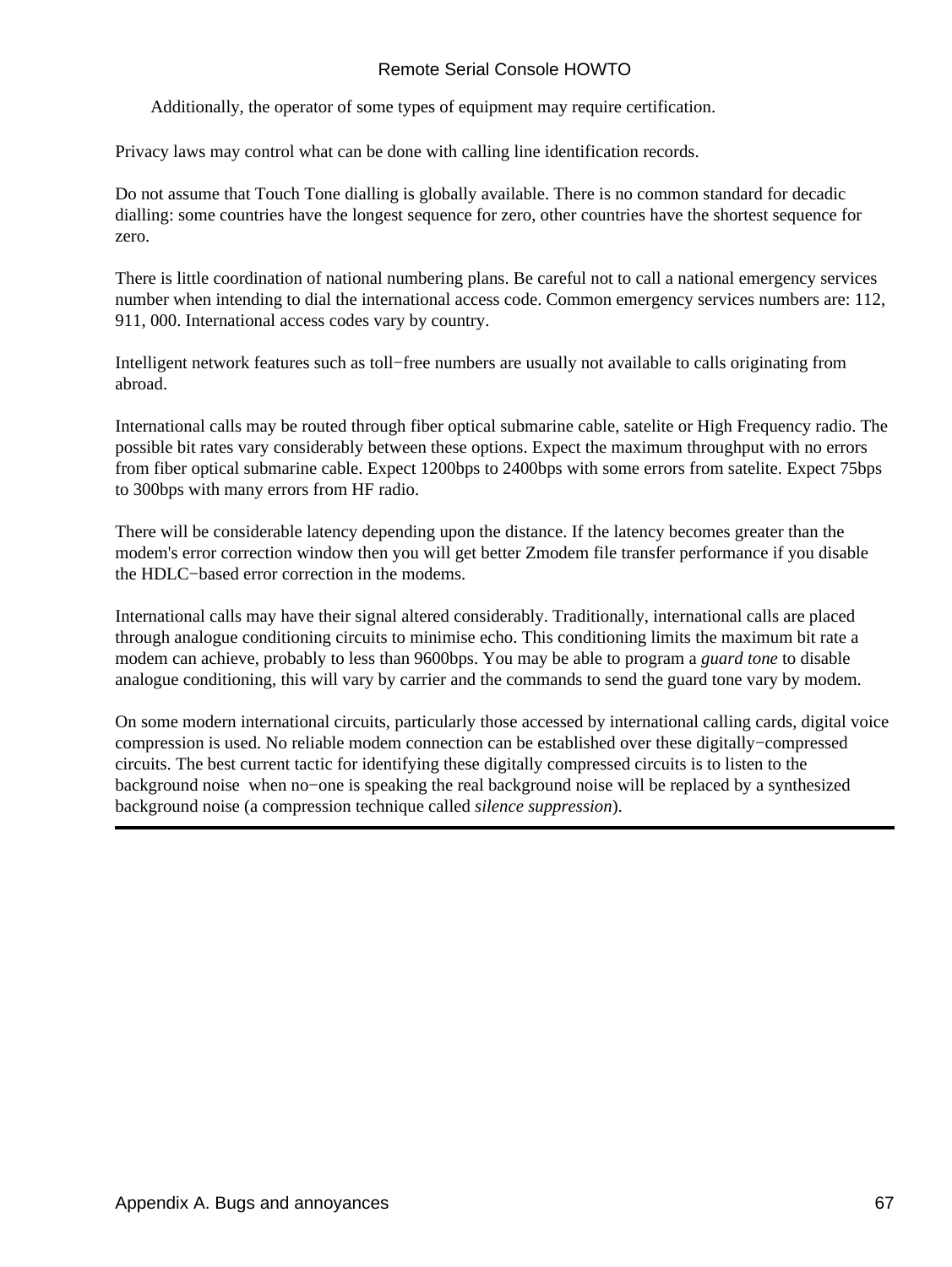# **Appendix B. Uploading files from a serial console**

There are many scenarios where the machine is dead in the water and you need to upload a file to correct that. In many of these scenarios the only way to upload the file is via the serial port being used as the console.

Moving files about over serial links has a long history in microcomputing and this section goes back in time to uncover the tools commonly used in the pre−Internet age of the Bulletin Board System.

### **B.1. Disable logging to console**

Before attempting to upload or download files it is a good idea to prevent messages from appearing on the console. These messages will corrupt files moved using **cat** and will cause Xmodem and similar protocols to take much, much longer.

Alter your system's configuration to give klogd the −c 1 parameter, inhibiting the display of kernel messages directly to the console. Kernel messages will still go to the system logger.

**Figure B−1. Supressing kernel messages to the console in Red Hat Linux**

```
bash# vi /etc/sysconfig/syslog
```
KLOGD\_OPTIONS="−2 −c 1"

```
bash# /etc/init.d/syslog restart
```
Also modify the system logger's configuration not to send messages to the console. Edit /etc/syslog.conf, altering lines sending output to /dev/console. Send this output to a file instead.

## **B.2. ASCII upload and cat**

**cat** is available on every UNIX−like system. It copies the data received from the keyboard to a file. Minicom and other terminal emulators have an "ASCII upload" facility that will send a file up the serial link as though it had been typed.

remote bash\$ **cat > upload.txt**

```
Alt−S Upload ascii
[ascii upload − Press CTRL−C to quit]
```
Wait for upload to complete&

```
ASCII upload of "upload.txt"
10.0 Kbytes transferred at 3900 CPS... Done.
READY: press any key to continue...
```
**Ctrl**−**D** remote bash\$

Appendix B. Uploading files from a serial console 68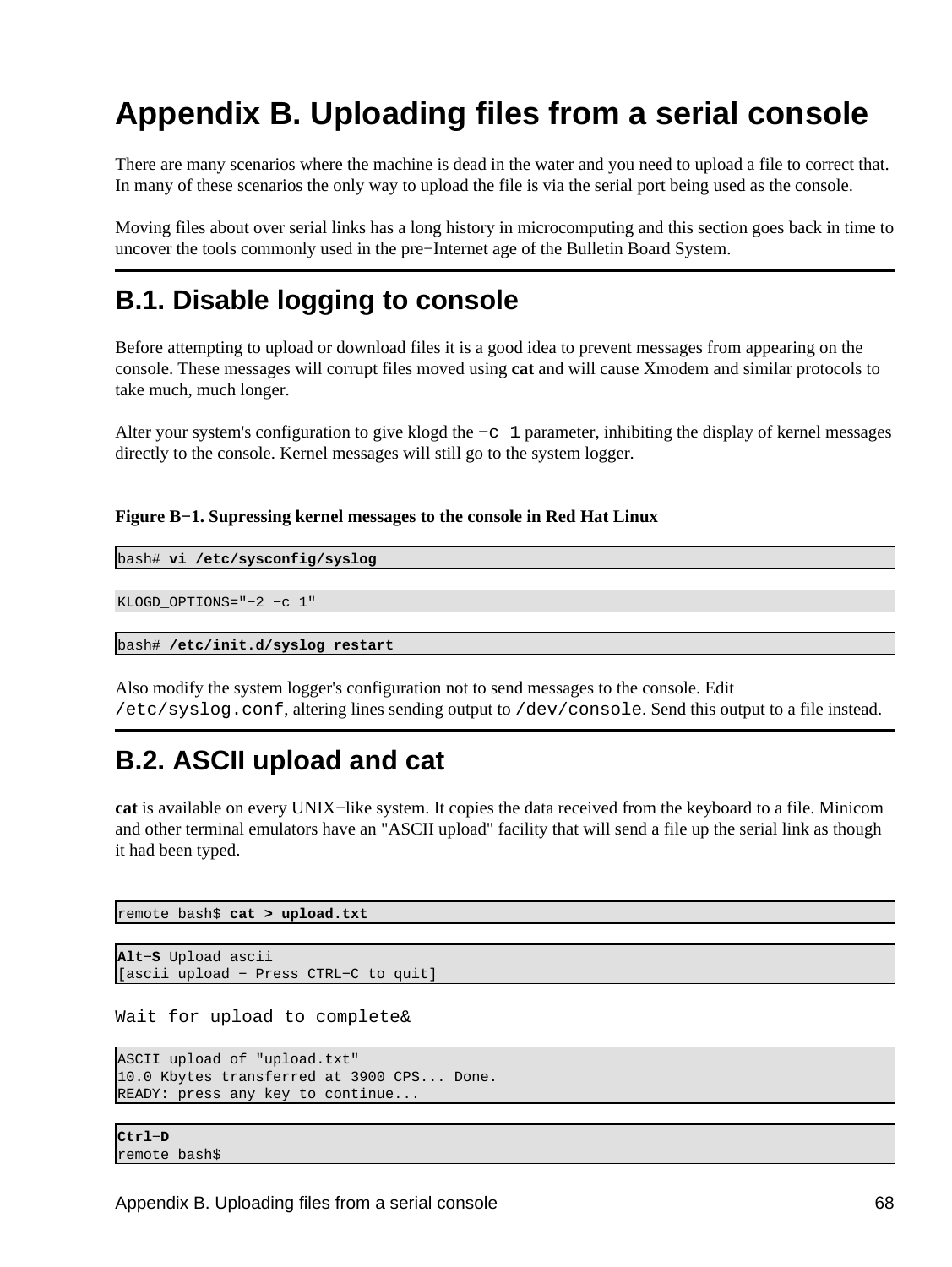Without hardware flow control ASCII upload will drop the occassional character.

To upload binary files encode them into ASCII, upload them, and then decode them into binary again.

localhost bash\$ **uuencode upload.bin < upload.bin > upload.txt**

```
Alt−S Upload ascii
[ascii upload − Press CTRL−C to quit]
```
Wait for upload to complete&

ASCII upload of "upload.txt" 10.0 Kbytes transferred at 3900 CPS... Done. READY: press any key to continue...

**Ctrl**−**D** remote bash\$

remote bash\$ **uudecode < upload.txt**

You can detect transmission errors by using a checksum program such as **sum**, **cksum** or **md5sum**. Print the ckecksum of the file before it is sent from the local machine and after it is recieved upon the remote machine.

```
localhost bash$ cksum upload.bin
1719761190 76 upload.bin
```

```
remote bash$ cksum upload.bin
1719761190 76 upload.bin
```
There are a number of checksumming programs. The **sum** command should be used with caution, as there are versions for BSD and System V UNIX which give differing results. **cksum** is the attempt by the POSIX standards developers to correct that mess: it gives the same result for the same file on all POSIX machines.

If the checksums of the original and uploaded files do not match then the file will have to be uploaded again. If the link is noisy and the file is big then you may never get a successful upload. What is needed in this case is to divide the file into many small parts, upload a part, check its checksum, and if it is fine proceed to the next part.

This sounds like something that should be automated. Entering from stage left is Xmodem.

## **B.3. Xmodem, Ymodem and Zmodem**

Xmodem sends 128 bytes and a checksum, waits for a Acknowledgment to say all is well and sends the next block. If a negative acknowledgement is received or if no ACK or NAK ever appears then the block is sent again.

Xmodem is a simple protocol, as you would expect of a program written for 8−bit computers running CP/M. It has lots of inefficiencies and minor problems, such as rounding up the file size to the next 128 byte boundary. These deficiencies lead to an evolution of the protocol with revisions of Xmodem, then Ymodem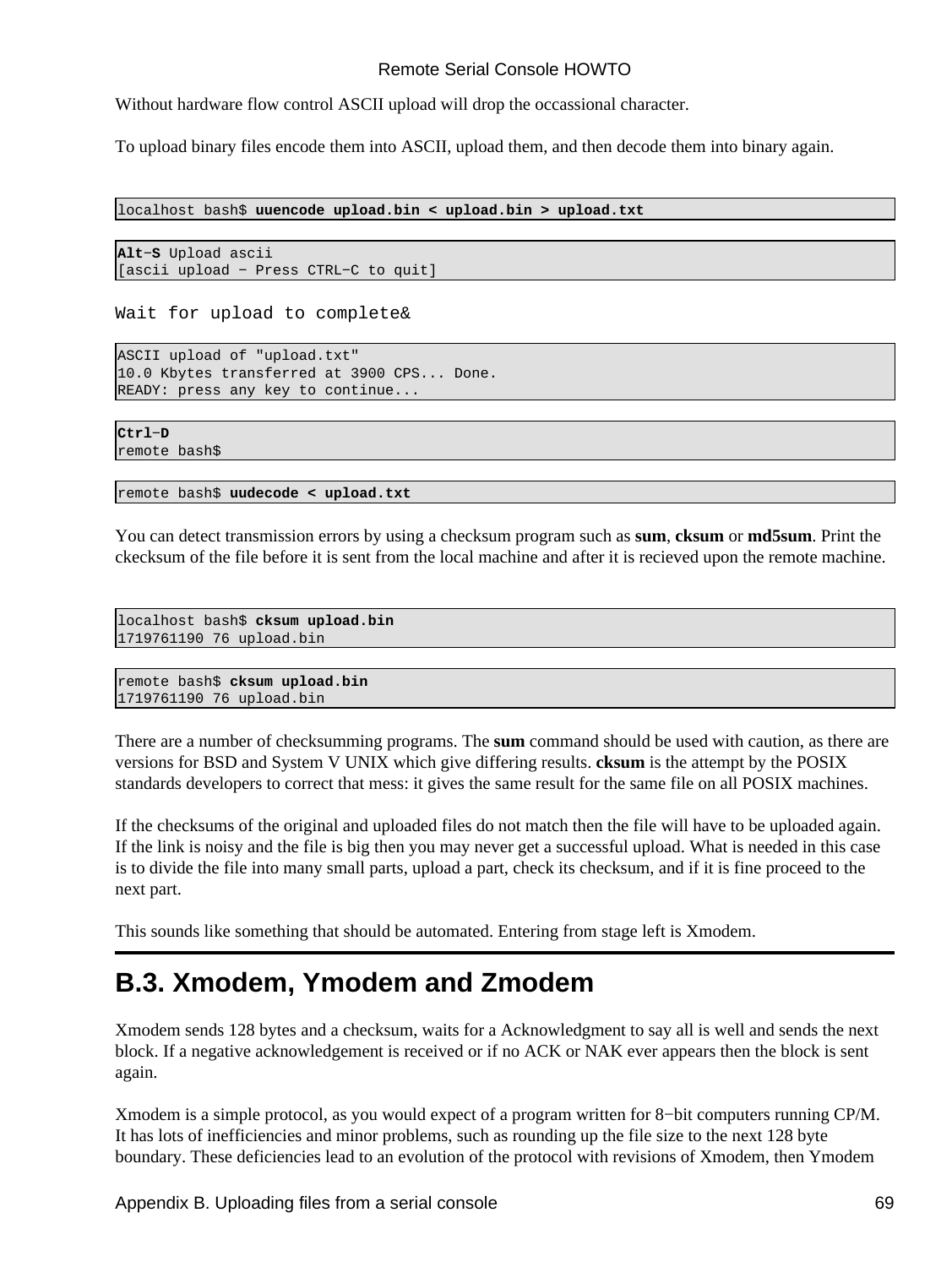and finishing with Zmodem. Zmodem is substantially faster than Xmodem and has no niggling problems. The Zmodem protocol is substantially more complex than the Xmodem protocol, but since we only seek to at most compile the code, that complexity need not concern us.

```
remote bash$ rz
... waiting to receive.**B0100000023be50
```
**Alt**−**S** Upload zmodem [zmodem upload − Press CTRL−C to quit] Sending: upload.bin Bytes Sent: 3072/ 10000 BPS:2185 ETA 00:09

If an upload fails and you are left with **rz** waiting to recieve a file then typing **Ctrl**−**X** a number of times will return you to the command prompt. This also works for Xmodem's **rx** and Ymodem's **ry**.

Useful Zmodem abilities are resuming failed uploads and sending multiple files in a single upload session.

An implementation of Xmodem, Ymodem and Zmodem for POSIX computers is available from <http://www.ohse.de/uwe/software/lrzsz.html>. Red Hat Linux distribute this in the lrzsz RPM package. lrzsz is a enhanced free software branch of the public domain version of [rzsz](ftp://ftp.cs.pdx.edu/pub/zmodem/rzsz.zip) fro[m Omen Technology](http://www.omen.com/).

## **B.4. Kermit**

[Kermit](http://www.kermit-project.org/) is a terminal emulator and file transfer program delevoped b[y Columbia University.](http://www.columbia.edu/) It's popularity springs from the large range of computers that Kermit could be used to access, from IBM mainframes to MS−DOS PCs.

A Kermit variant name[d G−Kermit](http://www.columbia.edu/kermit/gkermit.html) was released under the *GNU Public License*. This is available in most Linux distributions.

The recent Kermit and Zmodem protocols are built upon the same technologies. Zmodem has better performance in calls with high error rates. Kermit has been ported to more host platforms.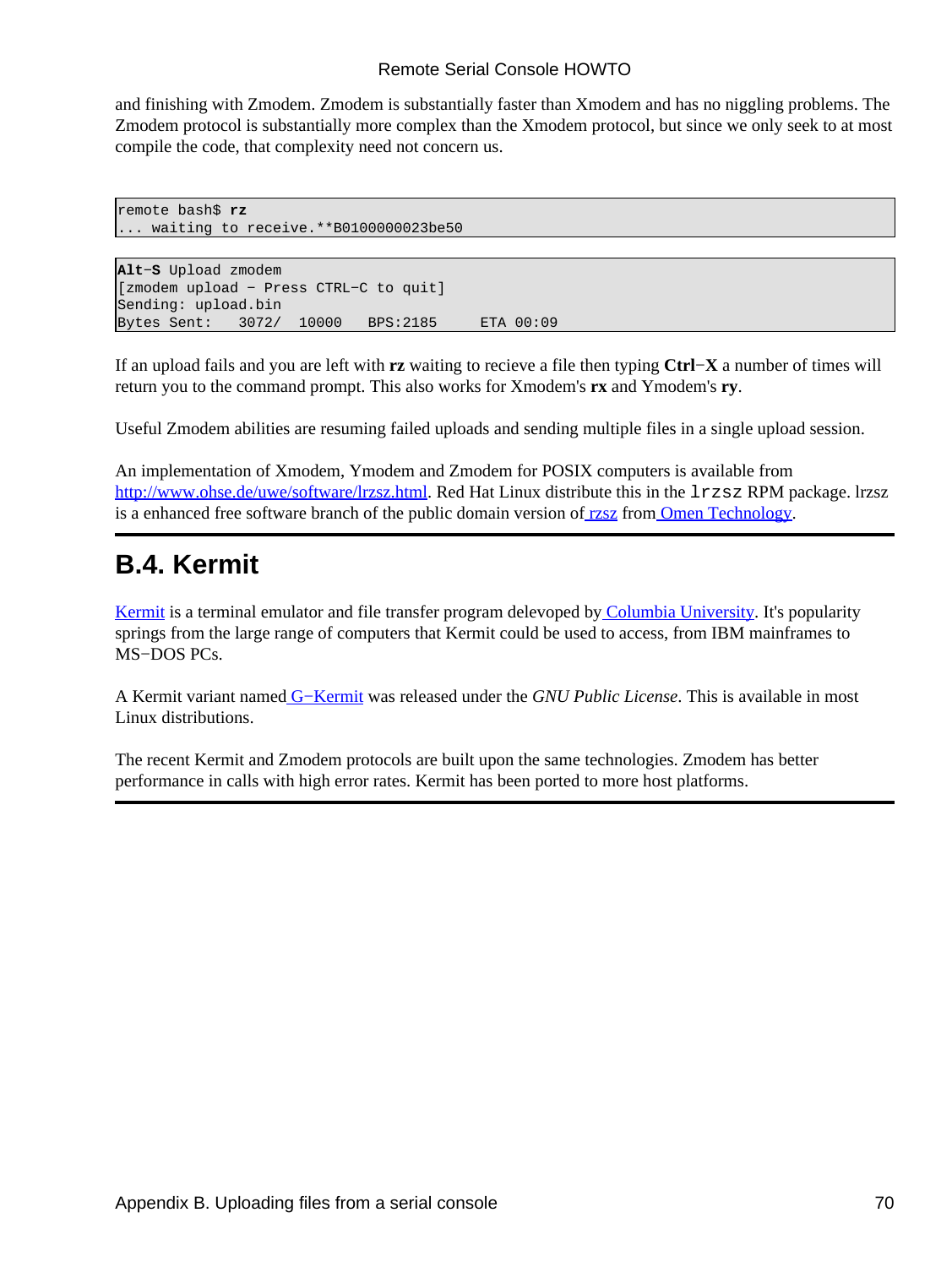# **Appendix C. Upgrading Red Hat Linux from a serial console**

Upgrades to Linux distributions are frequently released. A machine is not remotely manageable unless these upgrades can be installed without needing to physically touch the machine.

This section examines the remote installation and remote upgrade of Red Hat Linux.

Red Hat Linux can be installed over the network from a HTTP server using an install diskette. We modify this diskette to use the serial console. If we can control whether to boot from this diskette or from the hard disk then we can remotely upgrade the Red Hat Linux distribution from the serial port. If a blank diskette is placed in the drive when the machine is deployed then no on−site intervention is needed to upgrade the operating system.

If you have upgrade procedures for other Linux distributions please contribute them to the *HOWTO* maintainer.

# **C.1. Select boot disk**

The key to a remote upgrade is to be able to boot from floppy disk to perform the upgrade, and then to reboot from the hard disk. The possibilities are:

- 1. Most BIOSs allow the boot disk order to be controlled through the BIOS' configuration. If the BIOS supports a serial console then the machine can be upgraded whilst leaving the floppy disk in the drive. No one need attend the site to upgrade the operating system
- 2. Someone can insert a floppy disk before the upgrade and remove it afterwards. Most co–location sites will provide this level of "board−swap" technical support.
- 3. Two records of the CMOS memory which stores the BIOS configuration can be made: one for booting from floppy and another for booting from hard disk. Unfortunately the nvram device driver does not yet work on a wide enough variety of machines for this HOWTO to pursue this option further.

# **C.2. Configure the BIOS to use the serial port**

Many servers allow the BIOS to be configured from the serial port, especially on systems designed for rack mounting. At the moment few machines designed to be used as desktop systems allow the BIOS to be accessed from the serial port.

Refer to your vendor's documentation to set the BIOS to use the serial port. Some vendors call this feature "console redirection". Unfortunately, the meaning of this term varies by vendor. Some vendors use it to mean the redirection of the VGA output and keyboard to a remote PC using a proprietary serial protocol. This feature can only be used in conjunction with the Linux serial console if the BIOS can be instructed to disable the serial redirection after booting.

As an example of the confusion, Dell uses "console redirection" when describing the Dell 2400 and the Dell 2450. The Dell 2450 BIOS can be configured from the serial port. The Dell 2400's "console redirection" is additional hardware that remotely replicates the computer's VGA monitor and keyboard.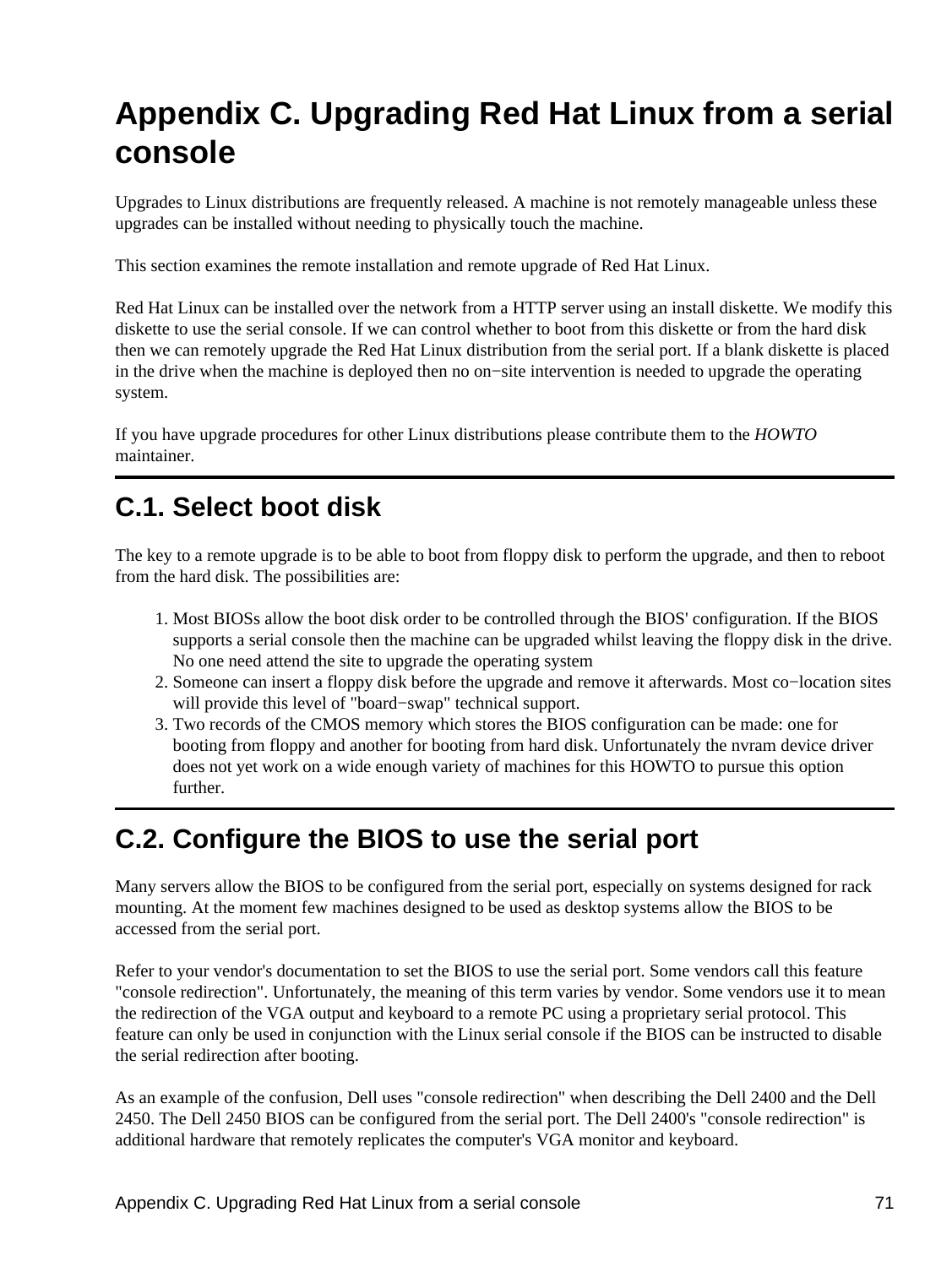An example of a BIOS configuration is given i[n Figure C−1.](#page-77-0)

### <span id="page-77-0"></span>**Figure C−1. Configuring BIOS to use serial link**

```
BIOS setup console redirection
Enter BIOS setup during boot when
  Keyboard: [Ctrl+Alt+Esc pressed]
  Serial port: ["HAL" is typed]
Serial port
 Port: [COM1]
  Speed [9600] bps
 Data: [8] bits
 Data:<br>Parity: [None]<br>[1] bi
  Stop: [1] bits
  Handshaking: [Full CTS/RTS handshaking]
 Terminal: [Dumb]
```
Many BIOSs will enter their configuration dialogs if a particular terminal key is pressed during the BIOS boot. This can be a problem if the modem link is noisy.

For normal operation, set the boot order to attempt to boot from the hard disk first.

### **Figure C−2. Configuring BIOS to boot from hard disk**

```
BIOS setup boot order
First: [Hard disk]
Second: [CD−ROM]
Third: [Floppy disk]
```
# **C.3. Configure modem to ignore DTR and assert DCD**

The computer reboots a few times during the upgrade. These reboots hang up the modem. Having to dial in a number of times during the upgrade can become annoying. Altering the modem's configuration to ignore Data Terminal Ready will cause the modem not to hang up when the computer is rebooted. To ignore DTR send the command **AT&D0** to the modem.

We may also wish to disconnect during the install to reduce transmission charges. Configuring the modem to hold Data Carrier Detect on will prevent any disconnection and reconnection from being apparent to the installer. Use the command **AT&C0** to always hold DCD high.

Apply these changes using the procedure in **Section 12.3**, retaining all of the other AT commands.

## **C.4. Prepare a network install floppy diskette**

The Red Hat Linux web site has a floppy diskette image for a network installation. For Red Hat Linux 7.1 the image is

<ftp://ftp.redhat.com/pub/redhat/linux/7.1/en/os/i386/images/bootnet.img>.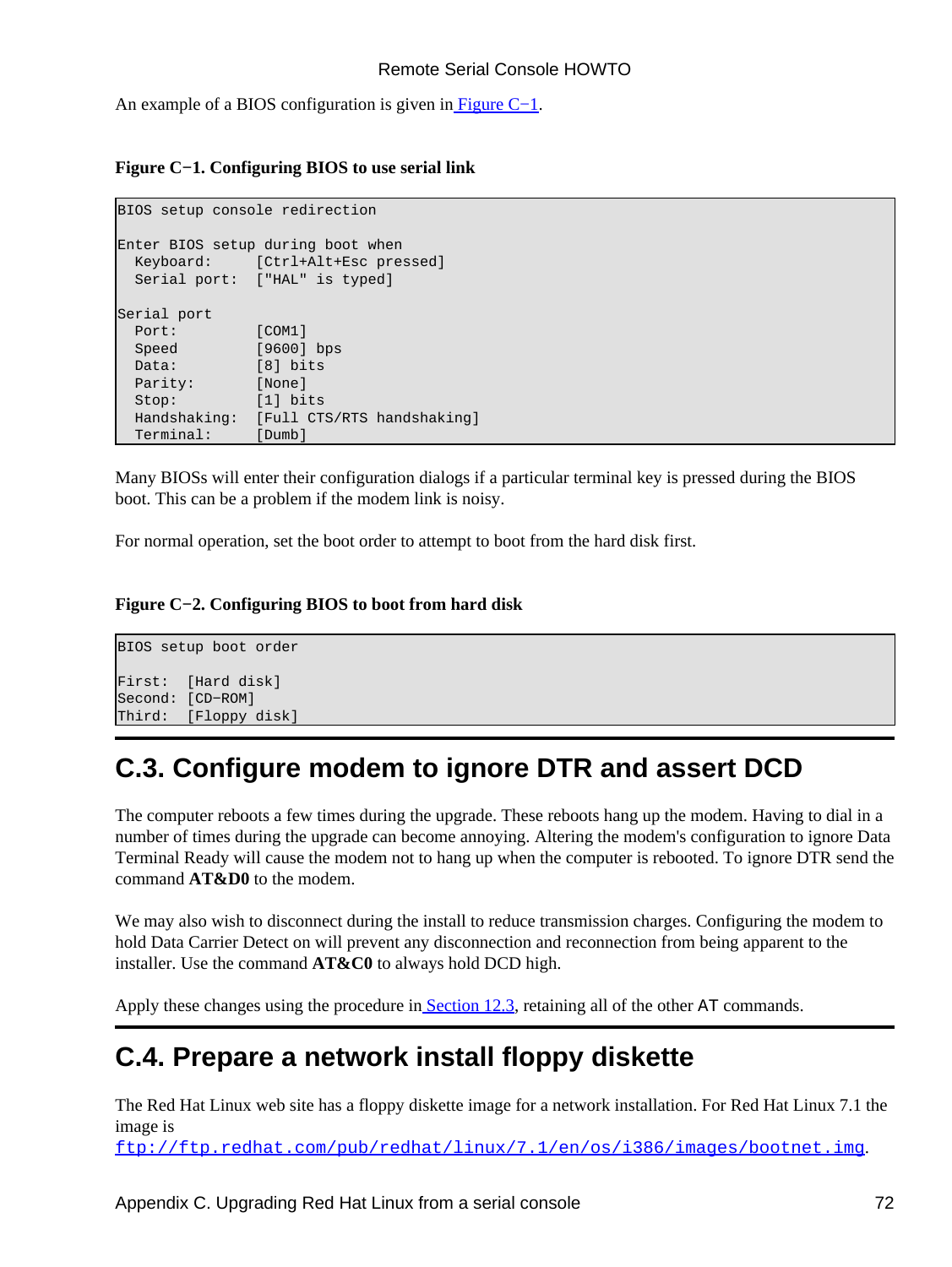Install this image on a floppy disk.

```
bash# mkfs −t msdos −c /dev/fd0
mkfs.msdos 2.2 (06 Jul 1999)
bash# dd if=bootnet.img of=/dev/fd0 bs=1440k
1+0 records in
1+0 records out
bash# sync
```
Now mount the diskette and check that the installer files are present.

```
bash# mount −t vfat /dev/fd0 /mnt/floppy
bash# ls /mnt/floppy
boot.msg general.msg ldlinux.sys rescue.msg vmlinuz
expert.msg initrd.img param.msg syslinux.cfg
```
This floppy disk uses the SYSLINUX boot loader which was discussed i[n Section 4.3](#page-22-0) and in [Section 5.3.](#page-27-0) Firstly, we alter the boot loader configuration file /mnt/floppy/syslinux.cfq to use the serial port. If you are going to use the vi editor to alter this file, use the −n option to avoid writing a swap file to the floppy disk.

```
bash# vi −n /mnt/floppy/syslinux.cfg
```
serial 0 9600

Secondly we add a new boot option. This is modeled upon the other boot options in the file. Our variant passes the serial console parameters to the kernel, the same parameters that we pass during normal operation when using serial console. "serial" seems an appropriate name for the boot option.

```
label serial
  kernel vmlinuz
 append initrd=initrd.img lang= text serial expert devfs=nomount console=ttyS0,9600n8
```
text, serial and expert are parameters to the Red Hat anaconda installer. Specifying text ensures that the graphical installer does not start. Specifying serial prevents scans for possibly non−existent video hardware. You will need to run Xconfigurator manually if you do have a video card. Specifying expert allows all the configuration options to be seen, giving one floppy image that can be used for all purposes.

Thirdly, we make this new configuration start automatically. As there is no−one at the site, there's no need to issue a boot: prompt.

default serial prompt 0

Fourthy, we write the new configuration to diskette.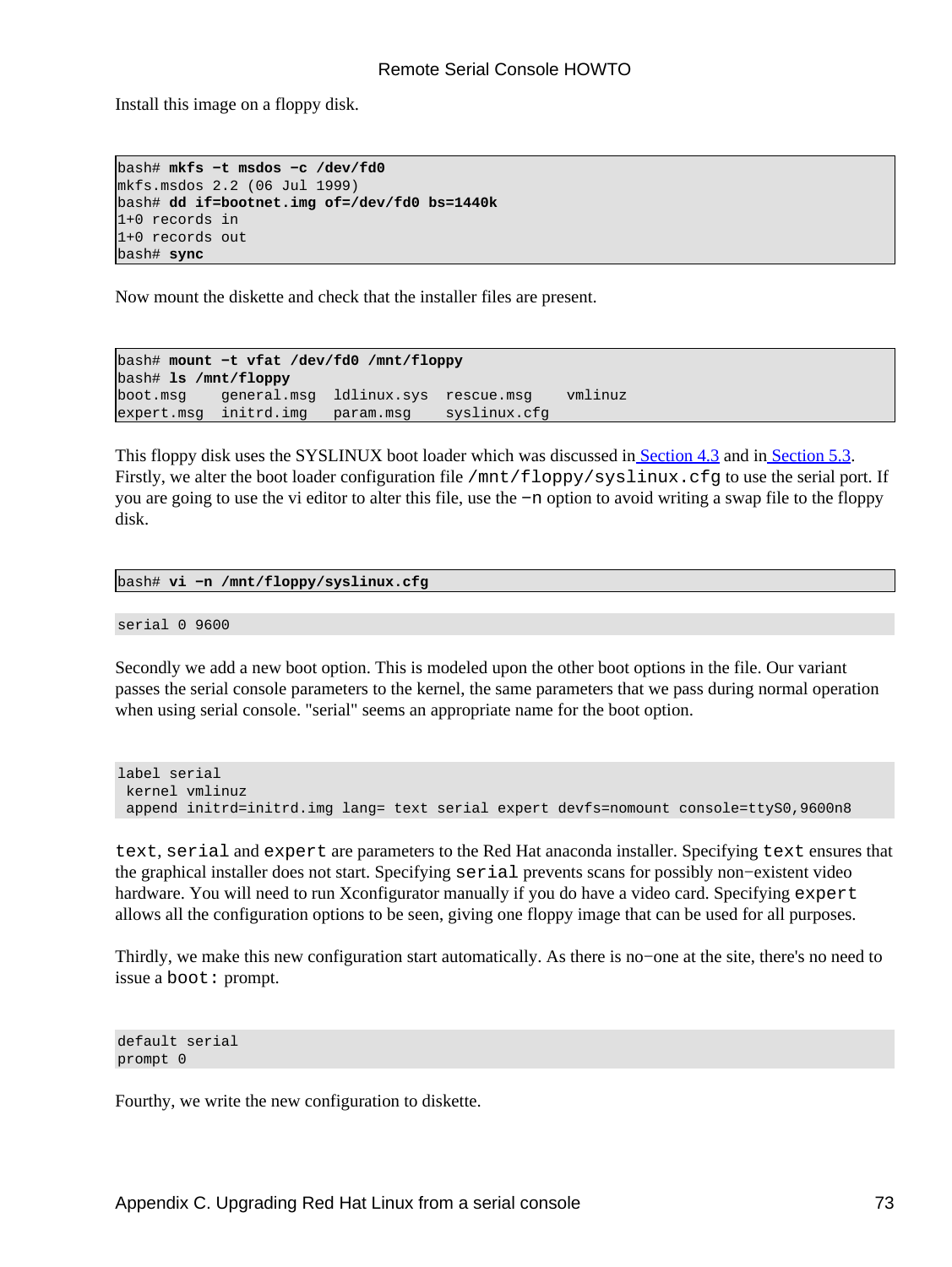bash# **umount /mnt/floppy**

Check that the diskette boots. If it does not then write a new boot sector by downloading and running the most recent SYSLINUX.

bash# **syslinux /dev/fd0**

Finally, create a new boot image for copying to the computers to be upgraded.

bash# **dd if=/dev/fd0 of=bootserialnet.img bs=1440k** 1+0 records in 1+0 records out

If you test the new boot floppy on a machine with a serial console you should briefly see SYSLINUX booting

SYSLINUX 1.52 2001−02−07 Copyright (C) 1994−2001 H. Peter Anvin

and then presenting the boot.msg file and then the Linux kernel should be loaded

Loading initrd.img.............. Loading vmlinuz.............. ready.

and run.

Linux version 2.4.2−2BOOT (root@porky.devel.redhat.com) (gcc version 2.96 200001

Next the init system flashes by

```
Greetings.
Red Hat install init version 7.0 starting
mounting /proc filesystem... done
mounting /dev/pts (unix98 pty) filesystem... done
Red Hat install init version 7.0 using a serial console
remember, cereal is an important part of a nutritionally balanced breakfast.
checking for NFS root filesystem...no
trying to remount root filesystem read write... done
checking for writeable /tmp... yes
running install...
running /sbin/loader
```
before the installation application, called anaconda, is started

```
Welcome to Red Hat Linux
+−−−−−−−−−−+ Devices +−−−−−−−−−−−+
| |
Do you have a driver disk?
| |
```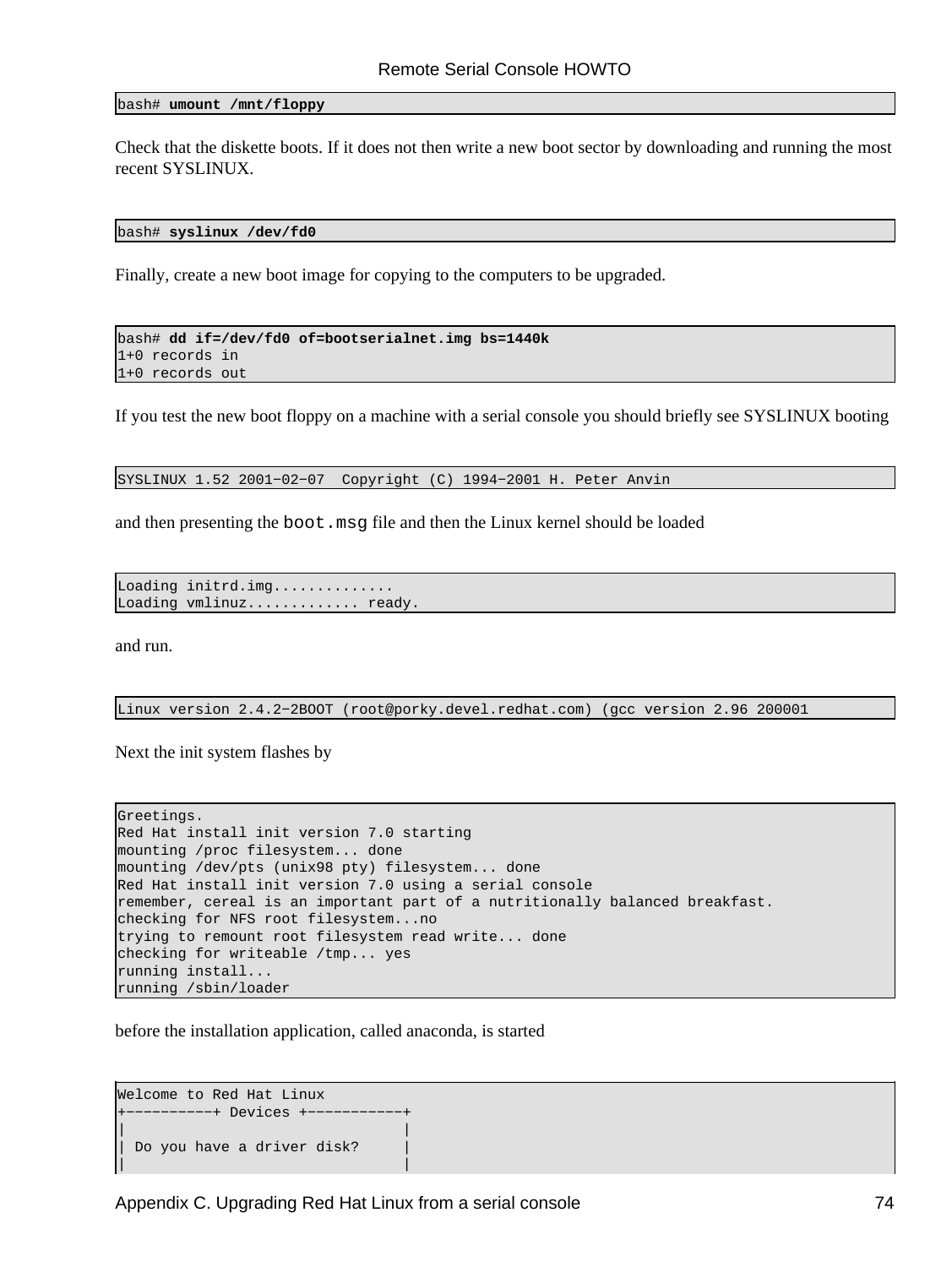```
| +−−−−−+ +−−−−+ |
   | Yes | | No |
| +−−−−−+ +−−−−+ |
| |
| |
+−−−−−−−−−−−−−−−−−−−−−−−−−−−−−−−−+
<Tab>/<Alt−Tab> between elements | <Space> selects | <F12> next screen
```
There does not seem to be a way to access the function keys, fortunately the user interface does not require their use.

Now that the floppy has been tested, eject the disk and reboot the machine into normal operation.

# **C.5. Prepare HTTP server**

It is best if the web server runs the version of Red Hat Linux as is being upgraded to. If it runs an earlier version, then do not rebuild the operating system on this machine and install anaconda−runtime from the later operating system.

Copy the Linux distribution to a local web server using a mirroring utility like **wget**. Alternatively the files can be copied from the distribution CDs to the web server.

```
bash$ mkdir −−mode=664 −−parents /var/www/html/redhat/linux/7.1/en/os/i386
bash$ umask 002
bash$ wget −nh −nH −r −N −nr −l0 −k −np −X SRPMS ftp://ftp.redhat.com/pub/redhat/linux/7.1/en/os/i386/ −P /var/www/html/redhat/linux/7.1/en/os/i386
```
It's best to use a mirror site in place of Red Hat's FTP site used in the example above.

It is very important not to gain files along the way. Delete any files generated by FTP servers, web servers and CD−ROMs.

```
bash$ cd /var/www/html/redhat
bash$ # Files added by FTP server
bash$ find . −name '.listing' −print −exec rm {} \;
bash$ find . −name 'ls−*' −print −exec rm {} \;
bash$ # Files added by a wget from a HTTP server
bash$ find . −name '\?*' −print −exec rm {} \;
bash$ # Files added by a CD−ROM
bash$ find . −name 'TRANS.TBL' −print −exec rm {} \;
```
We now need to add the latest updates to the distributed software. This is done to avoid the machine being compromised immediately following the upgrade.

Adding the updates is essential for Red Hat Linux 7.1, se[e Section A.2.](#page-69-0)

Collect together the updates RPMs from  $\underline{ftp://ftp.readhat.com/pub/updates/7.1/en/os/}$  in the subdirectories i386, i486, i586 i686, images and noarch.

Merge these updates into the copy of the distribution. For each updated RPM file, remove the original RPM file then replace it with the updated RPM file. For example: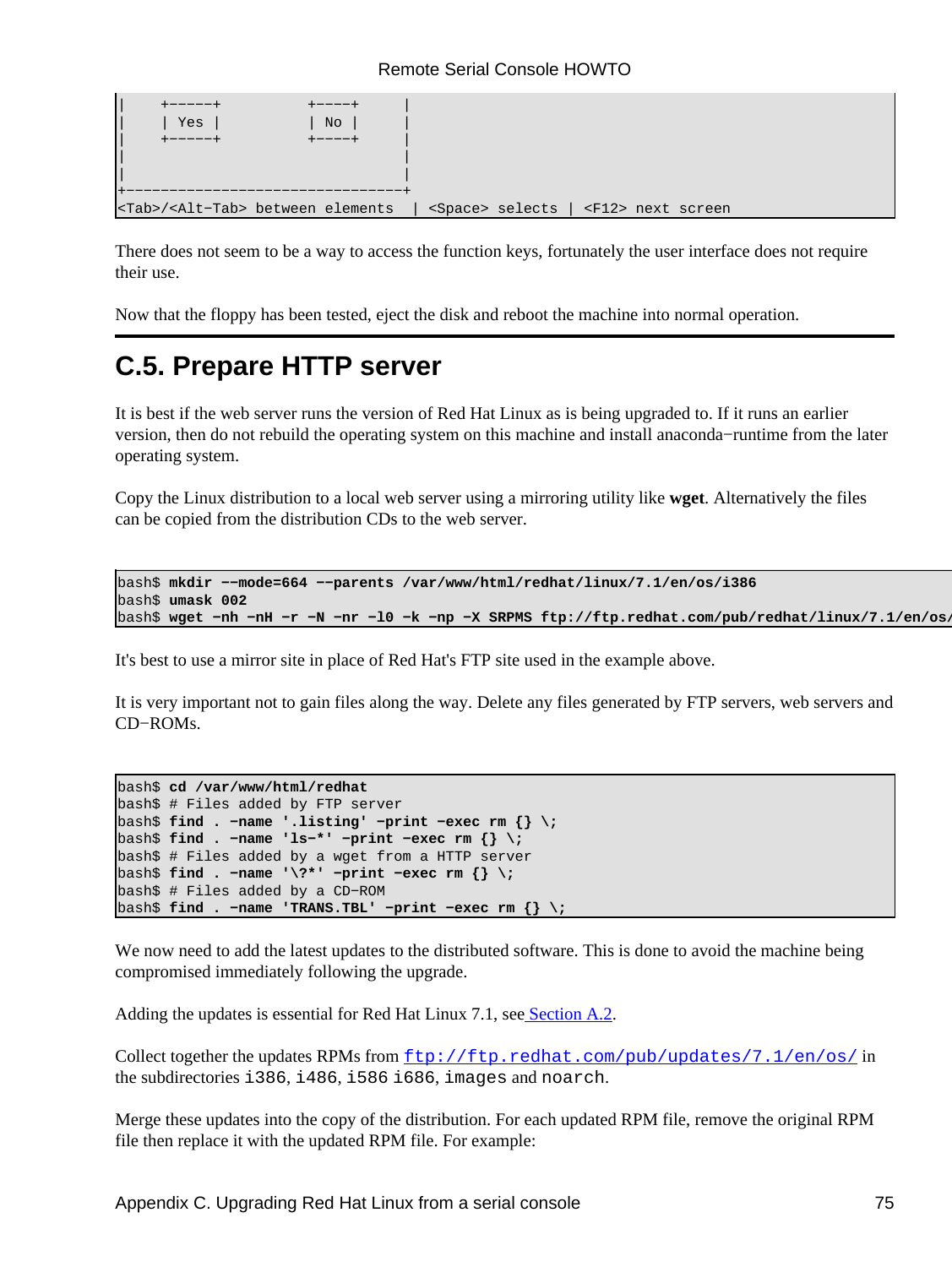```
bash$ cd /var/www/html/redhat/linux/7.1/en/os/i386/RedHat/RPMS
bash$ ls /var/www/html/redhat/updates/7.1/en/os/i386
SysVinit−2.78−17.i386.rpm
bash$ ls SysVinit−*.rpm
SysVinit−2.78−15.i386.rpm
bash$ rm SysVinit−2.78−15.i386.rpm
bash$ cp /var/www/html/redhat/updates/7.1/en/os/i386/SysVinit−2.78−17.i386.rpm .
bash$ chmod u=rw,g=r,o=r SysVinit−2.78−17.i386.rpm
```
Merge the RPMs from the updates subdirectories i386, i686 and noarch into /var/www/html/redhat/linux/7.1/en/os/i386/RedHat/RPMS. Merge the files from the directory /var/www/html/redhat/updates/7.1/en/os/images into the directory /var/www/html/redhat/linux/7.1/en/os/i386/images.

The file /var/www/html/redhat/linux/7.1/en/os/i386/RedHat/base/hdlist and hdlist2 contain the list of the RPMs to install. This needs to be modified to contain the names of the updated RPMs.

Install the anaconda−runtime RPM on the HTTP server. This RPM should be the same version as the Red Hat Linux being upgraded to.

Now create a new hdlist with the commands:

```
bash$ cd /usr/lib/anaconda−runtime
bash$ rm /var/www/html/redhat/linux/7.1/en/os/i386/RedHat/base/hdlist*
bash$ umask 002
bash$ ./genhdlist −−withnumbers −−hdlist /var/www/html/redhat/linux/7.1/en/os/i386/RedHat/base/hdlist /var/www/html/redhat/linux/7.1/en/os/i386
```
The distribution plus the updates can now be used for a network install. They cannot be used for a CD install, but that doesn't concern us.

As the distribution plus the updates is different from the original distribution, we should not use the version number of the original distribution. Appending the date to which the updates have been applied seems best.

```
bash$ cd /var/www/html/redhat/linux/
bash$ mv 7.1 7.1−20020202
```
### **C.6. Record network configuration**

If the machine does not use the Dynamic Host Configuration Protocol then record the current network configuration. This is used to complete the installer's Configure TCP/IP screen.

#### <span id="page-81-0"></span>**Example C−1. Displaying the Internet Protocol configuration**

```
bash$ ifconfig eth0
eth0 Link encap:Ethernet HWaddr 00:11:22:33:44:55 
           inet addr:10.1.2.3 Bcast:10.1.2.255 Mask:255.255.255.0
           UP BROADCAST RUNNING MULTICAST MTU:1500 Metric:1
           RX packets:344233 errors:0 dropped:0 overruns:0 frame:0
           TX packets:285750 errors:0 dropped:0 overruns:0 carrier:0
```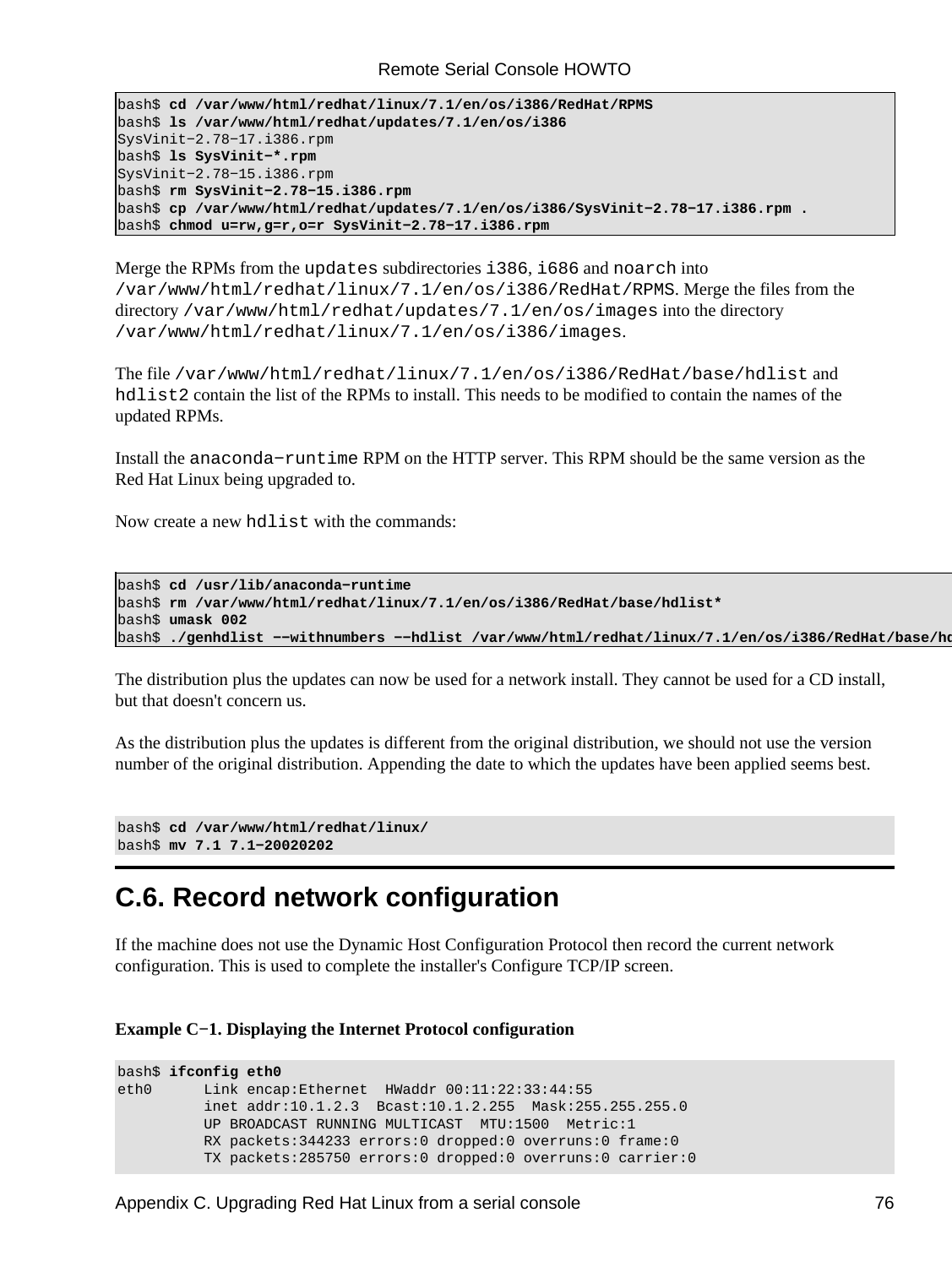```
 collisions:0 txqueuelen:100 
         Interrupt:10 Base address:0x9000
                                                            \Omegabash$ netstat −r −n
Kernel IP routing table
Destination Gateway Genmask Flags MSS Window irtt Iface
10.1.2.0 0.0.0.0 255.255.255.0 U 40 0 0 eth0
127.0.0.0 0.0.0.0 255.0.0.0 U 40 0 0 lo
0.0.0.0 10.1.2.254 0.0.0.0 UG 40.0bash$ cat /etc/resolv.conf
domain example.edu.au
nameserver 10.255.1.1
nameserver 10.255.2.1
nameserver 172.16.1.1
```

```
O
```
The value of inet addr is the "IP address". Our example shows 10.1.2.3. The value of Mask is the "Netmask". Our example shows 255.255.255.0.

0

ଛ

The value in the Gateway column for Destination 0.0.0.0 is the "Default gateway". Our example shows 10.1.2.254.

The value of the first listed nameserver is the "Primary nameserver". Our example shows 10.255.1.1.

# **C.7. Record LILO configuration**

Record the current value of append=, boot= and linear in /etc/lilo.conf.

### <span id="page-82-0"></span>**Example C−2. Displaying the LILO configuration**

```
bash# fgrep append= /etc/lilo.conf
append="console=tty0 console=ttyS0,9600n8"
bash# fgrep boot= /etc/lilo.conf
boot=/dev/hda
bash# fgrep linear /etc/lilo.conf
bash#
```
If the boot= parameter points to a hard disk then LILO is installed in the master boot record, or MBR. It can also point to a partition.

If the linear parameter is present then the hard disk that is booted from uses linear block addressing, or LBA.

## **C.8. Upgrade Red Hat distribution**

In this section it all comes together. We will walk through an entire serial console upgrade, not that it differs much from a standard text mode upgrade.

Configure BIOS to boot from floppy or insert the floppy disk. Now reboot the machine.

bash# **shutdown −r now** SYSLINUX 1.64 1.64−pre2 Copyright (C) 1994−2001 H. Peter Anvin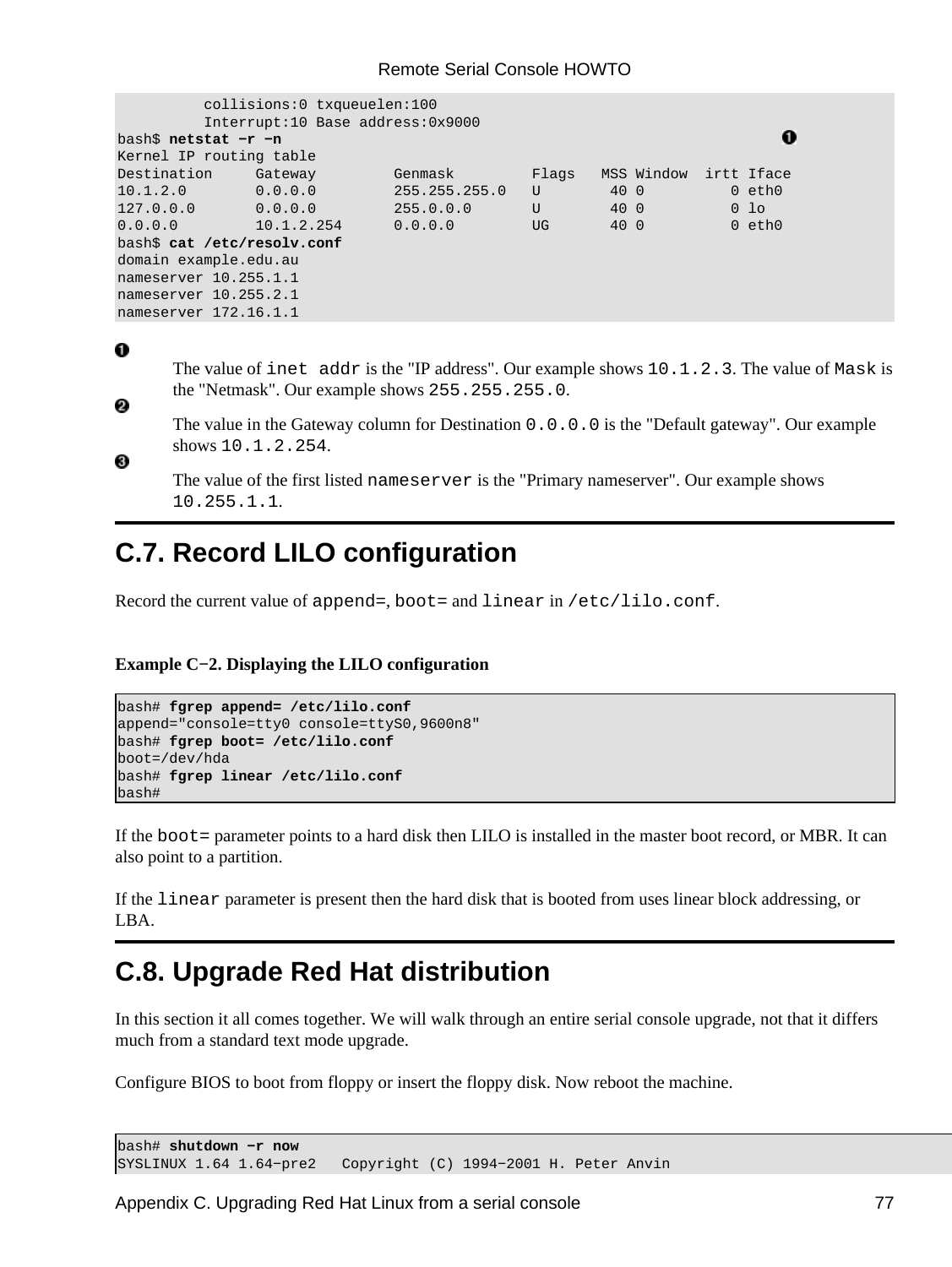Welcome to Red Hat Linux 7.1! − To install or upgrade Red Hat Linux in graphical mode, press the <ENTER> key. − To install or upgrade Red Hat Linux in text mode, type: text <ENTER>. − To enable low resolution mode, type: lowres <ENTER>. Press <F2> for more information about low resolution mode. − To disable framebuffer mode, type: nofb <ENTER>. Press <F2> for more information about disabling framebuffer mode. − To enable expert mode, type: expert <ENTER>. Press <F3> for more information about expert mode. − To enable rescue mode, type: linux rescue <ENTER>. Press <F5> for more information about rescue mode. − If you have a driver disk, type: linux dd <ENTER>. − Use the function keys listed below for more information. [F1−Main] [F2−General] [F3−Expert] [F4−Kernel] [F5−Rescue] boot: Loading initrd.img.............. Loading vmlinuz.............. ready. Linux version 2.4.2−2BOOT (root@porky.devel.redhat.com) (gcc version 2.96 20000731 (Red Hat Linux

Because we have booted into expert mode, the menus differ slightly from the standard upgrade. For example, you probably don't have a driver disk.

```
 Welcome to Red Hat Linux
 +−−−−−−−−−−+ Devices +−−−−−−−−−−−+
| |
Do you have a driver disk?
| |
   +−−−−−+ +−−−+ +−−−+
   | Yes | | |[No]|
   +−−−−−+ +−−−+ +−−−+
| |
+−−−−−−−−−−−−−−−−−−−−−−−−−−−−−−−−+
```
The upgrade then continues in the usual fashion.

```
+−−−−−−−−+ Choose a Language +−−−−−−−−−+
| |
What language should be used during
the installation process?
| |
| Czech : |
| [ English : ] |
       Danish :
       | French : |
       German :
       Hungarian :
       Icelandic :
       Italian :
| |
         | +−−−−+ |
         | |[OK]| |
         | +−−−−+ |
| |
+−−−−−−−−−−−−−−−−−−−−−−−−−−−−−−−−−−−−−−+
```
Select HTTP to upgrade from the web server we prepared previously.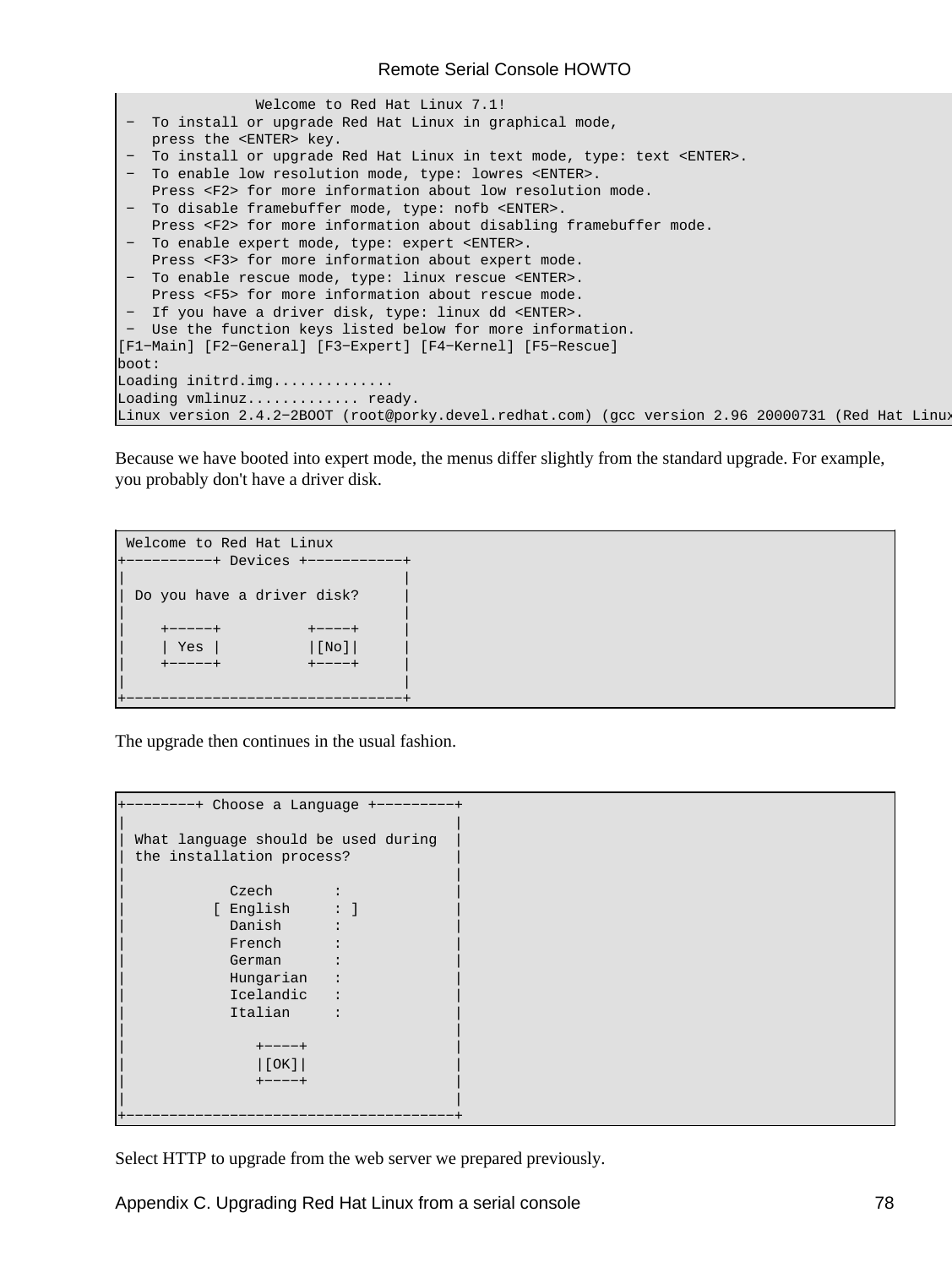```
+−−−−−+ Installation Method +−−−−−−+
| |
What type of media contains the
packages to be installed?
| |
       NFS image
       | FTP |
      | [ HTTP ] |
| |
   | +−−−−+ +−−−−−−+ |
   | |[OK]| | Back | |
   | +−−−−+ +−−−−−−+ |
| |
+−−−−−−−−−−−−−−−−−−−−−−−−−−−−−−−−−−+
```
Here we supply the network details recorded i[n Example C−1.](#page-81-0) If your network supports Dynamic Host Configuration Protocol or the Bootstrap Protocol then these work fine too.

```
+−−−−−−−−−−−−−−−−−−−−+ Configure TCP/IP +−−−−−−−−−−−−−−−−−−−−+
| |
| Please enter the IP configuration for this machine. Each |
item should be entered as an IP address in dotted-decimal
notation (for example, 1.2.3.4).
| |
    | [ ] Use dynamic IP configuration (BOOTP/DHCP) |
| |
| IP address: 10.1.2.3________ |
| Netmask: 255.255.255.0___ |
      Default gateway (IP): 10.1.2.254______
      Primary nameserver: 10.255.1.1_
| |
| +−−−−+ +−−−−−−+ |
       | |[OK]| | Back | |
       | +−−−−+ +−−−−−−+ |
| |
+−−−−−−−−−−−−−−−−−−−−−−−−−−−−−−−−−−−−−−−−−−−−−−−−−−−−−−−−−−−−+
```
Provide the name of the pre−prepared web server. Note that the response to Red Hat directory must start with a /.

```
+−−−−−−−−−−−−−−−−−+ HTTP Setup +−−−−−−−−−−−−−−−−−−−−−−−−−−−−−−−−−−−+
| |
Please enter the following information:
| |
  o the name or IP number of your web server
  o the directory on that server containing
   Red Hat Linux for your architecure
| |
 Web site name: www.example.edu.au_
 Red Hat directory: /redhat/linux/7.1-20020202/en/os/i386_
| |
| +−−−−+ +−−−−−−+ |
     | |[OK]| | Back | |
| +−−−−+ +−−−−−−+ |
| |
+−−−−−−−−−−−−−−−−−−−−−−−−−−−−−−−−−−−−−−−−−−−−−−−−−−−−−−−−−−−−−−−−−−+
```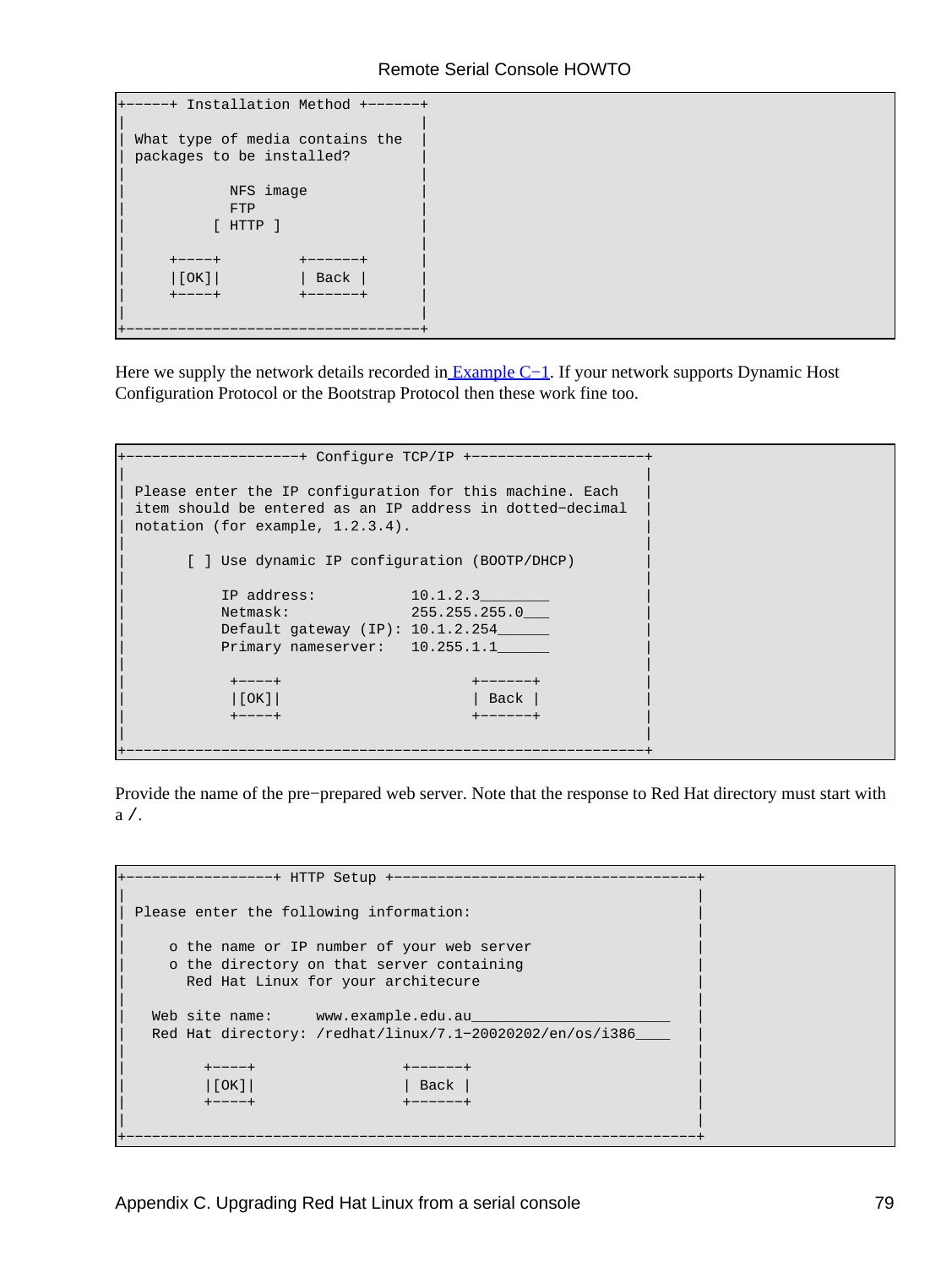The following status messages then fly by before the welcome screen appears.

Retrieving base/netstg1.img... Loading /mnt/runtime ramdisk... Retrieving base/netstg2.img... Loading /mnt/runtime/usr ramdisk... Running anaconda − please wait... Graphical installation not available for http installs. Starting text mode.

```
+−−−−−−−−−−−−−−−−+ Red Hat Linux +−−−−−−−−−−−−−−−−−+
| |
Welcome to Red Hat Linux!
| |
This installation process is outlined in detail
in the Official Red Hat Linux Installation
Guide available from Red Hat Software. If you
have access to this manual, you should read the
installation section before continuing.
| |
If you have purchased Official Red Hat Linux,
be sure to register your purchase through our
 web site, http://www.redhat.com/.
| |
      +−−−−+ +−−−−−+ +−−−−−+ +−−−−−+
      | |[OK]| | Back | |
      | +−−−−+ +−−−−−−+ |
| |
+−−−−−−−−−−−−−−−−−−−−−−−−−−−−−−−−−−−−−−−−−−−−−−−−−−+
```
Select Upgrade Existing Installation, although this procedure works fine for installations as well.

```
+−−−−−−−−−−−−−−+ Installation Type +−−−−−−−−−−−−−−+
| |
What type of system would you like to install?
| |
      Workstation
      Server System
      Laptop
      Custom System
     | [ Upgrade Existing Installation ] |
| |
     | +−−−−+ +−−−−−−+ |
     | | OK | | Back | |
     | +−−−−+ +−−−−−−+ |
| |
+−−−−−−−−−−−−−−−−−−−−−−−−−−−−−−−−−−−−−−−−−−−−−−−−−+
```
The upgrade continues. When the LILO Configuration screen appears insert the kernel parameters recorded fro[m Example C−2](#page-82-0). These parameters should include console=ttyS&.

+−−−−−−−−−−−−−−−−−−−−−+ LILO Configuration +−−−−−−−−−−−−−−−−−−−−−+ | | | A few systems will need to pass special options to the kernel | at boot time for the system to function properly. If you need | | to pass boot options to the kernel, enter them now. If you |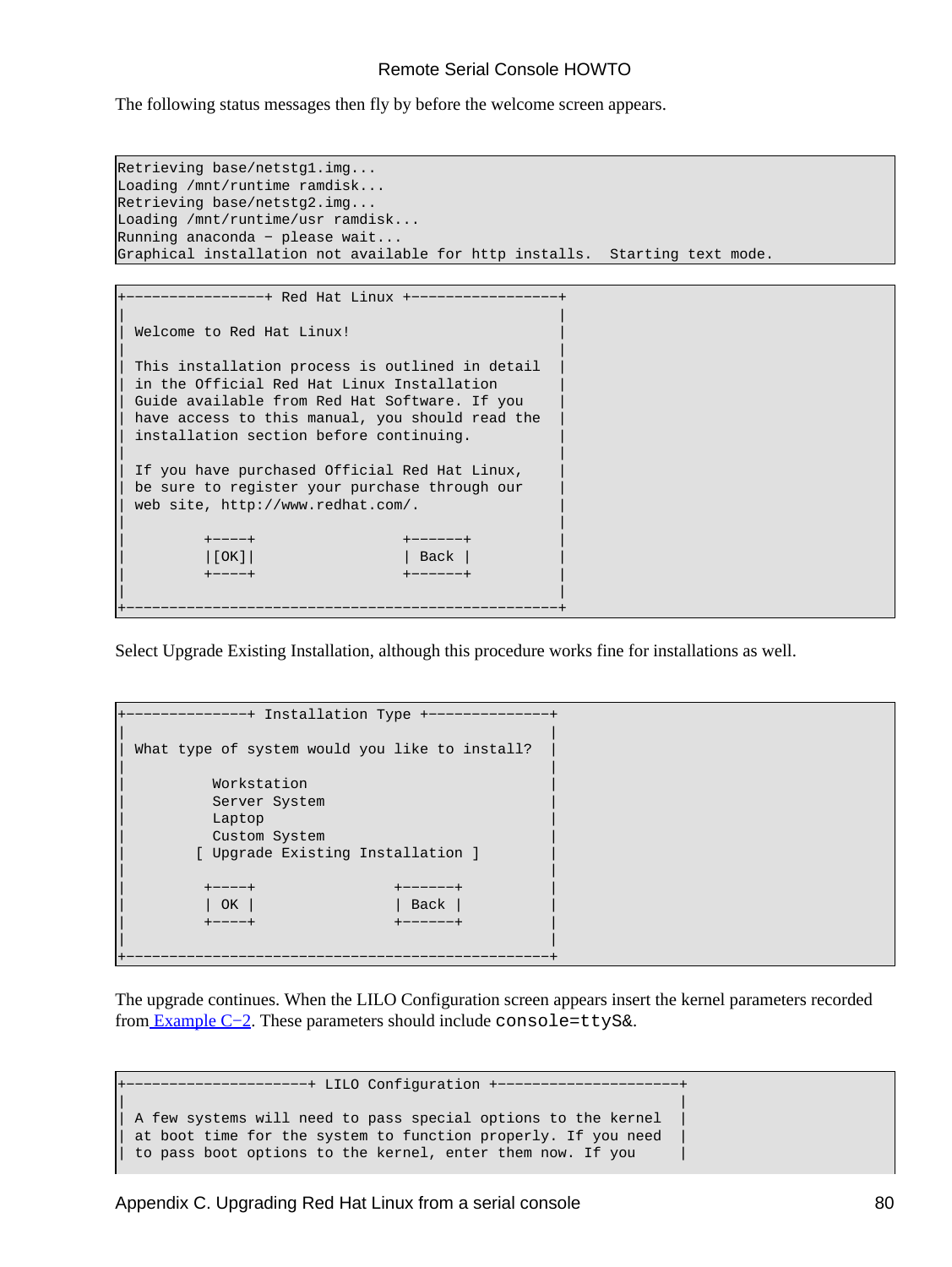| don't need any or aren't sure, leave this blank.  |                                   |                 |  |
|---------------------------------------------------|-----------------------------------|-----------------|--|
| [ ] Use linear mode (needed for some SCSI drives) |                                   |                 |  |
|                                                   | console=tty0 console=ttyS0,9600n8 |                 |  |
| $+ - - - - +$                                     | $+ - - - - - +$                   | $+ - - - - - +$ |  |
| OK                                                | Skip                              | Back            |  |
| $+ - - - - +$                                     | $+ - - - - - +$                   | -----+          |  |
|                                                   |                                   |                 |  |
|                                                   |                                   |                 |  |

|               | -+ LILO Configuration +-----------                         |  |
|---------------|------------------------------------------------------------|--|
|               |                                                            |  |
|               | Where do you want to install the bootloader?               |  |
| /dev/hda      |                                                            |  |
| /dev/hda1     | Master Boot Record (MBR)<br>First sector of boot partition |  |
|               |                                                            |  |
| $+ - - - - +$ | $+ - - - - - +$                                            |  |
| OK            | Back                                                       |  |
| $+ - - - - +$ | $+ - - - - - +$                                            |  |
|               |                                                            |  |
|               |                                                            |  |

|                         | The boot manager Red Hat uses can boot other operating systems<br>as well. You need to tell me what partitions you would like to<br>be able to boot and what label you want to use for each of them. |                  |                 |  |
|-------------------------|------------------------------------------------------------------------------------------------------------------------------------------------------------------------------------------------------|------------------|-----------------|--|
|                         | Device Partition type Default Boot label                                                                                                                                                             |                  |                 |  |
| [/dev/hda6 Linux Native |                                                                                                                                                                                                      | linux<br>$\star$ |                 |  |
|                         |                                                                                                                                                                                                      |                  |                 |  |
|                         |                                                                                                                                                                                                      |                  |                 |  |
|                         |                                                                                                                                                                                                      |                  |                 |  |
|                         |                                                                                                                                                                                                      |                  |                 |  |
|                         |                                                                                                                                                                                                      |                  |                 |  |
| $+ - - - - +$           | $+ - - - - - +$                                                                                                                                                                                      |                  | $+ - - - - - +$ |  |
| Ok                      | Edit                                                                                                                                                                                                 |                  | Back            |  |
| $+ - - - - +$           | $+ - - - - - +$                                                                                                                                                                                      |                  | $+ - - - - - +$ |  |
|                         |                                                                                                                                                                                                      |                  |                 |  |
|                         |                                                                                                                                                                                                      |                  |                 |  |
|                         |                                                                                                                                                                                                      |                  |                 |  |

The upgrade continues. As installing the packages may take a few hours, you can disconnect.

|                              | + Package Installation +- |                |      |  |
|------------------------------|---------------------------|----------------|------|--|
|                              |                           |                |      |  |
| Name<br>$\sim$ :             |                           |                |      |  |
| Size<br>$\sim$ $\sim$ $\sim$ |                           |                |      |  |
| Summary:                     |                           |                |      |  |
|                              |                           |                |      |  |
|                              | Packages                  | <b>Bytes</b>   | Time |  |
| Total                        |                           | 0 <sub>M</sub> |      |  |
| Completed:                   |                           | 0M             |      |  |
|                              |                           |                |      |  |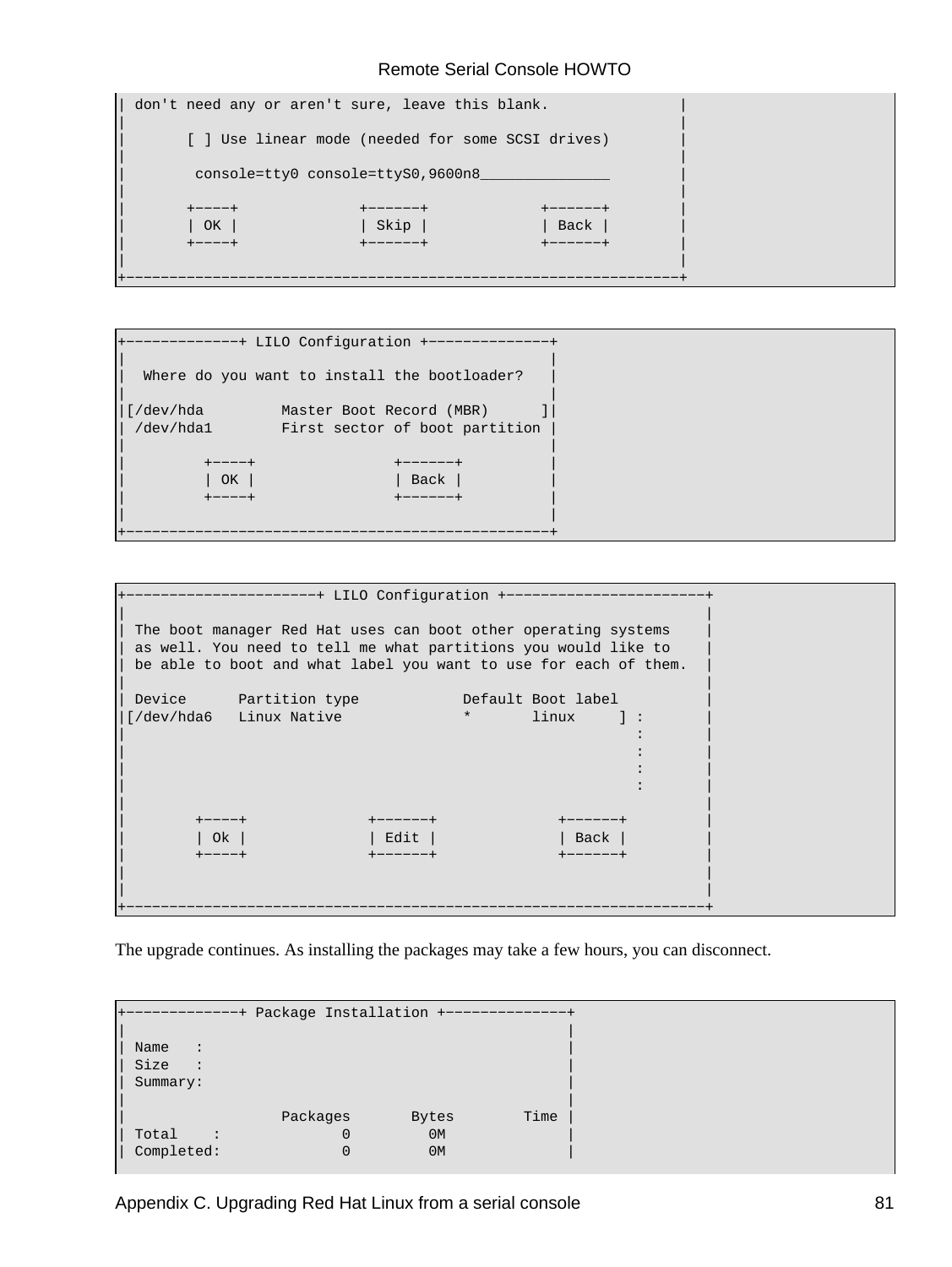| Remaining: | 0 <sub>M</sub> |  |
|------------|----------------|--|
|            |                |  |
|            |                |  |

If you disconnected, then when reconnecting it is best to press **Tab** rather than pressing **Return**.

Pressing **Return** on the Bootdisk screen writes a boot disk. This will overwrite the upgrade disk.

You may wish to deliberately create a boot disk if you cannot alter the BIOS parameters to boot from the hard disk, or if you cannot wait for someone to eject the floppy disk before rebooting.

```
+−−−−−−−−−−−−−−−−−−+ Bootdisk +−−−−−−−−−−−−−−−−−−−+
| |
| A custom boot disk provides a way of booting
into your Linux system without depending on
the normal bootloader. This is useful if you
don't want to install lilo on your system,
another operating system removes lilo, or lilo
doesn't work with your hardware configuration.
A custom boot disk can also be used with the
Red Hat rescue image, making it much easier to
recover from severe system failures.
| |
Would you like to create a boot disk for your
system?
| |
       | +−−−−−+ +−−−−+ |
       | |[Yes]| | No | |
       | +−−−−−+ +−−−−+ |
| |
+−−−−−−−−−−−−−−−−−−−−−−−−−−−−−−−−−−−−−−−−−−−−−−−−−+
```
When the Complete screen appears prepare to reboot into Linux. If you have a serial BIOS be prepared to alter the BIOS parameters to boot from the hard disk first. If you do not have a serial BIOS ask someone to eject the floppy disk.

```
+−−−−−−−−−−−−−−−−−+ Complete +−−−−−−−−−−−−−−−−−−+
| |
| Congratulations, installation is complete. # |
| : and the set of the set of the set of the set of the set of the set of the set of the set of the set of the set of the set of the set of the set of the set of the set of the set of the set of the set of the set of th
| Press return to reboot, and be sure to :
| remove your boot medium after the system :
| reboots, or your system will rerun the :
install. For information on fixes which :
 are available for this release of Red Hat \; :Linux, consult the Errata available from :
| http://www.redhat.com/errata. \cdot :
| : |
 Information on configuring and using your :
 Red Hat Linux system is contained in the \qquad :
| |
| +−−−−+ | +−−−−+ | +−−−−+ | +−−−−+ | +−−−−+ | +−−−−+ | +−−−−+ | +−−−−+ | +−−−−+ | +−−−−+ | +−−−−+ | +−−−−+ | +−−−−+ | +−−−−+ | +−−−−+ | +−−−−+ | +−−−−+ | +−−−−+ | +−−−−+ | +−−−−+ | +−−−−+ | +−−−−+ | +−−−−+ | +−−−−+ | +−−
                             | |[OK]| |
| +−−−−+ | +−−−−+ | +−−−−+ | +−−−−+ | +−−−−+ | +−−−−+ | +−−−−+ | +−−−−+ | +−−−−+ | +−−−−+ | +−−−−+ | +−−−−+ | +−−−−+ | +−−−−+ | +−−−−+ | +−−−−+ | +−−−−+ | +−−−−+ | +−−−−+ | +−−−−+ | +−−−−+ | +−−−−+ | +−−−−+ | +−−−−+ | +−−
| |
```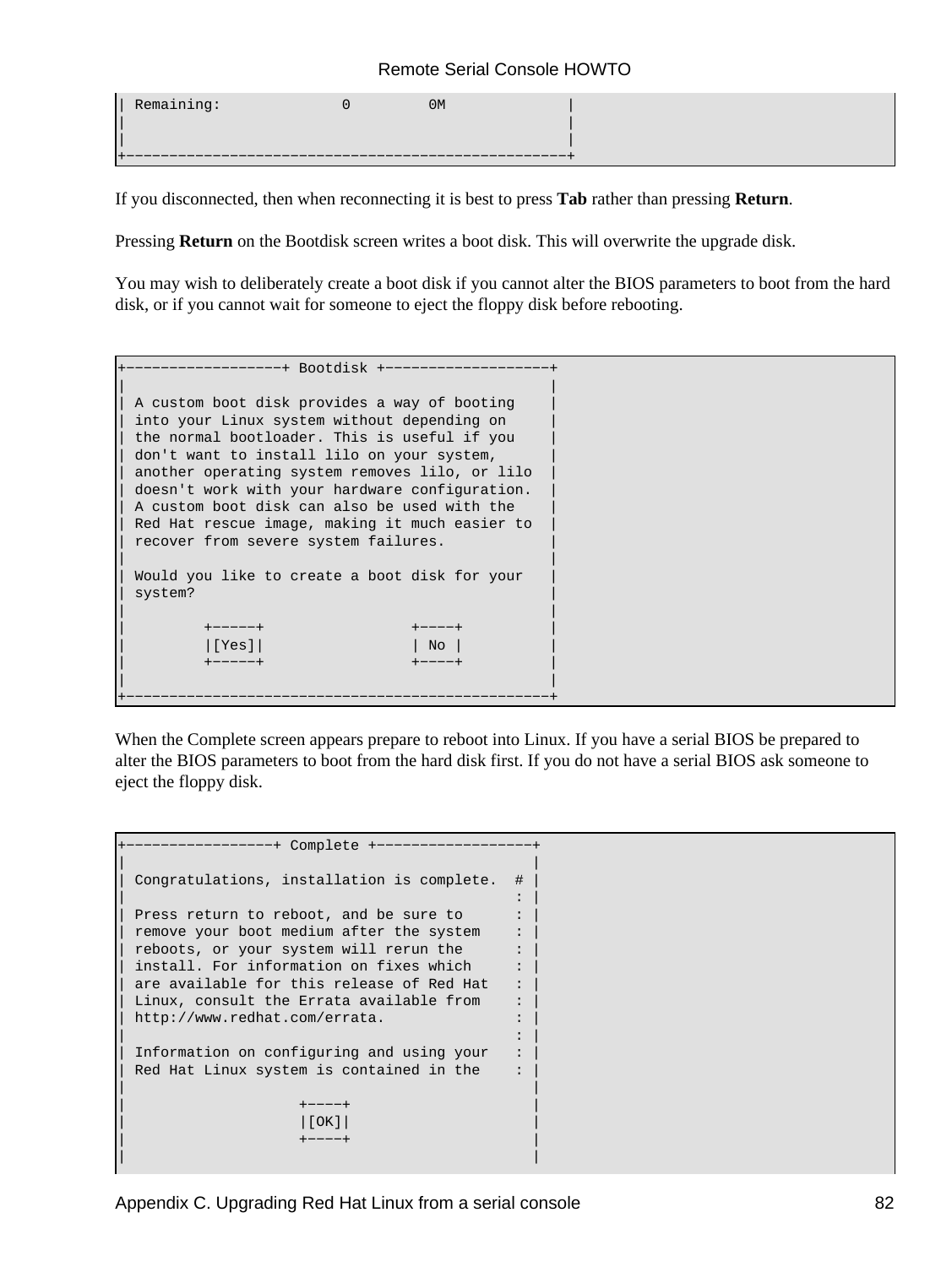+−−−−−−−−−−−−−−−−−−−−−−−−−−−−−−−−−−−−−−−−−−−−−−−+

```
sending termination signals...done
sending kill signals...done
disabling swap...
         /tmp/swap/hda5
unmounting filesystems...
        /mnt/sysimage/var/www/html
         /mnt/sysimage/boot
         /mnt/sysimage/proc
         /mnt/runtime/usr
         /mnt/sysimage
         /proc/bus/usb
         /mnt/runtime
         /dev/pts
         /proc
rebooting system
Restarting system.
LILO 
Loading linux.....................
Linux version 2.4.3-12 (root@porky.devel.redhat.com) (gcc version 2.96 20000731 (Red Hat Linux 7.
```
# **C.9. Create boot disk for serial console**

Once the upgrade has been sucessfully done create a boot floppy which has serial console support. This is most simply done by creating a boot disk, as done by the anaconda installer or as described i[n Section 2.1;](#page-10-0) modifying the configuration file \SYSLINUX.CFG to configure the boot loader to use the serial console, as described in [Section 4.3;](#page-22-0) and finally configuring the kernel to use the serial console, as described i[n Section](#page-27-0) [5.3.](#page-27-0)

An alternative is to create your own mkbootdisk RPM package containing a modified copy of the shell script /sbin/mkbootdisk.

The \SYSLINUX.CFG file on the boot floppy is written by **mkbootdisk** using the code i[n Figure C−3.](#page-88-0) We alter this code to use the serial console; the result is shown in [Figure C−4](#page-88-1).

#### <span id="page-88-0"></span>**Figure C−3. Extract from Red Hat Linux 7.2 mkbootdisk which creates SYSLINUX.CFG**

```
cat > $MOUNTDIR/syslinux.cfg <<EOF
default linux
prompt 1
display boot.msg
timeout 100
label linux
   kernel vmlinuz
   append $INITRDARG root=$rootdev
EOF
```
<span id="page-88-1"></span>**Figure C−4. Altered extract from mkbootdisk, which creates a SYSLINUX.CFG that uses a serial console**

```
cat > $MOUNTDIR/syslinux.cfg <<EOF
```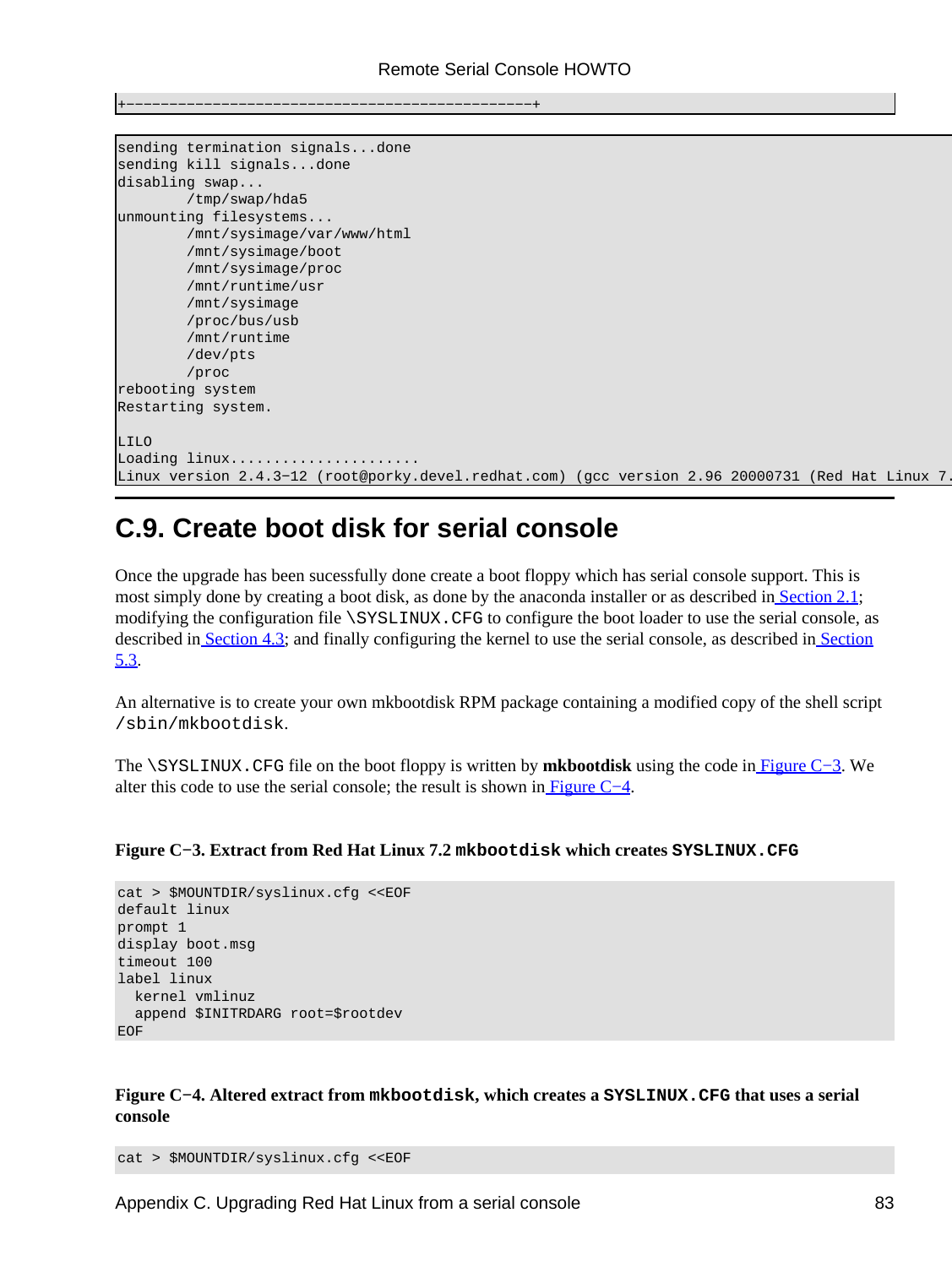```
serial 0 9600
default linux
prompt 1
display boot.msg
timeout 100
label linux
   kernel vmlinuz
   append $INITRDARG root=$rootdev console=tty0 console=ttyS0,9600n8
EOF
```
Created boot floppies will now use the serial console.

By far the best alternative would be the addition of parameters to **mkbootdisk** to allow the kernel parameters and serial port, speed and flow control to be given when the boot floppy is created. For this enhancement request see Red Hat Bugzilla entr[y 59351](https://bugzilla.redhat.com/bugzilla/show_bug.cgi?id=59351).

### **C.10. Further references**

Sometimes the kernel on the installation CD won't boot on the machine to be upgraded, or the filesystem requires modules that are not present. In this case you will need to build a new kernel and rebuild the installation disk to use the new kernel. This is documented in the *[RedHat7 CDs mini−HowTo](http://cambuca.ldhs.cetuc.puc-rio.br/RedHat7-CDs-HowTo.html)*. This is an informal HOWTO not available through the Linux Documentation Project.

An older document that more fully describes an older Red Hat distribution build process is *[Burning a RedHat](http://www.ibiblio.org/pub/Linux/docs/HOWTO/other-formats/html_single/RedHat-CD-HOWTO.html) [CD HOWTO](http://www.ibiblio.org/pub/Linux/docs/HOWTO/other-formats/html_single/RedHat-CD-HOWTO.html)*.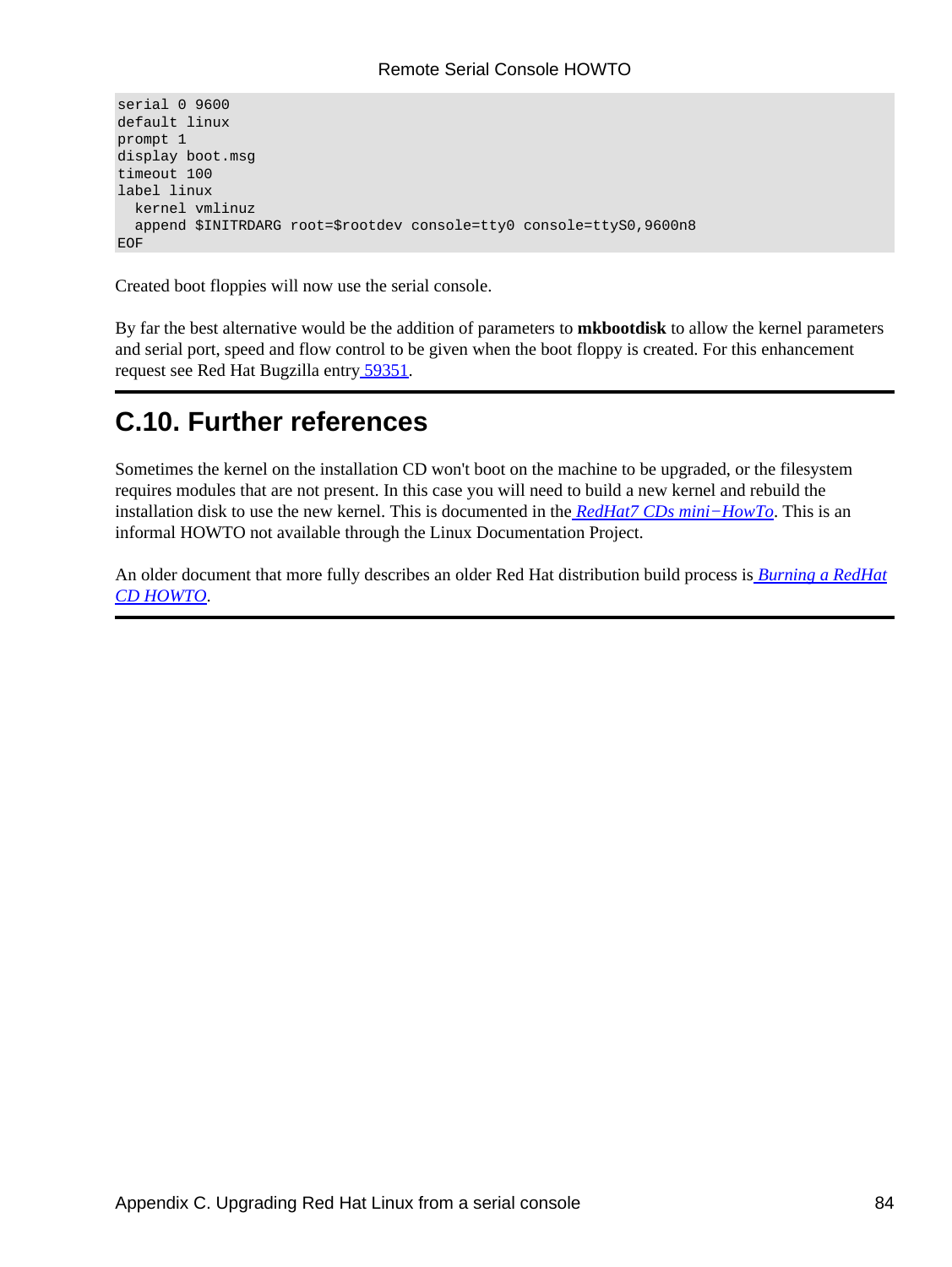# **Appendix D. Upgrading Debian GNU/Linux from a serial console**

Make a boot disk and a root disk.

Boot the boot disk with the parameter console=ttyS0,9600.

Start the install program.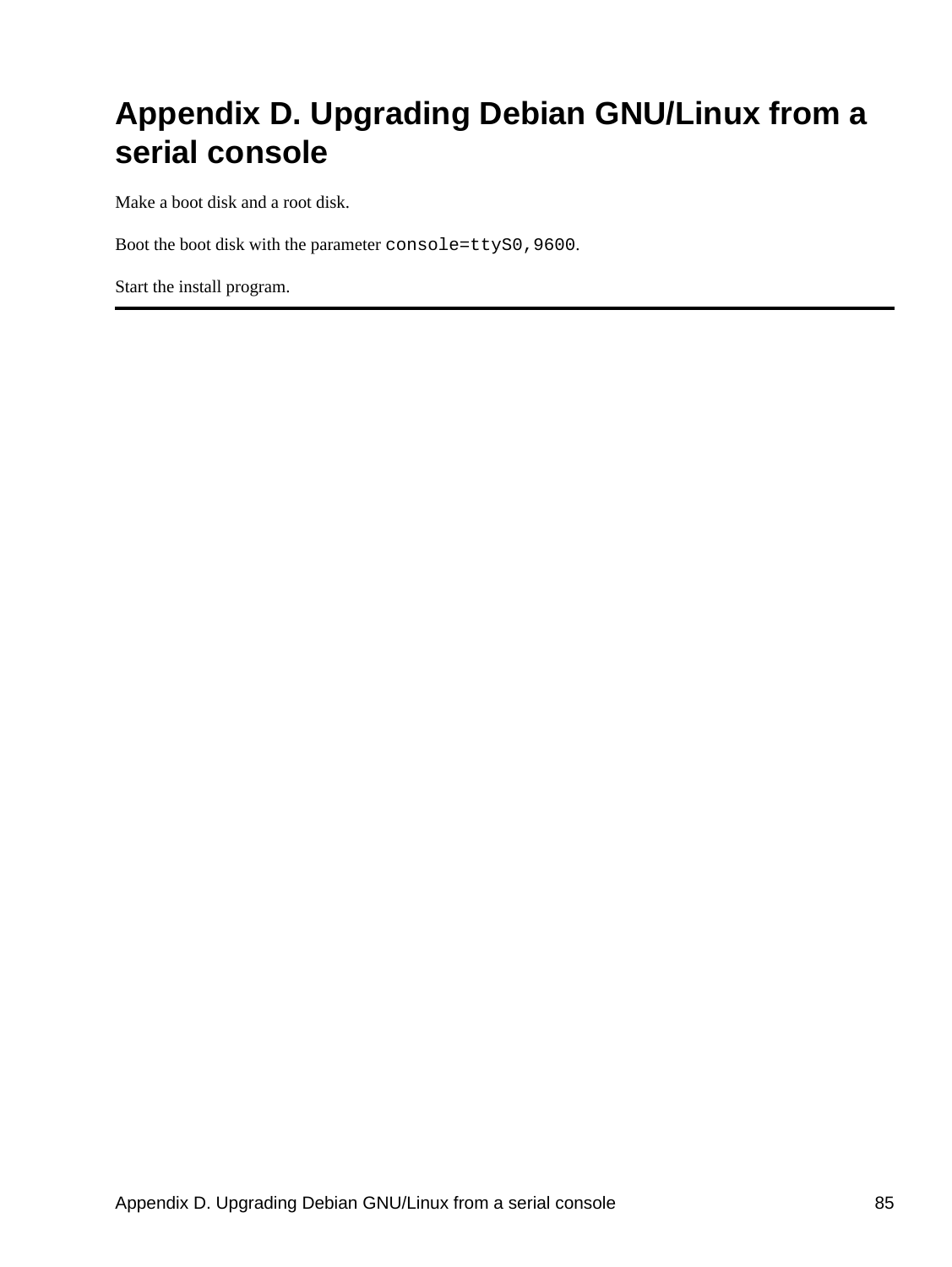# **Appendix E. Terminal server configuration**

Terminal servers were originally designed for connecting terminals to minicomputers. Each terminal would have an RS−232 port. The connection to the minicomputer usually used an ethernet port. Connecting terminals would be connected to a command line interface where they could select from a list of predefined machines. A Telnet session would then be started to that machine.

Over time terminal servers gained more features. For example, modems could be connected. These initially allowed people to dial in to the minicomputer but grew in features until most terminal servers became routers with a great number of serial ports.

As well as allowing the connection of many console to a single terminal, the terminal server can be configured with user accounts and passwords, preventing unauthenticated access to the console whilst still allowing the console to be reached from any modem.

This remainder of this section lists the considerations when purchasing terminal servers and the cabling pinouts and basic software configuration needed for differing types of terminal servers.

Further contributions are welcome and should be e−mailed to the maintainer of this *HOWTO*.

## **E.1. Considerations when buying second−hand terminal servers**

Internet Service Providers have been large users of terminal servers in the past. Each modem would be connected to a terminal server port and incoming users would be permitted to send IP packets anywhere, not just to some predefined minicomputer. Manufacturers renamed the equipment to "access servers" or "modem" servers" to reflect this new use.

These access servers have been superseded by a new generation which allows telephone trunks to be plugged directly into the ISP's router. There are no discrete modems; the modem tones are decoded by digital signal processing chips within the router. As a result terminal servers are currently readily available on the second−hand market.

When purchasing a second−hand terminal server ensure that you are also buying the rights to the software. Some companies license their software and have contract terms which state that the license cannot be resold, but has to be repurchased from the company if the terminal server changes hands.

Many vendors require a current maintenance contract to obtain software updates. These maintenance agreements can be expensive, a common figure is 15% per annum of the manufacturer's retail price. You may be able to source a cheaper software updates from a third−party maintenance supplier.

Many older terminal servers are no longer sold or supported by their vendors. Search the vendor's web site for "end of life".

<span id="page-91-0"></span>Vendor support can be a particular issue when the most−recently available software does not fit within the RAM or flash memory contraints of the terminal server you have purchased. You should check this before purchasing a seond−hand terminal server. Upgrading flash memory can be particularly difficult, as the ROM on the motherboard may also need to be replaced with one aware of the new flash memory's characteristics.[\[9\]](#page-100-0)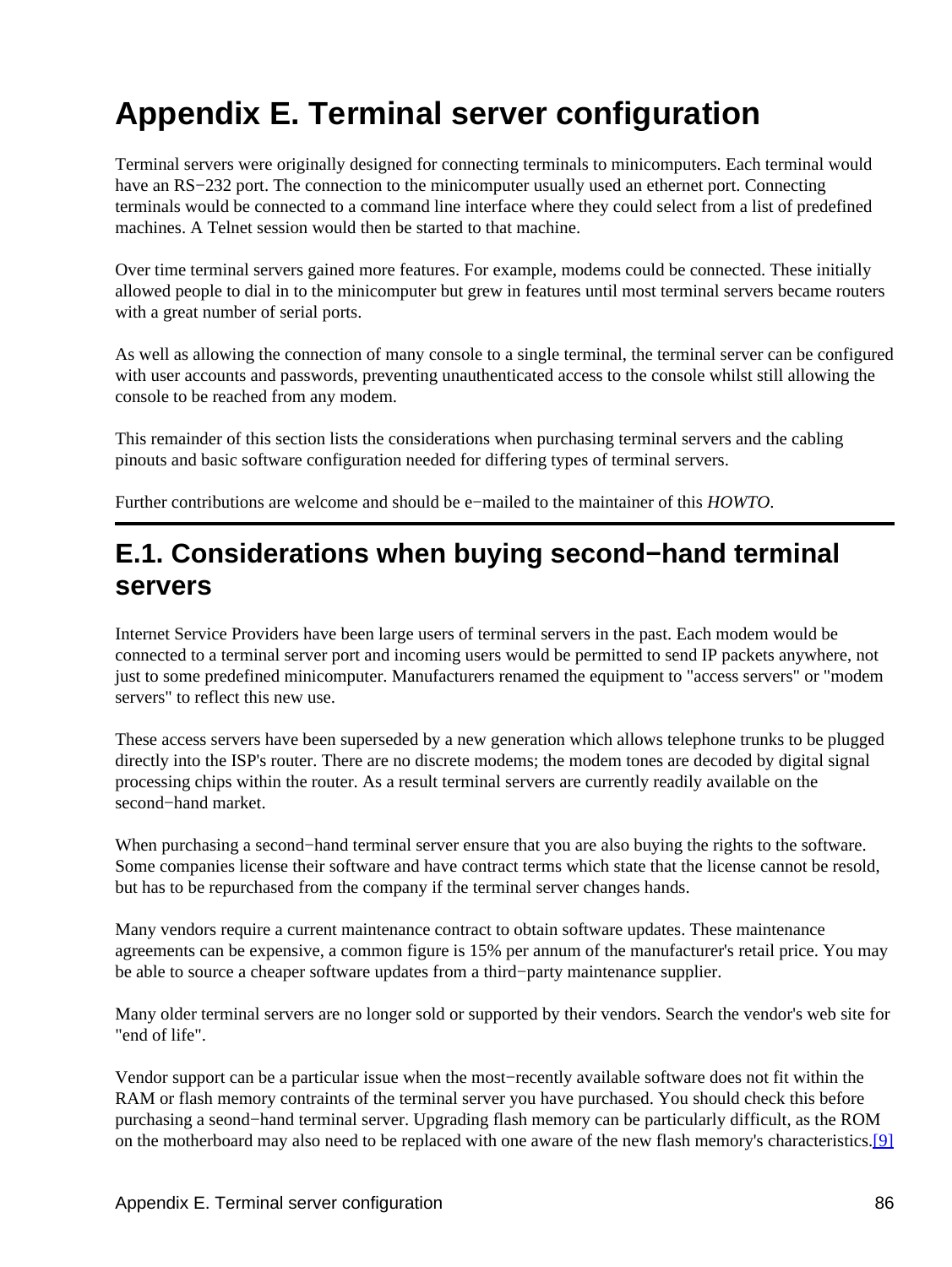Third–party parts suppliers such as [Kingston](http://www.kingston.com/) or [MemoryX](http://www.memoryx.net/) can usually provide dynamic RAM and flash memory. They cannot usually supply ROMs or static RAM.

Most old terminal servers will not support Secure Shell. In this is the case accessing the terminal server by its ethernet port is a poor idea: when you login to the console you password will travel across the Internet in clear text. Either dial in to the terminal server or use a one−time password system such as the RADIUS protocol with S/KEY authentication.

An alternative to using a terminal server is to use a multiport serial card in another Linux system.

# **E.2. Cisco 2511**

The basic configuration for a Cisco 2511 access server is shown in Figure E–1. A similar configuration will work for other Cisco access servers. Cisco has excellent documentation at it[s web site;](http://www.cisco.com/) start by finding the correct *Configuration guide*.

A current maintenance contract with Cisco or a reseller is required to download software updates. This contract also includes the provision of ROMs required for flash memory upgrades. In most jurisdictions Cisco software licenses are not transferrable, so if you purcashed the access server on the second−hand market you will need to purchase a software license from Cisco or a reseller.

<span id="page-92-0"></span>

|  | Figure E-1. Basic configuration for Cisco 2511 terminal server to Linux PC |  |  |  |
|--|----------------------------------------------------------------------------|--|--|--|

```
interface Async1
  description To Linux computer
  ip unnumbered Loopback0
  async mode interactive
  no peer default ip address
line 1
  location To Linux PC
  session−timeout 30
  no exec
  login
  modem InOut
  terminal−type vt100
  special−character−bits 8
  transport preferred none
  transport input telnet
  telnet break−on−ip
  telnet ip−on−break
  stopbits 1
  flowcontrol hardware
line vty 0 4
  location Network
  password PASSWORD
  login local
  terminal−type vt100
  transport preferred none
  transport output telnet
```
There is [a port](http://www.mcvax.org/~koen/uClinux-cisco2500/) of Linux to the Cisco 2500 series of routers. At the time of writing it did did not support the asycnhronous ports on the Cisco 2511. The attractiveness of running Linux instead of running Cisco's IOS is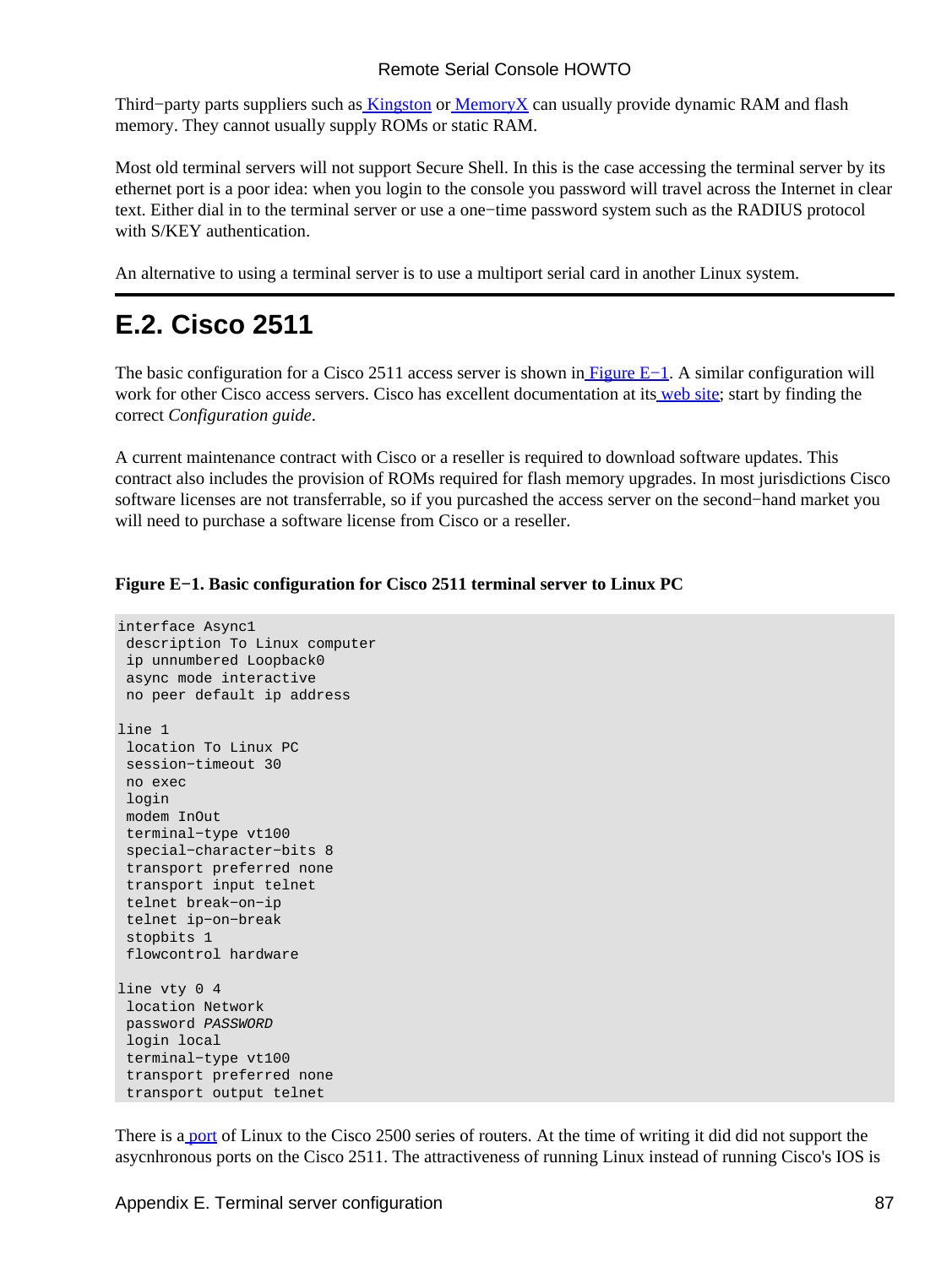that Linux can support SSH. At the time of writing Cisco were yet to release SSH on the Cisco 2500 series of routers, although a unofficial beta version has been seen.

### **E.3. Xyplex/iTouch MAXserver 1600**

A good site for information on Xyplex terminal servers i[s http://www.gno.org/~gdr/xyplex/](http://www.gno.org/~gdr/xyplex/). Cabling is discussed at [http://www.conserver.com/consoles/xyplexcons.html.](http://www.conserver.com/consoles/xyplexcons.html)

The Xyplex terminal servers are now manufacturered by *iTouch Communications*. A current maintenance contract with iTouch is required to download software updates.

## **E.4. Xylogics/Bay/Nortel Annex**

A good site for information on Annex terminal servers i[s http://www.ofb.net/~jheiss/annex/](http://www.ofb.net/~jheiss/annex/).

### <span id="page-93-2"></span>**E.5. Livingston/Lucent Portmaster**

Firstly configure the terminal server, as shown i[n Figure E−2.](#page-93-0) This figure uses the system name example, with IP address 10.1.2.3, address mask 255.255.255.0, gateway address 10.1.2.254, and DNS server address 10.1.1.1. Replace these addresses with the addresses used in your network.

#### <span id="page-93-0"></span>**Figure E−2. Portmaster unit configuration**

```
set sysname example
set password PASSWORD
set ether0 address 10.1.2.3
set ether0 netmask 255.255.255.0
set ether0 broadcast high
set gateway 10.1.2.254
set namesvc dns
set nameserver 10.1.1.1
save all
```
Now configure each serial port of the terminal server, as shown in [Figure E−3.](#page-93-1)

#### <span id="page-93-1"></span>**Figure E−3. Portmaster port configuration**

```
set s0 service_device telnet 2000
set s0 device
reset s0
set s1 service_device telnet 2001
set s1 device
reset s1
&
set s29 service_device telnet 2029
set s29 device
reset s29
save all
```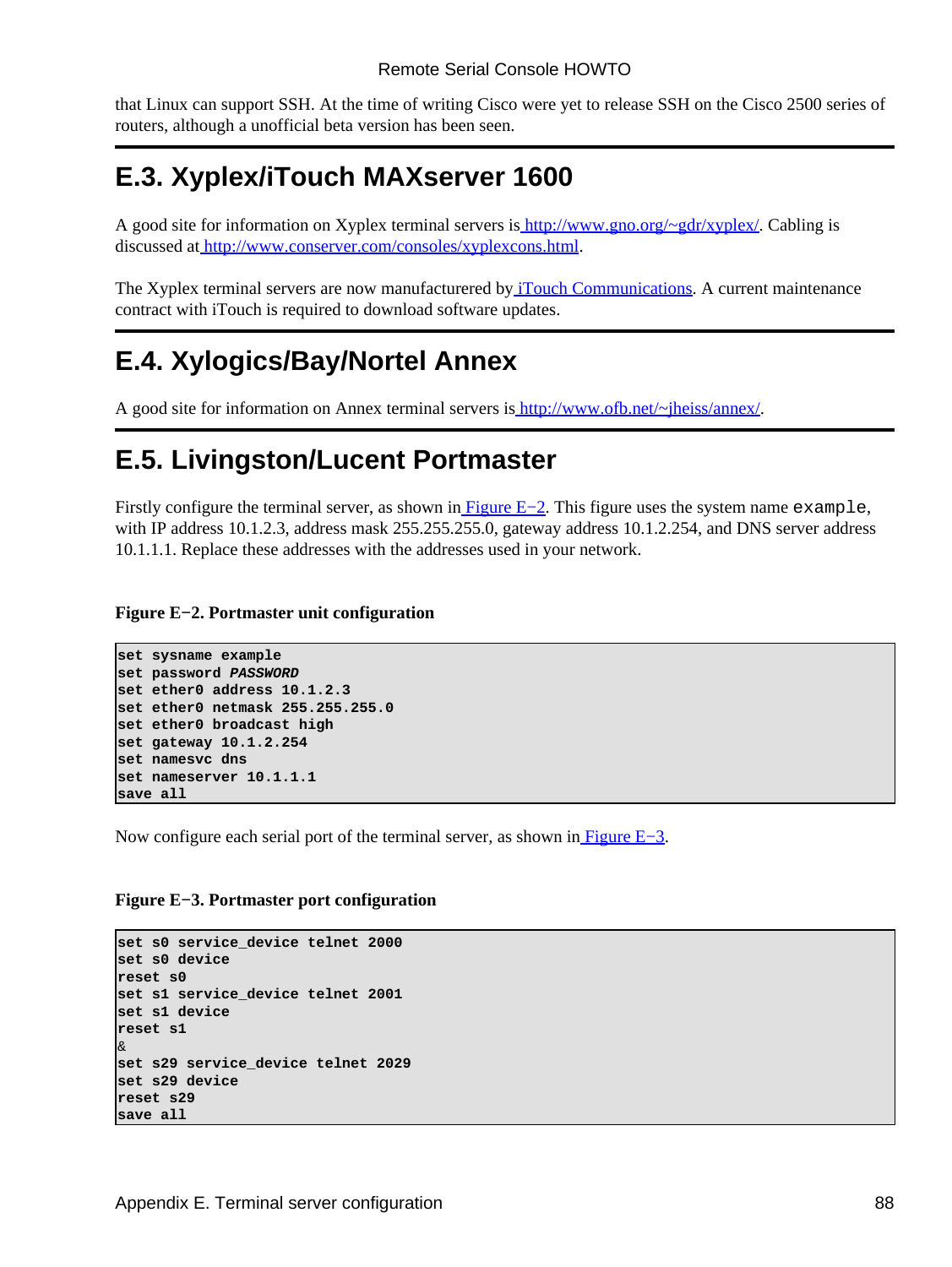To connect to serial port 0 enter the command **telnet example 2000**. Use the associated TCP port number to connect to telnet to the other serial devices.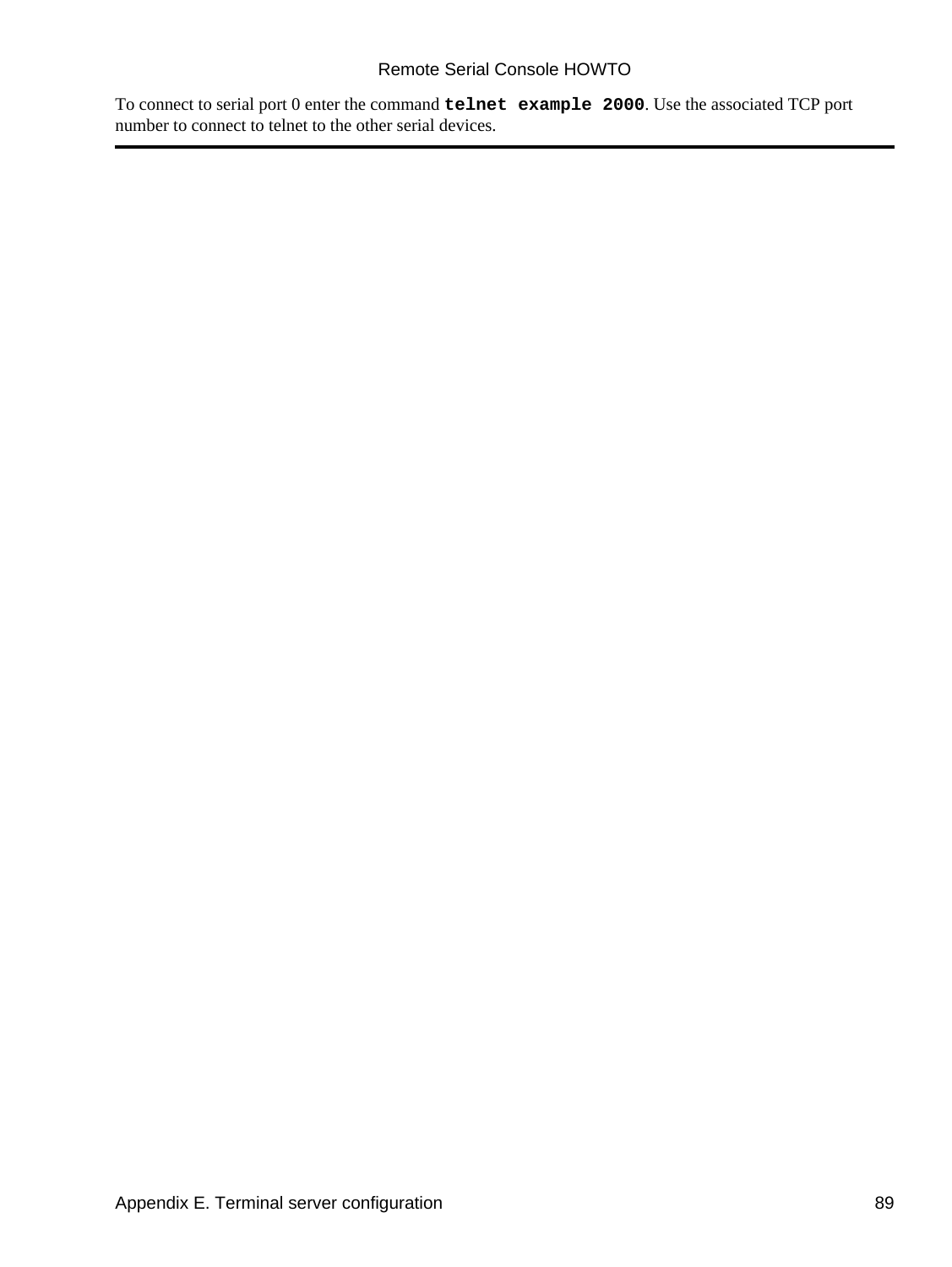# **Appendix F. Gratuitous advice for developers**

### <span id="page-95-0"></span>**F.1. Advice for boot loader authors**

Serial console support in a boot loader is very useful. Thank you for supporting it.

The boot loader should support the 8250A UART and its programming−compatible 82510, 16450, 16550 and 16750 descendants. The serial chip used in the IBM PC/XT, the 8250 (no A), and its 8250B descendant need not be supported. The 8250A data sheet is *[82C50A CMOS Asynchronous Communications Element](http://www.intersil.com/data/FN/FN2/FN2958/FN2958.pdf)* and is updated by Intel's errata *[82510 PC Software Compatibility](http://support.intel.com/support/controllers/peripheral/7513.htm)*. The 16550 data sheet is *[PC16550D Universal](http://www.national.com/ds/PC/PC16550D.pdf) [Asynchronous Receiver/Transmitter with FIFOs](http://www.national.com/ds/PC/PC16550D.pdf)*.

To set the serial port and serial parameters, most Linux boot loaders use a syntax modeled upon the kernel's console parameter. It would be nice to retain this consistency, since the user needs to learn the kernel syntax in any case.

The default value should be 9600bps, 8 data bits, no parity, 1 stop bit and CTS/RTS flow control. This gives the maximum interoperability with the other programs that use the serial console.

Please do not ignore the lower speeds, as remote serial console is at its most valuable when the computer is located three days walk up a mountain in the New Guinea highlands. It is difficult to get more than 75bps from HF radio under adverse sky conditions.

Be conservative in your use of the modem status lines. Even if you are ignoring incoming status (DSR, DCD) and handshaking lines (RTS) at least assert the outgoing status (DTR) and handshaking (CTS) lines. Correctly configured modems will not receive calls with DTR low, and dropping DTR will cause the modem to hang up.

Consider that the BIOS may have already initialised the UART and provide a configuration option to allow the boot loader to be informed of that. When the boot loader initialises the UART, DTR will fall and the line will hang up. In some scenarios each hang up requires the satelite circuit to be re−booked before another call can be placed.

Cater for line noise. Imagine the boot loader starting and then being sent nonsensical characters every few seconds. Although this is certainly wrong, a fault in a modem is difficult to remotely diagnose and correct if the machine is left stranded at the boot loader prompt. A solution is to boot the default image upon the expiry of a timer; the boot occurring even if the user (or line noise) has started to type. For example the boot loader configuration could say:

```
# Start the machine regardless after 30 minutes
# 30 * 60 seconds per minute * units of tenths of seconds
lifetime 18000
```
The default should be no life timer. The timer is also useful in high availability applications: when a machine is used in environments with an planned availability of 99.999% the lifetime value should be configured to three minutes or less.

Check information read from the BIOS for reasonablness. For example, if the BIOS's Extended Data Area suggests 0x000 as the address for the serial port's registers then don't try to initialise the registers.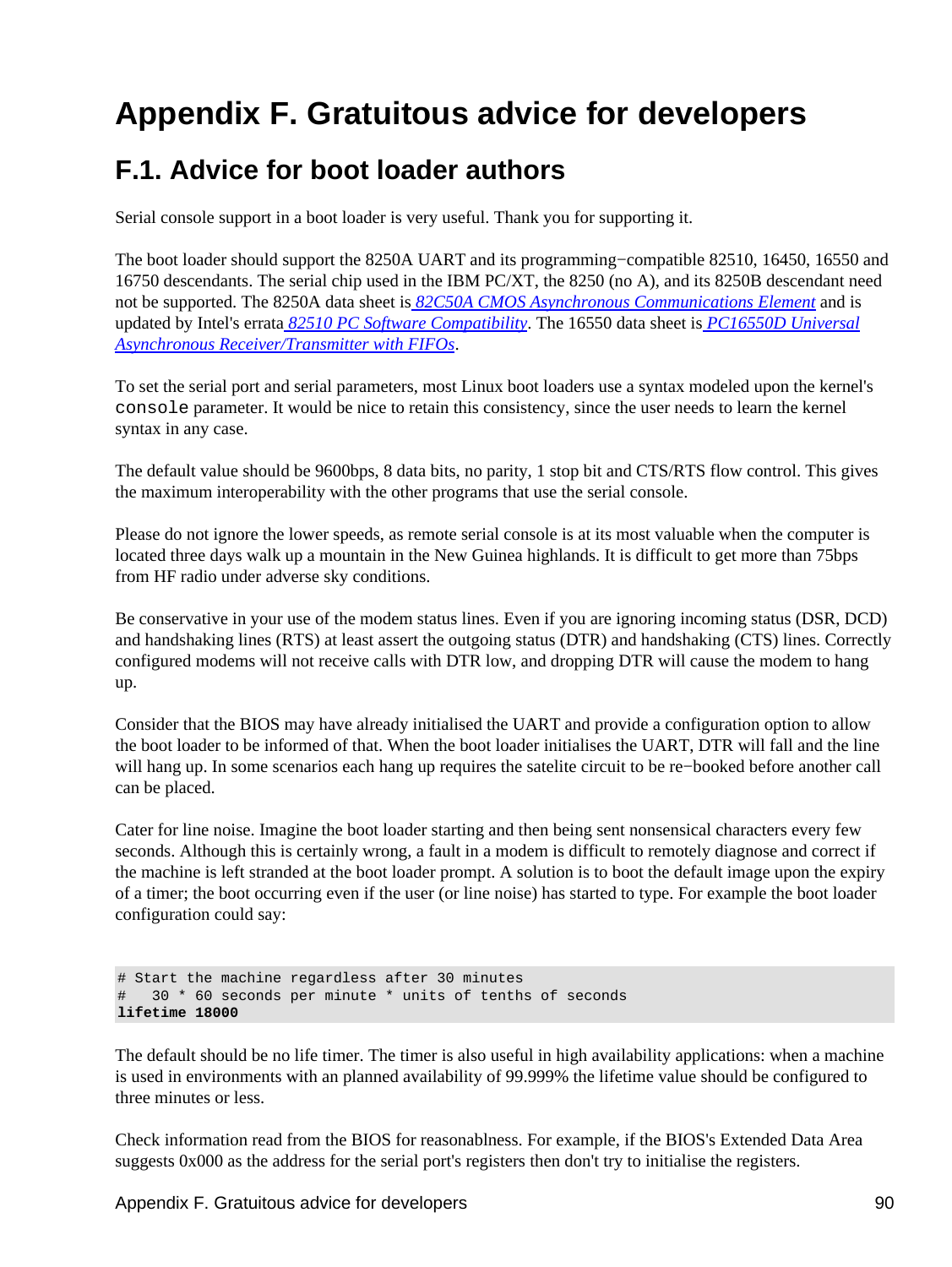### **F.2. Advice for BIOS authors**

Thank you for adding support for remote operations to your BIOS. A few points will maximize the benefits of that support, most of them are listed in [Section F.1.](#page-95-0)

Keep the user interface simple. There is no need for fancy cursor−addressed terminal support. Fancy • features simply limit the number of client terminal emulators that can be used. A surprising number of these have very buggy DEC VT100 implementations.

In addition to supporting lower speeds, also test your user interface at low data rates.

- Don't do too much. In Linux the boot loader and operating system both have explicit support for a serial console. So all the BIOS need do is to support the a serial interface for itself. Linux has no need for a generic serial redirection facility. If you do provide such a facility for other operating systems, please allow it to be disabled after system boot.
- Don't allow line noise to prevent the computer from booting. Don't require just one key to enter the BIOS configuration, make your users and your marketing people happy by using a phrase like dell, hp or ibm. Copy the lifetime idea from [Section F.1.](#page-95-0)
- Present a consistent prompt. Imagine a user with a supercomputer array of five hundred PCs. You want to change a BIOS parameter. Make it easy for **Expect** to set those parameters.
- Make sure the Linux utilities work. Check that the Linux nvram device driver returns the full contents of CMOS. This makes it simple to set the same CMOS settings on a large number of machines. The commands in [Figure F−2](#page-96-0) an[d Figure F−3](#page-96-1) should work to copy the BIOS settings from one machine to another, where the make, model and BIOS versions of the machines are the same.

#### **Figure F−1. Configuring /dev/nvram to access the CMOS configuration**

```
bash# /dev/MAKEDEV nvram
bash# vi /etc/modules.conf
```
alias char−major−10−144 nvram

bash# **depmod −a**

#### <span id="page-96-0"></span>**Figure F−2. Getting the CMOS configuration**

bash# **cat /dev/nvram > /etc/nvram.bin**

#### <span id="page-96-1"></span>**Figure F−3. Setting the CMOS configuration**

bash# **cat /etc/nvram.bin > /dev/nvram**

• Have a flash BIOS upgrade program that works from Linux. Make the source code to this available. Or publish the specifications so that one can be written.

Many flash BIOS update programs run from a Microsoft MS−DOS boot diskette. Please check that the program also works with the similar FreeDOS operating system. Many Linux computers do not have licenses for Microsoft operating system software, so legally creating a MS−DOS boot diskette may not be possible.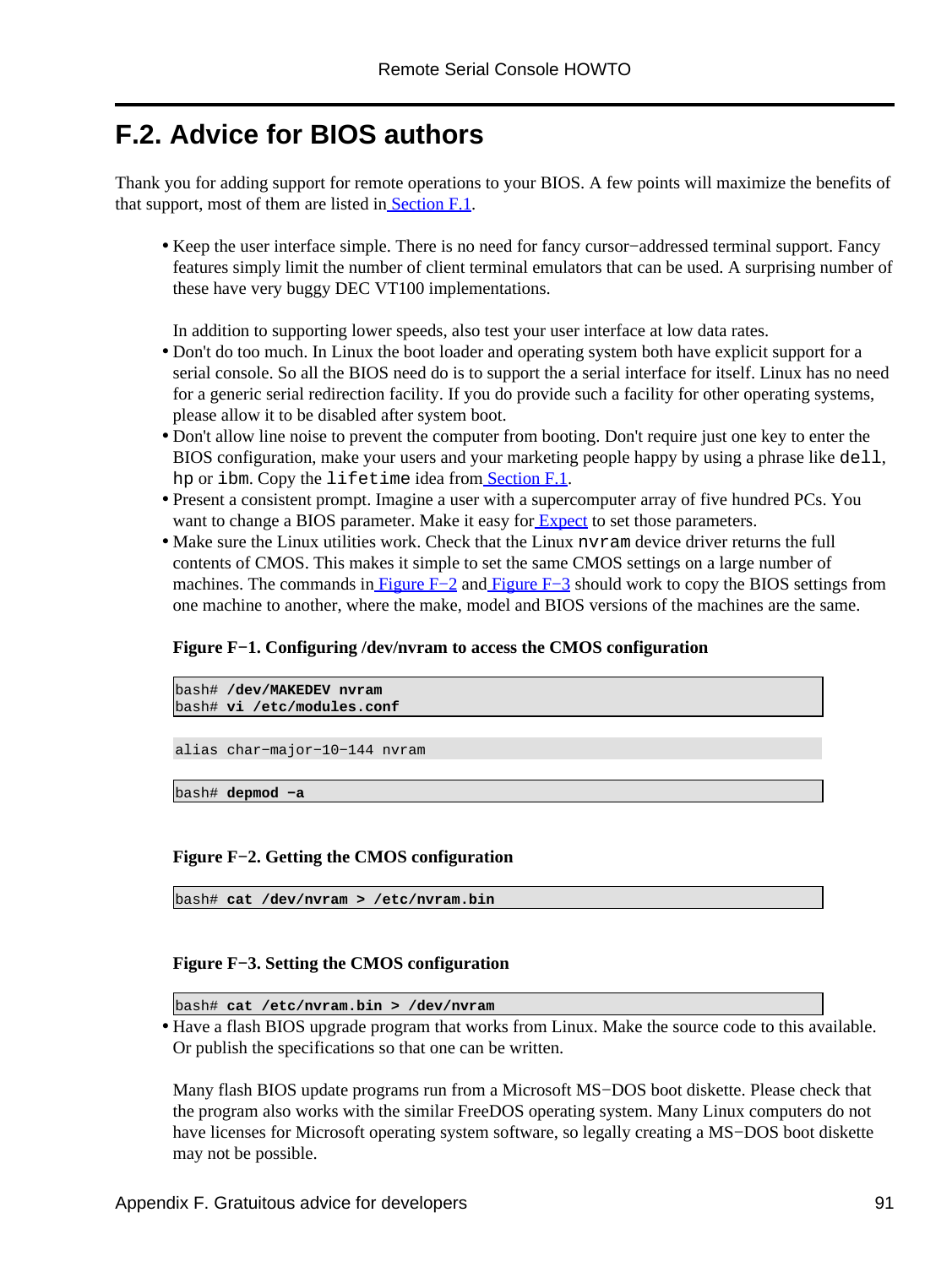• Be clear in the documentation about what serial servies the BIOS provides. Some BIOSs with a "serial redirection" feature don't allow the BIOS to be redirected to a plain text terminal, but instead use a proprietary protocol. This isn't of much use to Linux serial console users.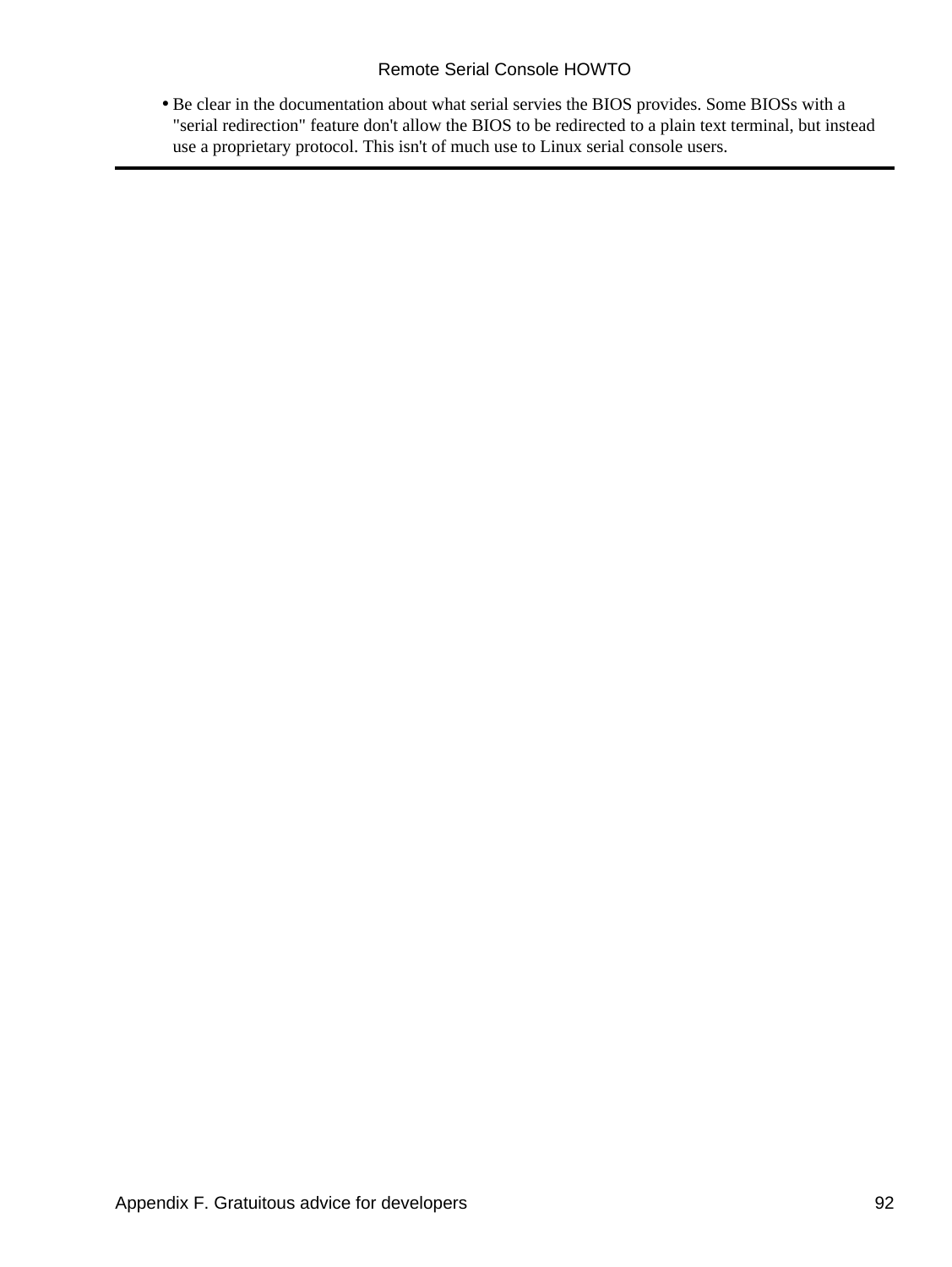# **Appendix G. About this HOWTO**

# **G.1. Copyright**

The first edition of this document is copyright © 2001 Mark F. Komarinski and is distributed under the terms of the *Linux Documentation Project (LDP) License*, see [Section G.1.1.](#page-98-0)

The revisions to this document for the second edition are copyright © AARNet Pty Ltd (Australian Company Number 084 540 518), 2001−2003. These parts were written by Glen Turner. He asserts his moral rights to be identified as one of the authors of this work under the *Copyright Act 1968 (Commonwealth of Australia)*. The Australian Academic and Research Network and Glen Turner distribute these parts under the terms of the *Linux Documentation Project (LDP) License*, see [Section G.1.1](#page-98-0).

This license meets the [Debian Free Software Guidelines](http://www.debian.org/social_contract.html#guidelines), so you should find this *HOWTO* in the Debian package doc−linux−html.

### <span id="page-98-0"></span>**G.1.1. Linux Documentation Project License**

Unless otherwise stated, Linux *HOWTO* documents are copyrighted by their respective authors. Linux *HOWTO* documents may be reproduced and distributed in whole or in part, in any medium physical or electronic, as long as this copyright notice is retained on all copies. Commercial redistribution is allowed and encouraged; however, the author would like to be notified of any such distributions.

All translations, derivative works, or aggregate works incorporating any Linux *HOWTO* documents must be covered under this copyright notice. That is, you may not produce a derivative work from a *HOWTO* and impose additional restrictions on its distribution. Exceptions to these rules may be granted under certain conditions; please contact the Linux *HOWTO* coordinator at the address given below.

In short, we wish to promote dissemination of this information through as many channels as possible. However, we do wish to retain copyright on the *HOWTO* documents, and would like to be notified of any plans to redistribute the *HOWTO*s.

If you have any questions, please contact <<u>linux-howto@metalab.unc.edu</u>>.

## **G.2. Disclaimer**

No liability for the contents of this documents can be accepted. Use the concepts, examples and other content at your own risk. As this is a new edition of this document, there may be errors and inaccuracies, that may of course be damaging to your system. Proceed with caution, and although this is highly unlikely, the author(s) do not take any responsibility for that.

All copyrights are held by their by their respective owners, unless specifically noted otherwise. Use of a term in this document should not be regarded as affecting the validity of any trademark or service mark.

Naming of particular products or brands should not be seen as endorsements.

You are strongly recommended to take a backup of your system before major installation and backups at regular intervals.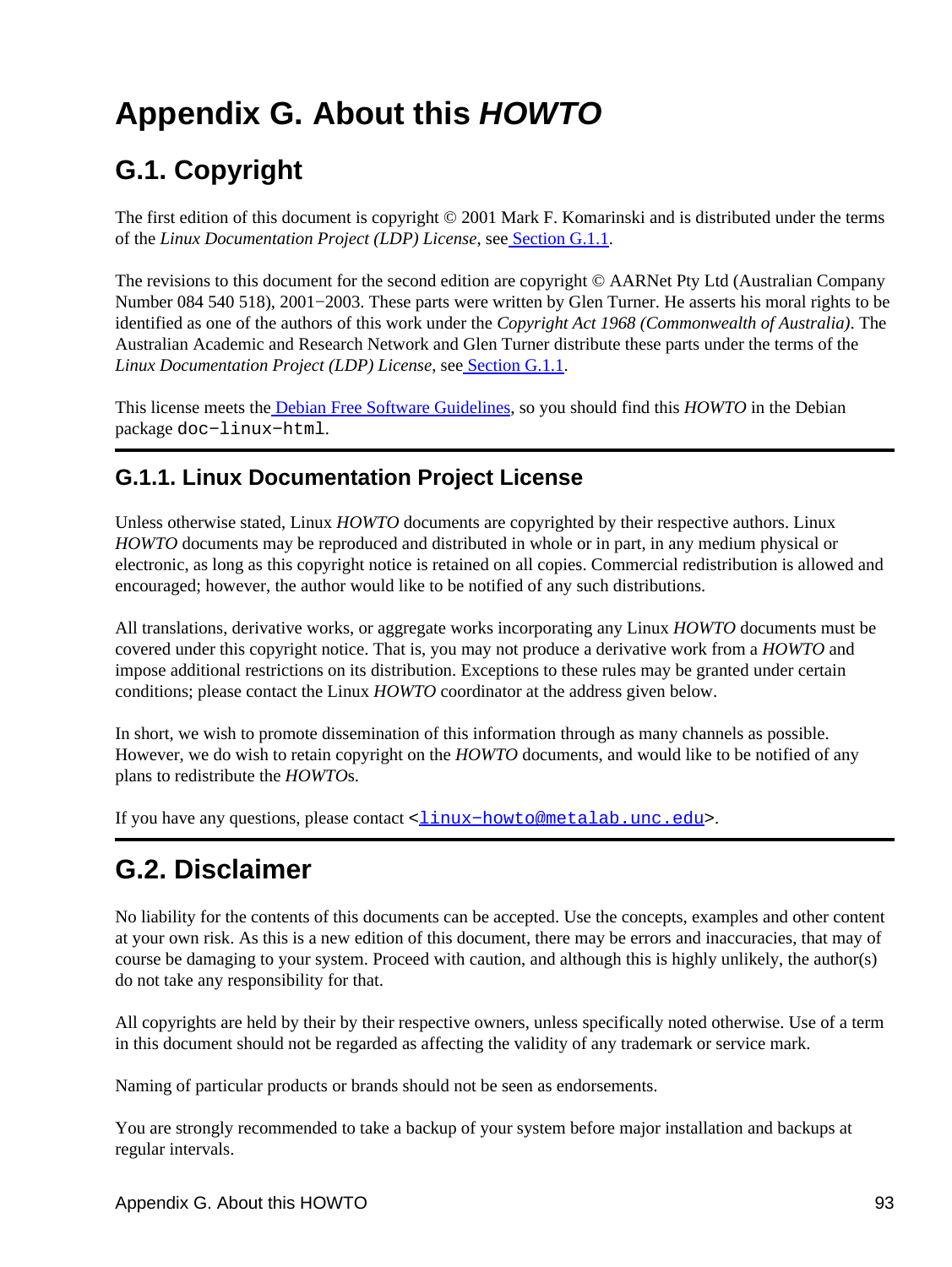## **G.3. Acknowledgments**

The first edition of this *HOWTO* was written by Mark Komarinski. It was based upon /usr/src/linux/Documentation/serial−console.txt, which was written by Miquel van Smoorenburg.

The second edition of this *HOWTO* was written by the staff of th[e Australian Academic and Research](http://www.aarnet.edu.au/) [Network](http://www.aarnet.edu.au/), mainly Glen Turner and David Vu.

The following people have contributed to this *HOWTO*. They are listed in no particular order.

*LinuxSA mailing list*

Proof reading of the Second Edition[. LinuxSA](http://www.linuxsa.org.au/) is a Linux user group based in South Australia. *David Lawyer*

Technical review of the Second Edition and recommending the updated *HOWTO* to the Linux Documentation Project. David is author of the *[Text−Terminal−HOWTO](http://www.tldp.org/HOWTO/Text-Terminal-HOWTO.html)*.

*Devin Reade*

Xyplex terminal server information. Devin maintains information about Xyplex terminal servers at <http://www.gno.org/~gdr/xyplex/>.

*Michael Brown, Marc Mondragon and other members of the Linux on Dell PowerEdge mailing list* Technically described how the BIOS redirects characters to the serial port. The *Linux on Dell PowerEdge* list can be subscribed to by sending a message containing subscribe

linux−poweredge to <[linux−poweredge−request@dell.com>](mailto:linux-poweredge-request@dell.com).

*Thomas Lunde, Gabor Kiss and Carlo Belon*

Noticed errors of grammar and typography.

*Darren Young*

Updates to /etc/security/console.perms for Red Hat Linux 7.2.

*Yasufumi Haga*

Spotted many errors whilst translating this *HOWTO* into Japanese for the JF Linux documentation endeavour.

*Thomas Horsley*

Pointed out that the X Window System may still need to be running even if a serial console is used. Supplied the **gdm** configuration used i[n Figure 7−3](#page-35-0).

*Greg Matthews, Nathan Neulinger and Romildo Wildgrube*

Encountered and reported that machines hang when booting if kernel parameter console=ttyS&r is used. This is due to a kernel bug which loops testing CTS without firstly checking that DSR and DCD are asserted.

*Shaun Karl and Keisuke Nakao*

Procedures for Debian GNU/Linux.

*Igor Sviridov*

Configuration of Livingstone Portmaster terminal server in [Section E.5](#page-93-2).

*Sue Bauer−Lee*

Suggested using the off clause in /etc/inittab i[n Figure 6−9](#page-32-0) rather than commenting or deleting the excess mingetty invocations. This has the advatage that no automated system administration tool will restore the excess inittab entries.

#### *Yasuhiro Suzuki*

Noticed inconsistent descrtiptions of Clear to Send and Ready to Send.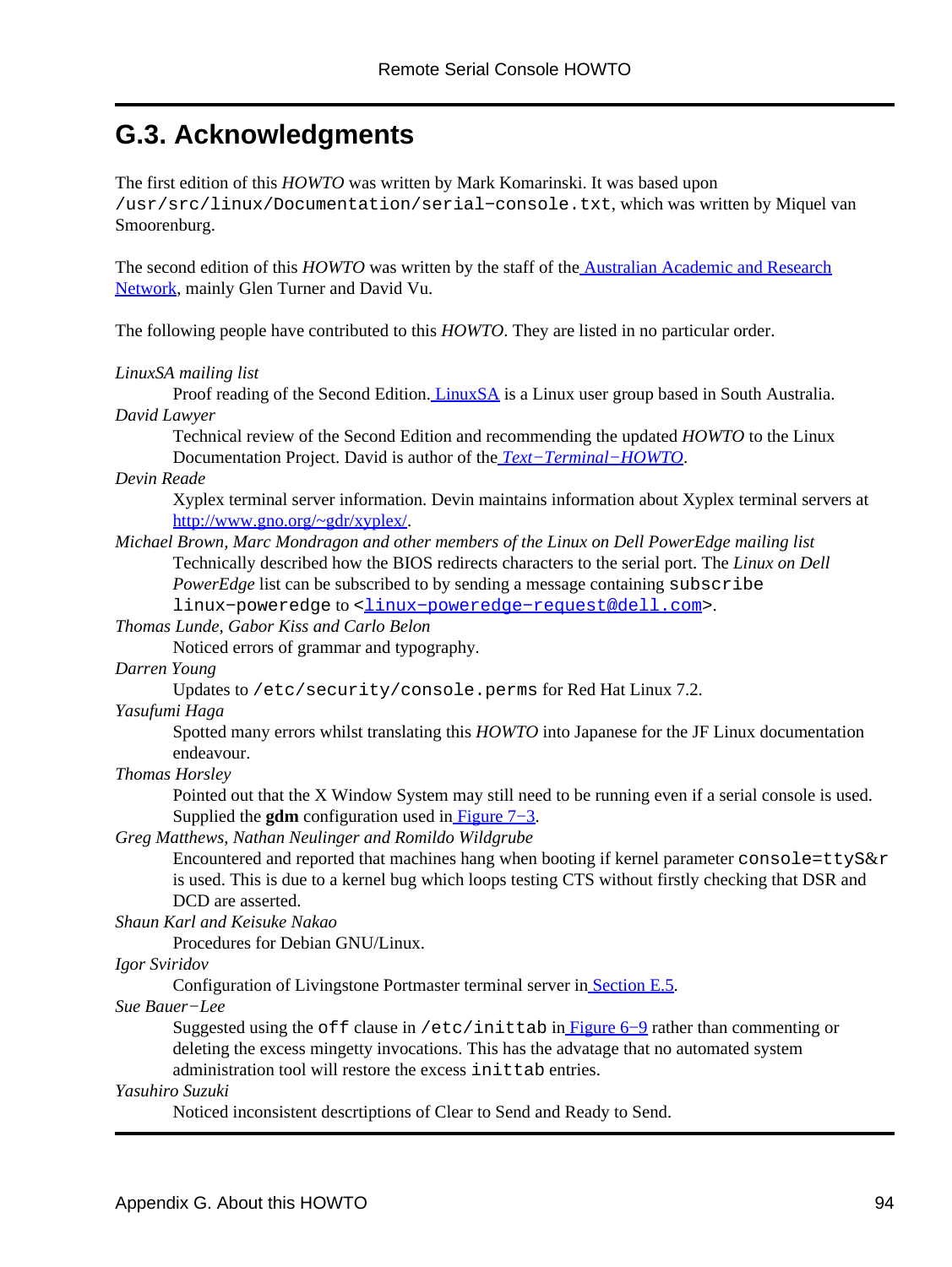# **G.4. Comments and corrections**

The current maintainer of this *HOWTO* is Glen Turner. Please send corrections, additions, comments and criticisms to <qlen.turner+howto@aarnet.edu.au>.

The maintainer would also appreciate e−mails from people that have sucessfully used this *HOWTO* to configure serial consoles on their machines. Please state the version of the *HOWTO* you used (see the cover page), your Linux distribution and its version, and the number of machines involved. This information allows the maintainer to show his employer sufficient public benefit for his work on this *HOWTO* to continue and will not be used for any other purpose.

Linux is continually improving, so please send those small alterations required for the latest version of your Linux distribution.

The *HOWTO*'s maintainer is not a professional writer. If you find some parts of this *HOWTO* difficult to comprehend then let the maintainer know.

# **Colophon**

Written in DocBook 4.1 SGML. XEmacs and the PSGML package were used to create the SGML source file. The HTML, PostScript and PDF output was generated from the DocBook source by the Linux Documentation Project.

### **Notes**

- [\[1\]](#page-7-0) The Linux 2.4 kernel also supports the output of console messages to Centronics or *IEEE 1284−2000* parallel printer interfaces.
- [\[2\]](#page-12-0) There is no good reason for this difference. Feel free to submit a patch to the linux−kernel mailing list to correct this oddity.
- [\[3\]](#page-13-0) A *bit−time* is the time taken to transmit one bit. The distinction between *bit−times* of signal and *bits* of data is apparent when you consider that 1.5 bit−times of signal is possible but that 1.5 bits of data is impossible.
- [\[4\]](#page-18-0) As usual with IBM PC/AT hardware "loads a boot loader from the MBR of the first hard disk" is a simplification. BIOS settings permitting, the MBR can be loaded from the first two detected hard disks of any controller card containing a BIOS extension. Thus the MBR can be loaded from one of the first two detected IDE disks and one of the first two detected SCSI disks.
- [\[5\]](#page-18-1) Another simplification. A 512 byte MBR is too small to contain a program big enough to load a complex operating system. Thus most boot loaders have two stages, the first stage is located in the MBR and is only able to load the second stage of the boot loader from somewhere on a disk (such as the boot sector of the first partition). The second stage of the boot loader presents the user interface and loads the operating system.
- [\[6\]](#page-24-0) A serial console attached to a USB dongle is only available in Linux kernel version 2.5.7 and later. The 2.5 series of kernels are developer's kernels and are not ready for production use.
- [\[7\]](#page-34-0) This is not as inefficient as it may appear. The last 5% of a disk formatted with a general purpose filesystem always performs poorly and is best left empty.
- [\[8\]](#page-43-0) But don't submit your proposed password to a search engine! Sending passwords in plain text across the Internet isn't good, nor the possibility of having them appear in the logs of a search engine.

<span id="page-100-0"></span>[\[9\]](#page-91-0)